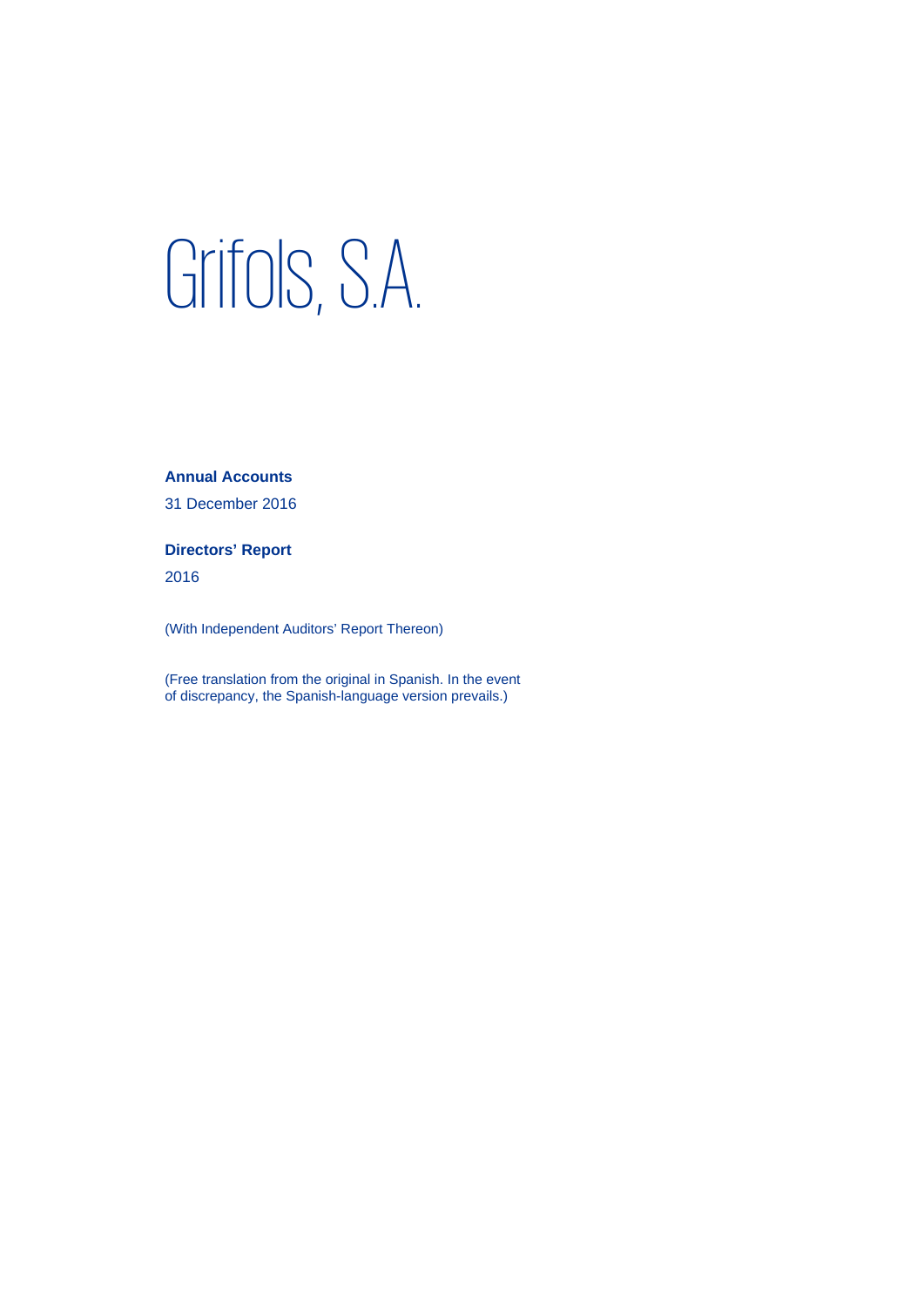

KPMG Auditores, S.L. Torre Realia Plaça d'Europa, 41-43 08908 L'Hospitalet de Llobregat (Barcelona)

# Independent Auditor's Report on the Annual Accounts

(Translation from the original in Spanish. In the event of discrepancy, the Spanish-language version prevails.)

To the Shareholders of Grifols, S.A.

# **Report on the annual accounts**

We have audited the accompanying annual accounts of Grifols, S.A. (the "Company"), which comprise the balance sheet at 31 December 2016, the income statement, statement of changes in equity and statement of cash flows for the year then ended, and notes.

# *Directors' responsibility for the annual accounts*

The Directors are responsible for the preparation of the accompanying annual accounts in such a way that they present fairly the equity, financial position and financial performance of Grifols, S.A., in accordance with the financial reporting framework applicable to the entity in Spain, specified in note 2 to the accompanying annual accounts, and for such internal control that they determine is necessary to enable the preparation of annual accounts that are free from material misstatement, whether due to fraud or error.

# *Auditor's responsibility*

Our responsibility is to express an opinion on these annual accounts based on our audit. We conducted our audit in accordance with prevailing legislation regulating the audit of accounts in Spain. This legislation requires that we comply with ethical requirements and plan and perform the audit to obtain reasonable assurance about whether the annual accounts are free from material misstatement.

An audit involves performing procedures to obtain audit evidence about the amounts and disclosures in the annual accounts. The procedures selected depend on the auditor's judgement, including the assessment of the risks of material misstatement of the annual accounts, whether due to fraud or error. In making those risk assessments, the auditor considers internal control relevant to the entity's preparation of the annual accounts in order to design audit procedures that are appropriate in the circumstances, but not for the purpose of expressing an opinion on the effectiveness of the entity's internal control. An audit also includes evaluating the appropriateness of accounting policies used and reasonableness of accounting estimates made by management, as well as evaluating the overall presentation of the annual accounts taken as a whole.

We believe that the audit evidence we have obtained is sufficient and appropriate to provide a basis for our audit opinion.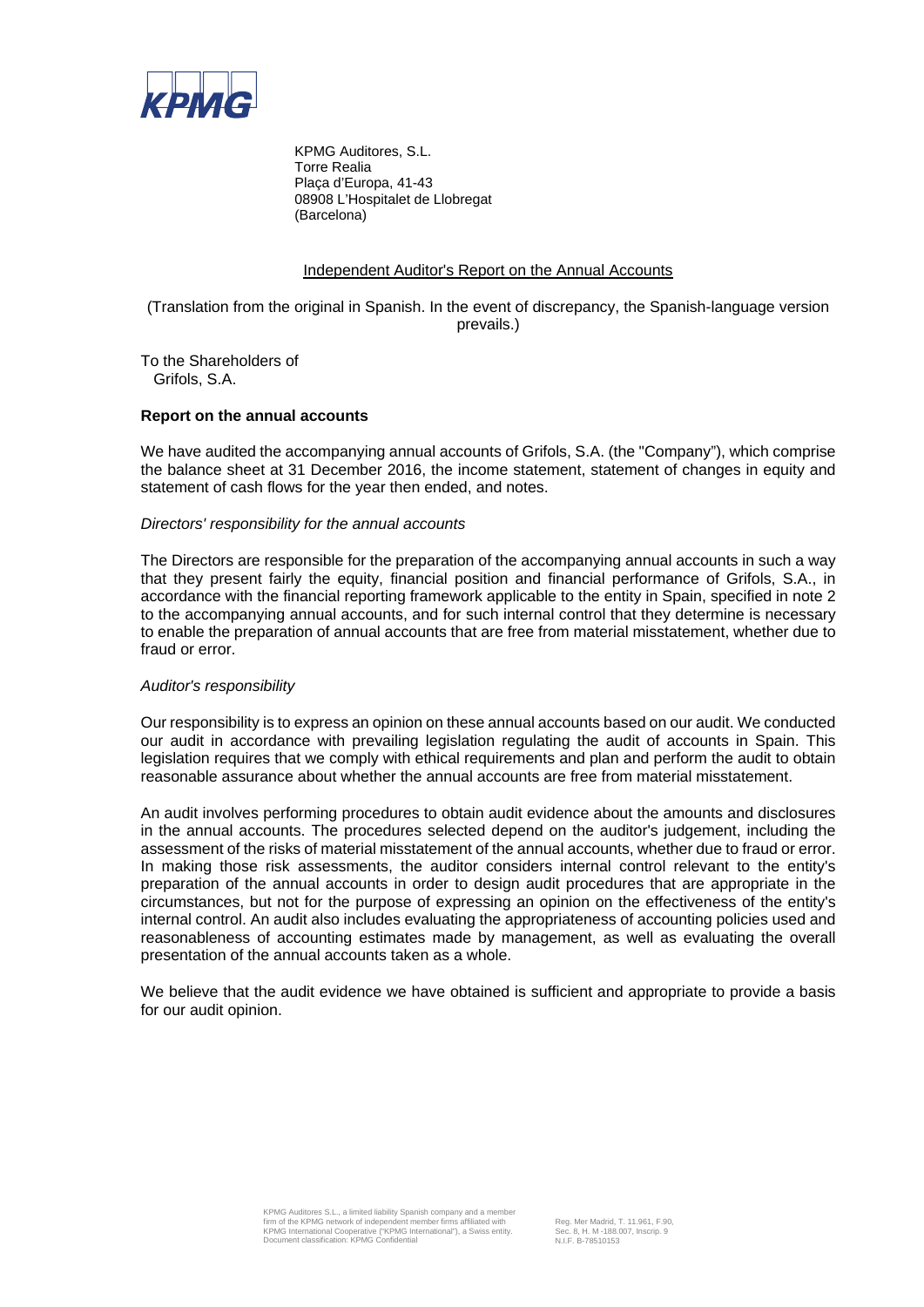# *Opinion*

In our opinion, the accompanying annual accounts present fairly, in all material respects, the equity and financial position of Grifols, S.A. at 31 December 2016, its financial performance and its cash flows for the year then ended in accordance with the applicable financial reporting framework and, in particular, with the accounting principles and criteria set forth therein.

# **Report on other legal and regulatory requirements**

The accompanying directors' report for 2016 contains such explanations as the Directors consider relevant to the situation of the Company, its business performance and other matters, and is not an integral part of the annual accounts. We have verified that the accounting information contained therein is consistent with that disclosed in the annual accounts for 2016. Our work as auditors is limited to the verification of the directors' report within the scope described in this paragraph and does not include a review of information other than that obtained from the accounting records of the Company.

KPMG Auditores, S.L.

*(Signed on the original in Spanish)* 

Olga Sánchez López

27 February 2017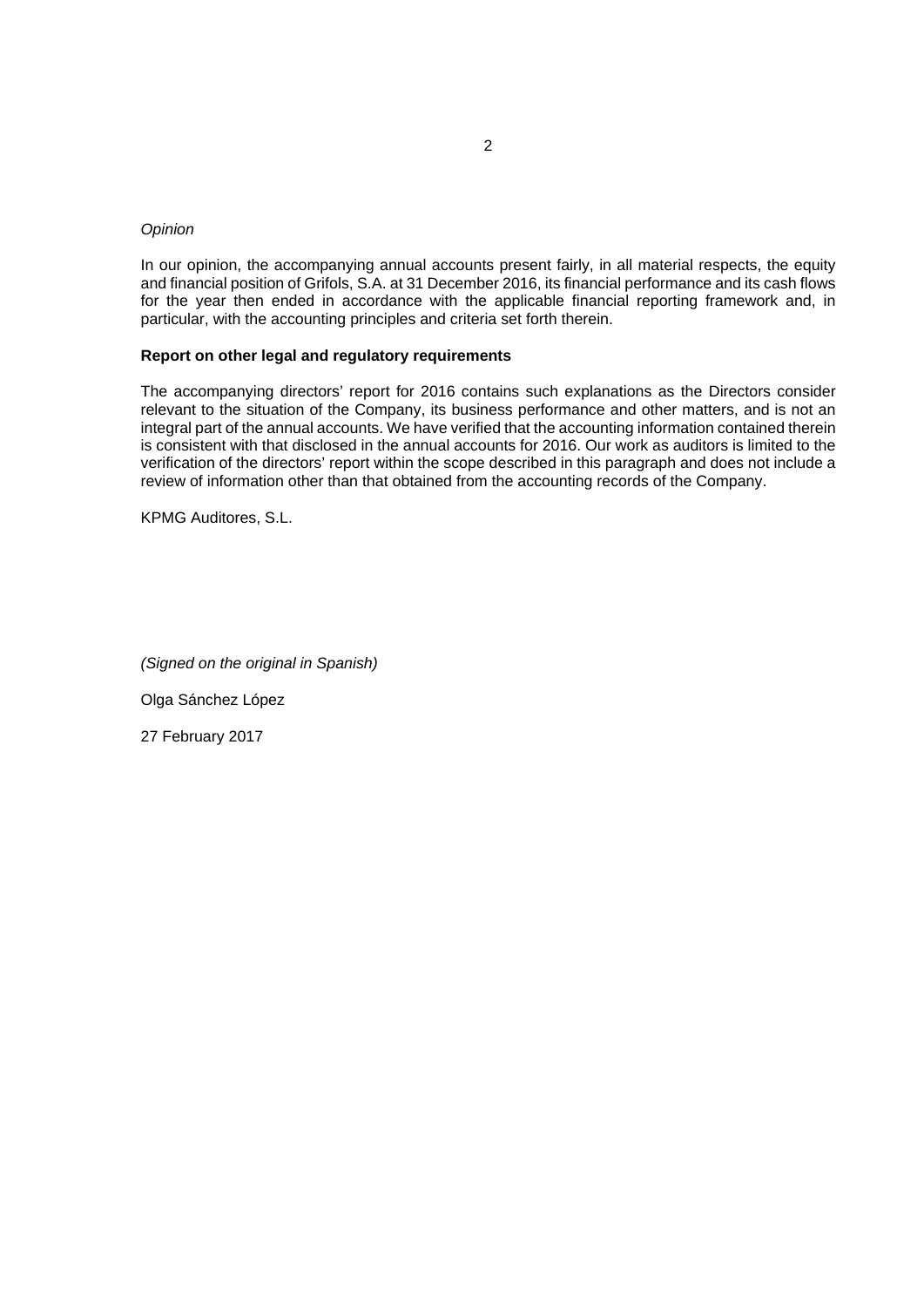Annual Accounts and Directors' Report for the year

31 December 2016

(With Independent Auditor's Report Thereon)

(Free translation from the original in Spanish. In the event of discrepancy, the Spanish-language version prevails)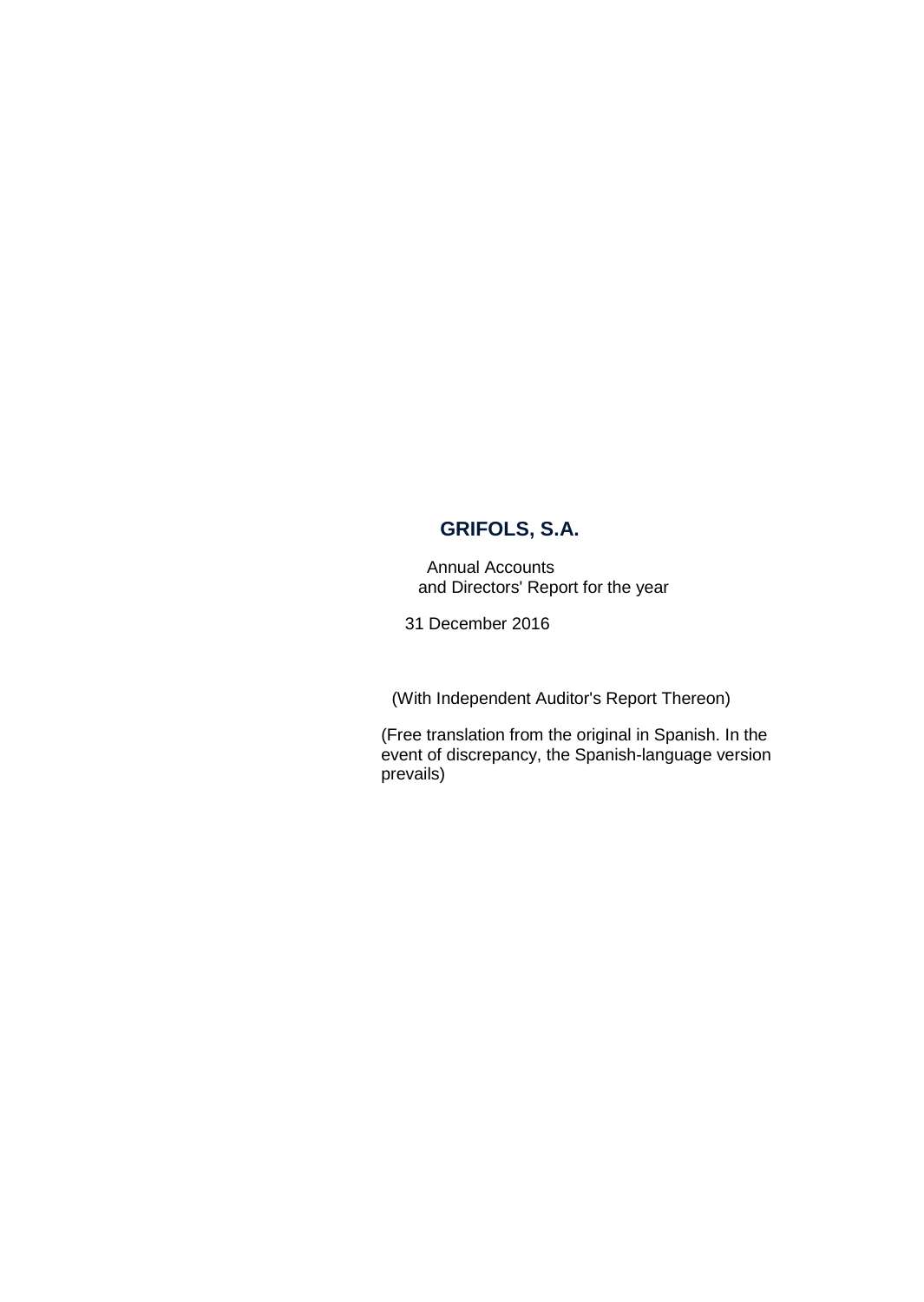# **Balance Sheets**

# **31 December 2016 and 2015**

# (Expressed in Euros)

(Free translation from the original in Spanish. In the event of discrepancy, the Spanish-language version prevails)

| Assets                                                             | <b>Note</b> | 2016          | 2015          |
|--------------------------------------------------------------------|-------------|---------------|---------------|
| Intangible assets                                                  | Note 6      | 10,356,819    | 11,085,376    |
| Computer softw are                                                 |             | 10,356,819    | 10,945,721    |
| Greenhouse gas emission allow ances                                |             |               | 139,655       |
| Property, plant and equipment                                      | Note 7      | 14,213,035    | 18,682,526    |
| Technical installations, machinery,                                |             | 12,357,764    | 12,815,787    |
| equipment, furniture and other items                               |             |               |               |
| Under construction and advances                                    |             | 1,855,271     | 5,866,739     |
| <b>Investment property</b>                                         | Note 8      | 54,967,172    | 45,194,836    |
| Land                                                               |             | 5,296,479     | 5,296,480     |
| <b>Buildings</b>                                                   |             | 36,190,026    | 31,796,935    |
| Investments in adaptation and advances                             |             | 13,480,667    | 8,101,421     |
| Non-current investments in Group<br>companies and associates       | Note 13     | 1,792,949,086 | 2,147,778,184 |
| Equity instruments                                                 | Note 13     | 1,769,306,094 | 1,686,413,422 |
| Loans to companies                                                 | Note 15     | 23,642,992    | 461,364,762   |
| <b>Non-current investments</b>                                     | Note 15     | 1,600,105     | 1,595,148     |
| Other financial assets                                             | Note 15     | 1,600,105     | 1,595,148     |
| Deferred tax assets                                                | Note 23     | 5,766,817     | 8,063,912     |
|                                                                    |             |               |               |
| <b>Total non-current assets</b>                                    |             | 1,879,853,034 | 2,232,399,982 |
| <b>Inventories</b>                                                 | Note 16     | 4,553,191     | 4,194,548     |
| Raw materials and other supplies                                   |             | 4,553,191     | 4,194,548     |
| Trade and other receivables                                        | Note 15     | 78,479,084    | 73,838,290    |
| Trade receivables - current                                        |             | 744,176       | 437,192       |
| Trade receivables from Group companies<br>and associates - current | Note 25     | 14,775,638    | 45,577,423    |
| Other receivables                                                  |             | 152,569       | 204,944       |
| Personnel                                                          |             | 94,216        | 12,197        |
| Current tax assets                                                 | Note 23     | 55,924,688    | 18,032,195    |
| Public entities, other                                             | Note 23     | 6,787,797     | 9,574,339     |
| <b>Current investments in Group</b>                                | Note 15     | 43,763,271    | 44,677,797    |
| companies and associates                                           |             |               |               |
| Loans to companies                                                 |             | 43,763,271    | 44,677,797    |
| <b>Current investments</b>                                         | Note 15     | 15,883        | 87,648        |
| Other financial assets                                             |             | 15,883        | 87,648        |
| <b>Prepayments for current assets</b>                              | Note 17     | 6,344,710     | 5,130,992     |
| <b>Cash and cash equivalents</b>                                   |             | 12,703,313    | 3,098,731     |
| Cash                                                               |             | 12,703,313    | 3,098,731     |
| <b>Total current assets</b>                                        |             | 145,859,452   | 131,028,006   |
|                                                                    |             |               |               |
| Total assets                                                       |             | 2,025,712,486 | 2,363,427,988 |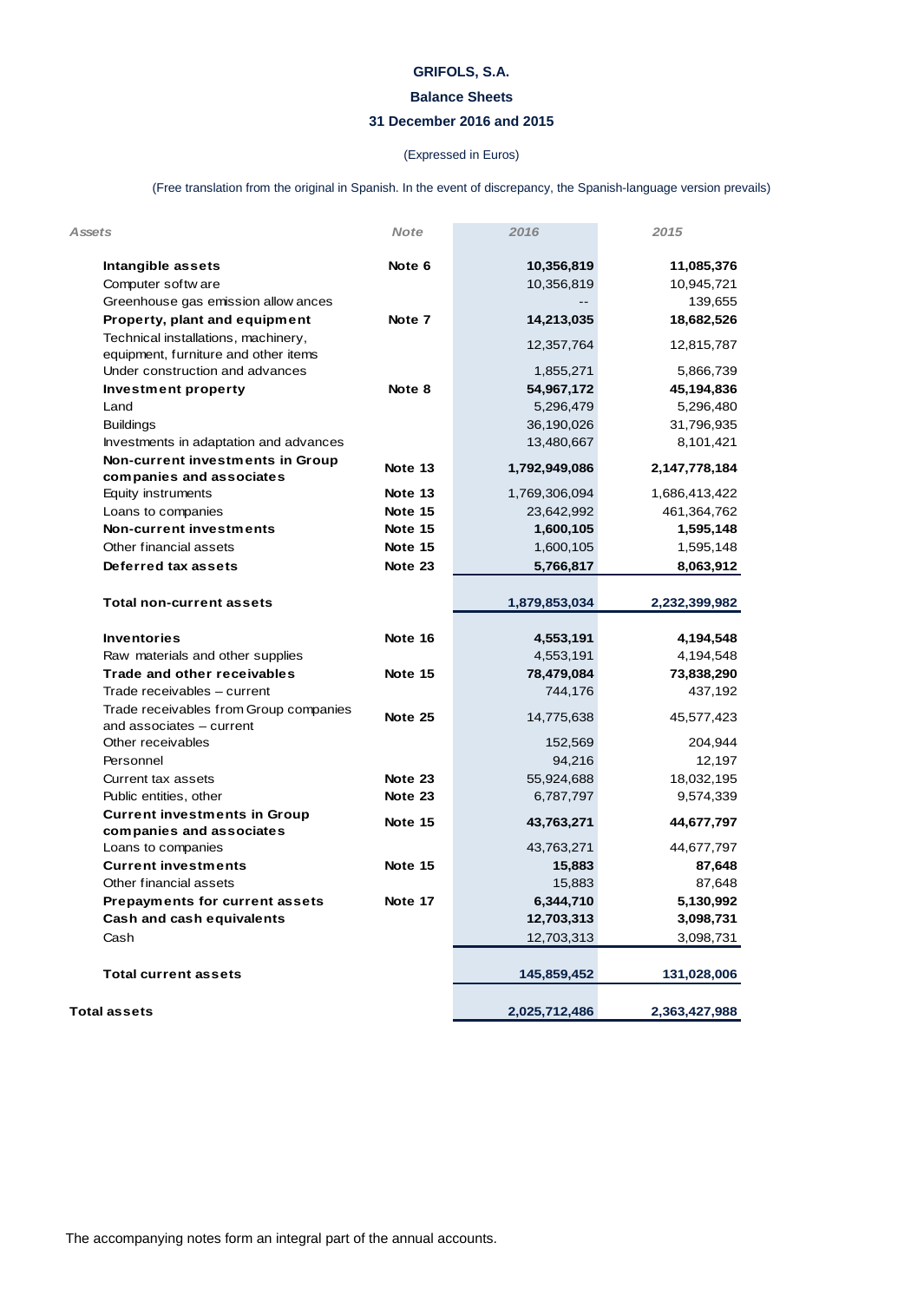# **Balance Sheets**

# **31 December 2016 and 2015**

# (Expressed in Euros)

**Contract Contract Contract** 

| <b>Capital and reserves</b>                           | Note 18 | 1,447,330,445   | 1,320,654,309   |
|-------------------------------------------------------|---------|-----------------|-----------------|
| Capital                                               |         |                 |                 |
| Registered capital                                    |         | 119,603,705     | 119,603,705     |
| Share premium                                         |         | 910,727,619     | 910,727,619     |
| <b>Reserves</b>                                       |         |                 |                 |
| Legal and statutory reserves                          |         | 23,920,741      | 23,920,741      |
| Other reserves                                        |         | 254,958,603     | 199,437,899     |
| (Treasury stock and equity holdings)                  |         | (68, 710, 268)  | (58, 575, 170)  |
| Profit for the year                                   |         | 321,792,932     | 241,755,884     |
| (Interim dividend)                                    |         | (122, 908, 351) | (119, 615, 359) |
| Other equity instruments                              |         | 7,945,464       | 3,398,990       |
| Grants, donations and bequests                        |         | 133,981         | 138,910         |
| received                                              |         |                 |                 |
| <b>Total equity</b>                                   |         | 1,447,464,426   | 1,320,793,219   |
| Non-current payables                                  | Note 21 | 21,828,930      | 24,392,954      |
| Loans and borrow ings                                 |         | 12,165,690      | 16,379,638      |
| Finance lease payables                                | Note 9  | 2,097,796       | 1,897,590       |
| Other financial liabilities                           |         | 7,565,444       | 6,115,726       |
| Group companies and associates,                       |         |                 |                 |
| non-current                                           | Note 21 | 456,552,495     | 887,717,317     |
| Deferred tax liabilities                              | Note 23 | 4,972,943       | 3,759,018       |
| <b>Total non-current liabilities</b>                  |         | 483,354,368     | 915,869,289     |
| <b>Current provisions</b>                             | Note 19 | 517,887         | 500,000         |
| Other provisions                                      |         | 517,887         | 500,000         |
| <b>Current payables</b>                               | Note 21 | 7,259,284       | 31,568,459      |
| Loans and borrow ings                                 |         | 4,258,196       | 4,713,502       |
| Finance lease payables                                | Note 9  | 1,031,446       | 825,319         |
| Other financial liabilities                           |         | 1,969,642       | 26,029,638      |
| Group companies and associates,                       | Note 21 | 22,241,355      | 17,533,680      |
| current                                               |         |                 |                 |
| Trade and other payables                              | Note 21 | 64,875,166      | 77,163,341      |
| Current payables to suppliers                         |         | 27,515,287      | 37,575,646      |
| Suppliers, Group companies and<br>associates, current | Note 25 | 3,538,981       | 9,573,066       |
| Personnel (salaries payable)                          |         | 9,941,501       | 9,875,621       |
| <b>Current tax liabilities</b>                        | Note 23 | 3,255,440       |                 |
| Public entities, other                                | Note 23 | 20,623,957      | 20,139,008      |
|                                                       |         |                 |                 |
| <b>Total current liabilities</b>                      |         | 94,893,692      | 126,765,480     |
| <b>Total equity and liabilities</b>                   |         | 2,025,712,486   | 2,363,427,988   |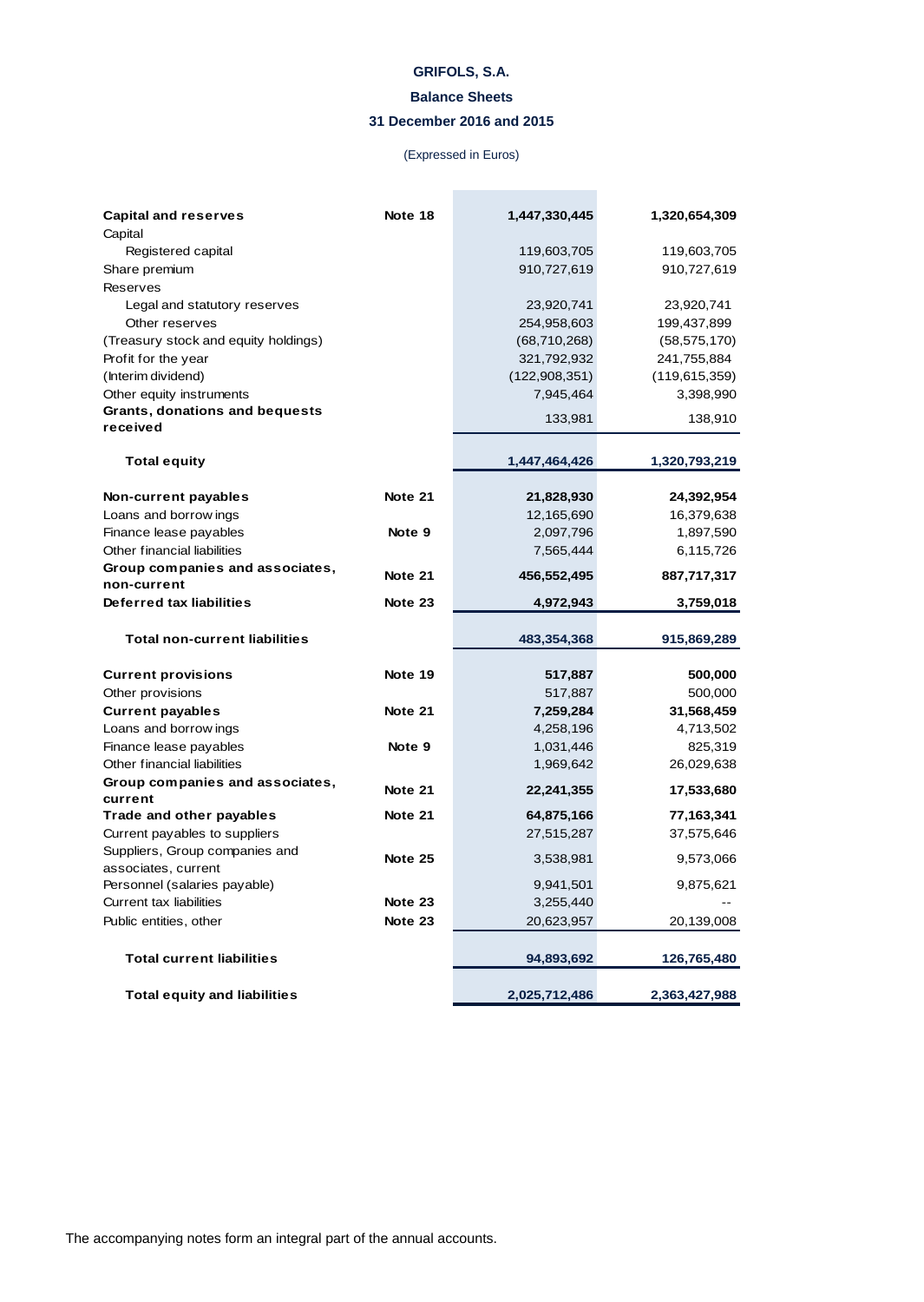# **Income Statements for the years ended 31 December 2016 and 2015**

# (Expressed in Euros)

(Free translation from the original in Spanish. In the event of discrepancy, the Spanish-language version prevails)

|                                                                | <b>Note</b>        | 2016                           | 2015                           |
|----------------------------------------------------------------|--------------------|--------------------------------|--------------------------------|
| <b>Revenues</b>                                                | Note 26            | 518,712,218                    | 432,579,828                    |
| Services rendered                                              |                    | 109,268,521                    | 102,940,350                    |
| Finance income                                                 | Note 14            | 20,737,322                     | 16,548,205                     |
| Dividends                                                      |                    | 388,706,375                    | 313,091,273                    |
| Changes in inventories of finished goods and                   |                    |                                | (270, 032)                     |
| work in progress.                                              |                    |                                |                                |
| Self-constructed assets                                        |                    | 1,703,114                      | 853,494                        |
| <b>Supplies</b>                                                | Note 26            | (2,882,124)                    | (1,832,018)                    |
| Raw materials and consumables used                             |                    | (2,391,287)                    | (1,853,410)                    |
| Subcontracted w ork                                            |                    | (246, 649)                     | 268,878                        |
| Impairment of merchandise, raw materials and other<br>supplies |                    | (244, 188)                     | (247, 486)                     |
| Other operating income                                         |                    | 4,409,344                      | 5,775,757                      |
| Non-trading and other operating income                         |                    | 4,330,095                      | 5,711,656                      |
| Operating grants taken to income                               |                    | 79,249                         | 64,101                         |
| <b>Personnel expenses</b>                                      | Note 26            | (50, 498, 498)                 | (44, 188, 492)                 |
| Salaries and wages                                             |                    | (41, 401, 532)                 | (36,084,510)                   |
| Employee benefits expense                                      |                    | (9,082,678)                    | (8,090,772)                    |
| Provisions                                                     |                    | (14, 288)                      | (13,210)                       |
| Other operating expenses                                       |                    | (116,064,543)                  | (101, 514, 739)                |
| <b>External services</b>                                       |                    | (114, 713, 385)                | (104, 595, 815)                |
| Taxes                                                          |                    | (241, 822)                     | (391,909)                      |
| Losses, impairment and changes in trade provisions             | Note 15            |                                | 4,645,690                      |
| Other operating expenses                                       |                    | (1, 109, 336)                  | (1, 172, 705)                  |
| Amortisation and depreciation                                  | Notes 6, 7 y 8     | (11, 953, 544)                 | (9,856,709)                    |
| Non-financial and other capital grants                         |                    | 14,289                         | 14,289                         |
| Impairment and gains/(losses) on disposal of<br>fixed assets   | Note 26            | (2, 142, 887)                  | (4,914,132)                    |
| Impairment and losses                                          | Note 13            | (2, 142, 209)                  | (4, 575, 931)                  |
| Gains/(losses) on disposal and other                           | Note 8             | (678)                          | (338, 201)                     |
| Results from operating activities                              |                    | 341,297,369                    | 276,647,246                    |
| <b>Finance income</b>                                          |                    | 412,119                        | 259,454                        |
| Other                                                          | Note 14            | 8,992                          | 10,818                         |
| Capitalised borrow ing costs                                   | Note 7             | 403,127                        | 248,636                        |
| <b>Finance costs</b><br>Group companies and associates         | Note 20<br>Note 25 | (43,691,107)<br>(41, 887, 772) | (44, 738, 840)<br>(42,054,591) |
| Other                                                          |                    | (1,803,335)                    | (2,684,249)                    |
| <b>Exchange losses</b>                                         | Notes 15 y 21      | 179,540                        | (18, 401, 855)                 |
| Net finance cost                                               |                    | (43,099,448)                   | (62, 881, 241)                 |
| Profit before income tax                                       |                    | 298,197,921                    | 213,766,005                    |
| Income tax                                                     | Note 23            | 23,595,011                     | 27,989,879                     |
| Profit for the year                                            |                    | 321,792,932                    | 241,755,884                    |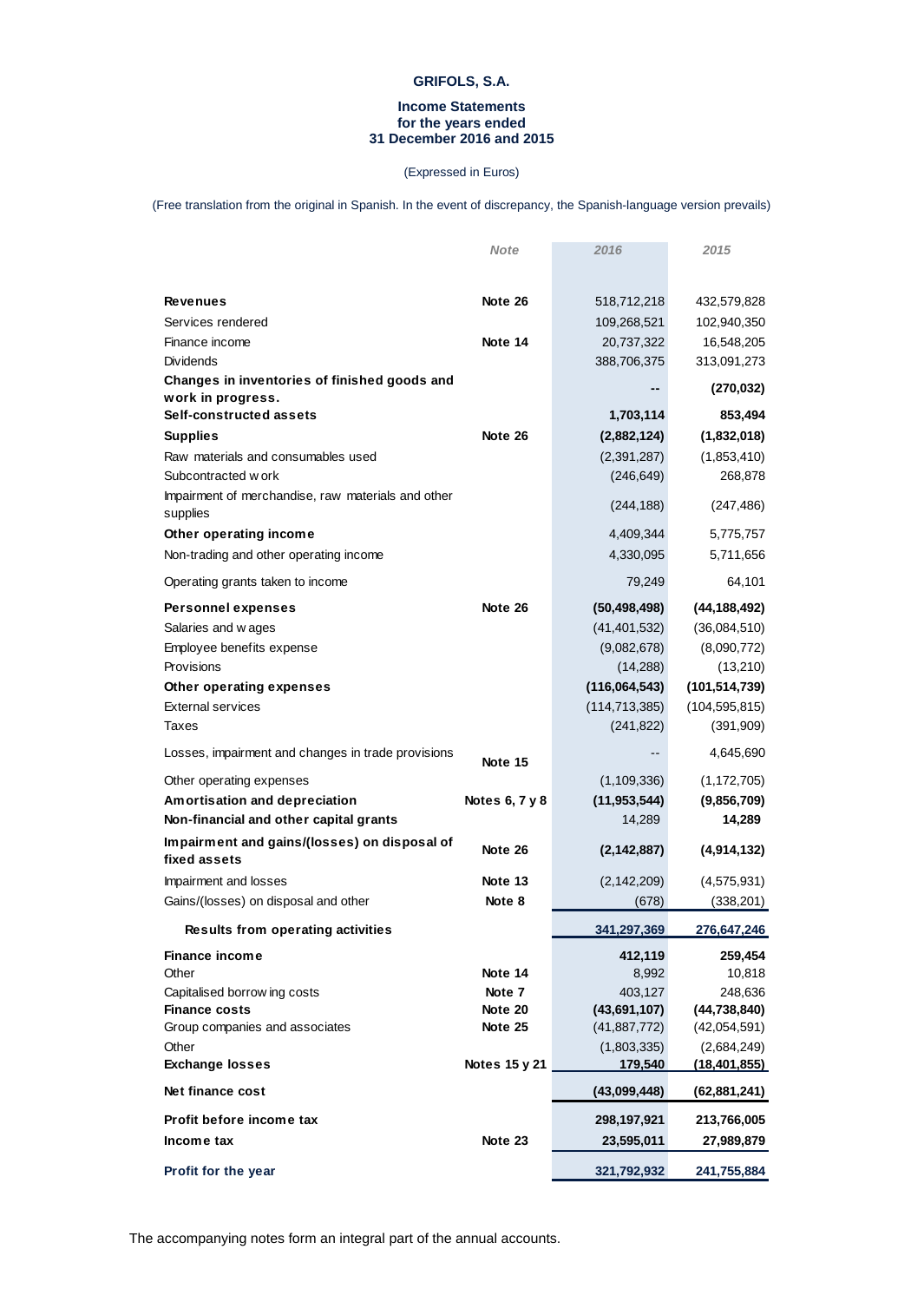# **Statements of Changes in Equity for the years ended 31 December 2016 and 2015**

# **A) Statements of Recognised Income and Expense for the years ended 31 December 2016 and 2015**

### (Expressed in Euros)

(Free translation from the original in Spanish. In the event of discrepancy, the Spanish-language version prevails)

| <b>Note</b>                                               | 2016               | 2015                 |
|-----------------------------------------------------------|--------------------|----------------------|
| Profit for the year                                       | 321,792,932        | 241,755,884          |
| Income and expense recognised directly in<br>equity       |                    |                      |
| Grants, donations and bequests<br>Tax effect              | --<br>--           | 101,164<br>(31, 507) |
| Total income and expense recognised<br>directly in equity | $- -$              | 69,657               |
| Amounts transferred to the income statement               |                    |                      |
| Grants, donations and bequests<br>Tax effect              | (14, 289)<br>9,360 | (14, 289)<br>4,001   |
| Total amounts transferred to the<br>income statement      | (4,929)            | (10, 288)            |
| Total recognised income and expense                       | 321,788,003        | 241,815,253          |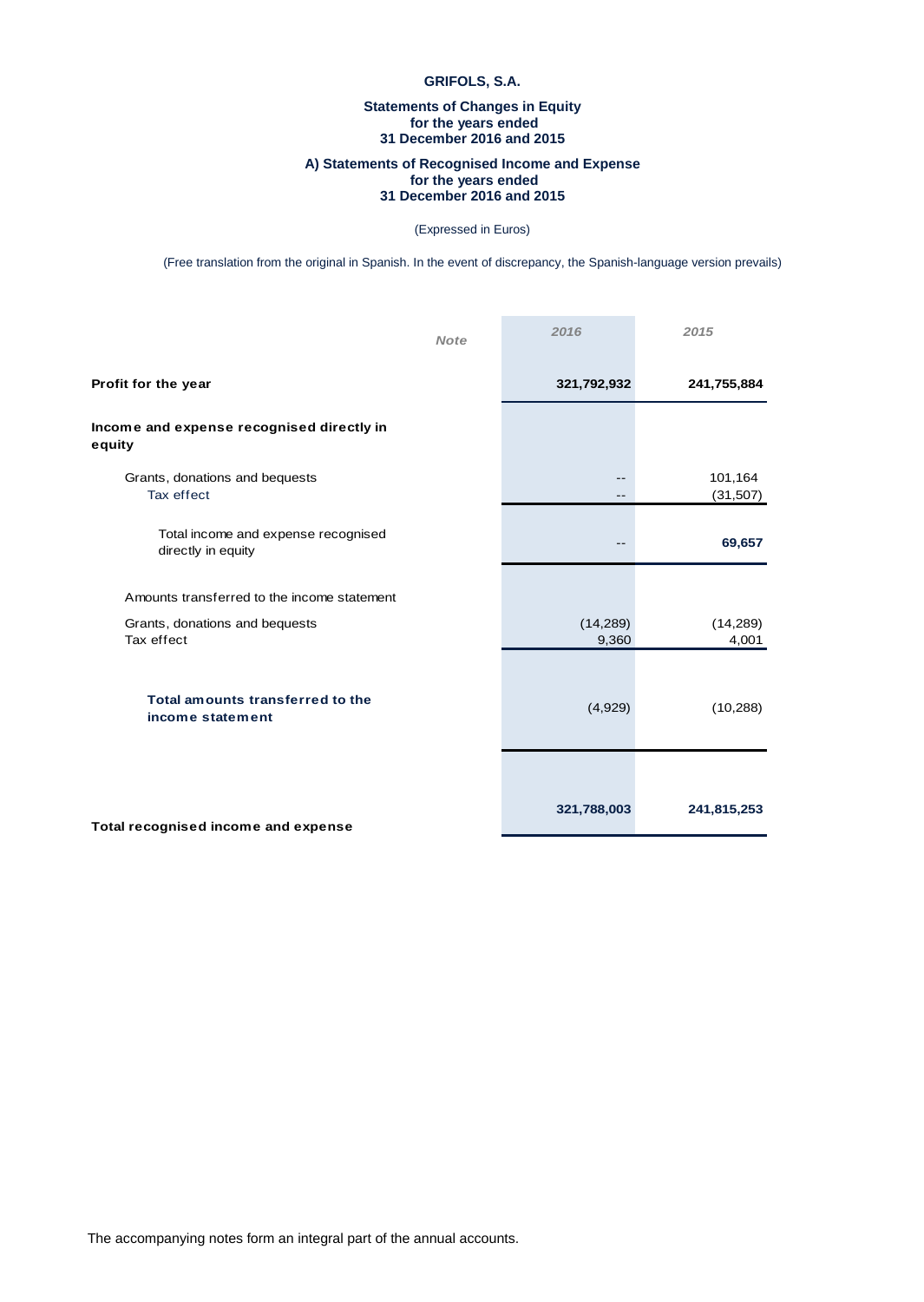# **Statements of Changes in Equity for the years ended 31 December 2016 and 2015**

### **B) Statement of Total Changes in Equity for the year ended 31 December 2016**

(Expressed in Euros)

# (Free translation from the original in Spanish. In the event of discrepancy, the Spanish-language version prevails)

|                                                                | Registered<br>capital    | <b>Share</b><br>premium | <b>Reserves</b>          | <b>Treasury</b><br>stock | Profit for the<br>year | Interim<br>dividend | Other equity<br>instruments | Grants,<br>donations<br>and<br>bequests<br>received | <b>Total</b>    |
|----------------------------------------------------------------|--------------------------|-------------------------|--------------------------|--------------------------|------------------------|---------------------|-----------------------------|-----------------------------------------------------|-----------------|
| Balance at 31 December 2015                                    | 119,603,705              | 910,727,619             | 223,358,640              | (58, 575, 170)           | 241,755,884            | (119, 615, 359)     | 3,398,990                   | 138,910                                             | 1,320,793,219   |
| Recognised income and expense                                  |                          |                         |                          | $\qquad \qquad -$        | 321,792,932            | $- -$               | $\overline{\phantom{m}}$    | (4,929)                                             | 321,788,003     |
| Transactions with shareholders<br>or ow ners                   |                          |                         |                          |                          |                        |                     |                             |                                                     |                 |
| Net movement in treasury stock                                 |                          | $\qquad \qquad -$       | (181, 625)               | (10, 135, 098)           | $- -$                  |                     | $-$                         | $\hspace{0.05cm}$ – $\hspace{0.05cm}$               | (10, 316, 723)  |
| Interim dividend                                               | $-$                      | --                      | $\overline{\phantom{m}}$ | $- -$                    | $\qquad \qquad -$      | (122, 908, 351)     | $\overline{\phantom{m}}$    | $\overline{\phantom{a}}$                            | (122, 908, 351) |
| Restricted share plan (note 18)                                |                          | --                      | $\overline{\phantom{m}}$ | $\qquad \qquad -$        | $- -$                  | $- -$               | 4,546,474                   | $\overline{\phantom{a}}$                            | 4,546,474       |
| Other movements                                                |                          | $--$                    | 26,804,403               | $- -$                    | $- -$                  | $- -$               | $\overline{\phantom{m}}$    | $\sim$ $\sim$                                       | 26,804,403      |
| Distribution of profit/(Application<br>of loss) for the period |                          |                         |                          |                          |                        |                     |                             |                                                     |                 |
| Reserves                                                       |                          | --                      | 28,897,926               | $\overline{\phantom{a}}$ | (28, 897, 926)         |                     |                             |                                                     |                 |
| Dividends                                                      | $\overline{\phantom{m}}$ | $- -$                   | $\overline{\phantom{m}}$ | $\qquad \qquad -$        | (212, 857, 958)        | 119,615,359         | $\qquad \qquad -$           | $\overline{\phantom{a}}$                            | (93, 242, 599)  |
| Balance at 31 December 2016                                    | 119,603,705              | 910,727,619             | 278,879,344              | (68,710,268)             | 321,792,932            | (122, 908, 351)     | 7,945,464                   | 133,981                                             | 1,447,464,426   |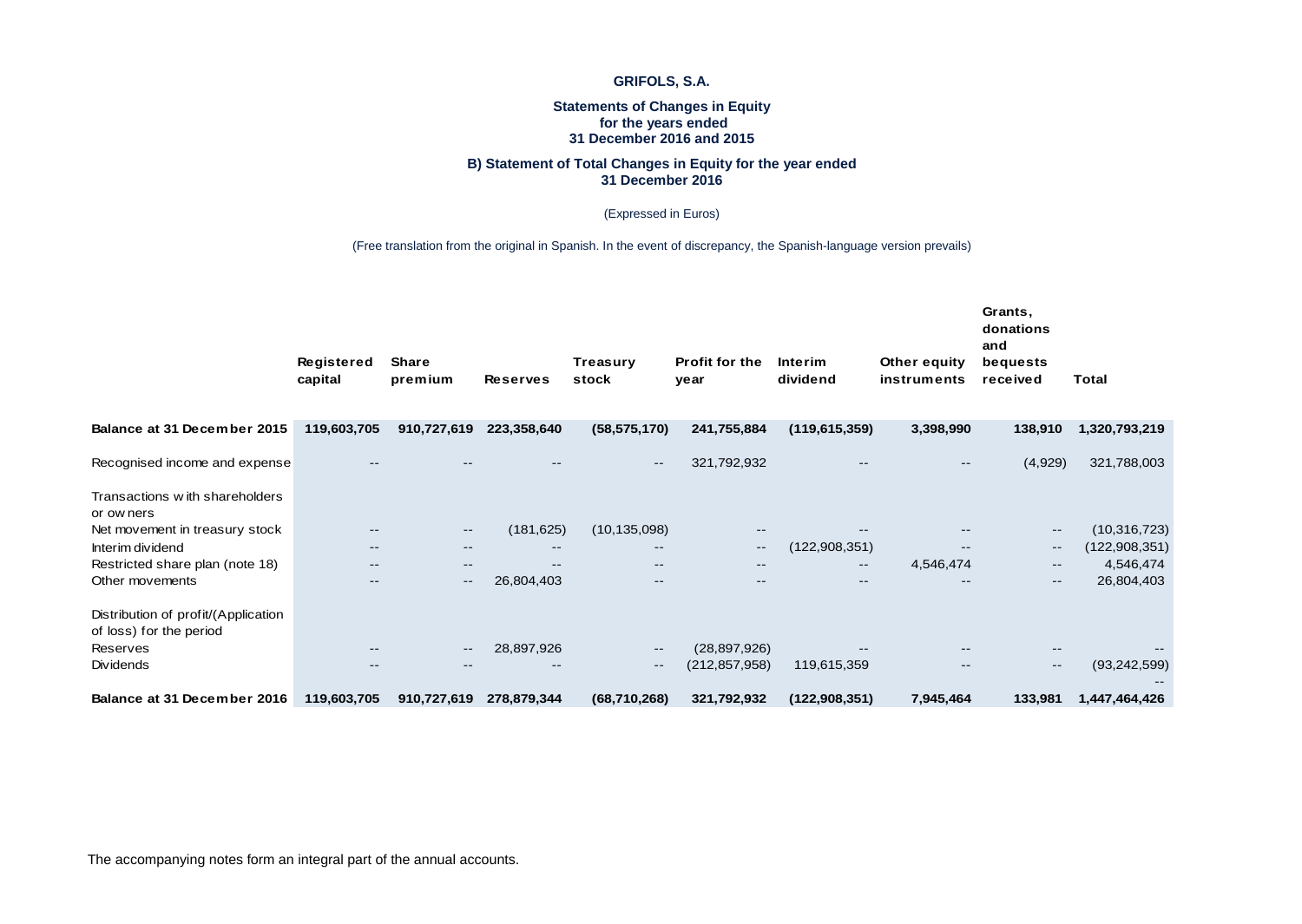# **Statements of Changes in Equity for the years ended 31 December 2016 and 2015**

### **B) Statement of Total Changes in Equity for the year ended 31 December 2015**

### (Expressed in Euros)

(Free translation from the original in Spanish. In the event of discrepancy, the Spanish-language version prevails)

|                                                                | Registered<br>capital    | <b>Share</b><br>premium  | <b>Reserves</b> | Treasury<br>stock        | Profit for the<br>year   | Interim<br>dividend | Other equity<br>instruments | Grants,<br>donations<br>and<br>bequests<br>received | <b>Total</b>    |
|----------------------------------------------------------------|--------------------------|--------------------------|-----------------|--------------------------|--------------------------|---------------------|-----------------------------|-----------------------------------------------------|-----------------|
| Balance at 31 December 2014                                    | 119,603,705              | 910,727,619              | 204,046,610     | (69, 252, 443)           | 205, 197, 369            | (85, 944, 364)      | $\overline{\phantom{a}}$    | 79,542                                              | 1,284,458,038   |
| Recognised income and expense                                  |                          |                          |                 | $\overline{\phantom{m}}$ | 241,755,884              |                     | $\overline{\phantom{m}}$    | 59,368                                              | 241,815,252     |
| Transactions with shareholders<br>or ow ners                   |                          |                          |                 |                          |                          |                     |                             |                                                     |                 |
| Net movement in treasury stock                                 |                          | $\sim$ $-$               | 2,017,637       | 10,677,273               | --                       |                     |                             |                                                     | 12,694,910      |
| Interim dividend                                               | $\overline{\phantom{m}}$ | $\overline{\phantom{m}}$ | $- -$           | $\overline{\phantom{m}}$ | $\overline{\phantom{m}}$ | (119, 615, 359)     |                             | $\sim$ $\sim$                                       | (119, 615, 359) |
| Restricted share plan (note 18)                                | $\sim$ $-$               | $\sim$ $-$               |                 | $\overline{\phantom{m}}$ | $- -$                    | $\sim$ $\sim$       | 3,398,990                   | $- -$                                               | 3,398,990       |
| Other movements                                                | $\sim$ $-$               | $\sim$ $-$               | 198,185         | $\sim$ $\sim$            | $- -$                    | $\sim$ $\sim$       |                             | $- -$                                               | 198,185         |
| Distribution of profit/(Application<br>of loss) for the period |                          |                          |                 |                          |                          |                     |                             |                                                     |                 |
| Reserves                                                       |                          | $\sim$ $-$               | 17,096,208      | $\sim$ $\sim$            | $-17,096,208$            |                     |                             |                                                     |                 |
| Dividends                                                      | --                       | --                       | $- -$           | $\overline{\phantom{m}}$ | (188, 101, 161)          | 85,944,364          |                             | $\sim$ $\sim$                                       | (102, 156, 797) |
| Balance at 31 December 2015                                    | 119,603,705              | 910,727,619              | 223,358,640     | (58, 575, 170)           | 241,755,884              | (119,615,359)       | 3,398,990                   | 138,910                                             | 1,320,793,219   |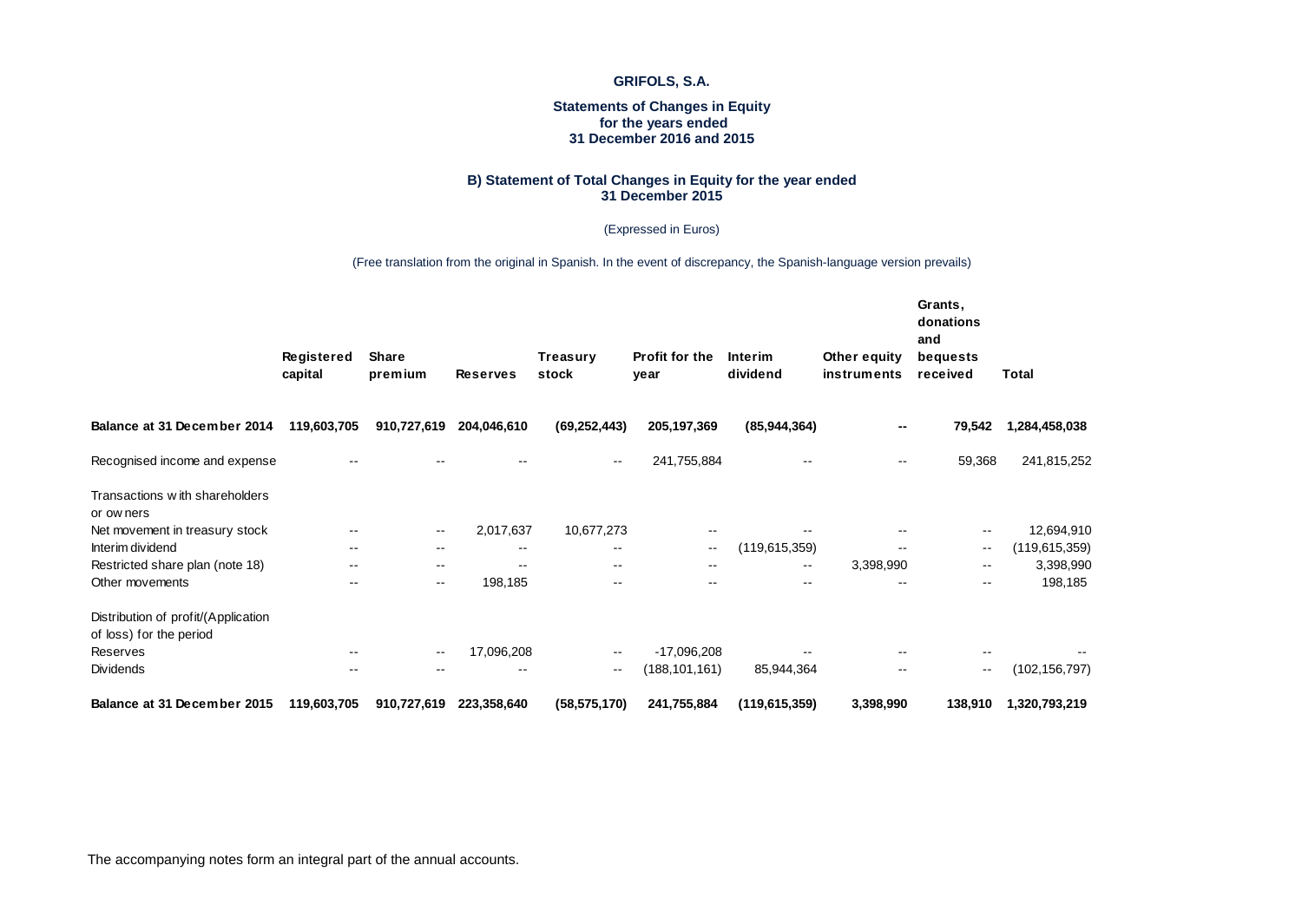# **Statements of Cash Flows for the years ended 31 December 2016 and 2015**

# (Expressed in Euros)

(Free translation from the original in Spanish. In the event of discrepancy, the Spanish-language version prevails)

|                                                                | 2016            | 2015           |
|----------------------------------------------------------------|-----------------|----------------|
| Cash flows from operating activities                           |                 |                |
| Profit for the year before tax                                 | 298,197,921     | 213,766,005    |
| <b>Adjustments for:</b>                                        |                 |                |
| Dividend income                                                | (388, 706, 375) | (313,091,273)  |
|                                                                | 678             |                |
| Proceeds from disposals and sale of fixed assets               |                 | 355,000        |
| Impairment                                                     | 2,142,209       | (86, 558)      |
| Amortisation and depreciation                                  | 11,953,544      | 9,856,709      |
| Finance income                                                 | (21, 149, 441)  | (16,807,659)   |
| Finance costs                                                  | 42,522,368      | 42,809,370     |
| Change in fair value of financial instruments                  | 998,606         | 3,355,210      |
| Other income and expenses                                      | (14, 289)       | (14, 289)      |
| Changes in operating assets and liabilities                    |                 |                |
| <b>Inventories</b>                                             | (218, 208)      | (470, 255)     |
| Trade and other receivables                                    | 30,465,157      | (12,624,139)   |
| Other current assets                                           | (1,213,718)     | (124, 881)     |
| Trade and other payables                                       | (14,023,114)    | 2,880,194      |
| Other current assets and liabilities                           | 410,368         | 3,306,448      |
| Other cash flows from operating activities                     |                 |                |
| Interest paid                                                  | (42, 526, 834)  | (45,207,711)   |
| Dividends received                                             | 388,706,375     | 313,091,273    |
| Interest received                                              | 21,726,468      | 17,481,519     |
| Income tax paid (received)                                     | (12, 925, 620)  | 9,696,005      |
|                                                                |                 |                |
| Cash flows from operating activities                           | 316,346,095     | 228,170,968    |
| Cash flows from investing activities                           |                 |                |
| <b>Payments for investments</b>                                |                 |                |
| Group companies and associates                                 | (166, 872, 286) | (55, 537, 271) |
| Intangible assets                                              | (4,349,956)     | (5,370,584)    |
| Property, plant and equipment                                  | (11, 915, 863)  | (14,750,618)   |
| Other financial assets                                         |                 | (834, 688)     |
| Proceeds from sale of investments                              | (51, 728)       |                |
|                                                                |                 |                |
| Group companies and associates                                 | 88,344,008      | 105,297        |
| Intangible assets                                              |                 | 87,918         |
| Property, plant and equipment                                  |                 | 11,912,082     |
| Other financial assets                                         | 116,911         | 3,842,035      |
| Cash flows used in investing activities                        | (94, 728, 914)  | (60, 545, 829) |
|                                                                |                 |                |
| Cash flows from financing activities                           |                 |                |
| Proceeds from and payments for equity instruments              |                 |                |
| Acquisition of own equity instruments                          | (12,685,523)    | (58, 457, 490) |
| Sale of own equity instruments                                 | 919,963         | 71,152,400     |
| Proceeds from and payments for financial liability instruments |                 |                |
|                                                                |                 |                |
| Disposal                                                       |                 |                |
| Loans and borrow ings                                          | (2, 187, 417)   | 1,299,895      |
| Group companies and associates                                 | 18,091,328      | 14,745,292     |
| Dividends and interest on other equity instruments paid        |                 |                |
| <b>Dividends</b>                                               | (216, 150, 950) | (216,772,157)  |
| Cash flows from/(used in) financing activities                 | (212, 012, 599) | (188,032,060)  |
|                                                                |                 |                |
| Net decrease in cash and cash equivalents                      | 9,604,582       | (20, 406, 921) |
| Cash and cash equivalents at beginning of year                 | 3,098,731       | 23,505,652     |
| Cash and cash equivalents at year end                          | 12,703,313      | 3,098,731      |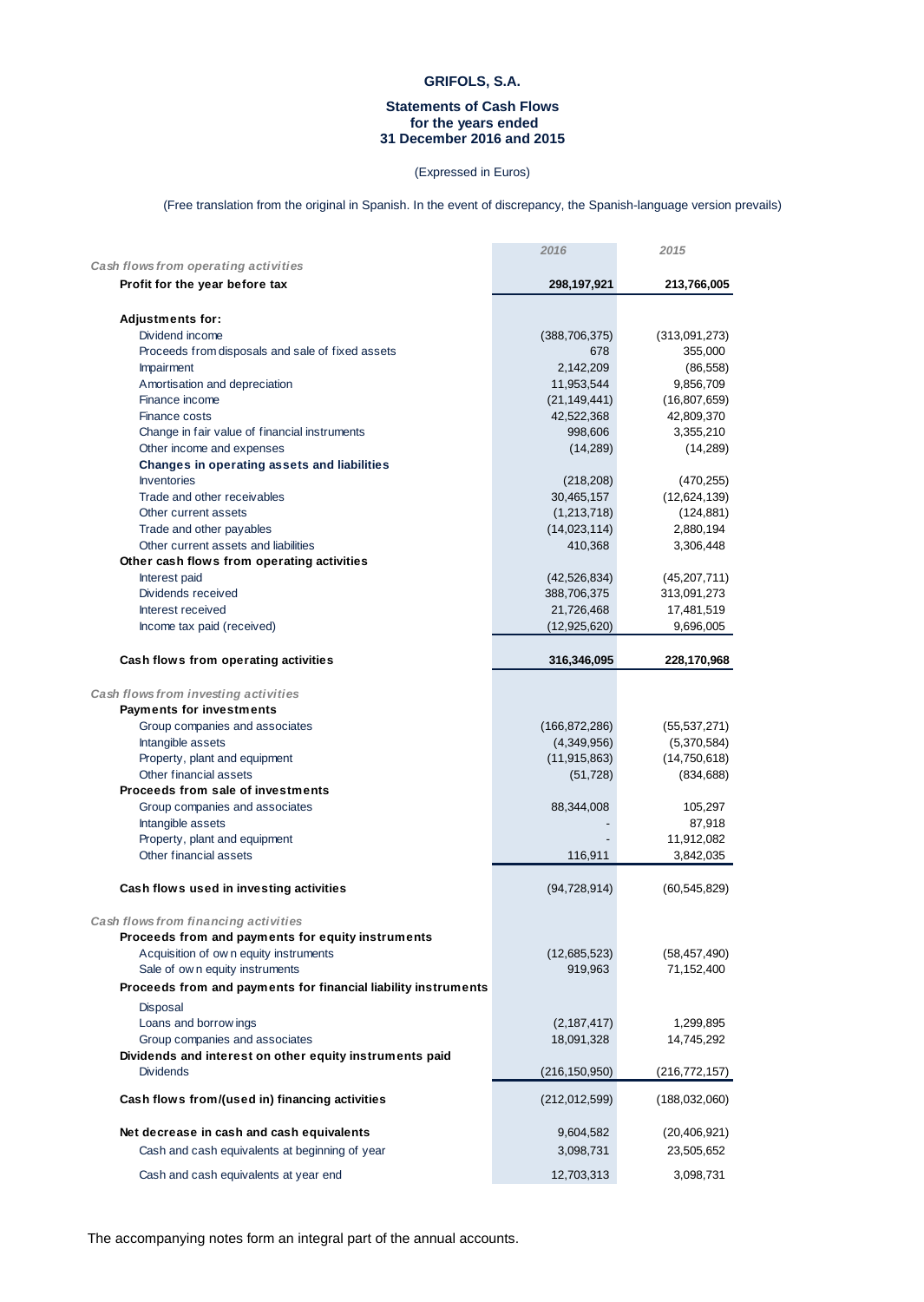# **Notes to the Annual Accounts**

# **31 December 2016**

(Free translation from the original in Spanish. In the event of discrepancy, the Spanish-language version prevails)

# **(1) Nature and Activities of the Company and Composition of the Group**

Grifols, S.A. (hereinafter the Company) was incorporated with limited liability under Spanish law on 22 June 1987. Its registered office is in Barcelona. The Company's statutory activity consists of providing corporate and business administrative, management and control services, as well as investing in assets and property. Its principal activity involves rendering administrative, management and control services to its subsidiaries.

Its main facilities are located in Sant Cugat del Vallés (Barcelona) and Parets del Vallés (Barcelona).

Grifols, S.A.'s shares are listed on the Barcelona, Madrid, Valencia and Bilbao stock exchanges and on the electronic stock market. As of 2 June 2011 the class B non-voting shares were listed on the NASDAQ (USA) and the Automated Quotation System (SIBE/Continuous Market).

In accordance with prevailing legislation, the Company is the Parent of a Group comprising the Company and the subsidiaries listed in note 13. In accordance with generally accepted accounting principles in Spain, consolidated annual accounts must be prepared to give a true and fair view of the financial position of the Group, the results of operations and changes in its equity and cash flows. Details of investments in Group companies are provided in Appendix XV.

On 24 February 2017 the Company's board of directors authorised for issue the consolidated annual accounts of Grifols, S.A. and subsidiaries for 2016 prepared in accordance with International Financial Reporting Standards as adopted by the European Union (IFRS-EU), which show consolidated profit attributable to the Parent of Euros 545,456 thousand, total assets 10,129,772 thousand and consolidated equity of Euros 3,727,978 thousand (Euros 532,145 thousand, Euros 9,601,715 thousand and Euros 3,301,390 thousand, respectively, in 2015).

# **(2) Basis of Presentation**

(a) True and fair view

The accompanying annual accounts have been prepared on the basis of the accounting records of Grifols, S.A. The annual accounts for 2016 have been prepared in accordance with prevailing legislation and the Spanish General Chart of Accounts to give a true and fair view of the equity and financial position of the Company at 31 December 2016 and results of operations, changes in equity, and cash flows for the year then ended.

The directors consider that the annual accounts for 2016, authorised for issue on 24 February 2017, will be approved with no changes by the shareholders at their annual general meeting.

(b) Comparative information

The balance sheet, income statement, statement of changes in equity, statement of cash flows and the notes thereto for 2016 include comparative figures for 2015, which formed part of the annual accounts approved by shareholders at the annual general meeting held on 27 May 2016.

(c) Functional and presentation currency

The figures disclosed in the annual accounts are presented in Euros, the Company's functional and presentation currency, rounded off to the nearest Euro.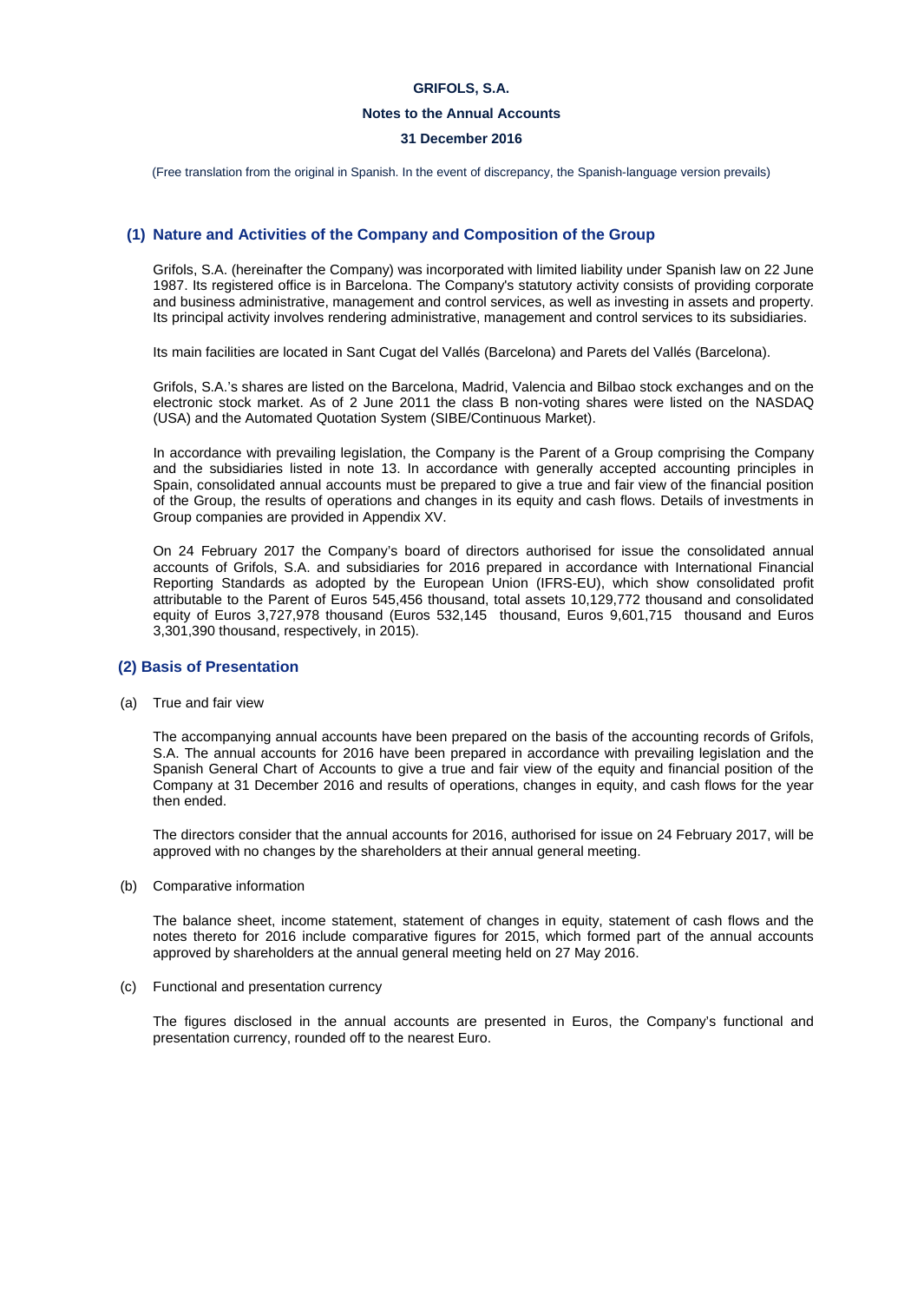# **Notes to the Annual Accounts**

(Free translation from the original in Spanish. In the event of discrepancy, the Spanish-language version prevails)

(d) Critical issues regarding the valuation and estimation of relevant uncertainties and judgements used when applying accounting principles.

Relevant accounting estimates and judgements and other estimates and assumptions have to be made when applying the Company's accounting principles to prepare the annual accounts. A summary of the items requiring a greater degree of judgement or which are more complex, or where the assumptions and estimates made are significant to the preparation of the annual accounts, is as follows:

(i) Relevant accounting estimates and assumptions

The Company tests investments in Group companies for impairment on an annual basis when the net value of the investment exceeds the carrying amount of the subsidiary and where indications of impairment exist. Fair value of the investment is measured based on estimates made by management. The Company generally uses cash flow discounting methods to calculate this value. Cash flow discounting calculations are based on the 5 year projections of the budgets approved by management. The cash flows take into consideration past experience and represent management's best estimate of future market performance. From the fifth year cash flows are extrapolated using individual growth rates. The key assumptions employed to calculate the fair value include growth rates and the discount rate. The estimates, including the methodology used, could have a significant impact on values and impairment.

The calculation of provisions for litigation is subject to a high degree of uncertainty. The Company recognises provisions for liabilities when an unfavourable outcome is highly probable and can be reasonably quantified. These estimates are subject to change based on new information available and on the progress of each litigation or lawsuit.

(ii) Relevant judgements when applying accounting principles

The Company has lease contracts for its activity (see notes 9 and 10). These leases are classified as operating or finance leases and require that the Company determine, based on the evaluation of the terms and conditions of these contracts, who substantially retains all the risks and rewards incidental to ownership of the assets and consequently, based on this evaluation, the contracts shall be classified as operating or finance leases.

(iii) Changes in accounting estimates

Although estimates are calculated by the Company's directors based on the best information available at 31 December 2016, future events may require changes to these estimates in subsequent years. Any effect on the annual accounts of adjustments to be made in subsequent years would be recognised prospectively. Grifols management does not consider that there are any assumptions or sources of uncertainty that would have a significant risk of resulting in a material adjustment within the next financial year.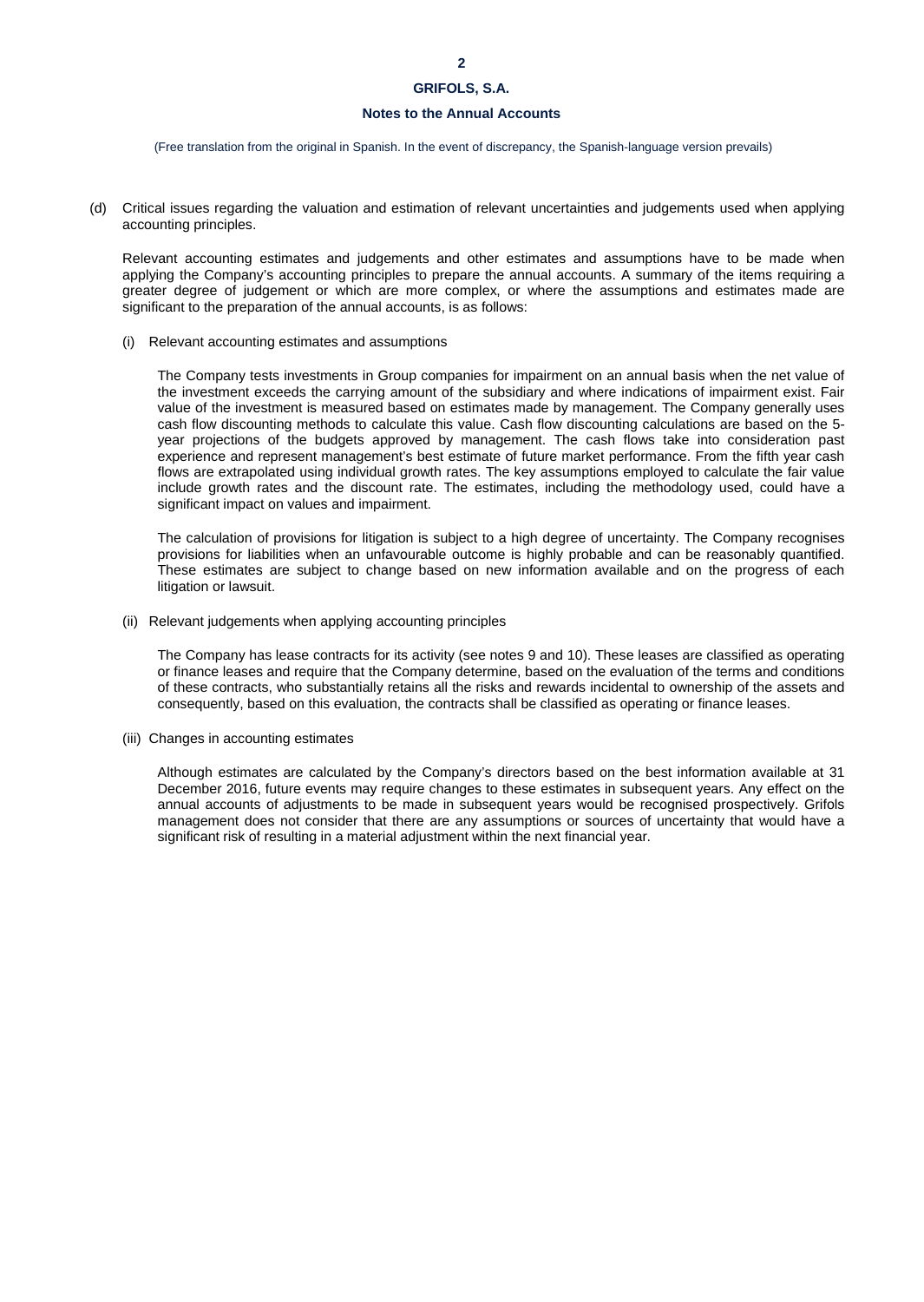# **Notes to the Annual Accounts**

(Free translation from the original in Spanish. In the event of discrepancy, the Spanish-language version prevails)

# **(3) Distribution of Profit**

The distribution of profit and reserves of the Company for the year ended 31 December 2015, approved by the shareholders at their annual general meeting held on 27 May 2016, is as follows:

|                                                | Euros       |
|------------------------------------------------|-------------|
| Basis of allocation                            |             |
| Profit for the year                            | 241,755,884 |
| <b>Distribution</b>                            |             |
| Voluntary reserve                              | 28,897,926  |
| Mandatory preferred dividend on Class B shares | 1,307,126   |
| <b>Dividends</b>                               | 211,550,832 |
|                                                | 241,755,884 |

At the general meeting held on 27 May 2016, the shareholders of Grifols, S.A. approved the distribution of a mandatory preferred dividend of Euros 0.01 for every Class B share, for a total amount of Euros 2,614,251.

On 28 October 2016 the Company's board of directors approved the distribution of an interim dividend of Euros 0.18 for every class A and B share with a charge to the 2016 income statement, totalling Euros122,908 thousand, payable on 7 December 2016. The amount distributed did not exceed the profits reported by the Company since the end of the previous reporting period, after deducting the estimated income tax payable on these profits, as required by article 277 of the revised Spanish Companies Act. The provisional accounting statement prepared in accordance with statutory requirements demonstrating that sufficient cash was available for distribution of the aforementioned dividend is provided in Appendix XlV.

The proposed distribution of profit for the year ended 31 December 2016 to be submitted to the shareholders for approval at their annual general meeting is as follows:

|                                                | <b>Euros</b> |
|------------------------------------------------|--------------|
| Basis of allocation                            |              |
| Profit for the year                            | 321,792,932  |
|                                                |              |
| <b>Distribution</b>                            |              |
| Voluntary reserve                              | 103,610,532  |
| Mandatory preferred dividend on Class B shares | 2,614,251    |
| <b>Dividends</b>                               | 215,568,149  |
|                                                |              |
|                                                | 321,792,932  |

At 31 December non-distributable reserves are as follows:

|                            | 2016       | 2015       |
|----------------------------|------------|------------|
|                            |            |            |
| Non-distributable reserves |            |            |
| Legal reserve              | 23,920,741 | 23,920,741 |
| Other                      | 3,020      | 3,020      |
|                            |            |            |
|                            | 23,923,761 | 23,923,761 |

Profit recognised directly in equity cannot be distributed, either directly or indirectly.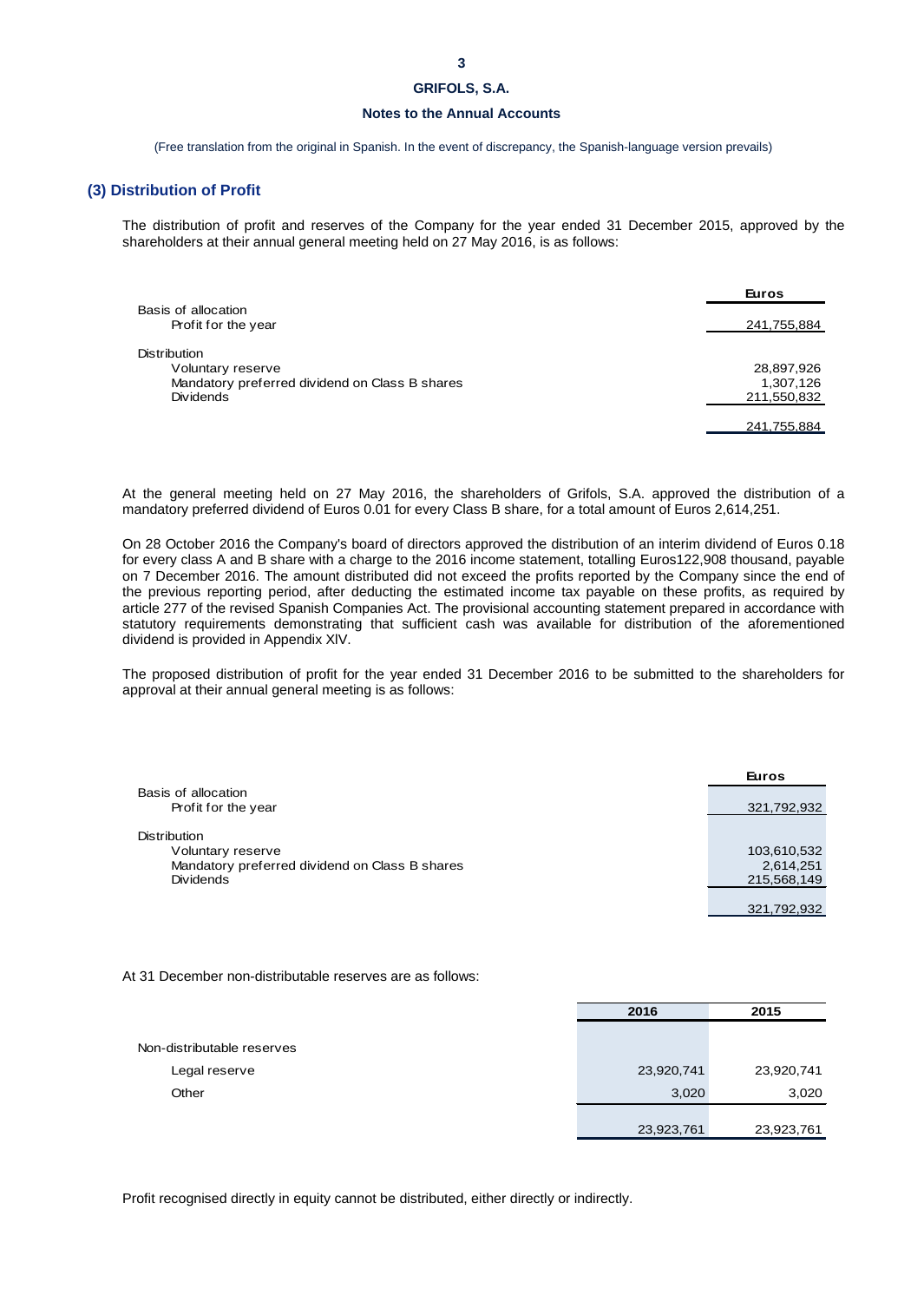# **Notes to the Annual Accounts**

(Free translation from the original in Spanish. In the event of discrepancy, the Spanish-language version prevails)

# **(4) Significant Accounting Policies**

(a) Business combinations

As the Company applied the third transitional provision of Royal Decree 1514/2007, only those business combinations that occurred on or after 1 January 2008, the date of transition to the Spanish General Chart of Accounts, have been recognised using the acquisition method. Business combinations that occurred prior to that date were recognised in accordance with accounting principles prevailing at that time, taking into account the necessary corrections and adjustments at the transition date.

Business combinations carried out since 1 January 2010 are recognised by applying the acquisition method established in Recognition and Measurement Standard 19 of the Spanish General Chart of Accounts amended by article 4 of Royal Decree 1159/2010, which approves the standards for the preparation of consolidated annual accounts and amends the Spanish General Chart of Accounts.

The Company applies the acquisition method for business combinations, except for mergers, spin-offs and nonmonetary contributions of a business between group entities.

The acquisition date is the date on which the Company obtains control of the acquiree.

The cost of the business combination is calculated as the sum of the acquisition-date fair values of the assets transferred, the liabilities incurred or assumed, the equity instruments issued and any consideration contingent on future events or compliance with certain conditions in exchange for control of the acquiree.

The cost of a business combination excludes any payments that do not form part of the consideration given in exchange for the acquiree. Acquisition costs are recognised as an expense when incurred.

The costs of issuing equity and liability instruments are recognised using the measurement criteria applicable to these transactions.

The Company recognises the assets acquired and liabilities assumed at their acquisition-date fair value. Liabilities assumed include any contingent liabilities that represent present obligations arising from past events for which the fair value can be reliably measured. The Company also recognises indemnification assets transferred by the seller at the same time and following the same measurement criteria as the item that is subject to indemnification from the acquiree, taking into consideration, where applicable, the insolvency risk and any contractual limitations on the indemnified amount.

- (b) Foreign currency transactions, balances and cash flows
	- (i) Foreign currency transactions, balances and cash flows

Foreign currency transactions have been translated into Euros using average exchange rates for the prior month for all foreign currency transactions during the current month. This method does not differ significantly from applying the exchange rate at the date of the transaction.

Monetary assets and liabilities denominated in foreign currencies have been translated into Euros at the closing rate, while non-monetary assets and liabilities measured at historical cost have been translated at the exchange rate prevailing at the transaction date.

In the statement of cash flows, cash flows from foreign currency transactions have been translated into Euros using the average exchange rates for the prior month for all flows that occur during the following month. This method does not differ significantly from applying the exchange rate at the date of the transaction.

Exchange gains and losses arising on the settlement of foreign currency transactions and the translation into Euros of monetary assets and liabilities denominated in foreign currencies are recognised in profit or loss.

# (c) Capitalised borrowing costs

In accordance with the second transitional provision of Royal Decree 1514/2007 enacting the Spanish General Chart of Accounts, the Company has opted to apply this accounting policy to work in progress at 1 January 2008 which will not be available for use, capable of operating or available for sale for more than one year. Until that date, the Company opted to recognise borrowing costs as an expense as they were incurred.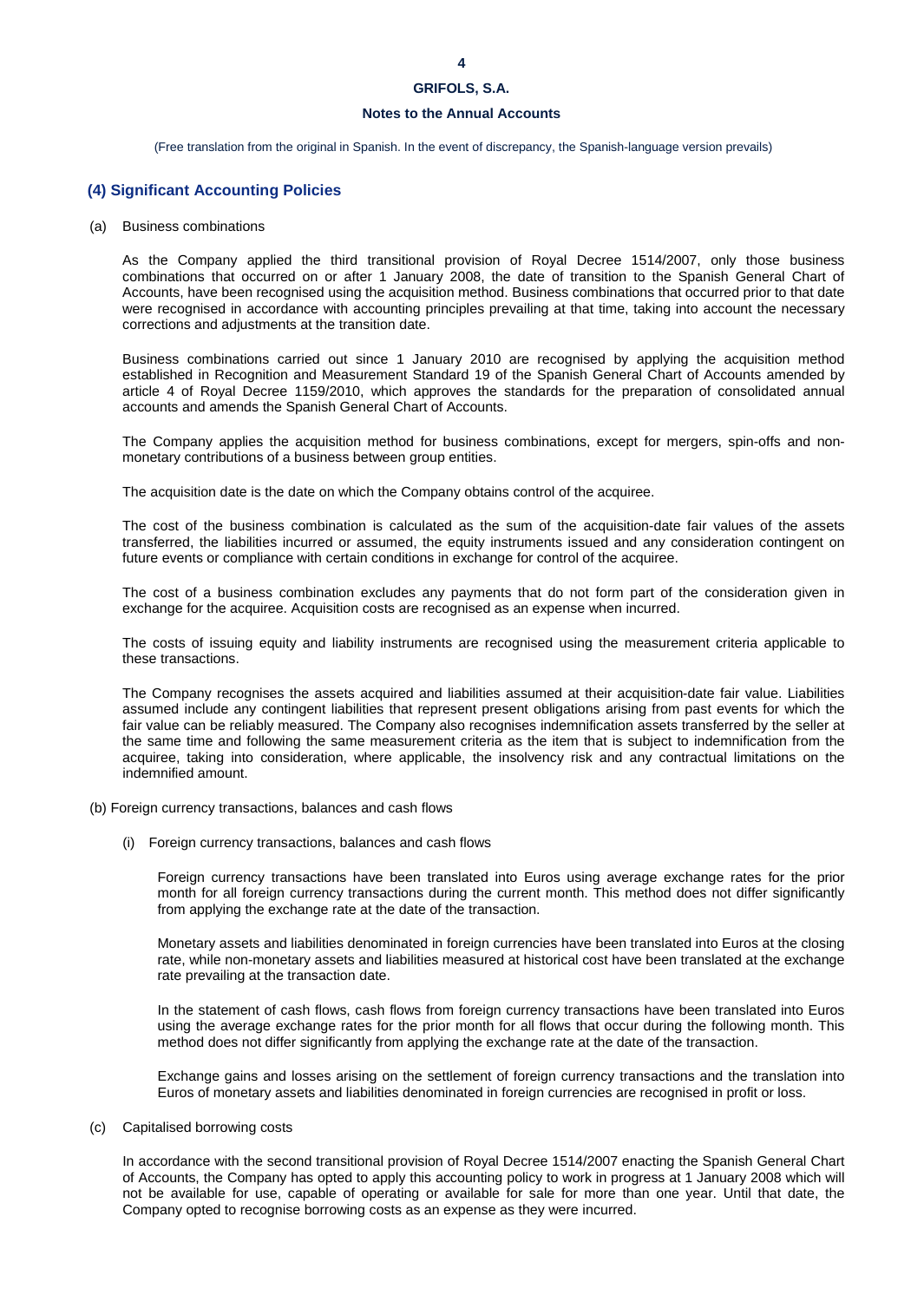# **Notes to the Annual Accounts**

### (Free translation from the original in Spanish. In the event of discrepancy, the Spanish-language version prevails)

Borrowing costs related to specific and general financing that are directly attributable to the acquisition, construction or production of intangible assets, property, plant and equipment and investment property that will not be available for use, capable of operating or available for sale for more than one year are included in the cost of the asset.

To the extent that funds are borrowed specifically for the purpose of obtaining a qualifying asset, the amount of borrowing costs eligible for capitalisation is determined as the actual borrowing costs incurred. Non-commercial general borrowing costs eligible for capitalisation are calculated as the weighted average of the borrowing costs applicable to the Company's outstanding borrowings during the period, other than those specifically for the purpose of obtaining a qualifying asset and the portion financed using equity. The borrowing costs capitalised cannot exceed the borrowing costs incurred during that period.

The Company begins capitalising borrowing costs as part of the cost of a qualifying asset when it incurs expenditures for the asset, interest is accrued, and it undertakes activities that are necessary to prepare the asset for its intended use, operation or sale, and ceases capitalising borrowing costs when all or substantially all the activities necessary to prepare the qualifying asset for its intended use, operation or sale are complete, even though the necessary administrative permits may not have been obtained. Interruptions in the active development of a qualifying asset are not considered. Nonetheless, restated advances on account are not qualifying assets for the purpose of capitalising borrowing costs.

Capitalised borrowing costs are recognised in the income statement under capitalised borrowing costs.

(d) Intangible assets

Intangible assets are measured at cost or cost of production. Capitalised production costs are recognised under selfconstructed assets in the income statement. Intangible assets are carried at cost, less any accumulated amortisation and impairment.

Advances on account of fixed assets are initially measured at cost. In subsequent years, advances accrue interest at the supplier's incremental borrowing rate when the period between payment and the receipt of the asset exceeds one year.

Cost of production of intangible assets comprises the purchase price and any costs directly related to production.

Expenditure on activities that contribute to increasing the value of the Company's business as a whole, such as goodwill, trademarks and other similar items generated internally, as well as establishment costs, are recognised as expenses when incurred.

(i) Computer software

Computer software acquired and developed by the Company is recognised to the extent that costs can be clearly allocated, expensed and distributed over time to each project, and when there is evidence of technical success and economic viability. Computer software maintenance costs are charged as expenses when incurred.

(ii) Subsequent costs

Subsequent costs incurred on intangible assets are recognised in profit and loss, unless they increase the expected future economic benefits attributable to the intangible asset.

### (iii) Useful life and amortisation rates

Intangible assets with finite useful lives are amortised by allocating the depreciable amount of an asset on a systematic basis over its useful life, by applying the following criteria:

| Amortisation | Rates % |
|--------------|---------|
| method       |         |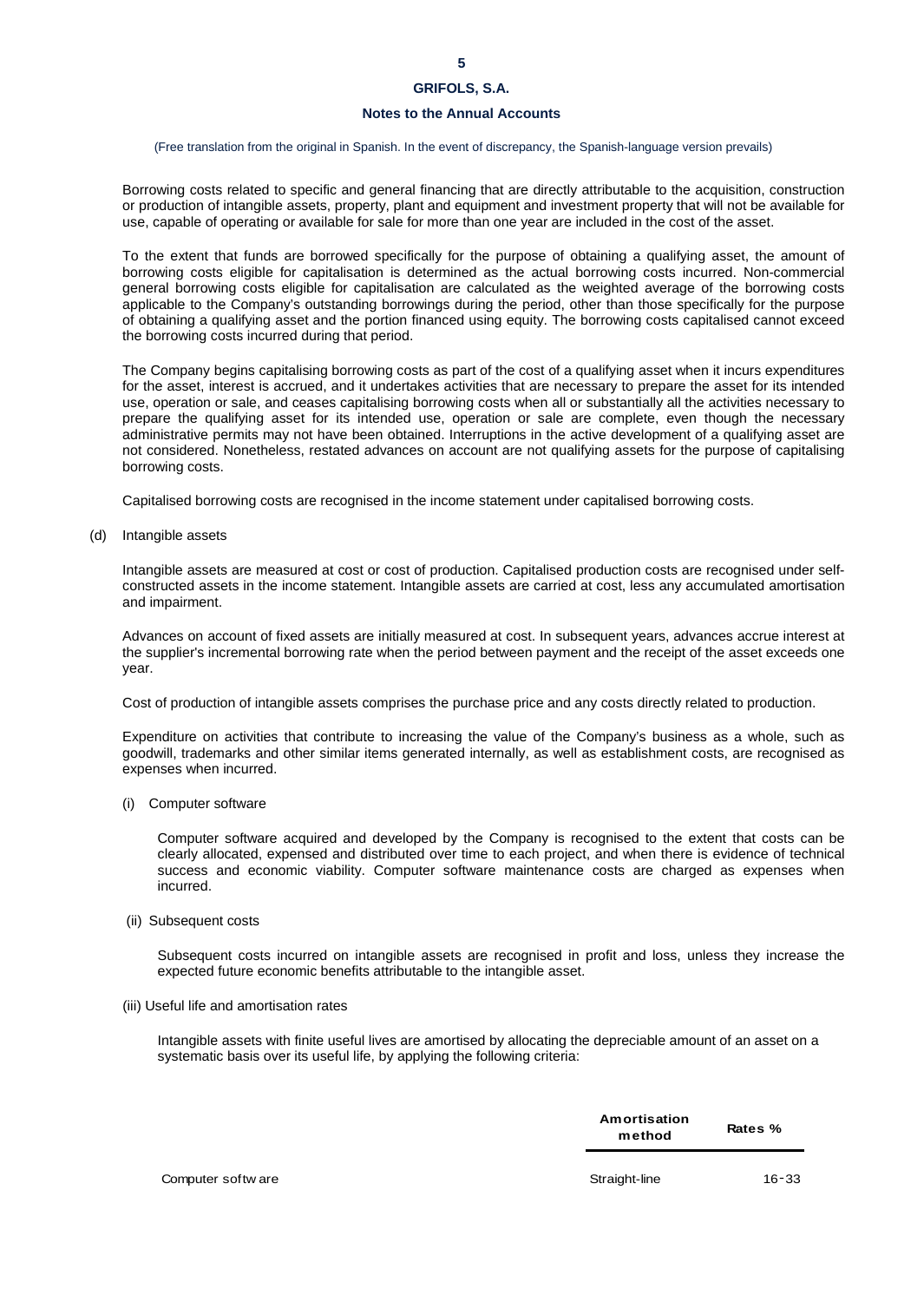# **Notes to the Annual Accounts**

(Free translation from the original in Spanish. In the event of discrepancy, the Spanish-language version prevails)

The depreciable amount is the acquisition or production cost of an asset.

The Company considers that the residual value of the assets is zero unless:

- There is a commitment by a third party to purchase the asset at the end of its useful life.
- There is an active market for the intangible asset and:
- Residual value can be determined by reference to that market; and
- It is probable that such a market will exist at the end of the asset's useful life.

The Company reviews the useful life and amortisation method for intangible assets at each financial year end. Changes to initially established criteria are accounted for as a change in accounting estimates.

(iv) Impairment losses

The Company measures and determines impairment to be recognised or reversed based on the criteria in section (g) Impairment of non-financial assets subject to amortisation or depreciation.

- (e) Property, plant and equipment
	- (i) Initial recognition

Property, plant and equipment are measured at cost of acquisition or production, using the same criteria as for determining the cost of production of intangible assets. Capitalised production costs are recognised under "Selfconstructed assets" in the income statement. Property, plant and equipment are carried at cost less any accumulated depreciation and impairment.

The cost of an item of property, plant and equipment includes the estimated costs of its dismantling or removal and restoration of the site on which it is located, provided that the obligation is incurred as a consequence of having used the item.

(ii) Depreciation

Property, plant and equipment are depreciated by allocating the depreciable amount of the asset on a systematic basis over its useful life. The depreciable amount is the cost of an asset. The Company determines the depreciation charge separately for each component of an item of property, plant and equipment with a cost that is significant in relation to the total cost of the asset and with a useful life that differs from the remainder of the asset.

Property, plant and equipment are depreciated using the following criteria:

|                                              | Amortisation<br>method | Rates %  |  |
|----------------------------------------------|------------------------|----------|--|
| <b>Buildings</b>                             | Straight-line          | $1 - 3$  |  |
| Technical installations and machinery        | Straight-line          | 10       |  |
| Other installations, equipment and furniture | Straight-line          | $4 - 10$ |  |
| Other property, plant and equipment          | Straight-line          | $7 - 33$ |  |

The Company reviews useful lives and depreciation methods at each financial year end. Changes to initially established criteria are accounted for as a change in accounting estimates.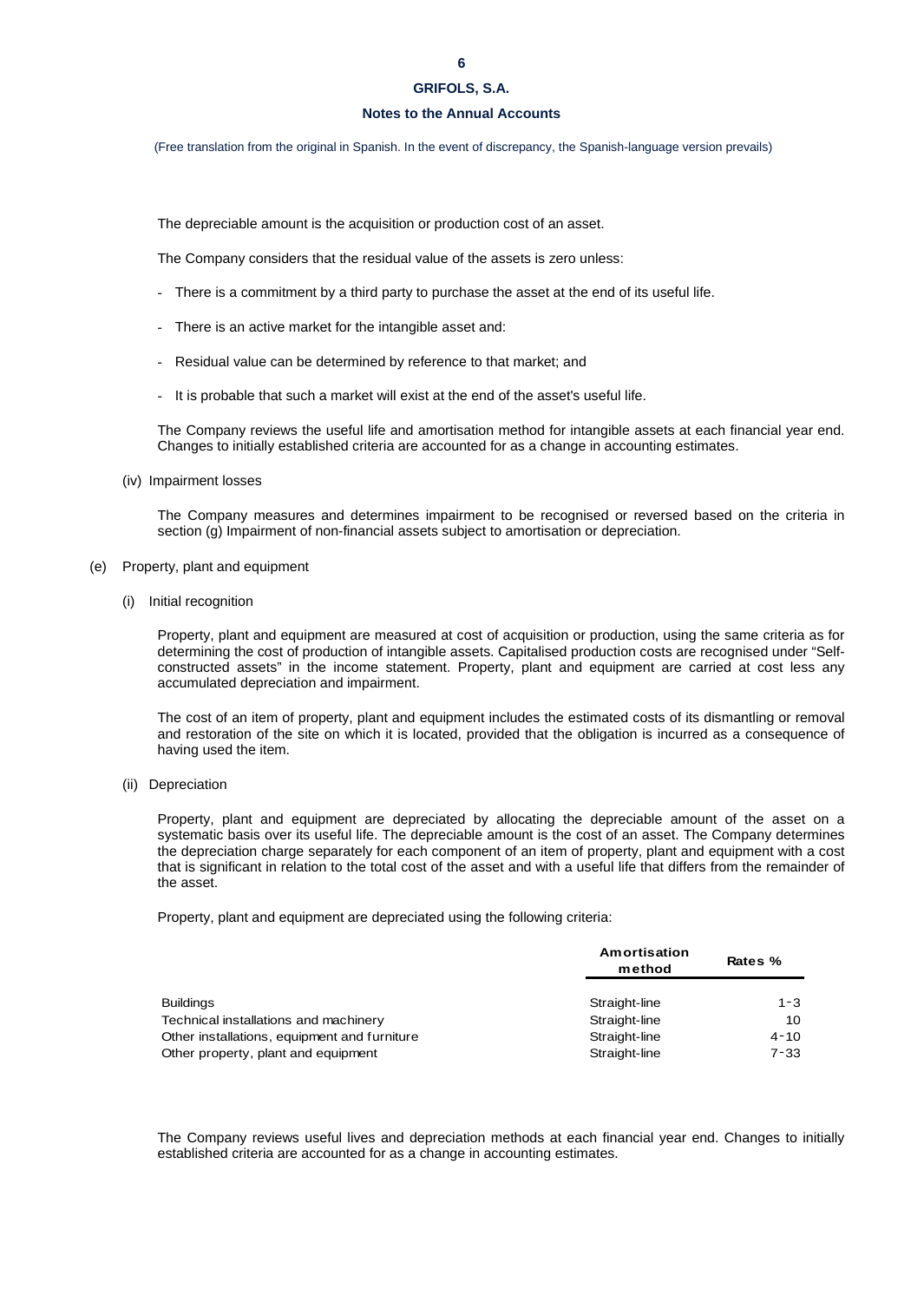# **Notes to the Annual Accounts**

(Free translation from the original in Spanish. In the event of discrepancy, the Spanish-language version prevails)

(iii) Subsequent costs

Subsequent to initial recognition of the asset, only the costs incurred which increase capacity or productivity or which lengthen the useful life of the asset are capitalised. The carrying amount of parts that are replaced is derecognised. Costs of day-to-day servicing are recognised in profit and loss as incurred.

Replacements of property, plant and equipment that qualify for capitalisation are recognised as a reduction in the carrying amount of the items replaced. Where the cost of the replaced items has not been depreciated independently and it is not possible to determine the respective carrying amount, the replacement cost is used as indicative of the cost of items at the time of acquisition or construction.

(iv) Impairment

The Company measures and determines impairment to be recognised or reversed based on the criteria in section (g) Impairment of non-financial assets subject to amortisation or depreciation.

(f) Investment property

The Company classifies property leased to its subsidiaries under this caption. All property is earmarked exclusively for own use or the use of Group companies.

Property that is being constructed or developed for future use as investment property is classified as property, plant and equipment under development until construction or development is complete. Nevertheless, redevelopment work to extend or improve property is classified as investment property.

The Company measures and recognises investment property following the policy for property, plant and equipment.

The Company reclassifies property, plant and equipment to investment property when it ceases to use the building in the production or supply of goods or services, for administrative purposes or when it is held to earn rentals or for capital appreciation or both.

Investment property is depreciated applying the following policies:

|                                   | Amortisation<br>method | Rates %  |
|-----------------------------------|------------------------|----------|
| Buildings and other installations | Straight-line          | $1 - 10$ |

# (g) Impairment of non-financial assets subject to amortisation or depreciation

The Company evaluates whether there are indications of possible impairment losses on non-financial assets subject to amortisation or depreciation to verify whether the carrying amount of these assets exceeds the recoverable amount. The recoverable amount is the higher of the fair value less costs to sell and the value in use.

Impairment losses are recognised in the income statement.

At the end of each reporting period the Company assesses whether there is any indication that an impairment loss recognised in prior periods may no longer exist or may have decreased. Impairment losses on goodwill are not reversible. Impairment losses on other assets are only reversed if there has been a change in the estimates used to calculate the recoverable amount of the asset.

A reversal of an impairment loss is recognised in the income statement. The increased carrying amount of an asset attributable to a reversal of an impairment loss may not exceed the carrying amount that would have been determined, net of depreciation or amortisation, had no impairment loss been recognised.

After an impairment loss or reversal of an impairment loss is recognised, the depreciation (amortisation) charge for the asset is adjusted in future periods based on its new carrying amount.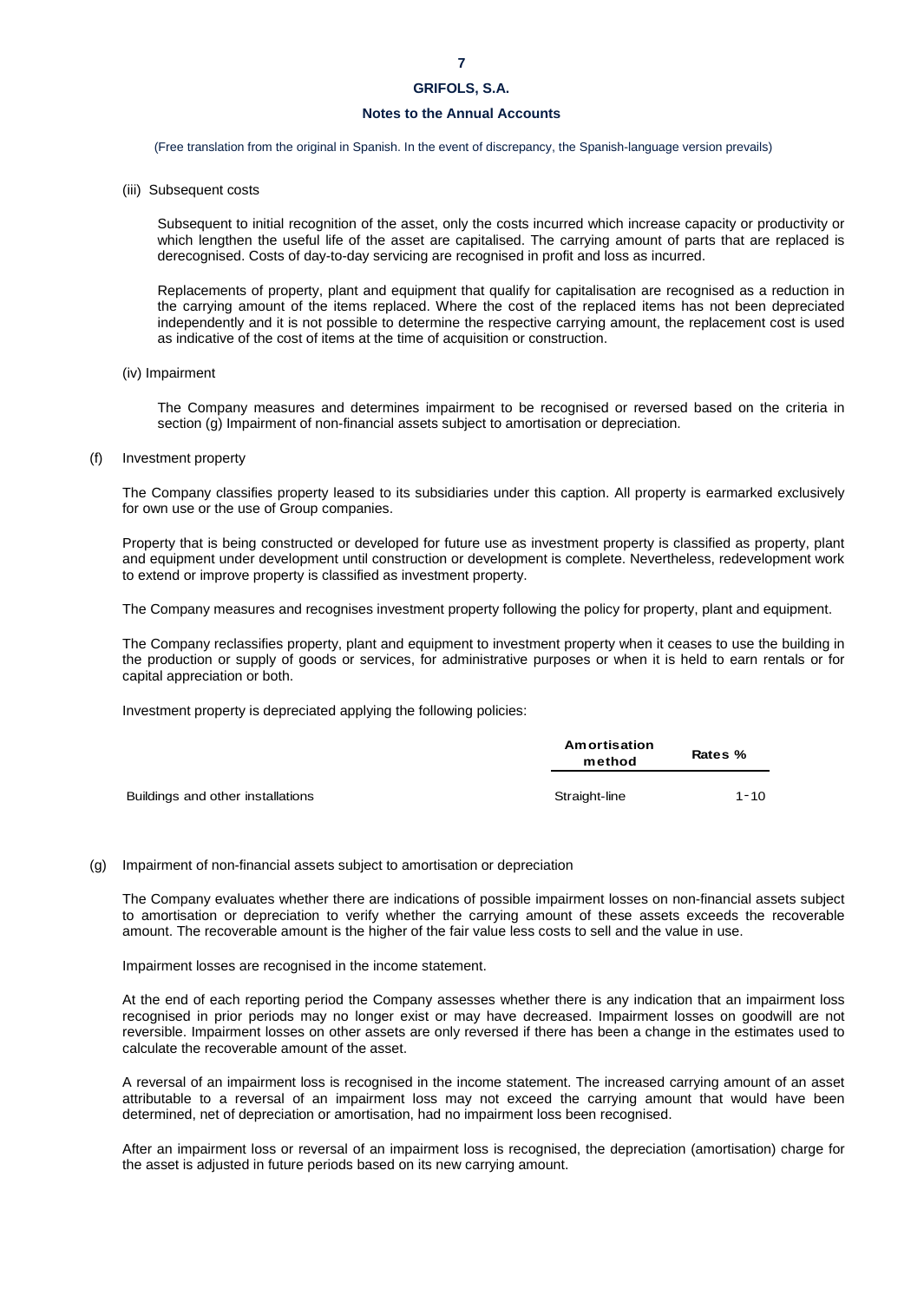## **Notes to the Annual Accounts**

### (Free translation from the original in Spanish. In the event of discrepancy, the Spanish-language version prevails)

However, if the specific circumstances of the assets indicate an irreversible loss, this is recognised directly in losses on the disposal of fixed assets in the income statement.

### (h) Leases

(i) Lessor accounting

Leases which, on inception, transfer to third parties substantially all the risks and rewards incidental to ownership of the assets are classified as finance leases, otherwise they are classified as operating leases.

(ii) Lessee accounting

Leases in which, upon inception, the Company assumes substantially all the risks and rewards incidental to ownership are classified as finance leases, otherwise they are classified as operating leases.

- *Finance leases*

At the commencement of the lease term, the Company recognises finance leases as assets and liabilities at the lower of the fair value of the leased asset and the present value of the minimum lease payments. Initial direct costs are added to the asset's carrying amount. Minimum lease payments are apportioned between the finance charge and the reduction of the outstanding liability. Interest is expensed using the effective interest method.

Contingent rents are recognised as an expense when it is probable that they will be incurred.

The accounting policies applied to the assets used by the Company by virtue of finance lease contracts are the same as those set out in sections (e) and (f) (Property, plant and equipment or Investment Property).

- *Operating leases*

Lease payments under an operating lease, net of incentives received, are recognised as an expense on a straight-line basis over the lease term.

Contingent rents are recognised as an expense when it is probable that they will be incurred.

(iii) Sale and leaseback transactions

Asset sale and leaseback transactions that meet the conditions for classification as a finance lease are considered as financing operations and, therefore, the type of asset is not changed and no profit or loss is recognised.

- (i) Financial instruments
	- (i) Classification and separation of financial instruments

Financial instruments are classified on initial recognition as a financial asset, a financial liability or an equity instrument in accordance with the economic substance of the contractual arrangement and the definitions of a financial asset, a financial liability and an equity instrument.

The Company classifies financial instruments into different categories based on the nature of the instruments and the Company's intentions on initial recognition.

(ii) Offsetting principles

A financial asset and a financial liability are offset only when the Company currently has the legally enforceable right to offset the recognised amounts and intends either to settle on a net basis or to realise the asset and settle the liability simultaneously.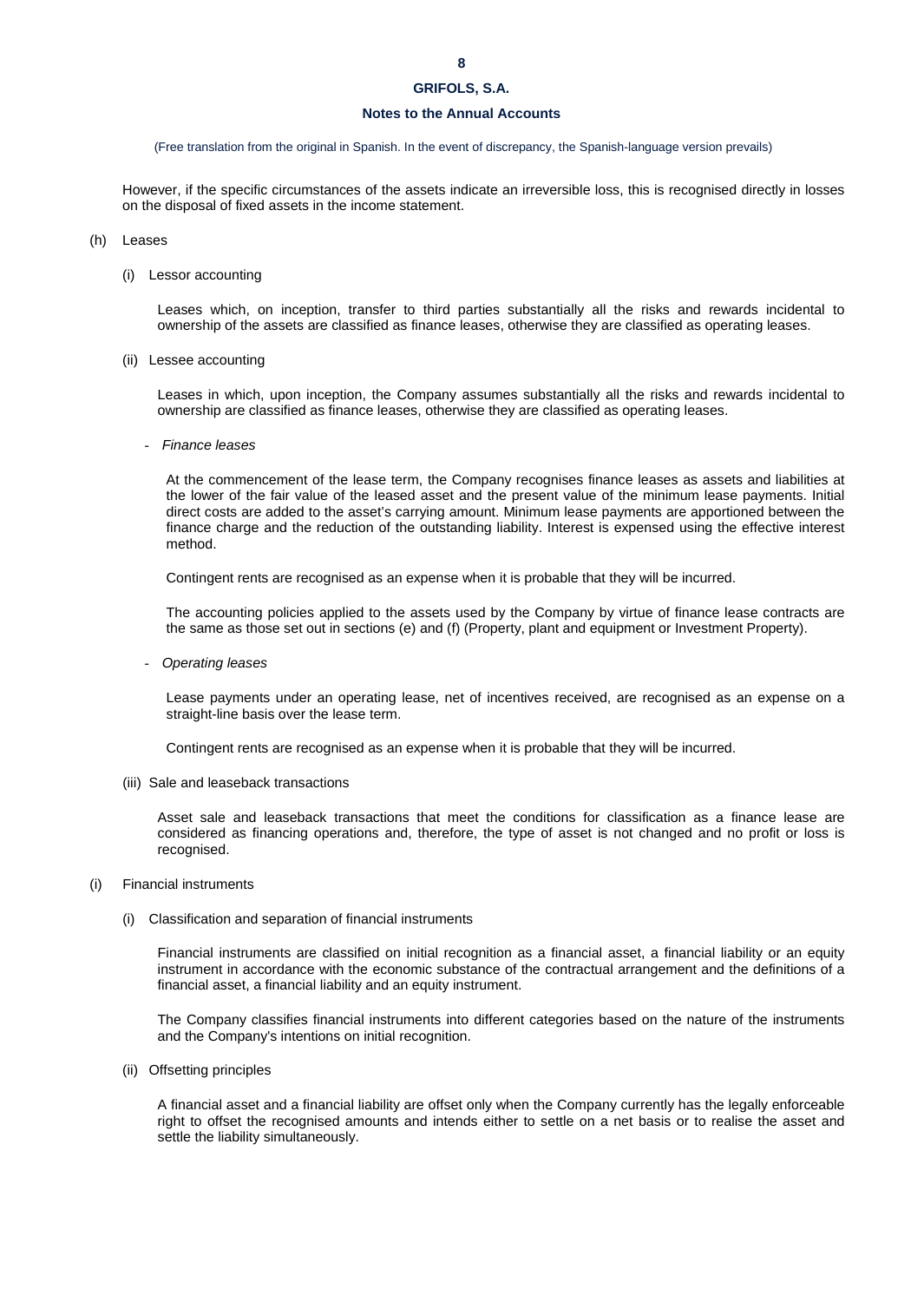# **Notes to the Annual Accounts**

(Free translation from the original in Spanish. In the event of discrepancy, the Spanish-language version prevails)

(iii) Financial assets and financial liabilities held for trading

Financial assets or financial liabilities held for trading are those which are classified as held for trading from initial recognition.

A financial asset or financial liability is classified as held for trading if it:

- Originates or is acquired or incurred principally for the purpose of selling or repurchasing it in the near term
- Forms part of a portfolio of identified financial instruments that are managed together and for which there is evidence of a recent actual pattern of short-term profit-taking or
- Is a derivative, except for a derivative that is a financial guarantee contract or a designated and effective hedging instrument.

Financial assets and financial liabilities held for trading are initially recognised at fair value. Transaction costs directly attributable to the acquisition or issue are recognised as an expense when incurred.

After initial recognition, they are recognised at fair value through profit or loss. Fair value is not reduced by transaction costs incurred on sale or disposal. Accrual interest and dividends are recognised separately.

The Company does not reclassify any financial asset or financial liability into or out of this category while it is recognised in the balance sheet, except when there is a change in the classification of hedging financial instruments.

(iv) Financial assets and financial liabilities at fair value through profit or loss

Financial assets and financial liabilities at fair value through profit or loss, which comprise derivatives, are initially recognised at fair value and after initial recognition are recognised at fair value through profit or loss.

# (v) Loans and receivables

Loans and receivables comprise trade and non-trade receivables with fixed or determinable payments that are not quoted in an active market other than those classified in other financial asset categories. These assets are initially recognised at fair value, including transaction costs, and are subsequently measured at amortised cost using the effective interest method.

Nevertheless, financial assets which have no established interest rate, which mature or are expected to be received in the short term, and for which the effect of discounting is immaterial, are measured at their nominal amount.

(vi) Available-for-sale financial assets

The Company classifies in this category debt securities and equity instruments which do not qualify for inclusion in the aforementioned categories.

Available-for-sale financial assets are initially recognised at fair value plus transaction costs directly attributable to the acquisition.

After initial recognition, financial assets classified in this category are measured at fair value and any gain or loss is accounted for in income and expenses recognised in equity (b) Foreign currency transactions, balances and cash flows. On disposal of the financial assets, amounts recognised in equity or the impairment loss are reclassified to profit or loss.

(vii) Investments in Group companies and associates

Group companies are those over which the Company, either directly, or indirectly through subsidiaries, exercises control as defined in article 42 of the Spanish Code of Commerce, or when the companies are controlled by one or more individuals or entities acting jointly or under the same management through agreements or statutory clauses.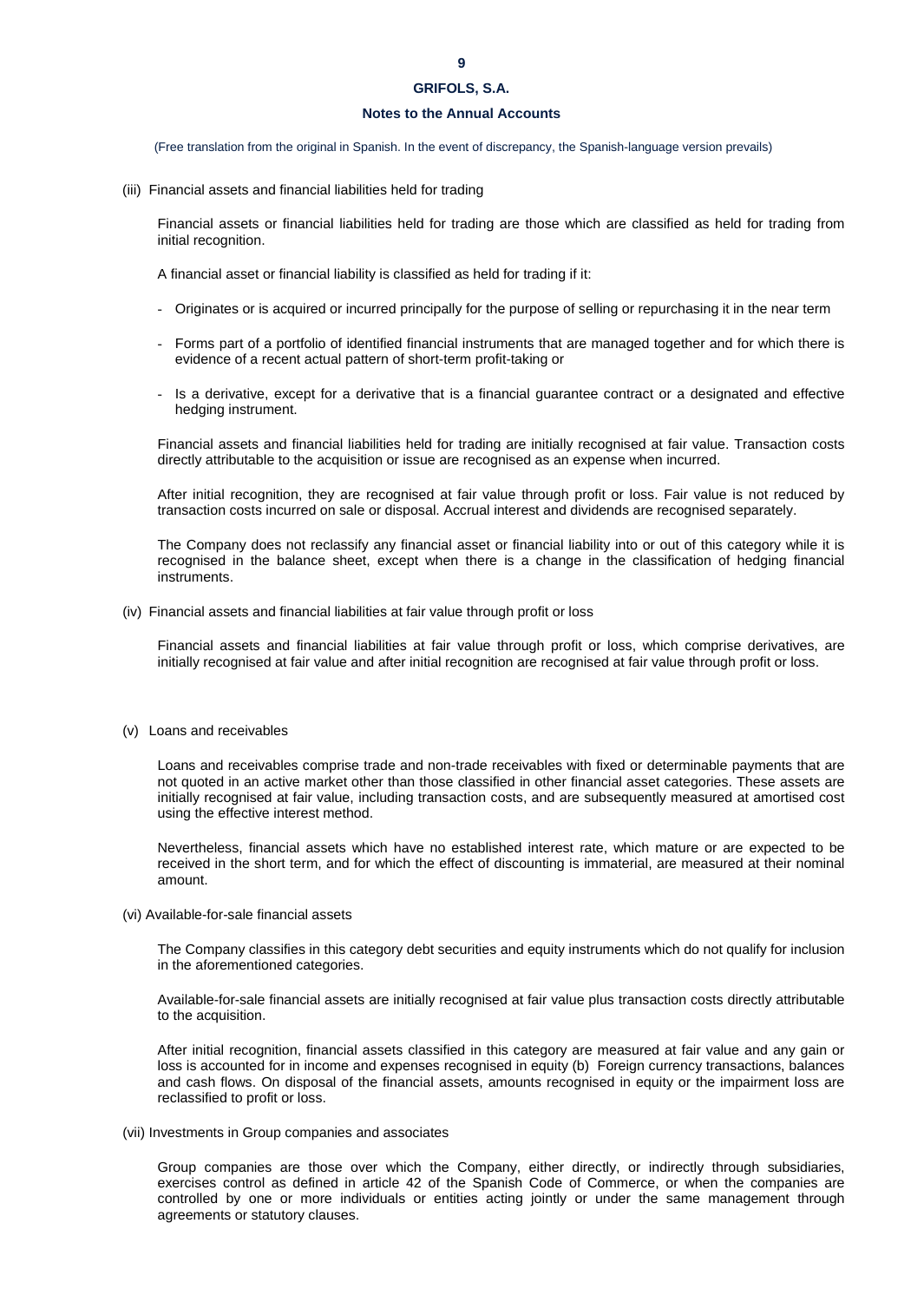## **Notes to the Annual Accounts**

(Free translation from the original in Spanish. In the event of discrepancy, the Spanish-language version prevails)

Control is the power to govern the financial and operating policies of an entity or business so as to obtain benefits from its activities. In assessing control, potential voting rights held by the Company or other entities that are exercisable or convertible at the end of each reporting period are considered.

Associates are entities over which the Company, either directly, or indirectly through subsidiaries, exercises significant influence. Significant influence is the power to participate in the financial and operating policy decisions of the investee but is not control or joint control over those policies. The existence of potential voting rights that are exercisable or convertible at the end of each reporting period, including potential voting rights held by the Company or other entities, are considered when assessing whether an entity has significant influence.

Investments in Group companies and associates are initially recognised at cost, which is equivalent to the fair value of the consideration given, including transaction costs in the case of investments in associates, and are subsequently measured at cost net of any accumulated impairment. The cost of investments in Group companies acquired before 1 January 2010 includes any transaction costs incurred.

If an investment no longer qualifies for classification under this category, it is reclassified as available-for-sale and is measured as such from the reclassification date.

(viii) Non-monetary contributions in exchange for investments in the equity of other companies

However, in non-monetary contributions of businesses (including investments in Group companies) to other Group companies, equity investments received are measured at the transaction date at the higher of the carrying amount of the assets and liabilities transferred in the individual annual accounts of the contributing company and the amount representative of the percentage of interest in the equity of the business contributed. Gains or losses deferred in recognised income and expense associated with the assets and liabilities conveyed continue to be recognised in equity but are linked to the investment received.

(ix) Interest and dividends

Interest is recognised using the effective interest method.

Dividends from investments in equity instruments are recognised when the Company is entitled to receive them. If the dividends are clearly derived from profits generated prior to the acquisition date because amounts higher than the profits generated by the investment since acquisition have been distributed, the carrying amount of the investment is reduced.

Interest and dividend income are classified as revenue when they form part of the Company's ordinary activity.

(x) Impairment of financial assets

A financial asset or a group of financial assets is impaired and impairment losses are incurred if there is objective evidence of impairment as a result of one or more events that occurred after the initial recognition of the asset and the event or events have an impact on the estimated future cash flows of the financial asset or group of financial assets that can be reliably estimated.

The Company recognises impairment of loans and receivables and debt instruments when estimated future cash flows are reduced or delayed due to debtor insolvency.

For equity instruments, objective evidence of impairment exists when the carrying amount of an asset is uncollectible due to a significant or prolonged decline in its fair value.

Nevertheless, in cases in which the fair value of these instruments declines and subsequently recovers to above their quoted price, the one and a half-year period is counted from the date on which, after this recovery, the quoted price starts to drop progressively again, except when the recovery of the fair value would have been an isolated and barely significant event, in which case, the one and a half-year period is counted from the date the value first starts to decrease. This same criterion is applicable to determine whether there has been a 40% decrease in the quoted price. For this purpose, the quoted price is understood to be the initial measurement of the asset, or the weighted average price of homogeneous groups, if there have been various acquisitions.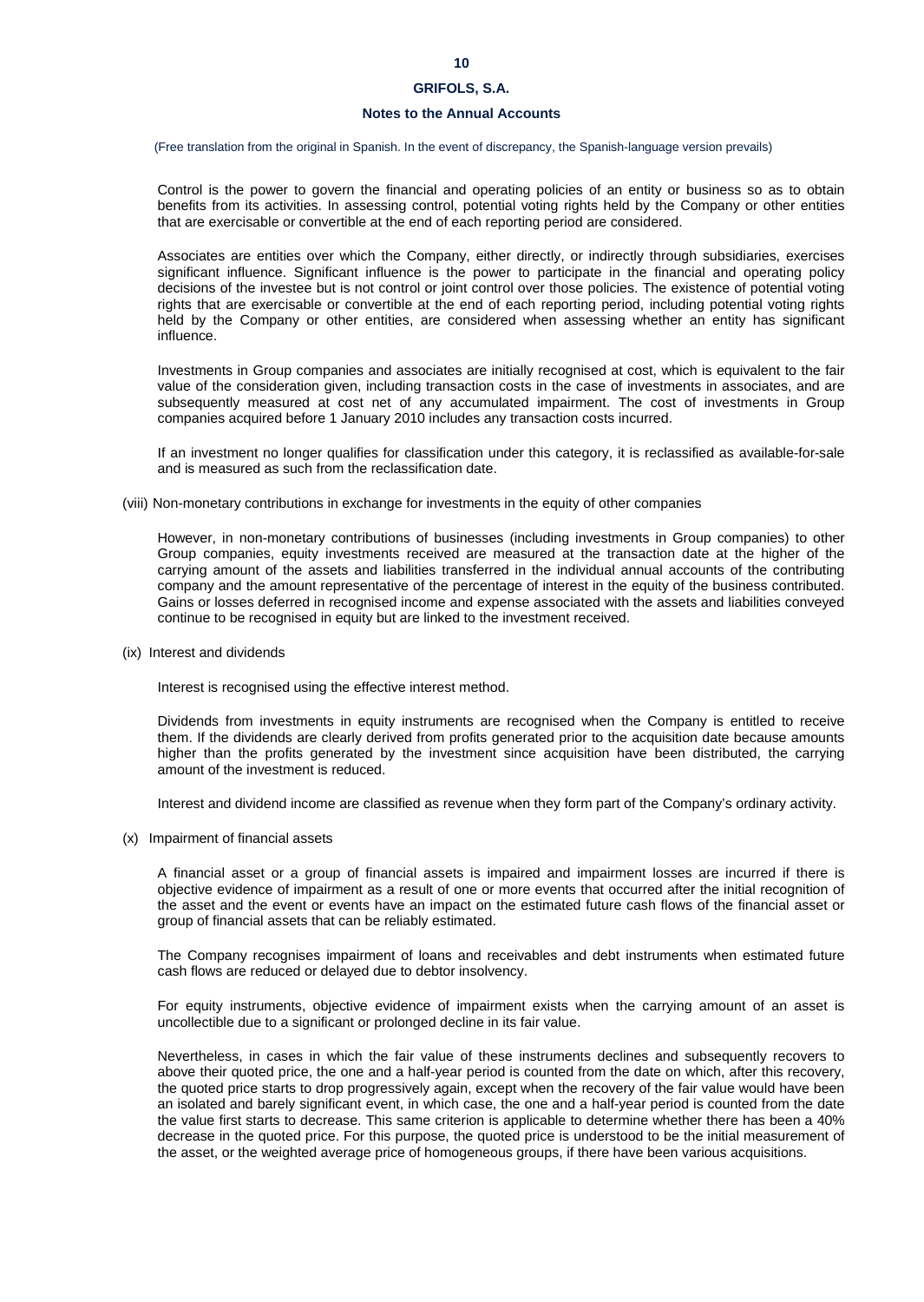# **Notes to the Annual Accounts**

(Free translation from the original in Spanish. In the event of discrepancy, the Spanish-language version prevails)

### *Investments in Group companies*

Impairment is calculated by comparing the carrying amount of the net investment in the associate with its recoverable amount. The recoverable amount is the higher of value in use and fair value less costs to sell.

Value in use is calculated based on the Company's share of the present value of future cash flows expected to be derived from ordinary activities and from the disposal of the asset. Unless better evidence is available, the investee's equity is taken into consideration, corrected for any unrealised gains existing at the measurement date.

In subsequent years, reversals of impairment losses in the form of increases in the recoverable amount are recognised, up to the limit of the carrying amount that would have been determined for the investment if no impairment loss had been recognised.

The recognition or reversal of an impairment loss is disclosed in the income statement unless it should be recognised in equity.

Impairment of an investment is limited to the amount of the investment, except when contractual, legal or constructive obligations have been assumed by the Company or payments have been made on behalf of the companies. In the latter case, provision is made.

### *Impairment of available-for-sale financial assets*

When a decline in the fair value of an available-for-sale financial asset has been accounted for directly in recognised income and expense, the cumulative loss is reclassified to profit and loss when there is objective evidence that the asset is impaired. The amount of the impairment loss reclassified from equity to profit or loss is calculated as the difference between the cost or amortised cost, less any impairment loss previously recognised in profit or loss, and the fair value.

Impairment losses for investments in equity instruments are not reversed through profit or loss. Increases in the fair value after the impairment loss was recognised are classified in equity.

If the fair value of debt instruments increases and the increase can be objectively related to an event occurring after the impairment loss was recognised, the increase is recognised in profit and loss up to the amount of the previously recognised impairment loss and any excess is accounted for in recognised income and expense.

# (xi) Financial liabilities

Financial liabilities, including trade and other payables, that are not classified as held for trading or as financial liabilities at fair value through profit or loss are initially recognised at fair value less any transaction costs directly attributable to the issue of the financial liability. After initial recognition, liabilities classified under this category are measured at amortised cost using the effective interest method.

Nevertheless, financial liabilities which have no established interest rate, which mature or are expected to be settled in the short term, and for which the effect of discounting is immaterial, are measured at their nominal amount.

The Company measures financial liabilities at amortised cost provided that reliable estimates of cash flows can be made based on the contractual terms.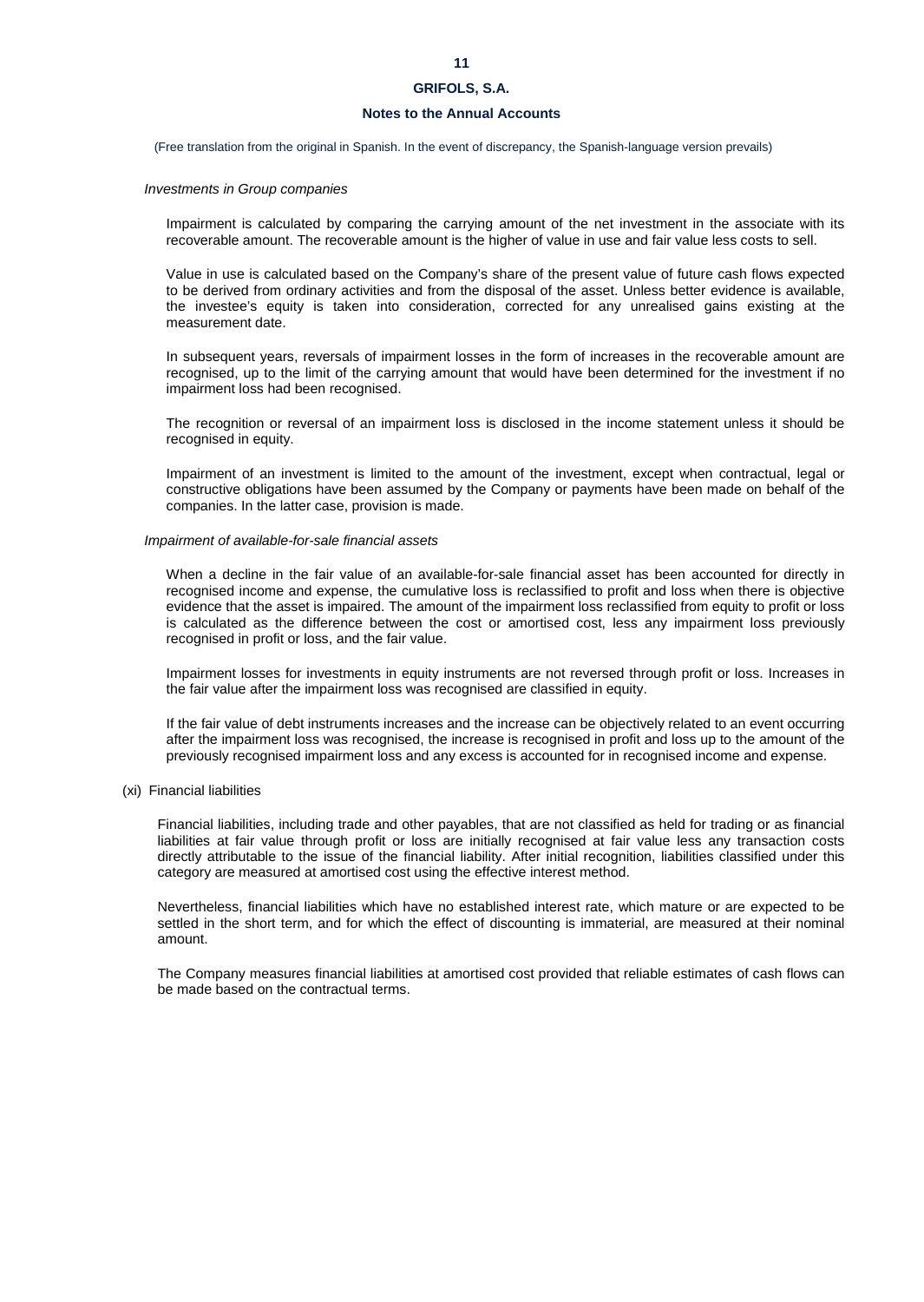## **12**

# **GRIFOLS, S.A.**

# **Notes to the Annual Accounts**

(Free translation from the original in Spanish. In the event of discrepancy, the Spanish-language version prevails)

(xii) Derecognition and modifications of financial liabilities

The Company derecognises all or part of a financial liability when it either discharges the liability by paying the creditor, or is legally released from primary responsibility for the liability either by process of law or by the creditor. The exchange of debt instruments between the Company and the counterparty or substantial modifications of initially recognised liabilities are accounted for as an extinguishment of the original financial liability and the recognition of a new financial liability, provided that the instruments have substantially different terms.

The Company considers the terms to be substantially different if the discounted present value of the cash flows under the new terms, including any fees paid net of any fees received and discounted using the original effective interest rate, is at least 10 per cent different from the discounted present value of the remaining cash flows of the original financial liability.

If the exchange is accounted for as an extinguishment of the financial liability, any costs or fees incurred are recognised as part of the gain or loss on the extinguishment. If the exchange is not accounted for as an extinguishment, any costs or fees incurred adjust the carrying amount of the liability and are amortised over the remaining term of the modified liability.

The difference between the carrying amount of a financial liability, or part of a financial liability, extinguished or transferred to another party and the consideration paid, including any non-cash assets transferred or liabilities assumed, is recognised in profit or loss.

(xiii) Reverse factoring

The Company has contracted reverse factoring facilities with various financial institutions to manage payments to suppliers. Trade payables settled under the management of financial institutions are recognised under trade and other payables in the balance sheet until they are settled, repaid or have expired.

(j) Own equity instruments held by the Company.

Equity instruments acquired by the Company are shown separately at cost of acquisition as a reduction in capital and reserves in the balance sheet. Any gains or losses on transactions with own equity instruments are not recognised in profit or loss.

Transaction costs related to own equity instruments, including issue costs related to a business combination, are accounted for as a deduction from reserves, net of any tax effect.

(k) Inventories

Inventories are measured using the FIFO (first in, first out) method. When the cost of inventories exceeds replacement value, materials are written down to net realisable value.

(i) Emission allowances

Emission allowances acquired are recognised and measured using the inventories accounting policies.

(l) Cash and cash equivalents

Cash and cash equivalents include cash on hand and demand deposits in financial institutions. They also include other short-term, highly liquid investments that are readily convertible to known amounts of cash and which are subject to an insignificant risk of changes in value. An investment normally qualifies as a cash equivalent when it has a maturity of less than three months from the date of acquisition.

(m) Grants

Grants are recorded in recognised income and expense when, where applicable, they have been officially awarded and the conditions attached to them have been met or there is reasonable assurance that they will be received.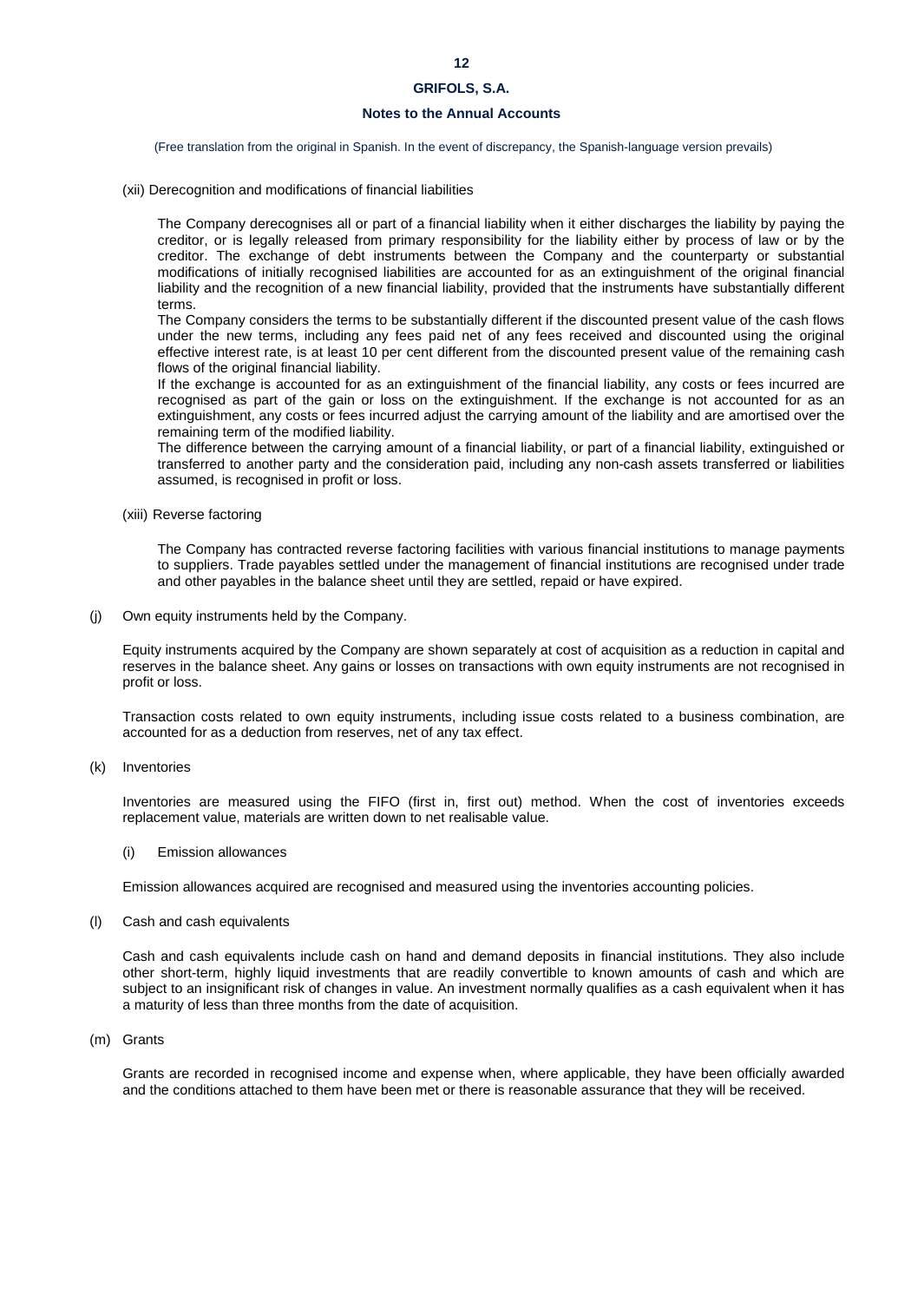# **Notes to the Annual Accounts**

(Free translation from the original in Spanish. In the event of discrepancy, the Spanish-language version prevails)

(n) Defined contribution plans

The Company recognises the contributions payable to a defined contribution plan in exchange for a service when an employee has rendered service to the Company. The contributions payable are recognised as an expense for employee remuneration and as a liability after deducting any contribution already paid. If the contribution already paid exceeds the contribution due for service before the end of the period, the Company only recognises that excess as an asset (prepaid expense) to the extent that the prepayments will lead to, for example, a reduction in future payments or cash refund.

- (o) Provisions
	- (i) General criteria

Provisions are recognised when the Company has a present obligation (legal, contractual, constructive or tacit) as a result of a past event; it is probable that an outflow of resources embodying economic benefits will be required to settle the obligation; and a reliable estimate can be made of the amount of the obligation.

The amount recognised as a provision is the best estimate of the expenditure required to settle the present obligation at the end of the reporting period, taking into account all risks and uncertainties surrounding the amount to be recognised as a provision and, where the time value of money is material, the financial effect of discounting provided that the expenditure to be made each period can be reliably estimated. The discount rate is a pre-tax rate that reflects the time value of money and the specific risks for which future cash flows associated with the provision have not been adjusted at each reporting date.

If it is not probable that an outflow of resources will be required to settle an obligation, the provision is reversed.

(ii) Provisions for taxes

Provisions for taxes are measured at the estimated amount of tax debt calculated in accordance with the aforementioned criteria. Provision is made with a charge to income tax for the tax expense for the year, to finance costs for the late payment interest, and to other income for the penalty. The effects of changes in estimates of prior years' provisions are recognised according to their nature, unless they involve the correction of an error.

(p) Revenue from the rendering of services

Revenue from the rendering of services is measured at the fair value of the consideration received or receivable.

Practically all services are rendered to Group companies.

(q) Income tax

The income tax expense or tax income for the year comprises current tax and deferred tax.

Current tax assets or liabilities are measured at the amount expected to be paid to or recovered from the taxation authorities, using the tax rates and tax laws that have been enacted or substantially enacted at the reporting date.

Current and deferred tax are recognised as income or an expense and included in profit or loss for the year, except to the extent that the tax arises from a transaction or event which is recognised, in the same or a different year, directly in equity, or from a business combination.

Government assistance provided in the form of deductions and other tax relief applicable to income tax payable is recognised as a reduction in the income tax expense in the year in which it is accrued.

The Company files consolidated tax returns with its Spanish subsidiaries: Laboratorios Grifols, S.A., Instituto Grifols, S.A., Diagnostic Grifols, S.A., Grifols Movaco, S.A., Biomat, S.A., Grifols Worldwide Operations Spain S.A. (formerly Logister, S.A.), Grifols International, S.A., Grifols Engineering, S.A., Grifols Viajes S.A., Gri-Cel, S.A. and Gripdan Invest, S.L.

In addition to the factors to be considered for individual taxation, set out previously, the following factors are taken into account when determining the accrued income tax expense for the companies forming the consolidated tax group: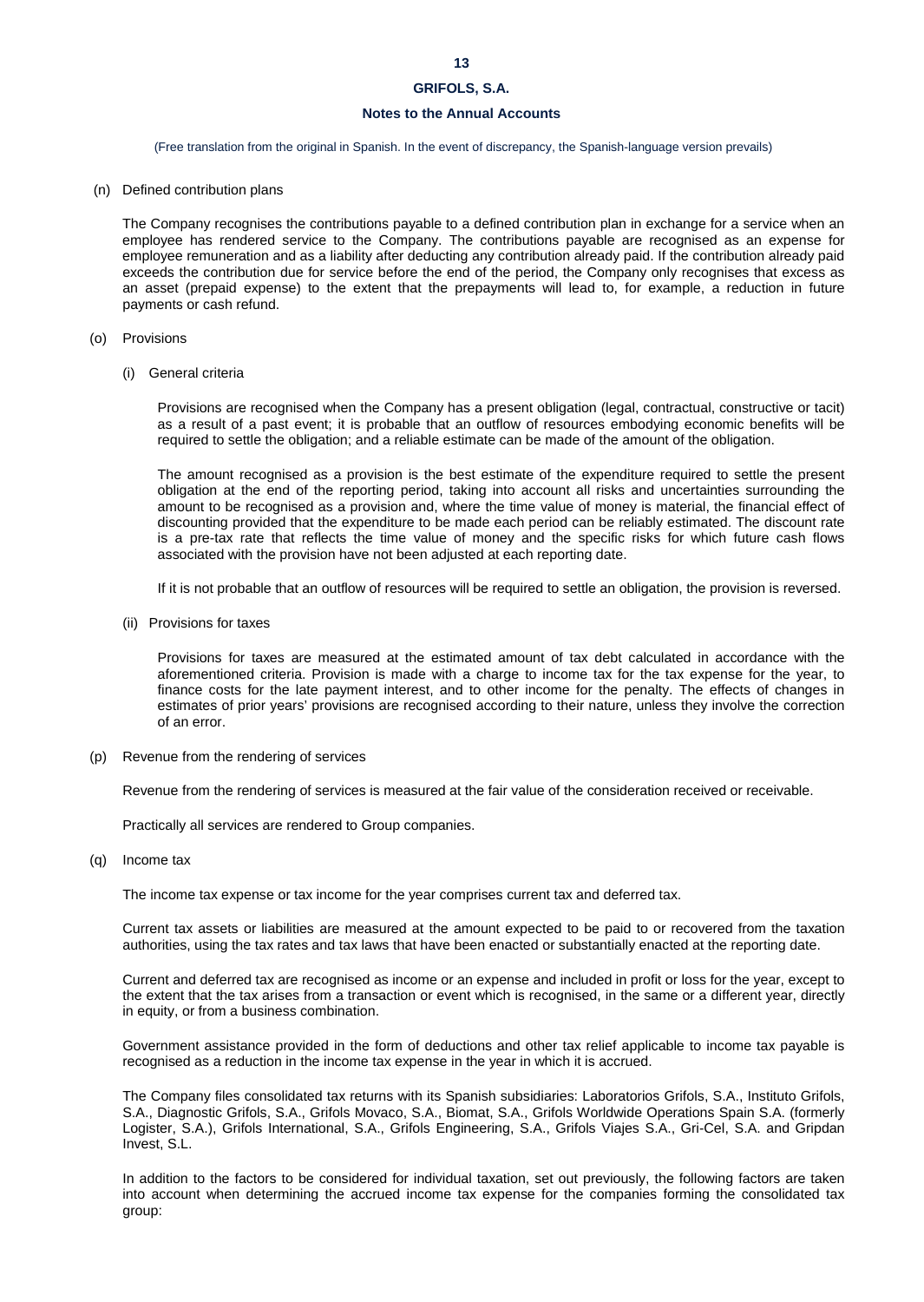# **Notes to the Annual Accounts**

(Free translation from the original in Spanish. In the event of discrepancy, the Spanish-language version prevails)

- Temporary and permanent differences arising from the elimination of profits and losses on transactions between Group companies, derived from the process of determining consolidated taxable income.
- Deductions and credits corresponding to each company forming the consolidated tax group. For these purposes, deductions and credits are allocated to the company that carried out the activity or obtained the profit necessary to obtain the right to the deduction or tax credit.

Temporary differences arising from the elimination of profits and losses on transactions between tax group companies are allocated to the company which recognised the profit/loss and are valued using the tax rate of that company.

A reciprocal credit and debit arises between the companies that contribute tax losses to the consolidated Group and the rest of the companies that offset those losses. Where a tax loss cannot be offset by the other consolidated Group companies, these tax credits for loss carryforwards are recognised as deferred tax assets using the applicable recognition criteria, considering the tax group as a taxable entity.

The Parent of the Group records the total consolidated income tax payable with a debit to receivables from Group companies.

The amount of the debt relating to the subsidiaries is recognised with a credit to payables to Group companies.

(i) Deferred Tax liabilities

Deferred tax liabilities derived from taxable temporary differences are recognised in all cases except where they arise from the initial recognition of goodwill or an asset or liability in a transaction that is not a business combination and, at the time of the transaction, affects neither accounting profit nor taxable income.

(ii) Deferred Tax assets

Deferred tax assets derived from deductible temporary differences are recognised provided that it is probable that sufficient taxable income will be available against which they can be utilised. Nonetheless, assets arising from the initial recognition of an asset or liability in a transaction that is not a business combination and, at the time of the transaction, affects neither accounting profit nor taxable income, are not recognised.

(iii) Measurement

Deferred tax assets and liabilities are measured at the tax rates that are expected to apply to the years when the asset is realised or the liability is settled, based on tax rates and tax laws that have been enacted or substantially enacted. The tax consequences that would follow from the manner in which the Company expects to recover or settle the carrying amount of its assets or liabilities are also reflected in the measurement of deferred tax assets and liabilities.

(iv) Offset and classification

The Company only offsets tax assets and liabilities if it has a legally enforceable right to offset the recognised amounts and intends either to settle on a net basis or to realise the assets and settle the liabilities simultaneously.

Deferred tax assets and liabilities are recognised in the balance sheet under non-current assets or liabilities, irrespective of the expected date of recovery or settlement.

(r) Share-based payment transactions

The Group headed by the Company extends share-based payments to certain employees currently rendering services. The fair value of the services received is calculated by estimating the fair value of the shares extended at the grant date. As the equity instruments granted do not vest until the employees complete a specified period of service, those services are accounted for in the income statement as an expense for the year during the vesting period, with a corresponding increase in other equity instruments. The amount recognised reflects the amount that will be settled once the agreed conditions are met, and will not be revised or remeasured during the vesting period, as the commitment was settled through shares.

The total amount recognised is calculated based on the incentive payable in shares plus a percentage defined by the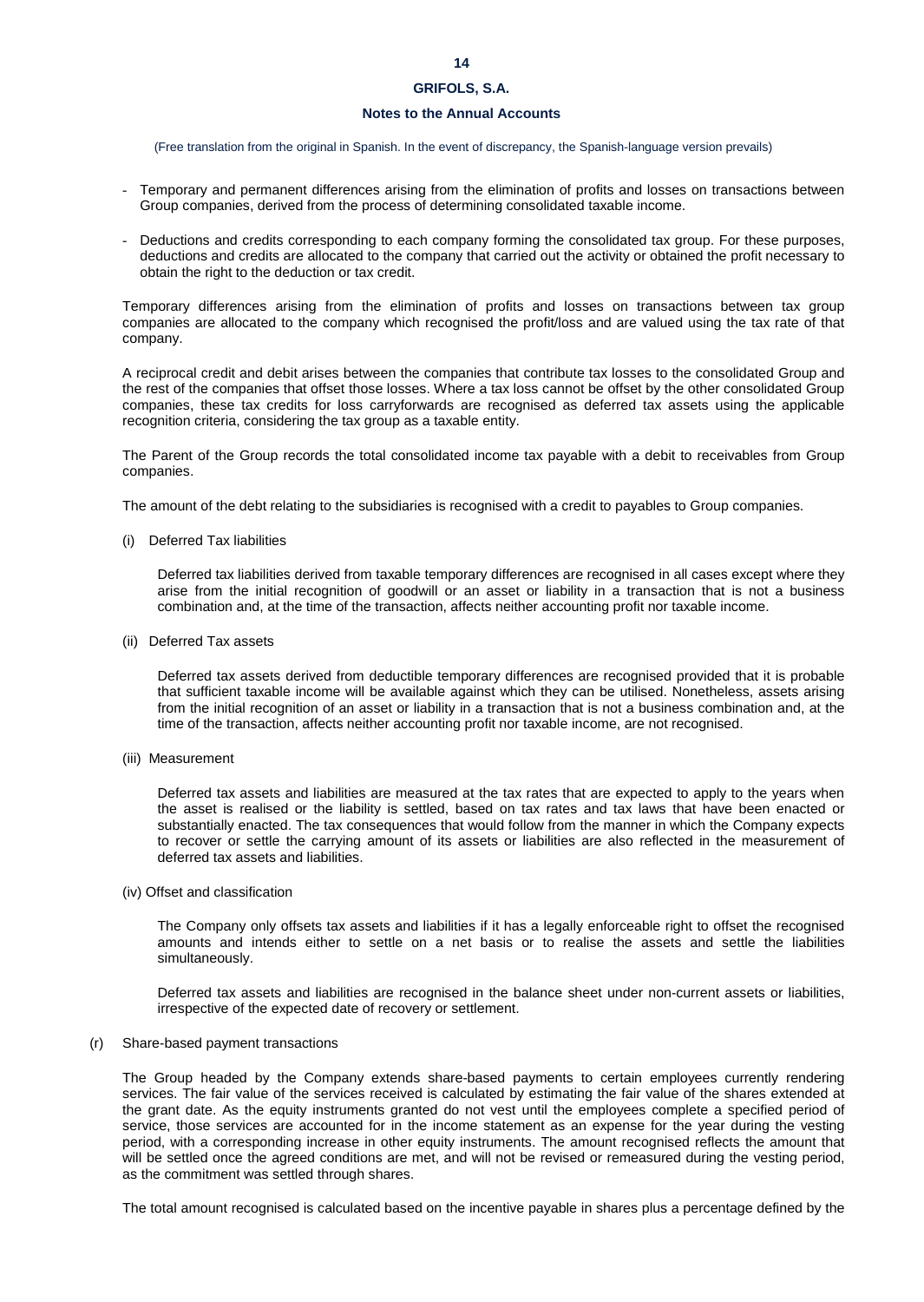# **Notes to the Annual Accounts**

(Free translation from the original in Spanish. In the event of discrepancy, the Spanish-language version prevails)

Company. If an employee leaves his job before the vesting period is completed, only the agreed share-based incentive is received, and the Company can decide whether to pay the incentive in cash or in shares.

The Company has a share option plan over its own equity instruments for employees of several Group companies, the cost of which is assumed by the Company. The Company recognises the transaction as a contribution to the subsidiary in the form of remuneration for services received settled through equity instruments. In accordance with the aforementioned criteria, the Company therefore recognises the accrued cost of the plan as an increase in the value of the investment in the subsidiary with a credit to other equity instruments.

The Company is paid by the subsidiary for the intrinsic value of the cost assumed. The payment arrangement is recognised separately from the option plan as a return of the investment and with a charge to a loan to Group companies, when the subsidiary's commitment effectively arises.

(s) Classification of assets and liabilities as current and non-current

The Company classifies assets and liabilities in the balance sheet as current and non-current. Current assets and liabilities are determined as follows:

- o Assets are classified as current when they are expected to be realised or are intended for sale or consumption in the Company's normal operating cycle, they are held primarily for the purpose of trading, they are expected to be realised within twelve months after the reporting date or are cash or a cash equivalent.
- o Liabilities are classified as current when they are expected to be settled in the Company's normal operating cycle, they are held primarily for the purpose of trading, or they are due to be settled within twelve months after the reporting date.
- (t) Environmental issues

The Company takes measures to prevent, reduce or repair the damage caused to the environment by its activities.

Expenses derived from environmental activities are recognised as other operating expenses in the period in which they are incurred.

Property, plant and equipment acquired by the Company to minimise the environmental impact of its activity and protect and improve the environment, including the reduction and elimination of future pollution from the Company's activities, are recognised as assets applying the measurement, presentation and disclosure criteria described in section (e) Property, plant and equipment.

(u) Transactions between Group companies

Transactions between Group companies, other than mergers, spin-offs and non-cash contributions, are recognised at the fair value of the consideration given or received. The difference between this value and the amount agreed is recognised in line with the underlying economic substance of the transaction.

In non-cash contributions to Group companies, the contributor will value its interests at the consolidated amount of the equity investments at the date the transaction occurred.

Any difference between the net book value and the Group consolidated value of the investments contributed will be recognised in the Company reserves.

# **(5) Business combinations**

During 2015 the Company was merged with Arrahona Optimus S.L. The registered office of Arrahona Optimus S.L. were located in Barcelona and its principal activity comprised the acquisition and disposal of all types of real estate, the administration, operation and urban or other development thereof, whether through leases or any other legally permitted instrument, as well as real estate development of any kind.

The merger project was prepared and signed by the directors of the two companies on 29 May 2015. The merger agreement was approved by the shareholders at their annual general meetings held on 29 May 2015 and duly filed at the Barcelona Mercantile Registry on 3 December 2015. The effective accounting date and acquisition date for the purposes of the merger project was 1 January 2015.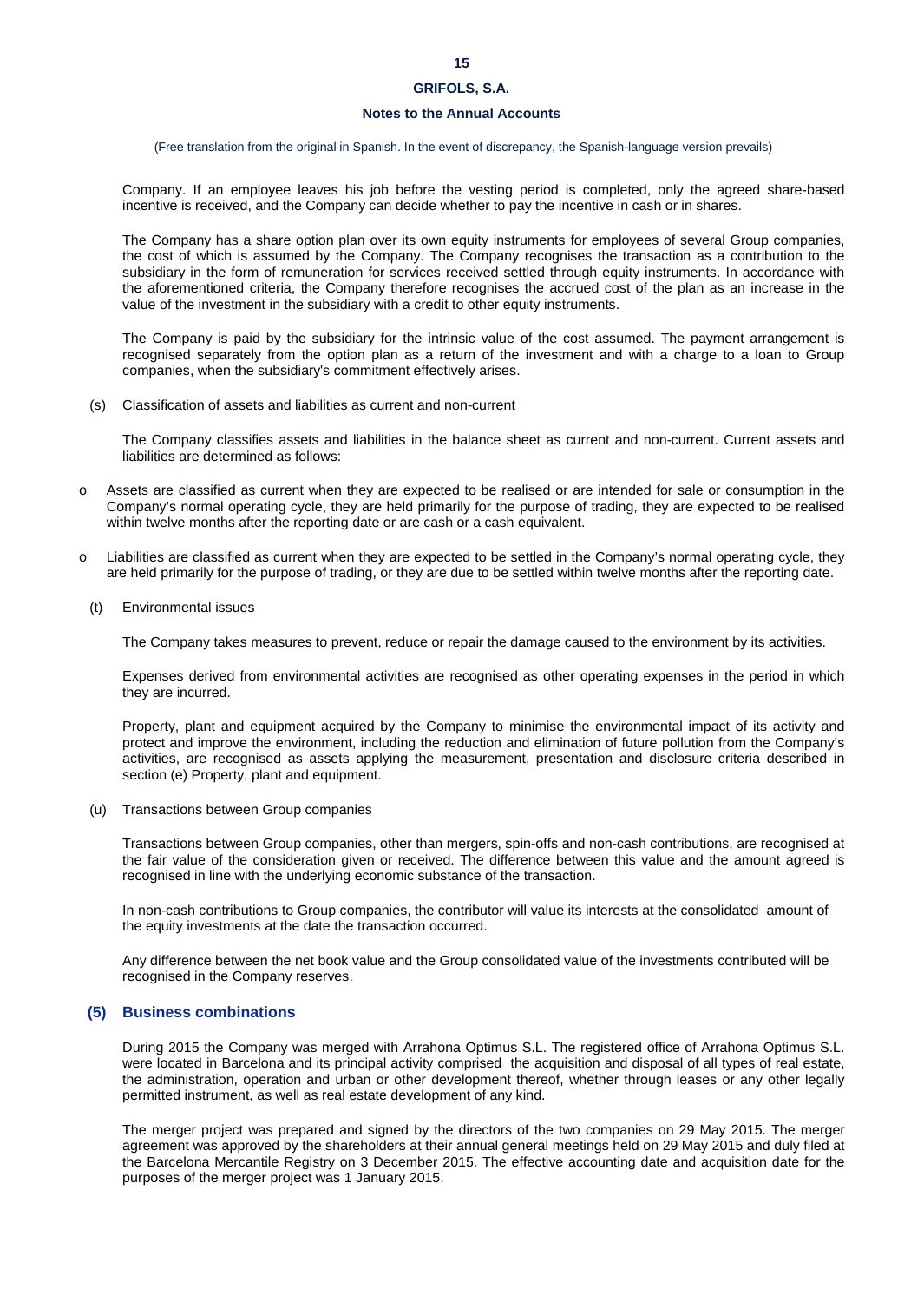# **Notes to the Annual Accounts**

(Free translation from the original in Spanish. In the event of discrepancy, the Spanish-language version prevails)

Prior to the merger, the Company held a Euros 9,926 thousand investment in the absorbed company, (equivalent to 19,521 shares, representing a 100% interest) and was impaired in an amount of Euros 6,375 thousand.

The transaction incurred a loss of Euros 398 thousand and generated revenues of Euros 1,057 thousand for the Company between the acquisition date and 2015 year end.

Details of the cost of the business combination, the fair value of the net assets acquired and goodwill (or the excess of net assets acquired over the cost of the business combination) were as follows:

|                                                          | <b>Euros</b> |
|----------------------------------------------------------|--------------|
| Cost of the business combination                         |              |
| Cash paid                                                | 3,551,251    |
| Fair value of previously held investment in the business | 3,551,251    |
| Fair value of net assets acquired                        | 3,749,536    |
| Reserves of the acquirer                                 | 198,285      |
|                                                          |              |

Details of assets, liabilities and contingent liabilities recognised at their acquisition date fair value were as follows:

|                                                                                                                   | <b>Euros</b>                              |                                           |
|-------------------------------------------------------------------------------------------------------------------|-------------------------------------------|-------------------------------------------|
|                                                                                                                   | Fair value                                | <b>Assigned value</b>                     |
| Tangible assets and Investment Property<br>Non-current investments<br>Deferred tax assets                         | 9,906,329<br>547,413<br>110,917           | 9,906,329<br>547,413<br>110,917           |
| Current investments in Group companies and associates                                                             | 46,305                                    | 46,305                                    |
| Trade and other receivables<br>Prepayments for current assets<br>Cash and cash equivalents<br><b>Total assets</b> | 645,229<br>114,760<br>7,513<br>11,378,466 | 645,229<br>114,760<br>7,513<br>11,378,466 |
| Grants<br>Loans and borrow ings<br>Other financial liabilities                                                    | 75,443<br>36,161<br>1,333                 | 75,443<br>36,161<br>1,333                 |
| Group companies and associates, current                                                                           | 5,820,571                                 | 5,820,571                                 |
| Trade and other payables<br>Deferred tax liabilities<br>Total liabilities and contingent liabilities              | 1,121,751<br>573,671<br>7,628,930         | 1,121,751<br>573,671<br>7,628,930         |
| Total net assets                                                                                                  | 3,749,536                                 | 3,749,536                                 |
| Total net assets acquired                                                                                         |                                           | 3,749,536                                 |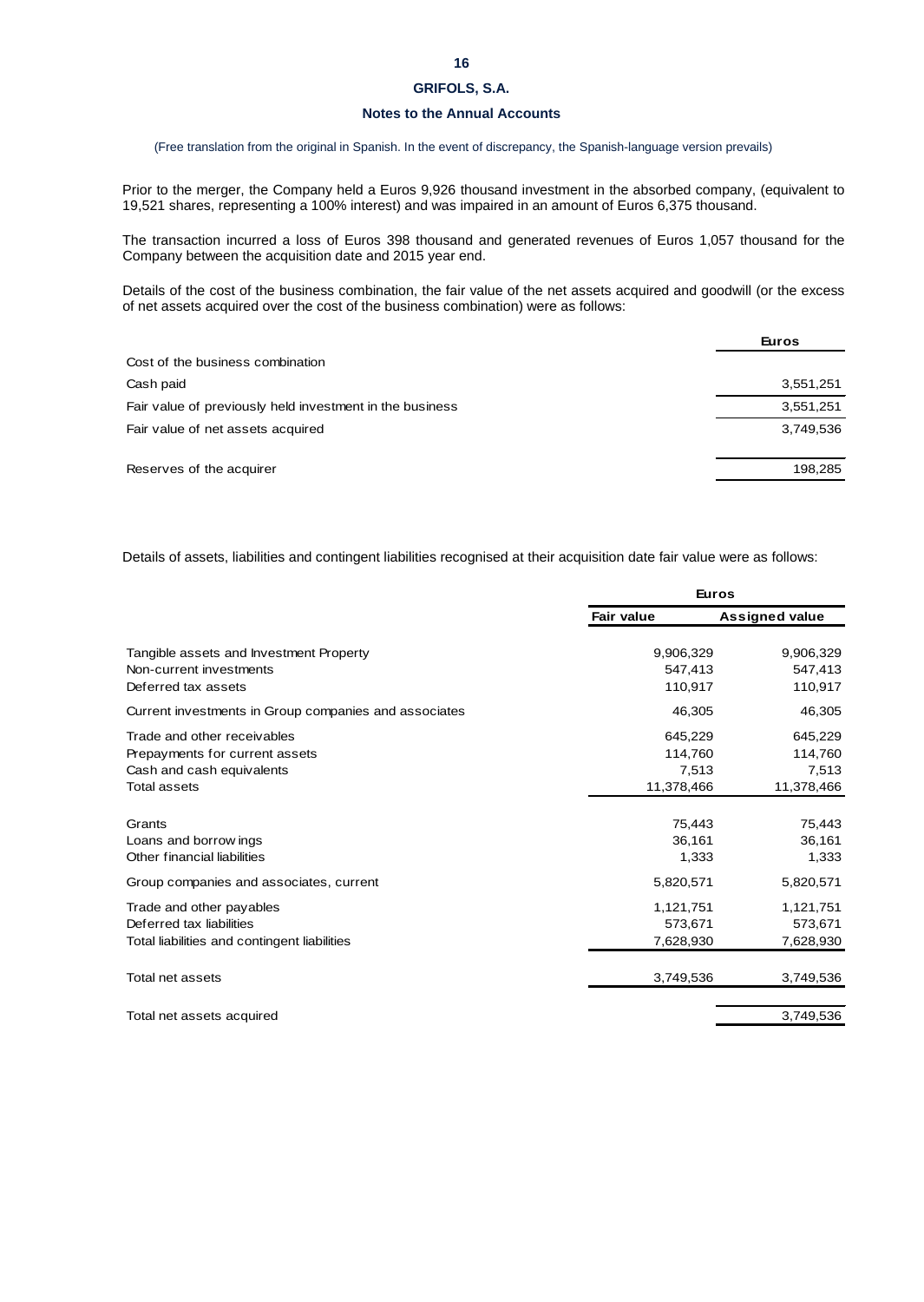# **17**

# **GRIFOLS, S.A.**

# **Notes to the Annual Accounts**

(Free translation from the original in Spanish. In the event of discrepancy, the Spanish-language version prevails)

# **(6) Intangible Assets**

- (a) Details of intangible assets and movement are shown in Appendix I.
- (b) Emission allowances

At 31 December 2016, in accordance with Spanish Royal Decree602/2016 of 2 December 2016, emission allowances acquired for the purpose of being sold or used to cancel actual emissions are classified and measured based on the standards applicable to inventories. At 31 December 2015 the Company holds 16,969 free-of-charge emission allowances.

### (c) Fully amortised assets

The cost of fully amortised intangible assets in use at 31 December is as follows:

| Euros |            |
|-------|------------|
| 2016  | 2015       |
|       |            |
|       | 21,257,683 |
|       | 22,714,923 |

Fully amortised computer software in use at 31 December 2016 and 2015 mainly reflects computer licences.

# **(7) Property, Plant and Equipment**

(a) General

Details of property, plant and equipment and movement are shown in Appendix II.

At 31 December 2015 assets for a net value of Euros 2.6 million were incorporated into the Company's property, plant and equipment, from the merger with the Group company Arrahona Optimus, S.L. (see note 5).

(b) Capitalised borrowing costs

During 2016 the Company has capitalised borrowing costs in investments in progress amounting to Euros 402 thousand (Euros 157 thousand in 2015) (see note 4(c)).

(c) Fully depreciated assets

Details of the cost of fully depreciated property, plant and equipment in use at 31 December are as follows:

|                                              | <b>Euros</b> |            |  |
|----------------------------------------------|--------------|------------|--|
|                                              | 2016         | 2015       |  |
| Technical installations and machinery        | 2,659,358    | 1,930,511  |  |
| Other installations, equipment and furniture | 4,308,153    | 4,026,101  |  |
| Other property, plant and equipment          | 6,455,583    | 5,115,935  |  |
|                                              |              |            |  |
|                                              | 13,423,094   | 11,072,547 |  |

# (d) Insurance

The Company has taken out insurance policies to cover the risk of damage to its property, plant and equipment. These policies amply cover the net carrying amount of the Company's assets.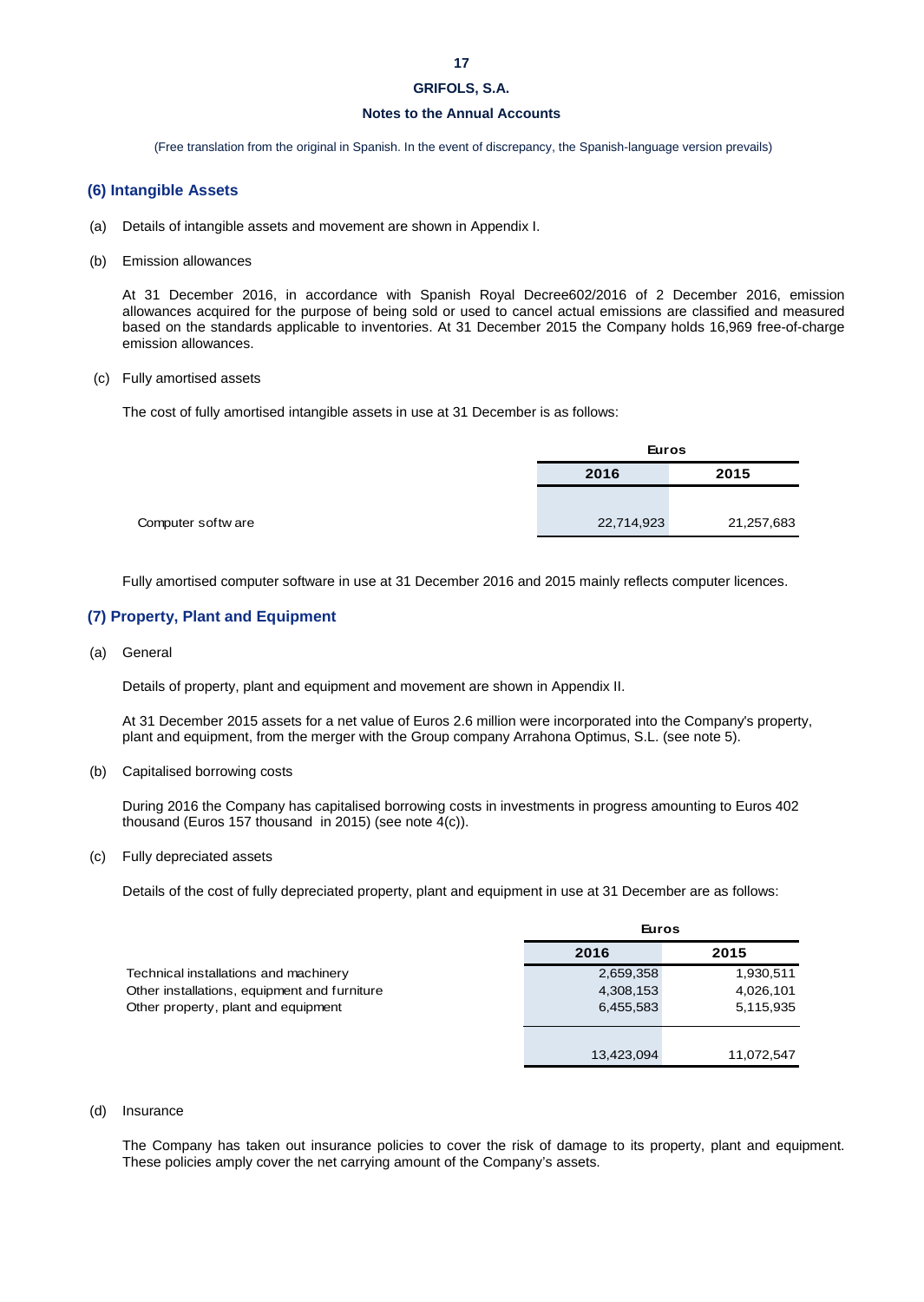# **Notes to the Annual Accounts**

(Free translation from the original in Spanish. In the event of discrepancy, the Spanish-language version prevails)

# **(8) Investment Property**

(a) General

Details of and movement in investment property are shown in Appendix III.

At 31 December 2016 and 2015 additions comprise the investments incurred to expand the Company's facilities.

On 10 May 2011 Grifols S.A. sold three properties located in Spain to Gripdan Invest, S.L., a wholly-owned subsidiary of Scranton Enterprises, B.V., in turn a related party of Grifols, S.A., for Euros 37.6 million. These properties related to non-core assets such as offices, warehouses and factory premises. One of the properties was sold in conjunction with its related mortgage loans, which amounted to Euros 11.5 million.

The prices paid for the properties were established based on independent appraisals.

At the same time, operating lease agreements for the aforementioned properties were entered into with Gripdan Invest, S.L., the key terms of which were as follows:

-Compulsory initial term of five years.

-Initial rent was established at market price and it is adjusted annually for inflation (Spanish Consumer Price Index).

-Automatic five-year extensions, unless six months prior notice is given by either party.

-Upon vacating the premises, Grifols will be compensated by the lessor for any on-site assets in which it has invested, insofar as these have a residual value and are not recoverable by Grifols.

Grifols also signed a call option on the shares of Gripdan Invest, S.L., exercisable on 10 May 2016 and 10 May 2017 and for which no consideration was required. The strike price would be calculated by independent appraisers as the exercise date market value.

On 9 February 2015 the Company repurchased the aforementioned industrial assets through the acquisition of Gripdan Invest S.L. for Euros 47 million. The Company exercised the options to purchase the assets at fair market value that were included in the respective sale contracts and subsequent lease (see note 13).

At 31 December 2015 assets with a net value of Euros 7.3 million were incorporated into the Company's investment property, derived from the merger with the Group company Arrahona Optimus, S.L. (see note 5).

During 2015 the Company sold a building acquired in 2014 to a related party for a total of Euros 12 million, which is the same amount it was acquired for (see note 25).

### (b) Fully depreciated assets

The cost of fully depreciated investment property in use at 31 December is as follows:

|                                         | <b>Euros</b>            |                         |  |
|-----------------------------------------|-------------------------|-------------------------|--|
|                                         | 2016                    | 2015                    |  |
| <b>Buildings</b><br>Other installations | 1,031,791<br>13,278,811 | 1,031,792<br>12,917,098 |  |
|                                         | 14,310,602              | 13,948,890              |  |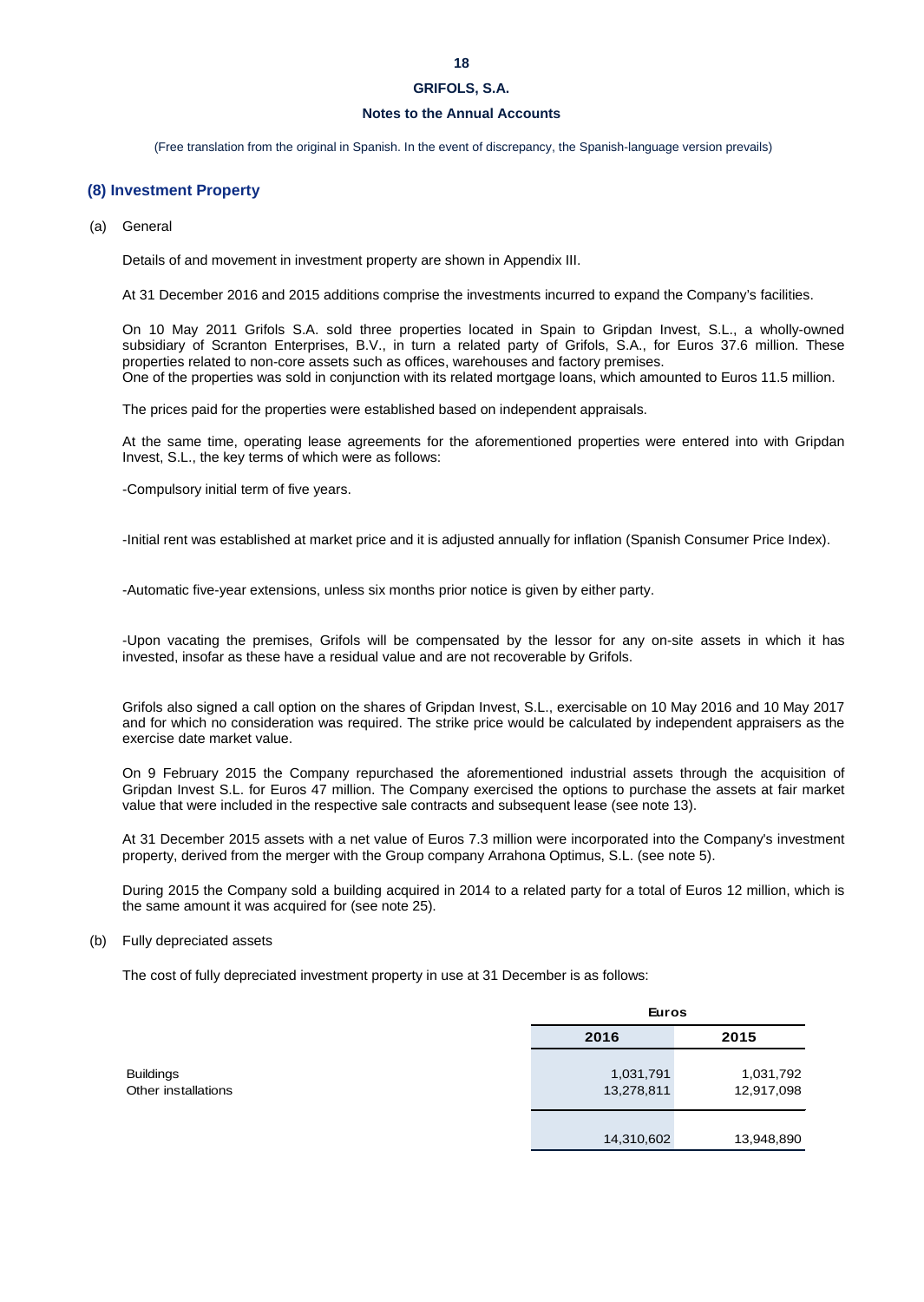# **Notes to the Annual Accounts**

(Free translation from the original in Spanish. In the event of discrepancy, the Spanish-language version prevails)

# (c) Income and expenses from investment property

Details of income and expenses from investment property are as follows:

|                                                          | <b>Euros</b> |                |  |
|----------------------------------------------------------|--------------|----------------|--|
|                                                          | 2016         | 2015           |  |
| Assignemet for use income (note 25)                      | 15,067,748   | 15,055,151     |  |
| Operating expenses<br>From income-generating investments | (14,966,716) | (14, 728, 700) |  |
| <b>Net</b>                                               | 101,032      | 326,451        |  |

The Company has agreements to transfer the use of the premises and installations that it owns and leases from third parties to its Spanish subsidiaries (see notes 10, 11 and 25).

# (d) Insurance

The Company has taken out insurance policies to cover the risk of damage to its investment property. The coverage of these policies is considered sufficient.

# **(9) Finance Leases - Lessee**

The Company has leased the following types of property, plant and equipment under finance leases:

|                                                 | <b>Euros</b> |                 |              |
|-------------------------------------------------|--------------|-----------------|--------------|
|                                                 |              | Other property, |              |
|                                                 | Land         | plant and       | <b>Total</b> |
|                                                 |              | equipment       |              |
|                                                 |              |                 |              |
| Initially recognised at:                        |              |                 |              |
| Fair value                                      | 435,000      | 5,121,690       | 5,556,690    |
| Accumulated depreciation                        | (36, 164)    | (2,449,336)     | (2,485,500)  |
|                                                 |              |                 |              |
| Carrying<br>31<br>amount<br>at<br>December 2016 | 398,836      | 2,672,354       | 3,071,190    |
|                                                 |              |                 |              |
| Initially recognised at:                        |              |                 |              |
| Fair value                                      | 435,000      | 3,851,528       | 4,286,528    |
| Accumulated depreciation                        | (27, 307)    | (1,483,249)     | (1,510,556)  |
|                                                 |              |                 |              |
| Carrying<br>31<br>amount<br>at<br>December 2015 | 407,693      | 2,368,279       | 2,775,972    |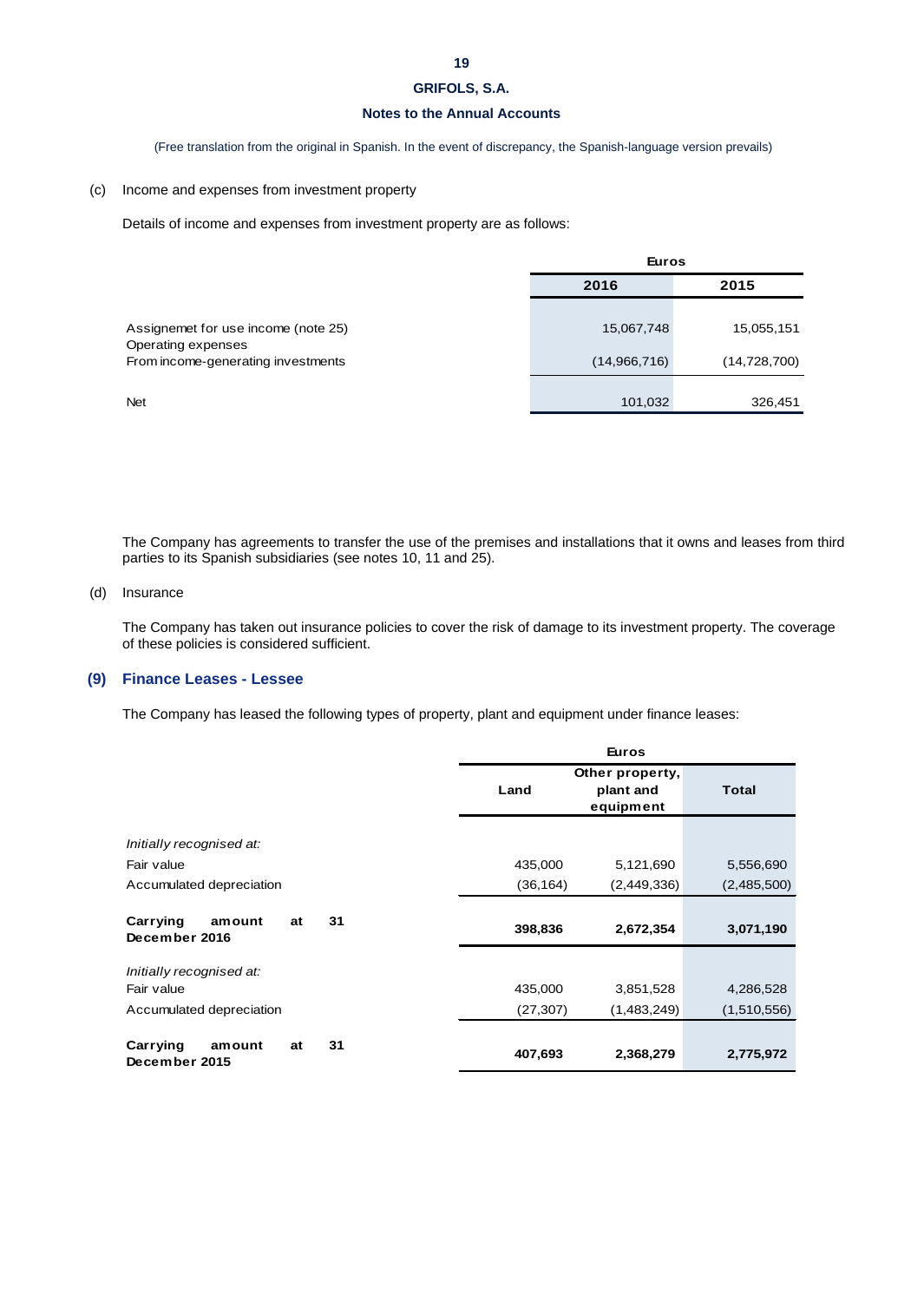# **Notes to the Annual Accounts**

(Free translation from the original in Spanish. In the event of discrepancy, the Spanish-language version prevails)

Future minimum lease payments are reconciled with their present value as follows:

|                                                    | <b>Euros</b>            |                         |
|----------------------------------------------------|-------------------------|-------------------------|
|                                                    | 2016                    | 2015                    |
| Future minimum payments<br>Unaccrued finance costs | 3,550,825<br>(421, 583) | 3,217,429<br>(494, 520) |
| Present value                                      | 3,129,242               | 2,722,909               |

Details of minimum payments and the present value of finance lease liabilities, by maturity date, are as follows:

|                                         | <b>Euros</b>               |                        |                      |                      |
|-----------------------------------------|----------------------------|------------------------|----------------------|----------------------|
|                                         |                            | 2016                   | 2015                 |                      |
|                                         | <b>Minimum</b><br>payments | <b>Present value</b>   | Minimum<br>payments  | <b>Present value</b> |
| Less than one year<br>One to five years | 1,205,697<br>2,345,128     | 1,031,446<br>2,097,796 | 947,102<br>2,270,327 | 825,319<br>1,897,590 |
|                                         | 3,550,825                  | 3,129,242              | 3,217,429            | 2,722,909            |
| Less current portion                    | (1,205,697)                | (1,031,446)            | (947,102)            | (825,319)            |
| Total non-current                       | 2,345,128                  | 2,097,796              | 2,270,327            | 1,897,590            |

# **(10) Operating Leases - Lessee**

At 31 December 2016 and 2015, the Company has contracted various office premises and a plot of land under operating leases from third parties, group companies and one related party.

The most significant lease contracts are as follows:

Offices located in Sant Cugat del Vallès (Barcelona) and Barcelona, leased from a related party

This contract is valid for a mandatory period of 10 years from 2015 and is automatically renewable for five-year periods from year 10 onwards until 2035.

### Land located in Parets del Vallés (Barcelona), leased from a third party

This contract is valid for 30 years from 1996 and is automatically renewable for five-year periods. One year's notice must be given if either party wishes to cancel the contract.

Offices located in Parets del Vallés (Barcelona), leased from a third party.

This contract is valid for 10 years from 2005 and can be renewed for between one and twenty years at the lessee's discretion, which the lessor is obliged to accept, and can be cancelled at any moment in time with four months' notice.

Operating lease payments have been recognised as an expense for the year as follows: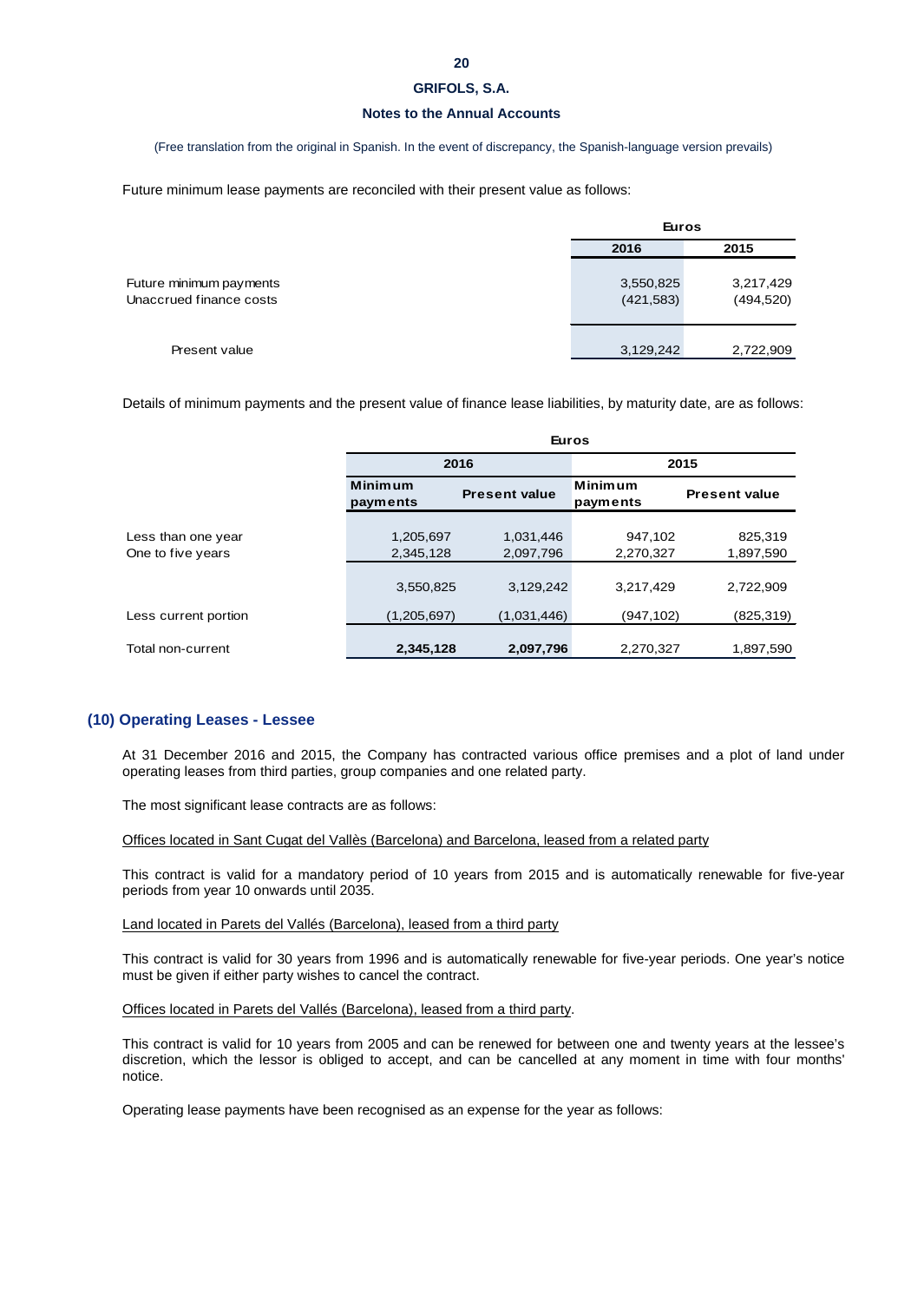# **Notes to the Annual Accounts**

(Free translation from the original in Spanish. In the event of discrepancy, the Spanish-language version prevails)

Future minimum payments under non-cancellable operating leases are as follows:

|                        | <b>Euros</b> |           |  |
|------------------------|--------------|-----------|--|
|                        | 2016         | 2015      |  |
|                        |              |           |  |
| Minimum lease payments | 9,770,152    | 9,293,079 |  |

|                    |            | <b>Euros</b> |  |  |
|--------------------|------------|--------------|--|--|
|                    | 2016       | 2015         |  |  |
|                    |            |              |  |  |
| Less than one year | 5,763,500  | 5,277,343    |  |  |
| One to five years  | 20,555,646 | 20,058,384   |  |  |
| Over five years    | 25,272,827 | 25,580,248   |  |  |
|                    |            |              |  |  |
|                    |            |              |  |  |
|                    | 51,591,973 | 50,915,975   |  |  |

The Company uses part of these premises for its own use and the rest are assigned for use to its Spanish subsidiaries (see note 8 (c)).

# **(11) Assignment for Use of premises and installations**

As described in note 8(c), note 10 and note 25, the Company has agreements to transfer the use of the premises and installations that it owns and leases from third parties to its Spanish subsidiaries.

Services included in the assignment for use agreements are: surveillance, cleaning of common areas, greeting and messaging, maintenance and water, energy and gas supply. In order to take advantage of these services, the Spanish subsidiaries will use the premises in accordance with the statutory activity.

Contracts signed with its subsidiaries are renewed automatically on an annual basis and can be cancelled at any time with three months' prior notice. The minimum non-cancellable amount receivable totals Euros 3,741 thousand at 31 December 2016 (Euros 3,657 thousand in 2015).

# **(12) Risk Management Policy**

(a) Financial risk factors

The Company's activities are exposed to various financial risks: market risk (including currency risk, fair value interest rate risk and price risk), credit risk, liquidity risk, and cash flow interest rate risk. The Company's global risk management programme focuses on uncertainty in the financial markets and aims to minimise potential adverse effects on the Company's profits. The Company used derivatives to mitigate certain risks.

The Company's risk management policies are established in order to identify and analyse the risks to which the Company is exposed, establish suitable risk limits and controls, and control risks and compliance with limits. Risk management procedures and policies are regularly reviewed to ensure they take into account changes in market conditions and in the Company's activities. The Company's management procedures and rules are designed to create a strict and constructive control environment in which all employees understand their duties and obligations.

The Group's Audit Committee supervises how management controls compliance with the Group's risk management procedures and policies and reviews whether the risk management policy is suitable considering the risks to which the Group is exposed. This committee is assisted by Internal Audit which acts as supervisor. Internal Audit performs regular and ad hoc reviews of the risk management controls and procedures and reports its findings to the Audit Committee.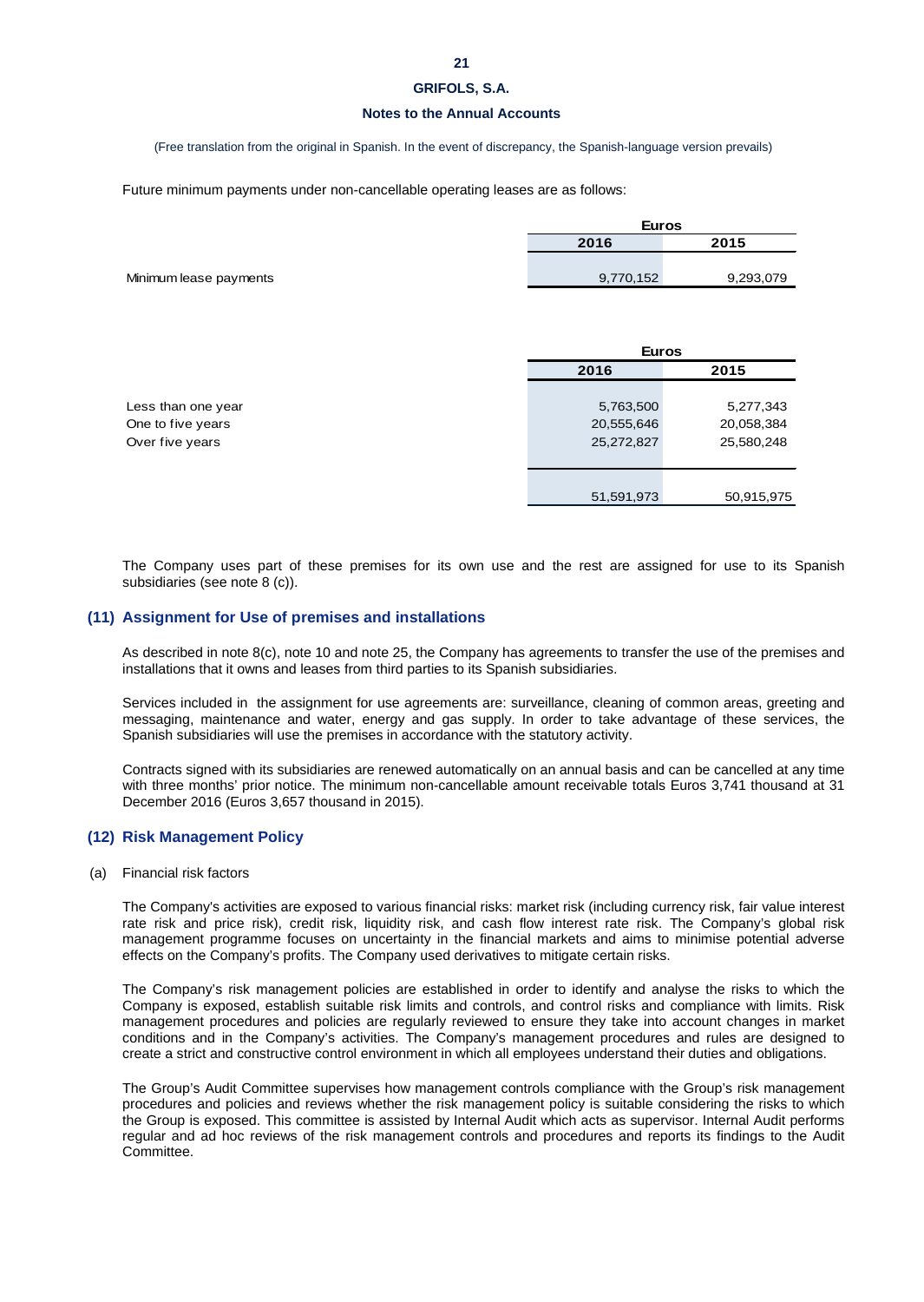# **22**

# **GRIFOLS, S.A.**

# **Notes to the Annual Accounts**

(Free translation from the original in Spanish. In the event of discrepancy, the Spanish-language version prevails)

### (i) Market risk

The Company is not exposed to market risks associated with non-financial assets.

(ii) Currency risk

The Company operates internationally and is therefore exposed to currency risk when operating with foreign currencies, especially with regard to the US Dollar. Currency risk is associated with recognised assets and liabilities, and net investments in foreign operations.

The Company holds several investments in foreign operations, the net assets of which are exposed to currency risk. Currency risk affecting net assets of the Company's foreign operations in US Dollars is mitigated primarily through borrowings in the corresponding foreign currency.

Details of financial monetary assets and liabilities in foreign currencies and transactions in foreign currencies are provided in notes 15(e) and 21(f).

At 31 December 2016 had the US Dollar weakened by 10% against the Euro, with the other variables remaining constant, post-tax profit would have been Euros 53 thousand higher, mainly as a result of translating payables to Group companies (Euros 380 thousand at 31 December 2015).

(iii) Credit risk

The Company's financial assets mainly comprise the trade receivables from and loans to Group companies.

Derivative and cash transactions are only carried out using financial instruments with a high credit rating.

The Company considers that its financial assets are not significantly exposed to credit risk.

(iv) Liquidity risk

The Company applies a prudent policy to cover its liquidity risks based on having sufficient cash, as well as sufficient financing through credit facilities, to settle market positions.

Details of financial liabilities by contractual maturity date are provided in notes 15 and 21 (e .

(v) Cash flow and fair value interest rate risks

Interest rate risk arises on loans extended to Group companies and current and non-current borrowings. Borrowings and loans extended at variable interest rates expose the Company to cash flow interest rate risks. The Company's policy involves contracting borrowings and extending loans to Group companies at variable interest rates.

The Company manages cash flow interest rate risks through interest rate swaps. The variable to fixed interest rate swaps convert variable interest rates on borrowings to fixed interest rates. The Company generally obtains non-current borrowings with variable interest rates (see note 21) and on occasions swaps these for fixed interest rates that are normally lower than if the financing had been obtained directly with fixed interest rates. Through variable to fixed interest rate swaps the Company undertakes to exchange the difference between fixed interest and variable interest with other parties on a monthly basis. The difference is calculated based on the contracted notional principal amount.

At 31 December 2016, had interest rates been 10 basis points higher/lower, with the other variables remaining constant, post-tax profit would have been Euros 320 thousand lower/higher, mainly because of higher borrowing costs on variable interest debt (Euros 381 thousand at 31 December 2015).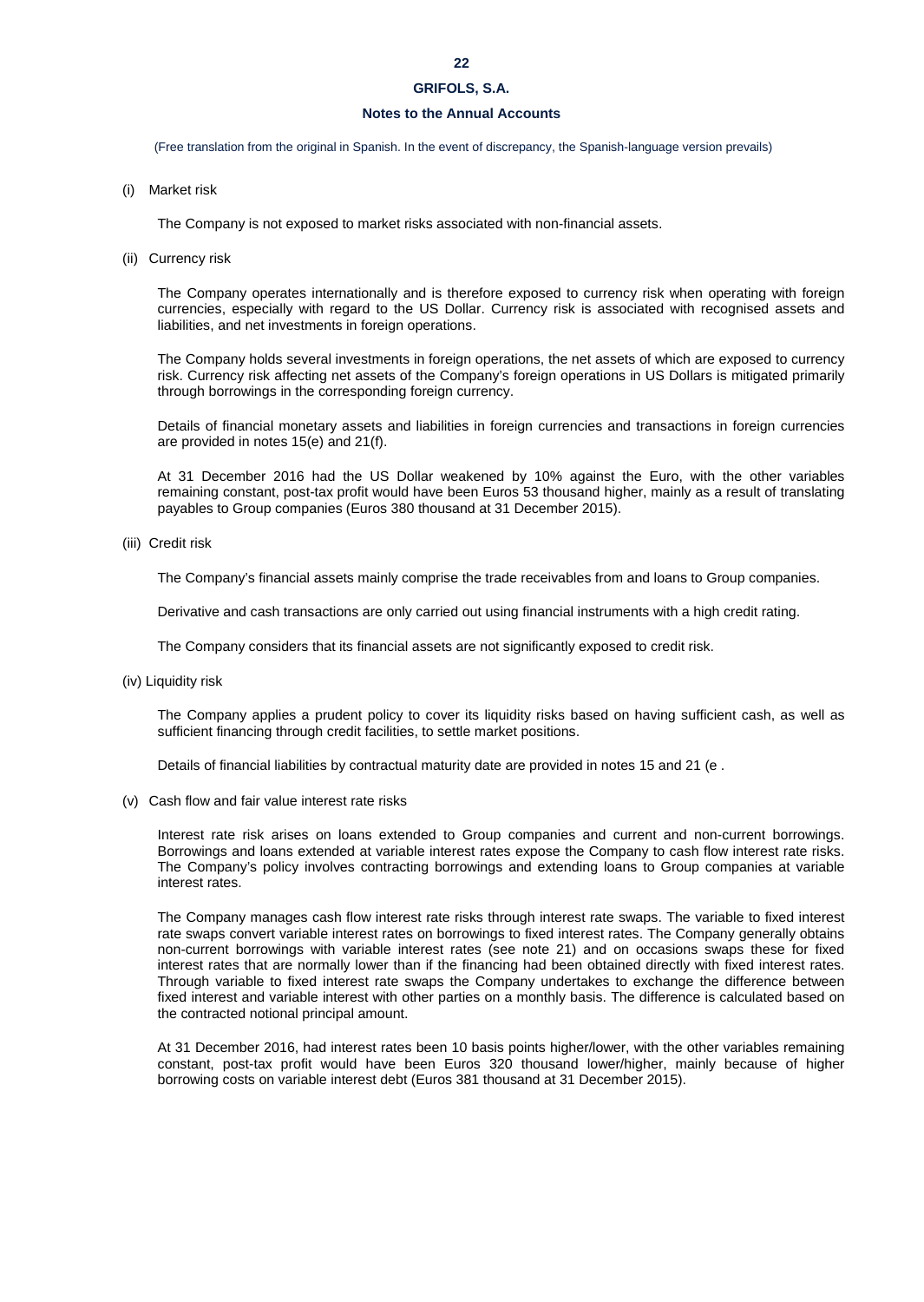# **Notes to the Annual Accounts**

(Free translation from the original in Spanish. In the event of discrepancy, the Spanish-language version prevails)

### **(13) Investments in Equity Instruments of Group Companies and Associates**

Details of investments in equity instruments of Group companies are as follows:

| <b>Euros</b>  |               |
|---------------|---------------|
| 2016          | 2015          |
| Non-current   | Non-current   |
|               |               |
| 1,764,016,445 | 1,658,345,692 |
| (11,863,401)  | (9,721,192)   |
| 1,752,153,044 | 1,648,624,500 |
|               |               |
| 17,153,050    | 37,788,922    |
| 17,153,050    | 37,788,922    |
| 1,769,306,094 | 1,686,413,422 |

# **During 2016 the following changes to Company investments in equity instruments took place:**

- For the 2015 and 2014 bonus, the Group set up a Restricted Share Unit Retention Plan (hereinafter RSU Plan) for eligible employees (see note 18). On 2016, the bonuses accrued at the period through RSU were recognised as an investment of the Company in subsidiaries with employees that adhere to this plan, as it is considered equity settled, totalling Euros 3,222 thousand.
- On 3 March, 2016 the Company announced the acquisition of a further 32.93% stake in Progenika for Euros 25 million following the exercise of call and put options agreed in February 2013. Grifols has paid 50% of this investment in Grifols B shares (876,777 shares) and the remaining 50% in cash. The Company granted the selling shareholders the option to resell the Class B shares during the first five days following the acquisition date. As a result, Grifols owns 89.25% of Progenika's share capital at 31 December 2016.
- In July 2016 the Company acquired an additional 20% of the assets of Medion Diagnostics AG in exchange for 59,951 treasury stocks (Class B Shares) from its non-controlling interests. After this capital increase, Grifols interest has risen to 100% in 2016.
- In 2016, Grifols has reorganised its Diagnostic business whereby it contributes to the Group company Grifols Diagnostic Solutions, Inc. (GDS) all interest and investments in subsidiaries dedicated to the Diagnostic business. The Company has transferred the investments in Diagnostic Grifols, S.A, Progenika Biopharma S.A, and Medion Grifols Diagnostic AG to GDS through a non-cash capital contribution amounting to Euros 67,708,136. The difference between the net book value and the group consolidated value of the investments contributed amounts to Euros 29,649,782, which has been recognized in the Company reserves (see note 4) against investment in GDS. . Additionally, the company has transferred the subordinated loans that it has with Progenika Biopharma S.A, and Medion Grifols Diagnostic AG amounting Euros 10,609,743 and 3,037,531 respectively through a capital contribution of Euros 13,647,274 to GDS.
- In 2016, Grifols has reorganised its R&D business whereby it contributes to certain Group companies all interests and investments in subsidiaries dedicated to the R&D business. The Company has transferred 35.13% of Aradigm S.A stock to the Group company Grifols Worldwide Operations Limited (GWWO) through a non-cash capital contribution amounting Euros 20,635,872. The difference between the net book value and the group consolidated value of the investments transferred amounts Euros (2,539,450), which has been recognized in the Company reserves against investment in GWWO (see note 4).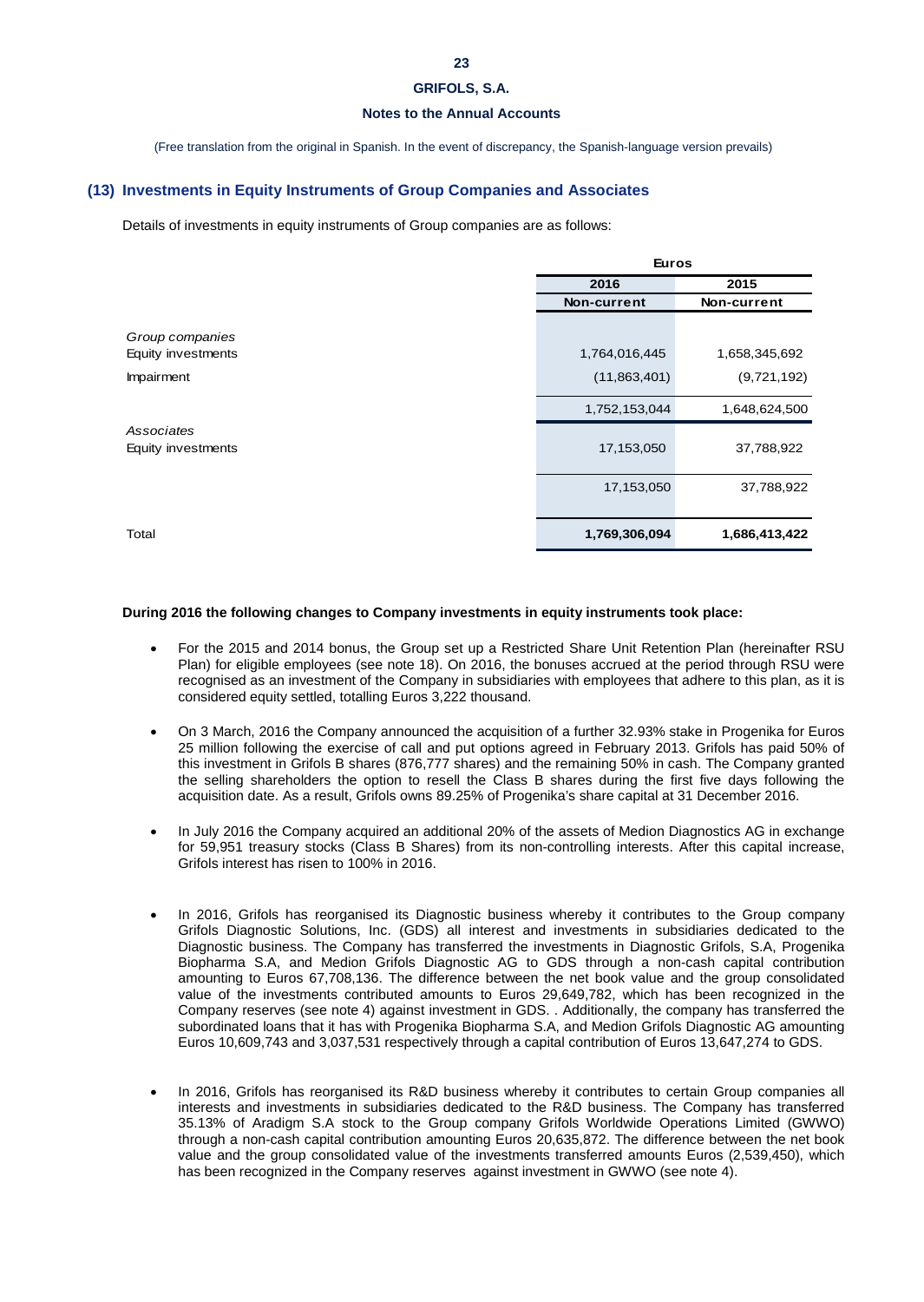# **Notes to the Annual Accounts**

(Free translation from the original in Spanish. In the event of discrepancy, the Spanish-language version prevails)

- In 2016 the Company has made a cash capital contribution amounting Euros 19,246,086 in the company Grifols Brasil Lta., and has transferred 60% of stock of GRI-CEI, S.A Productos para transfusao to Grifols Brasil, S.A for Euros 3,339,638. The difference between the net book value and the Group consolidated value of the investments transferred amounts to Euros (305,390), which has been recognized in the Company reserves against an investment in Grifols Brasil, S.A (see note 4).
- The Company subscribed to the Euros 3,934,126 share capital increase carried out by Grifols Switzerland AG. During 2016 the Company has recognised impairment of Euros 3, 817,222 thousand on the investment based on an analysis of its recoverability.
- In 2016, the Company has incorporated Grifols Diagnostics Equipment Taiwan Limited for Euros 181 thousand.
- In 2016, the Company contributed Euros 18,000 thousand to Laboratorios Grifols S.A reserves.
- During 2016 the Company has recognised an impairment reversal of Euros 1,675 thousand on the investment in Grifols Nordic, A.B based on an analysis of its recoverability.

### **During 2015 the following changes to Company investments in equity instruments took place:**

- For the 2014 bonus payable in 2015, the Group established a Restricted Share Unit Retention Plan (RSU Plan) for eligible employees (see note 18). The outstanding bonus payable through the RSU Plan were recognised as an investment of the Company's in subsidiaries with employees that avail of this plan, totalling Euros 2,276 thousand.
- The Company acquired a 100% interest in Gripdan Invest, S.L. for Euros 46,677,094 (see notes 8 and 25).
- The Company acquired shares in Grifols International, S.A. from another Group company for Euros 2,860 thousand. In 2014 the Company sold the shares in Grifols International, S.A. to another Group company for Euros 2,860 thousand. The investment in the transferred company had been fully impaired and, therefore, the sale generated income of Euros 2,860 thousand.
- The Company transferred 99.98% of Grifols Worldwide Operations Spain S.A. (formerly Logister S.A.) to another Group company for Euros 105 thousand.
- In 2014 the Company acquired 50% of Kiro Robotics, S.L. for Euros 22,153 thousand. In 2015, Kiro Robotics S.L. paid out an extraordinary dividend of Euros 10 million in accordance with the Joint Venture & Shareholder's agreement entered into in 2014. The dividend received by the Company amounting to Euros 5 million was recognised as a write-down of the investment in Kiro Robotics S.L.
- The Company subscribed to the Euros 6,000 thousand share capital increase carried out by Laboratorios Grifols S.A. (in 2014 the Company subscribed to the Euros 7,000 thousand share capital increase carried out by Laboratorios Grifols S.A.).
- During 2015 the Company recognised impairment of Euros 3,895 thousand on the investment in Grifols Brasil, Ltda based on an analysis of its recoverability.
- During 2015 the Company recognised impairment of Euros 680 thousand on the investment in Grifols Colombia, Ltda based on an analysis of its recoverability.
- Arrahona Optimus, S.L. (former wholly-owned investee of the Company) was liquidated with effect as of 1 January 2015. The assets and liabilities of the company liquidated were included in the Company's balance sheet and led to a Euros 198 thousand decline in the reserves of Grifols, S.A. (see note 5).

(a) Investments in Group companies

Details of investments in Group companies are provided in Appendix XV.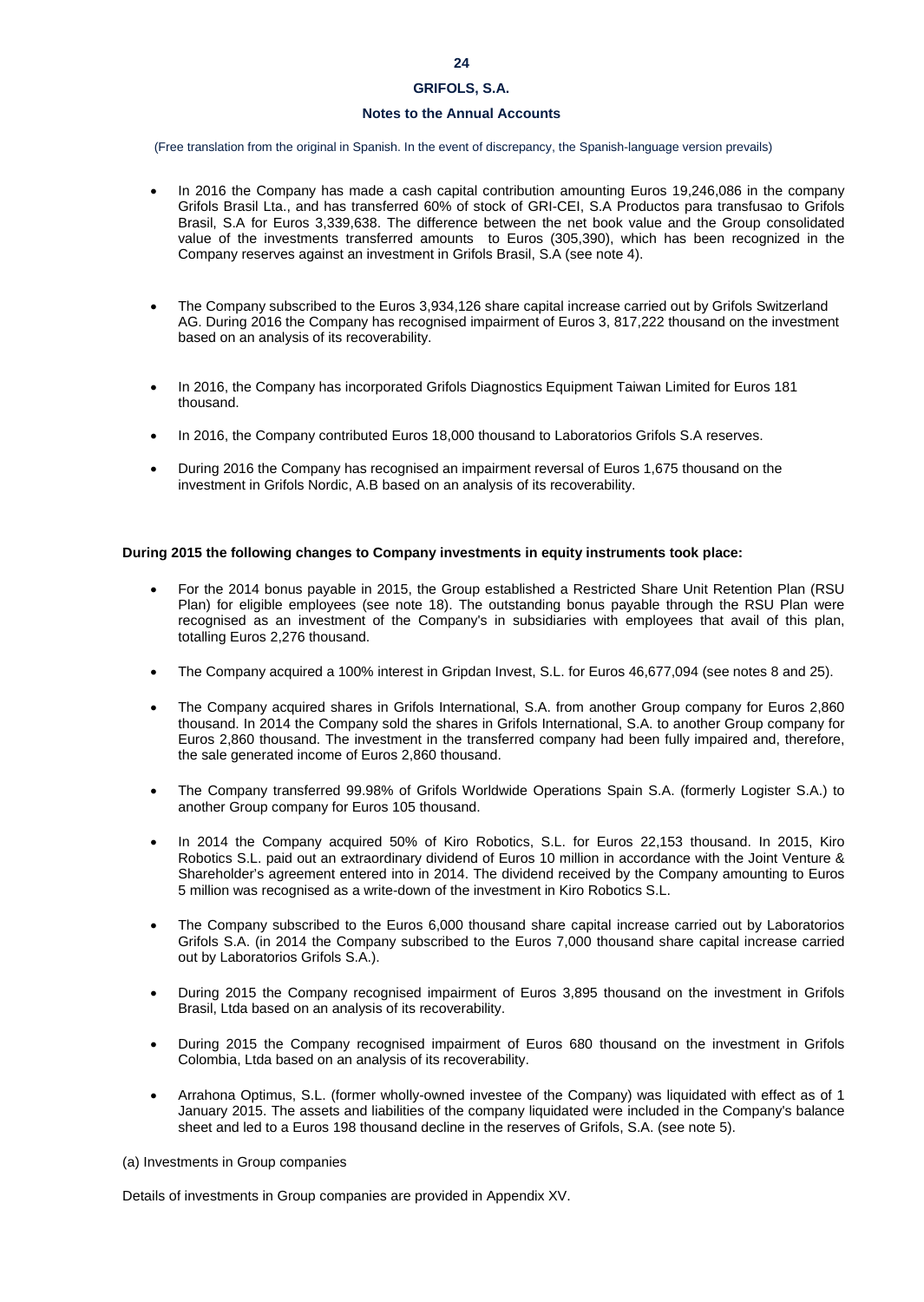# **Notes to the Annual Accounts**

(Free translation from the original in Spanish. In the event of discrepancy, the Spanish-language version prevails)

Subsidiaries' activities comprise the following:

- Industrial activity: consisting of the manufacture, preparation and sale of therapeutic products and other pharmaceutical specialities, particularly hemoderivatives and parenteral solutions, reagents, chemical products for use in laboratories and healthcare centres, and medical-surgical materials, equipment and instruments; the collection and analysis of products of biological origin, and the procurement of human plasma.

-Commercial activity: consisting primarily of the marketing of products manufactured by the industrial Group companies.

-Service activity: comprising the management of business trips for Group companies, the preparation and implementation of engineering projects for both the Group and third parties, and the rendering of centralised services such as accounting, human resources, marketing, etc. This activity also includes the reinsurance of the Group's insurance policies.

The percentage ownerships included in Appendix XV reconcile with the voting rights the Company has in its subsidiaries, except for: Grifols Thailand, Ltd. (48% ownership) and Grifols Malaysia Sdn Bhd (30% ownership), in which the Company has majority voting rights through the type of shares it holds in Grifols Thailand, Ltd and a contract entered into with the other shareholder and the pledging of this shareholder's shares in Grifols Malaysia.

(i) Foreign currency

The functional currencies of foreign operations are the currencies of the countries in which they are domiciled, except for Grifols Worldwide Operations Limited, the functional currency of which is the US Dollar.

(b) Other Information

The subsidiaries have been audited/reviewed by the associates of KPMG International in the countries in which they are domiciled, with the exception of Grifols Argentina, S.A. (audited by Alexia Consulting group, S.R.L.), and Grifols France (audited by Laurent Pokoj).

Grifols Viajes, S.A., Gri-Cel, S.A., Medion Diagnostics GmbH, Grifols Switzerland AG, Grifols Japan K.K, y Grifols Diagnostic Equip Taiwan, Ltd have not been audited.

### **(14) Financial Assets by Category**

(a) Classification of financial assets by category

The classification of financial assets by category and class and a comparison of the fair value and the carrying amount are provided in Appendix IV.

### (i) Net losses and gains by category of financial asset

Net losses and gains by category of financial asset are as follows:

|                                                                                       | <b>Euros</b>                    |                     |
|---------------------------------------------------------------------------------------|---------------------------------|---------------------|
| 2016                                                                                  | <b>Loans and</b><br>receivables | Total               |
| Finance income at amortised cost, Group companies<br>Finance income at amortised cost | 20,737,322<br>8,992             | 20,737,322<br>8,992 |
| Net gains in profit and loss                                                          | 20,746,314                      | 20,746,314          |
| Total                                                                                 | 20,746,314                      | 20,746,314          |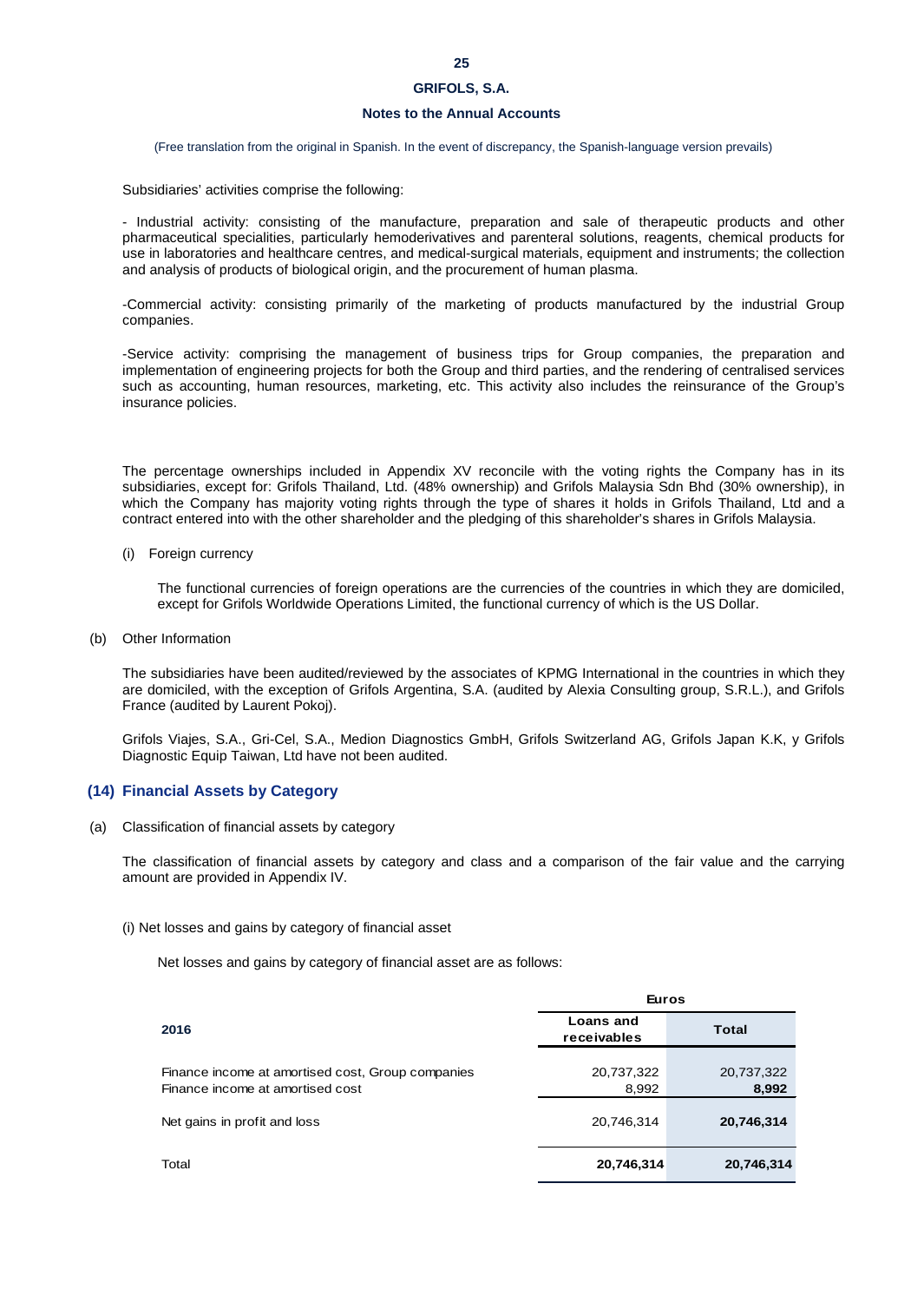### **Notes to the Annual Accounts**

(Free translation from the original in Spanish. In the event of discrepancy, the Spanish-language version prevails)

|                                                                                       | <b>Euros</b>                    |                      |  |
|---------------------------------------------------------------------------------------|---------------------------------|----------------------|--|
| 2015                                                                                  | <b>Loans and</b><br>receivables | <b>Total</b>         |  |
| Finance income at amortised cost, Group companies<br>Finance income at amortised cost | 16,548,205<br>10,818            | 16,548,205<br>10,818 |  |
| Net gains in profit and loss                                                          | 16,559,023                      | 16,559,023           |  |
| Total                                                                                 | 16,559,023                      | 16,559,023           |  |

### **(15) Investments and Trade Receivables**

### (a) Investments in Group companies

Details of investments in Group companies and related parties are as follows:

| 2016                     |                |                          |                      |
|--------------------------|----------------|--------------------------|----------------------|
| Non-current              | <b>Current</b> | Non-current              | <b>Current</b>       |
|                          |                |                          |                      |
|                          |                |                          |                      |
| 23,642,992               | 1,676,241      | 461,364,762              | 14,157,945           |
| $\overline{\phantom{m}}$ | 41,564,215     | $\overline{\phantom{a}}$ | 29,521,025           |
| $- -$                    | 18,673         | $\overline{\phantom{a}}$ | 998,827              |
|                          |                |                          |                      |
| $- -$                    | 500,000        | $\overline{\phantom{a}}$ |                      |
| $- -$                    | 4,142          | $\overline{\phantom{a}}$ |                      |
|                          |                |                          |                      |
|                          |                |                          |                      |
| 23,642,992               | 43,763,271     | 461,364,762              | 44,677,797           |
|                          |                |                          | <b>Euros</b><br>2015 |

At 31 December 2016 the Company has a balance of Euros 23,643 thousand corresponding to cash pooling accounts with Group companies (458,411 thousand at December 2015) . These receivables accrue interest at a rate of 4.93% (5.19 % at December 2015), (interest rate on the Group's senior loan plus a spread of 0.75%) and they fall due in 2024.

At 31 December 2015 the Company had extended a structural loan of Swiss Francs 3,200 thousand to another Group company (Euros 2,953 thousand). During 2016, this loan has been transferred to another Group company (see note 13).

(b) Investments

Details of investments are as follows: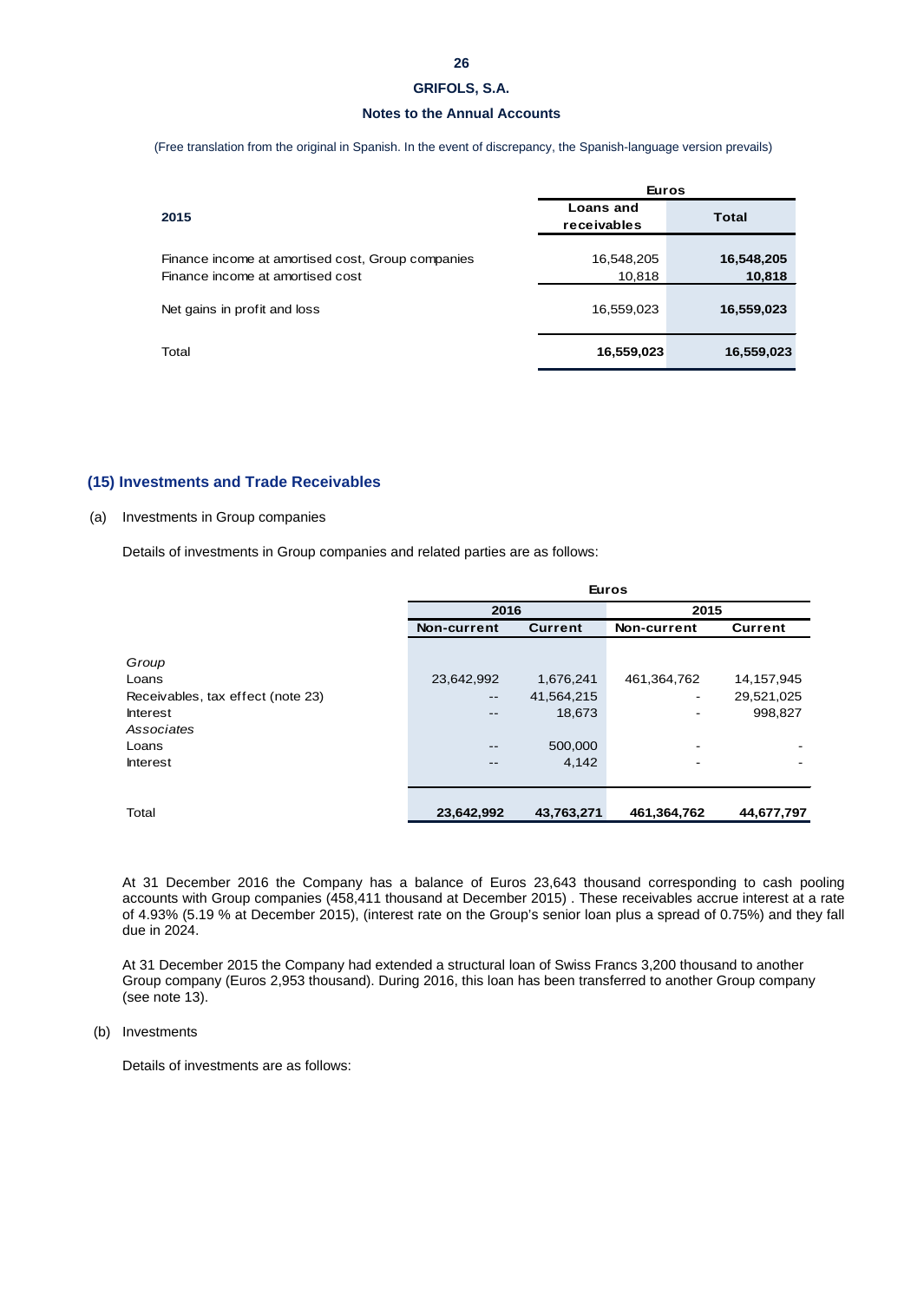### **Notes to the Annual Accounts**

(Free translation from the original in Spanish. In the event of discrepancy, the Spanish-language version prevails)

|                         | <b>Euros</b> |                |             |         |
|-------------------------|--------------|----------------|-------------|---------|
|                         | 2016         |                | 2015        |         |
|                         | Non-current  | <b>Current</b> | Non-current | Current |
| Deposits and guarantees | 1,600,105    | 15,883         | 1,595,148   | 87,648  |
| Total                   | 1,600,105    | 15,883         | 1,595,148   | 87,648  |

At 31 December 2016 and 2015, Euros 832 thousand of guarantees and deposits are associated with leases with Centurion Real State S.A ( formerly Scranton Enterprise B.V.), a related party of Grifols S.A. (see note 25) and Euros 559 thousand correspond to leases arranged with a Group company.

#### (c) Trade and other receivables

Details of trade and other receivables are as follows:

|                                            |                | <b>Euros</b>       |  |  |
|--------------------------------------------|----------------|--------------------|--|--|
|                                            | 2016           | 2015               |  |  |
|                                            | <b>Current</b> | Current            |  |  |
|                                            |                |                    |  |  |
| Group                                      |                |                    |  |  |
| Trade receivables (note 25)                | 14,775,638     | 45,508,970         |  |  |
| Associates                                 |                |                    |  |  |
| Trade receivables (note 25)                |                | 68,453             |  |  |
| Unrelated parties                          |                |                    |  |  |
| Trade receivables                          |                | 437,192<br>744,176 |  |  |
| Other receivables                          |                | 152,569<br>204,944 |  |  |
| Personnel                                  |                | 94,216<br>12,197   |  |  |
| Taxation authorities, income tax (note 23) | 55,924,688     | 18,032,195         |  |  |
| Public entities, other (note 23)           | 6,787,797      | 9,574,339          |  |  |
|                                            |                |                    |  |  |
| Total                                      | 78,479,084     | 73,838,290         |  |  |
|                                            |                |                    |  |  |

At 31 December 2016 and 2015 public entities, other predominantly comprise recoverable value added tax and income tax. The Company files consolidated VAT and income tax returns.

#### (d) Impairment of financial assets

At 31 December 2015, the amount of the losses, impairment and changes in trade provisions corresponds to the reversal of impairment from Grifols Portugal Productos Farmacéuticos e Hospitalares,Lda.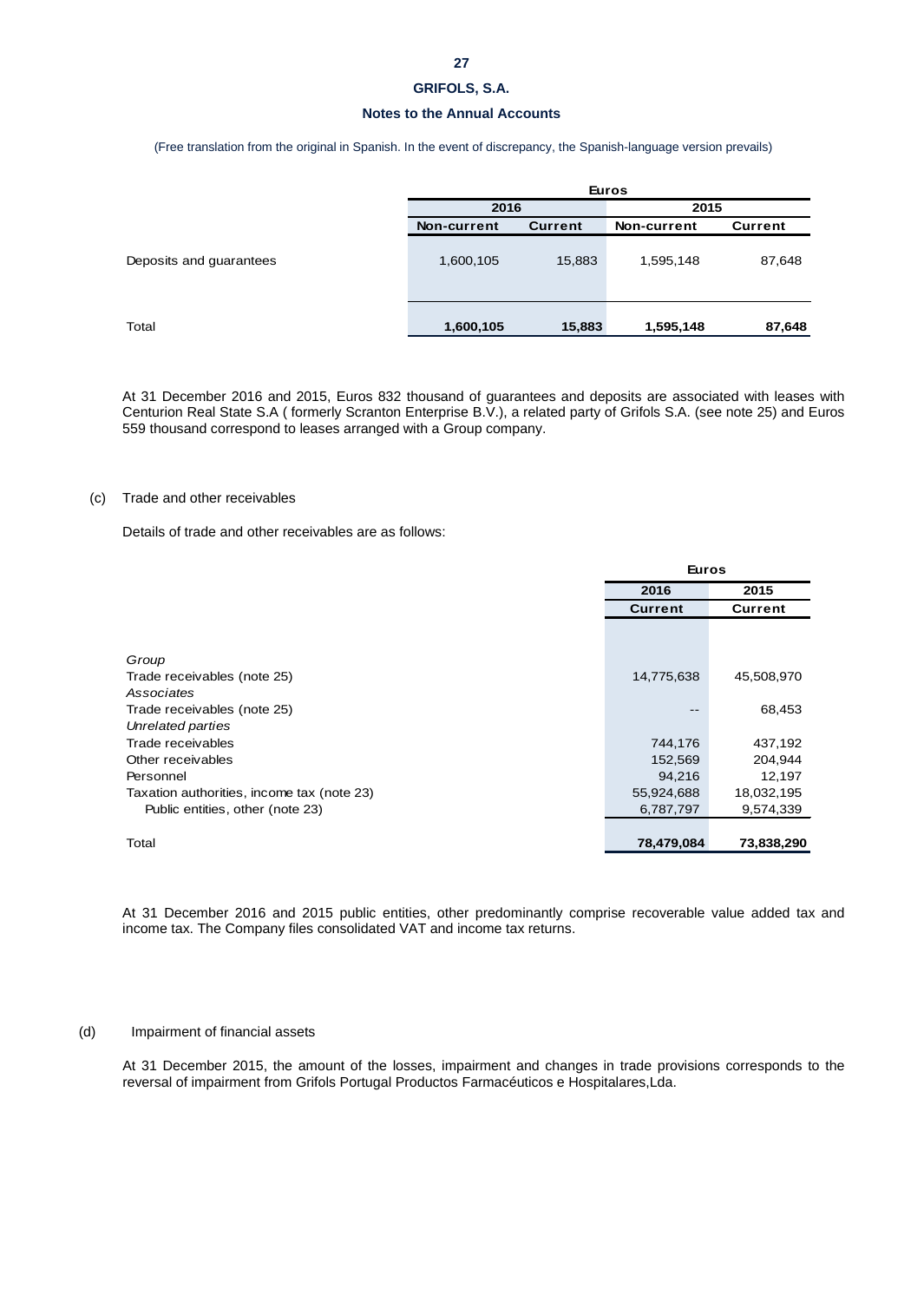# **Notes to the Annual Accounts**

(Free translation from the original in Spanish. In the event of discrepancy, the Spanish-language version prevails)

# (e) Amounts denominated in foreign currencies

Details of monetary financial assets denominated in foreign currencies are as follows:

|                                                                       |                  |                    | <b>Euros</b>            |       |              |
|-----------------------------------------------------------------------|------------------|--------------------|-------------------------|-------|--------------|
| 2016                                                                  |                  |                    | <b>US Dollar</b>        | Other | <b>Total</b> |
|                                                                       |                  |                    |                         |       |              |
| Trade and other receivables                                           |                  |                    |                         |       |              |
| Trade receivables - current                                           |                  |                    | 1,586                   |       | 1,586        |
| Trade receivables from Group companies                                |                  |                    | 1,366,088               | 476   | 1,366,564    |
| and associates - current<br>Other receivables                         |                  |                    | 237,025                 | 1,216 | 238,241      |
|                                                                       |                  |                    |                         |       |              |
| Current investments in Group companies                                |                  |                    |                         |       |              |
| and associates<br>Loans to companies                                  |                  |                    |                         |       |              |
|                                                                       |                  |                    |                         |       |              |
|                                                                       |                  |                    |                         |       |              |
| Total current financial assets                                        |                  |                    | 1,604,699               | 1,692 | 1,606,391    |
| Total financial assets                                                |                  |                    | 1,604,699               | 1,692 | 1,606,391    |
|                                                                       |                  |                    | <b>Euros</b>            |       |              |
| 2015                                                                  | <b>US Dollar</b> | <b>Swiss Franc</b> | <b>Taiwan</b><br>Dollar | Other | <b>Total</b> |
|                                                                       |                  |                    |                         |       |              |
| Non-current<br>Group<br>investments<br>in<br>companies and associates |                  |                    |                         |       |              |
| Loans to companies                                                    | 3,622,024        | 2,953,392          |                         |       | 6,575,416    |
|                                                                       |                  |                    |                         |       |              |
| Total non-current financial assets                                    | 3,622,024        | 2,953,392          |                         |       | 6,575,416    |
|                                                                       |                  |                    |                         |       |              |
| Trade and other receivables<br>Trade receivables - current            | 131              |                    |                         |       | 131          |
| Trade receivables from Group companies                                |                  |                    |                         |       |              |
| and associates - current                                              | 224,771          |                    | 180,310                 | 403   | 405,484      |
| Other receivables                                                     | 155,805          |                    |                         | 1,813 | 157,618      |
| Current investments in Group companies                                |                  |                    |                         |       |              |
| and associates                                                        |                  |                    |                         |       |              |
| Loans to companies                                                    | 349,013          | 84,992             |                         |       | 434,005      |
|                                                                       |                  |                    |                         |       |              |
| Total current financial assets                                        | 729,720          | 84,992             | 180,310                 | 2,216 | 997,238      |
| Total financial assets                                                | 4,351,744        | 3,038,384          | 180,310                 | 2,216 | 7,572,654    |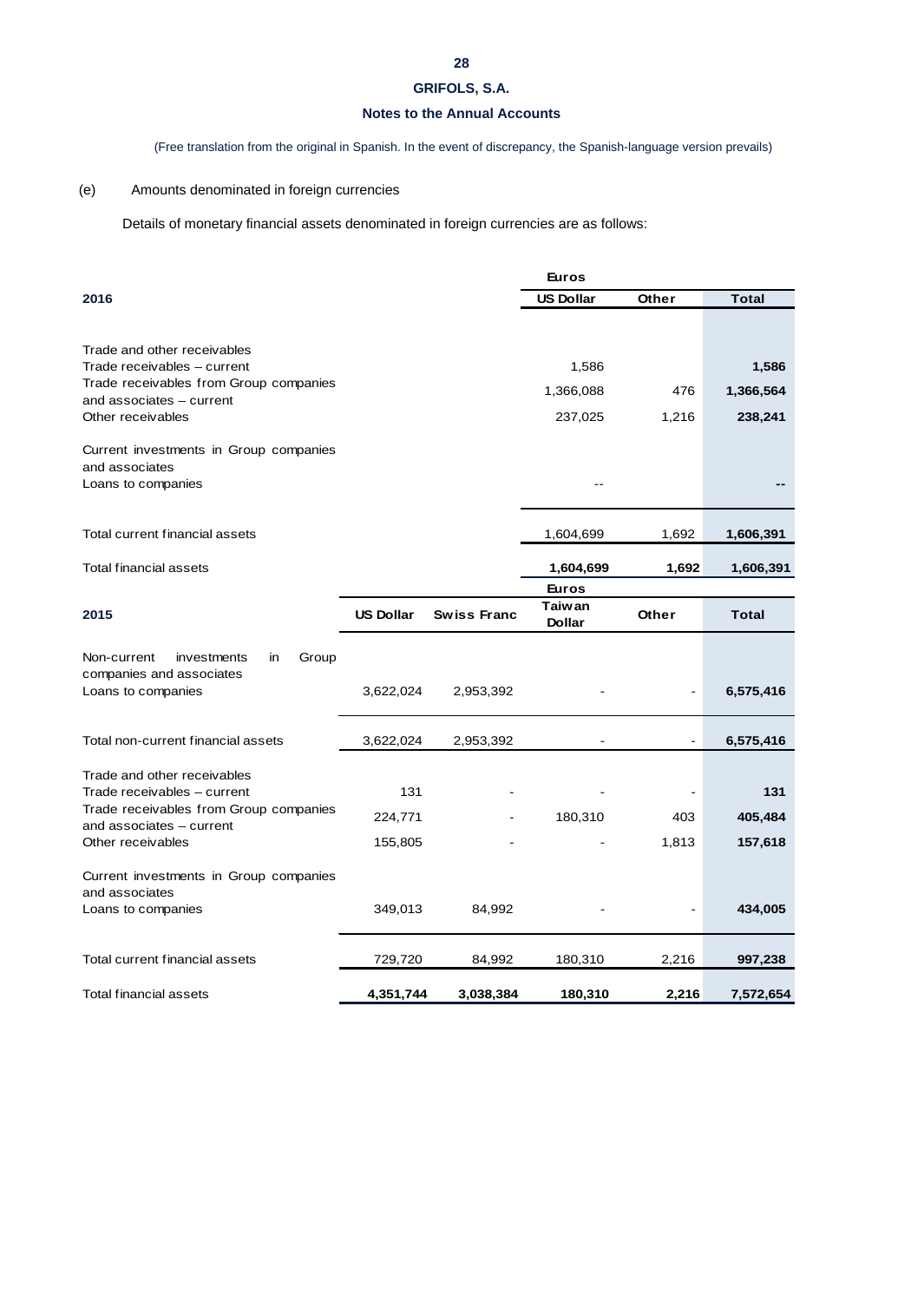### **Notes to the Annual Accounts**

#### (Free translation from the original in Spanish. In the event of discrepancy, the Spanish-language version prevails)

Details of exchange differences recognised in profit or loss on financial instruments, distinguishing between settled and outstanding transactions, are as follows:

|                                          | <b>Euros</b>   |             |                |             |
|------------------------------------------|----------------|-------------|----------------|-------------|
|                                          |                | 2016        |                | 2015        |
|                                          | <b>Settled</b> | Outstanding | <b>Settled</b> | Outstanding |
|                                          |                |             |                |             |
| Investments in Group companies           |                |             |                |             |
| Loans to Group companies                 | (183, 796)     |             | 1,583,302      | (95, 975)   |
|                                          |                |             |                |             |
| Total non-current financial assets       | (183, 796)     |             | 1,583,302      | (95, 975)   |
|                                          |                |             |                |             |
| Trade and other receivables              |                |             |                |             |
| Trade receivables - current              | 15,557         | 32,252      | 35,937         | (4,617)     |
| Trade receivables from Group companies - |                | 29,751      |                | (52, 303)   |
| current<br><b>Current investments</b>    |                |             |                |             |
| Loans to Group companies                 | 6,481          |             | 263,401        |             |
|                                          |                |             |                |             |
| Total current financial assets           | 22,038         | 62,003      | 299,338        | (56, 920)   |
|                                          |                |             |                |             |
| <b>Total financial assets</b>            | (161, 758)     | 62,003      | 1,882,640      | (152,895)   |

# **(16) Inventories**

Inventories are mainly spares used to maintain the Company's buildings and facilities.

#### (a) Emission allowances

At 31 December 2016, in accordance with Spanish Royal Decree 602/2016 of 2 December 2016, emission allowances acquired for the purpose of being sold or used to cancel actual emissions are classified and measured based on the standards applicable to inventories.

At 31 December 2016 emission allowances recognised as inventories amounts to Euros 110 thousand.

At 31 December 2016 and 2015 the Company holds 16,969 free-of-charge emission allowances.

## **(17) Prepayments**

At 31 December 2016 and 2015 prepayments include advanced payments for insurance premiums and professional service fees.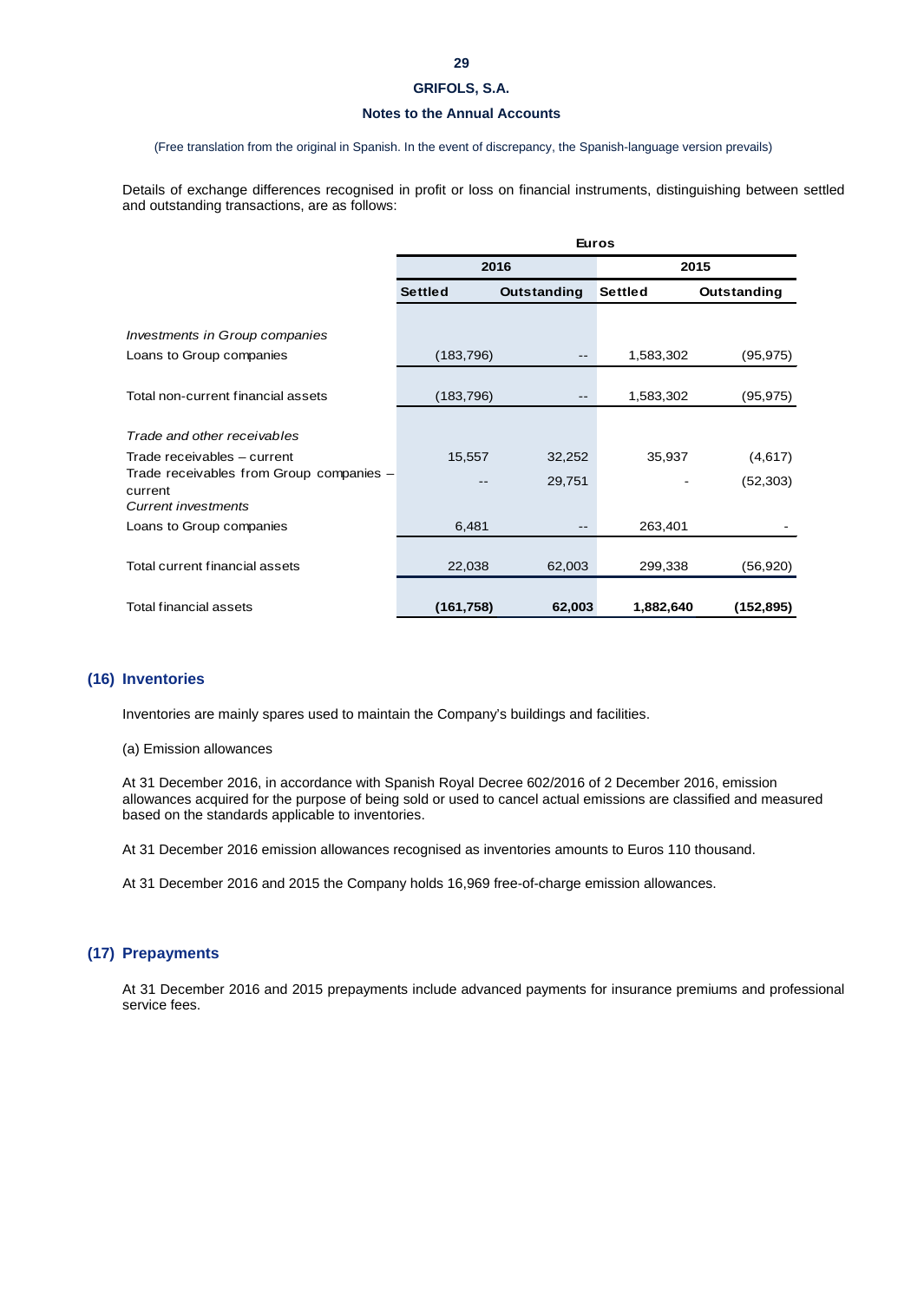### **Notes to the Annual Accounts**

(Free translation from the original in Spanish. In the event of discrepancy, the Spanish-language version prevails)

### **(18) Equity**

Details of equity and movement during the year are shown in the statement of changes in equity.

#### (a) Capital

At 31 December 2016 the share capital of Grifols S.A. amounts to Euros 119,603,705 and is represented by:

 - Class A shares: 426,129,798 ordinary shares of Euros 0.25 par value each, subscribed and fully paid and of the same class and series.

 - Class B shares: 261,425,110 non-voting preference shares of Euros 0.05 par value each, of the same class and series, and with the preferential rights set forth in the Company's by-laws.

On 4 January 2016 the Company's new shares resulting from the share split ruling on 3 December 2015 by the Company's board of directors (relevant event nº 231793) started to be traded in accordance with the delegation of authorities by the shareholders at the general shareholders' meeting held on 29 May 2015. This share split entails that the nominal value of the new Class A shares will be Euros 0.25 per share (previously Euros 0.50 per share), whilst the nominal value of the new Class B shares will be Euros 0.05 per share (previously Euros 0.10 per share).

Since 23 July 2012 the ADSs (American Depositary Shares) representing Grifols, S.A.'s Class B non-voting shares have had an exchange ratio of 1:1 in relation to Class B shares; i.e. 1 ADS represents 1 Class B share. The ratio was previously 2 ADSs to each Class B share.

On 4 December 2012, the shareholders of Grifols approved a share capital increase through the issue of 16,328,212 new Class B non-voting shares, with a charge to voluntary reserves. This issue was executed in a public deed on 4 January 2013 and the shares were admitted for trading on the four Spanish stock exchanges and the Spanish Automated Quotation System on 14 January 2013.

The main characteristics of the Class B shares are as follows:

- Each Class B share entitles its holder to receive a minimum annual preferred dividend out of the distributable profits at the end of each year equal to Euros 0.01 per Class B share provided that the aggregate preferred dividend does not exceed the distributable profits for that year and a distribution of dividends has been approved by the Company's shareholders. This preferred dividend is not cumulative if sufficient distributable profits are not obtained in the period.
- Each Class B share holder is entitled to receive, in addition to the above-mentioned preferred dividend, the same dividends and other distributions as for one Grifols ordinary share.
- Each Class B share entitles the holder to its redemption under certain circumstances, if a takeover bid for all or part of the shares in the Company has been made, except if holders of Class B shares have been entitled to participate in the bid on the same terms as holders of Class A shares. The redemption terms and conditions reflected in the Company's by-laws limit the amount that may be redeemed, requiring that sufficient distributable reserves be available, and limit the percentage of shares to be redeemed in line with the ordinary shares to which the bid is addressed.
- In the event the Company were to be wound up and liquidated, each Class B share entitles the holder to receive, before any amounts are paid to holders of ordinary shares, an amount equal to the sum of (i) the par value of the Class B share, and (ii) the share premium paid for the Class B share when it was subscribed. In addition to the Class B liquidation preference amount, each holder is entitled to receive the same liquidation amount that is paid for each ordinary share. These shares are freely transferable.

The Company's knowledge of its shareholders is based on information provided voluntarily or in compliance with applicable legislation. According to the information available to the Company, there are no interests higher than 10% with voting rights at 31 December 2016 and 2015.

#### (b) Share premium

This reserve is freely distributable.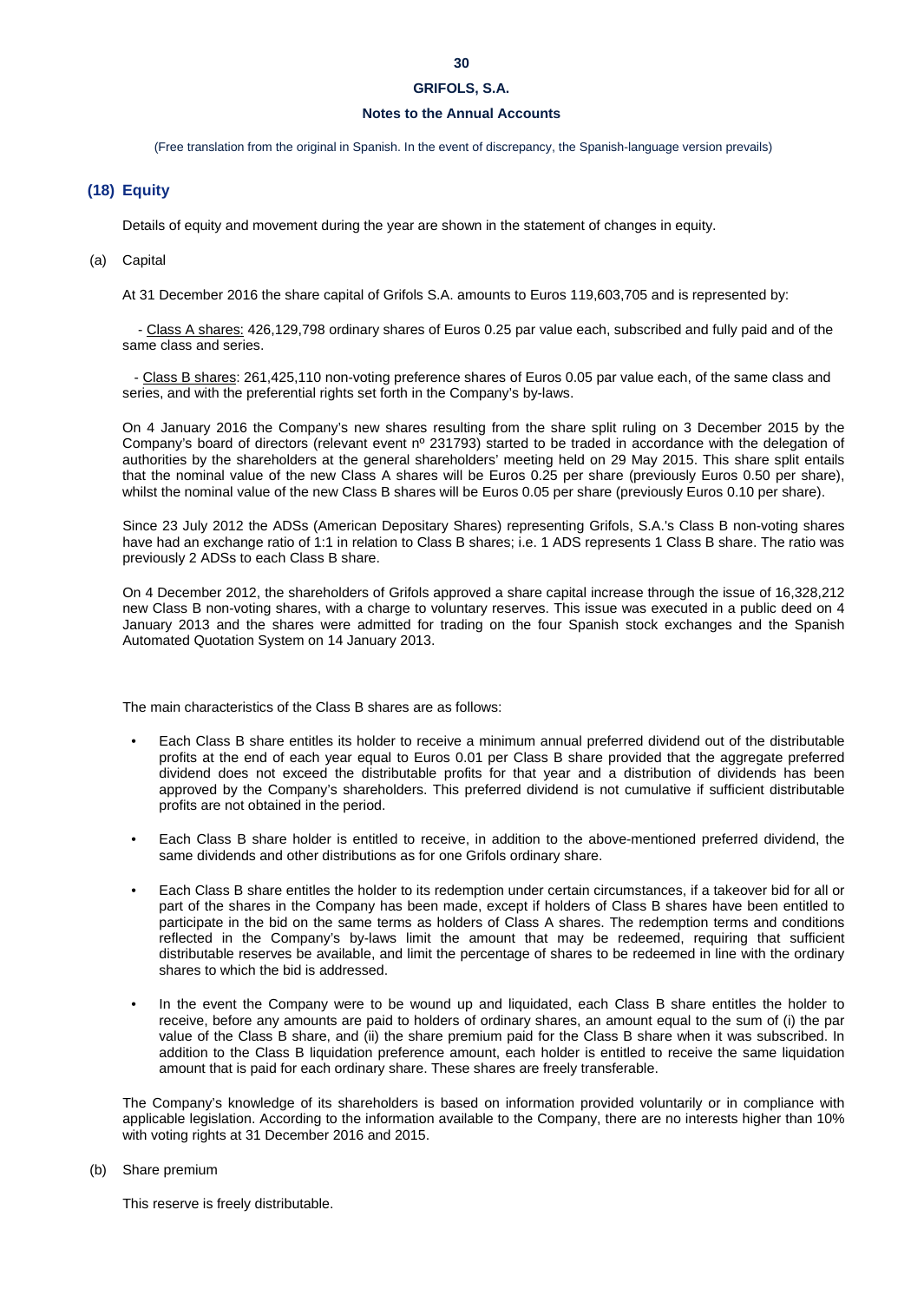### **31**

# **GRIFOLS, S.A.**

### **Notes to the Annual Accounts**

(Free translation from the original in Spanish. In the event of discrepancy, the Spanish-language version prevails)

#### (c) Reserves

Details of reserves and movement during the year are shown in Appendix V.

During 2016 the Company has made several non-cash investments transfers to other Group companies. The difference between the net book value and the Group consolidated value of the investments transferred amounts to Euros 26,804,403 which has been recognised in reserves against investment in Group companies (see notes 4 and 13).

During 2016 the Company has 936,728 delivered treasury stocks ( Class B shares) in exchange for additional noncontrolling interest of the assets of two Group companies giving rise to a loss of Euros 181,625, which has been recognised in reserves (see note 18(c)).

In May 2015 the Company sold 1,967,265 treasury stocks (Class A shares), giving rise to a gain of Euros 2,018 thousand, which were recognised in reserves.

(i) Legal reserve

The legal reserve has been appropriated in compliance with article 274 of the Spanish Companies Act, which requires that companies transfer 10% of profits for the year to a legal reserve until this reserve reaches an amount equal to 20% of share capital.

The legal reserve is not distributable to shareholders and if it is used to offset losses, in the event that no other reserves are available, the reserve must be replenished with future profits.

(ii) Treasury stock and reserve for Company shares

At the ordinary general meeting held on 29 May 2015 the shareholders of the Company agreed to authorise the acquisition of a maximum of treasury stock equivalent to 10% of the Company's share capital at a minimum price equal to the par value of shares and a maximum equal to the price quoted on the stock exchange on the date of acquisition or, where applicable, the price authorised by the Spanish National Securities Market Commission.

This acquisition has been authorised for a period of five years from the date this decision was taken. Shares acquired may be handed over to the Group's employees or directors either directly or as a result of them exercising share options they may hold.

At 31 December 2016 and 31 December 2015 the Company does not have any Class A treasury stock.

Movement in Class A treasury stock during 2015 was as follows:

|                                | Number of<br><b>Class A shares</b> | <b>Euros</b> |
|--------------------------------|------------------------------------|--------------|
| Balance at 1 January 2015      | 1,967,265                          | 69,134,763   |
| Acquisitions of Class A shares | --                                 |              |
| Disposals of Class A shares    | (1,967,265)                        | (69,134,763) |
| Balance at 31 December 2015    | 0                                  | $\Omega$     |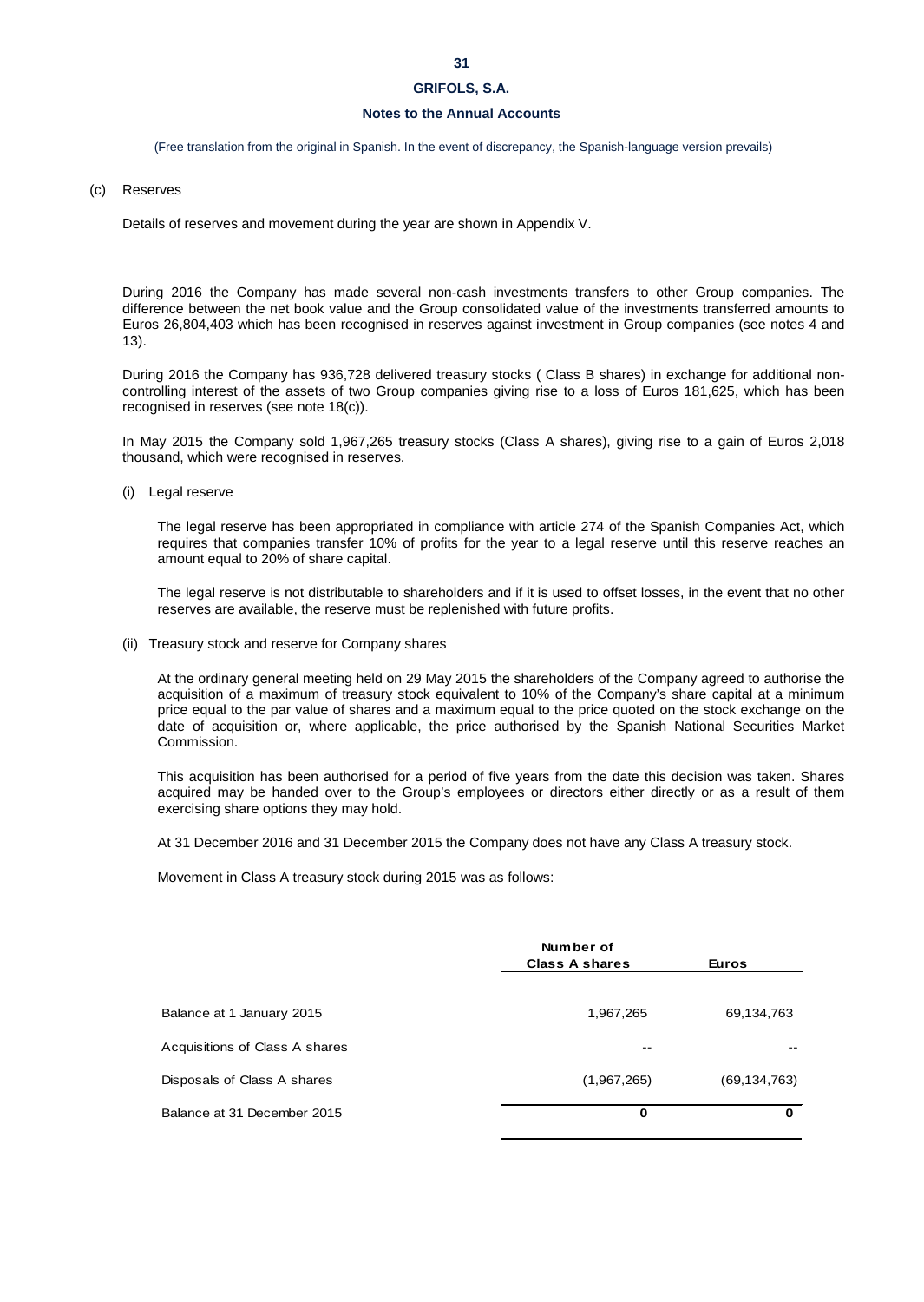## **Notes to the Annual Accounts**

(Free translation from the original in Spanish. In the event of discrepancy, the Spanish-language version prevails)

Movement in Class B treasury stock during 2015 was as follows:

|                                | Number of<br><b>Class B shares</b> | <b>Euros</b> |
|--------------------------------|------------------------------------|--------------|
|                                |                                    |              |
| Balance at 1 January 2015      | 5,653                              | 117,680      |
| Acquisitions of Class B shares | 2,014,285                          | 58,457,490   |
| Disposals of Class B shares    | (653)                              |              |
| Balance at 31 December 2015    | 2,019,285                          | 58,575,170   |

Movement in Class B treasury stock during 2016 is as follows:

| Number of             |              |
|-----------------------|--------------|
| <b>Class B shares</b> | <b>Euros</b> |
|                       |              |
| 4,038,570             | 58,575,170   |
| 1,628,893             | 23,720,970   |
| (936, 728)            | (13,585,872) |
| 4,730,735             | 68,710,268   |
|                       |              |

In July 2016 the Company delivered 59,951 treasury stocks (Class B shares) to Medion´s non-controlling interests in exchange of the 20 % acquired from it (see note 13).

In March 2016 the Company delivered 876,777 treasury stocks (Class B shares) to the Progenika's noncontrolling interests in exchange for the 16.465% acquired from it(see note 13).

Acquisitions of Class B shares include the purchase of the Class B shares from the vendor shareholders of Progenika for which Grifols exercised the cash option for an amount of Euros 11,035 thousand. This amount has been considered as cash used in investing activities in the statement of cash flows

The Parent held Class B treasury stock equivalent to 0.2% of its capital at 31 December 2016 (0.17% at 31 December 2015).

(iii) Differences on redenomination of capital to Euros

This reserve is not distributable.

(iv) Voluntary reserves

These reserves are freely distributable.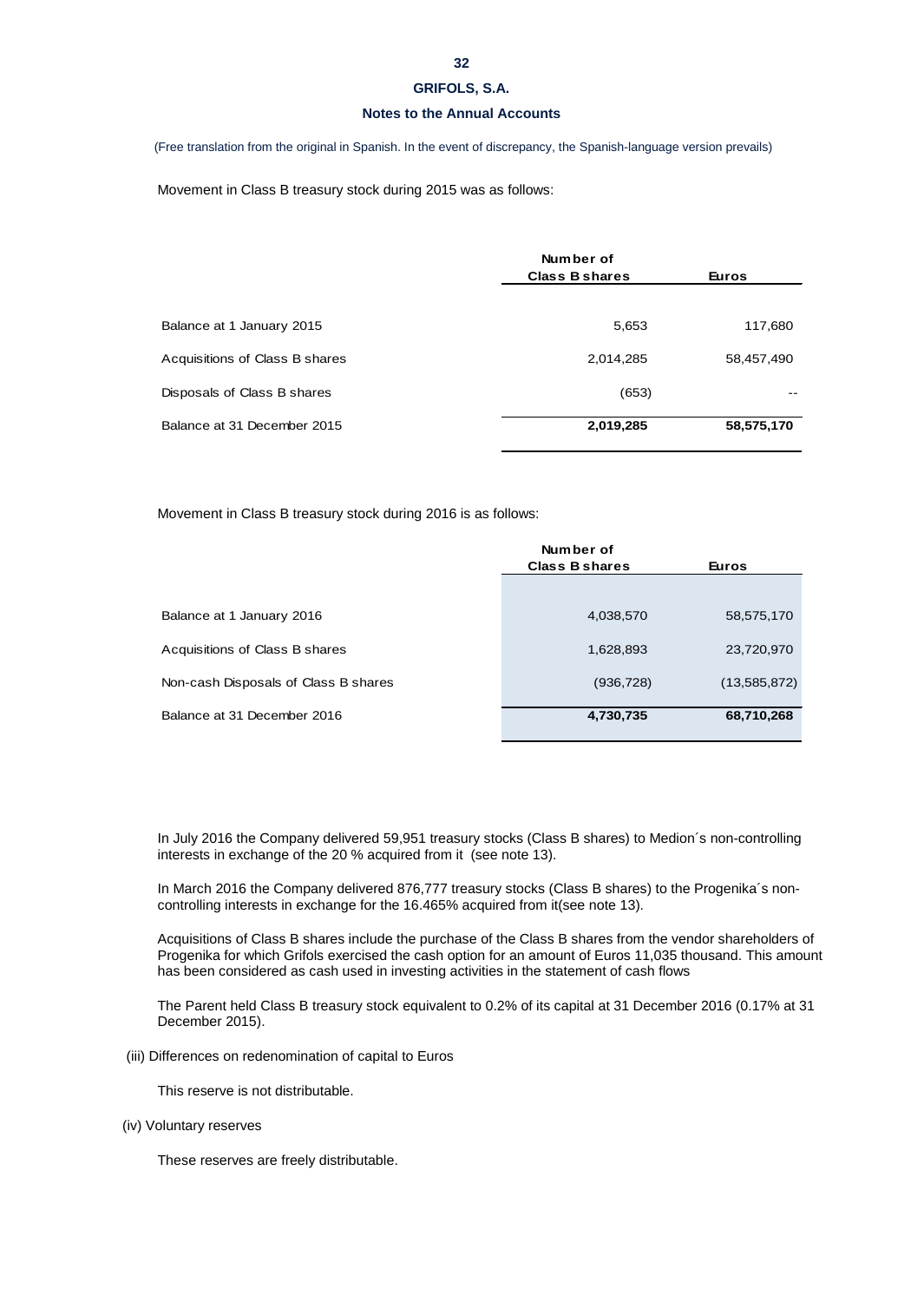# **Notes to the Annual Accounts**

(Free translation from the original in Spanish. In the event of discrepancy, the Spanish-language version prevails)

#### (d) Other own equity instruments

For the 2015 and 2014 bonuses, the Group has set up a Restricted Share Unit Retention Plan (RSU Plan), for certain employees. Under this plan, employees can choose to receive up to 50% of their yearly bonus as non-voting Class B ordinary shares (Grifols Class B Shares) or Grifols American Depositary Shares (Grifols ADS), and the Group will match this with an additional 50% of the employee's choice of RSU.

These RSU will have a vesting period of two years and one day and, subsequently, the RSUs will be exchanged for Grifols Class B Shares or Grifols ADS (American Depositary Share representing 1 Class B Share).

If an eligible employee leaves the Company or is terminated with cause before the vesting period, he/she will not be entitled to the additional RSU.

This commitment, due to be settled at shares, is recognized in equity and totals Euros 7,945 thousand net of tax (3,399 thousand in 2015).

### **(19) Other Provisions, Other Guarantees with Third Parties and Other Contingent Liabilities**

Movement in other provisions is as follows:

|                     | <b>Euros</b>                |              |  |
|---------------------|-----------------------------|--------------|--|
|                     | <b>Provisions for taxes</b> | <b>Total</b> |  |
|                     |                             |              |  |
| At 1 January 2016   | 500,000                     | 500,000      |  |
| Additions           | 517,887                     | 517,887      |  |
| Disposals           | (500,000)                   | (500,000)    |  |
|                     |                             |              |  |
| At 31 December 2016 | 517,887                     | 517,887      |  |

#### (a) Contingencies

Contingent liabilities for bank and other guarantees are disclosed in note 21. The Company does not expect any significant liabilities to arise from these guarantees.

In the event of a takeover, the Company has agreements with 27 employees/directors whereby they can unilaterally rescind their employment contracts with the Company and are entitled to termination benefits ranging from two to five years' salary.

The Company also has three contracts with members of senior management who will receive a termination benefit ranging from one to two years' salary, depending on the circumstances.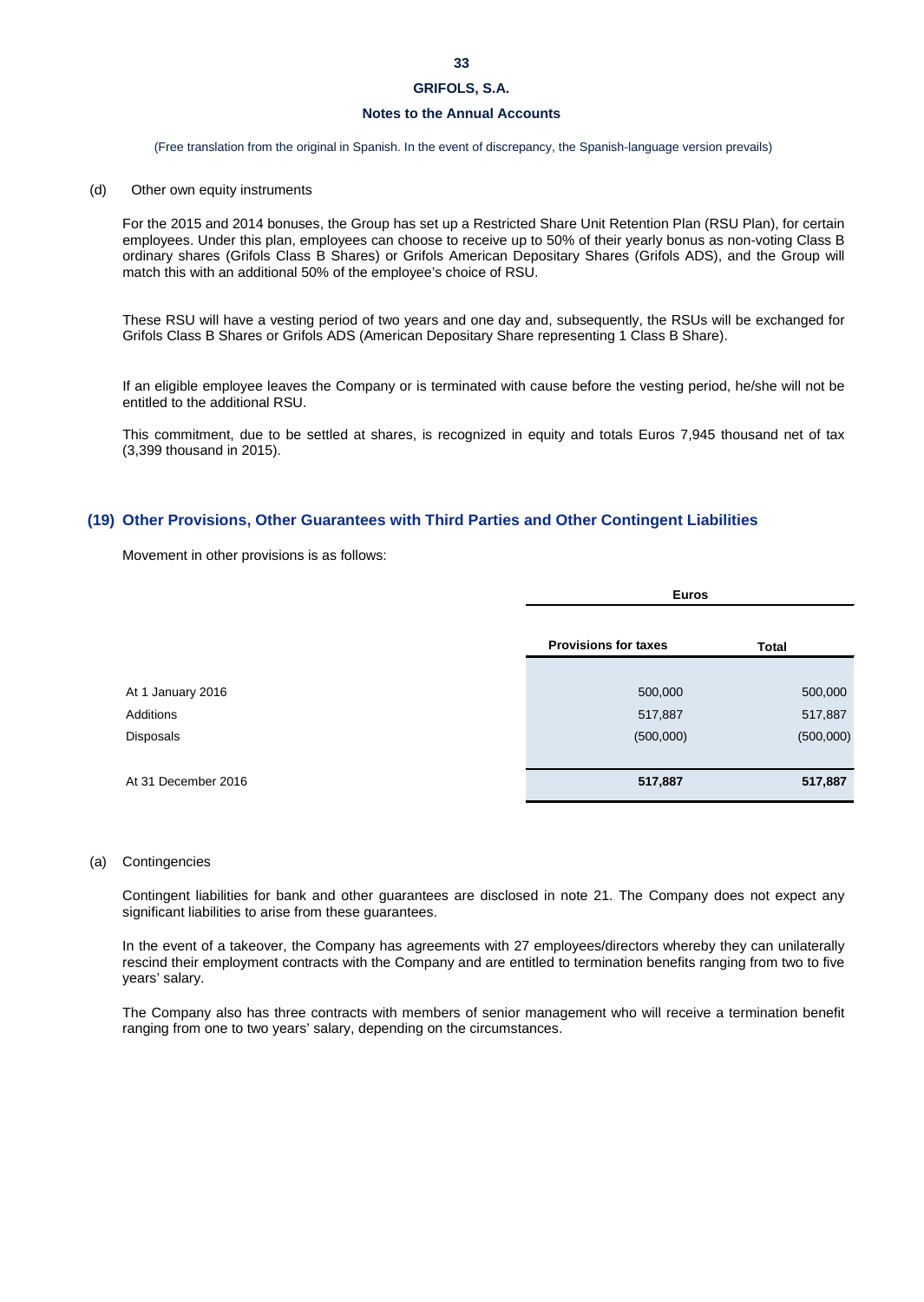## **Notes to the Annual Accounts**

(Free translation from the original in Spanish. In the event of discrepancy, the Spanish-language version prevails)

# **(20) Financial Liabilities by Category**

# (a) Classification of financial liabilities by category

The classification of financial liabilities by category and class and a comparison of the fair value with the carrying amount are provided in Appendix VI.

(i) Net losses and gains by financial liability category

Net losses and gains by financial liability category are as follows:

|                                                                                                    | <b>Euros</b>                |                               |  |
|----------------------------------------------------------------------------------------------------|-----------------------------|-------------------------------|--|
| 2016                                                                                               | Debts and payables          | <b>Total</b>                  |  |
| Finance costs at amortised cost, third parties<br>Finance costs at amortised cost, Group companies | (1,803,335)<br>(41,887,772) | (1,803,335)<br>(41, 887, 772) |  |
| Net losses in profit and loss                                                                      | (43,691,107)                | (43,691,107)                  |  |
| Total                                                                                              | (43,691,107)                | (43,691,107)                  |  |

|                                                                                                    | Euros                       |                             |  |
|----------------------------------------------------------------------------------------------------|-----------------------------|-----------------------------|--|
| 2015                                                                                               | Debts and payables          | Total                       |  |
| Finance costs at amortised cost, third parties<br>Finance costs at amortised cost, Group companies | (2,684,249)<br>(42,054,591) | (2,684,249)<br>(42,054,591) |  |
| Net losses in profit and loss                                                                      | (44,738,840)                | (44, 738, 840)              |  |
| Total                                                                                              | (44,738,840)                | (44, 738, 840)              |  |

# **(21) Payables and Trade Payables**

# (a) Group companies and associates

Details of Group companies and associates are as follows: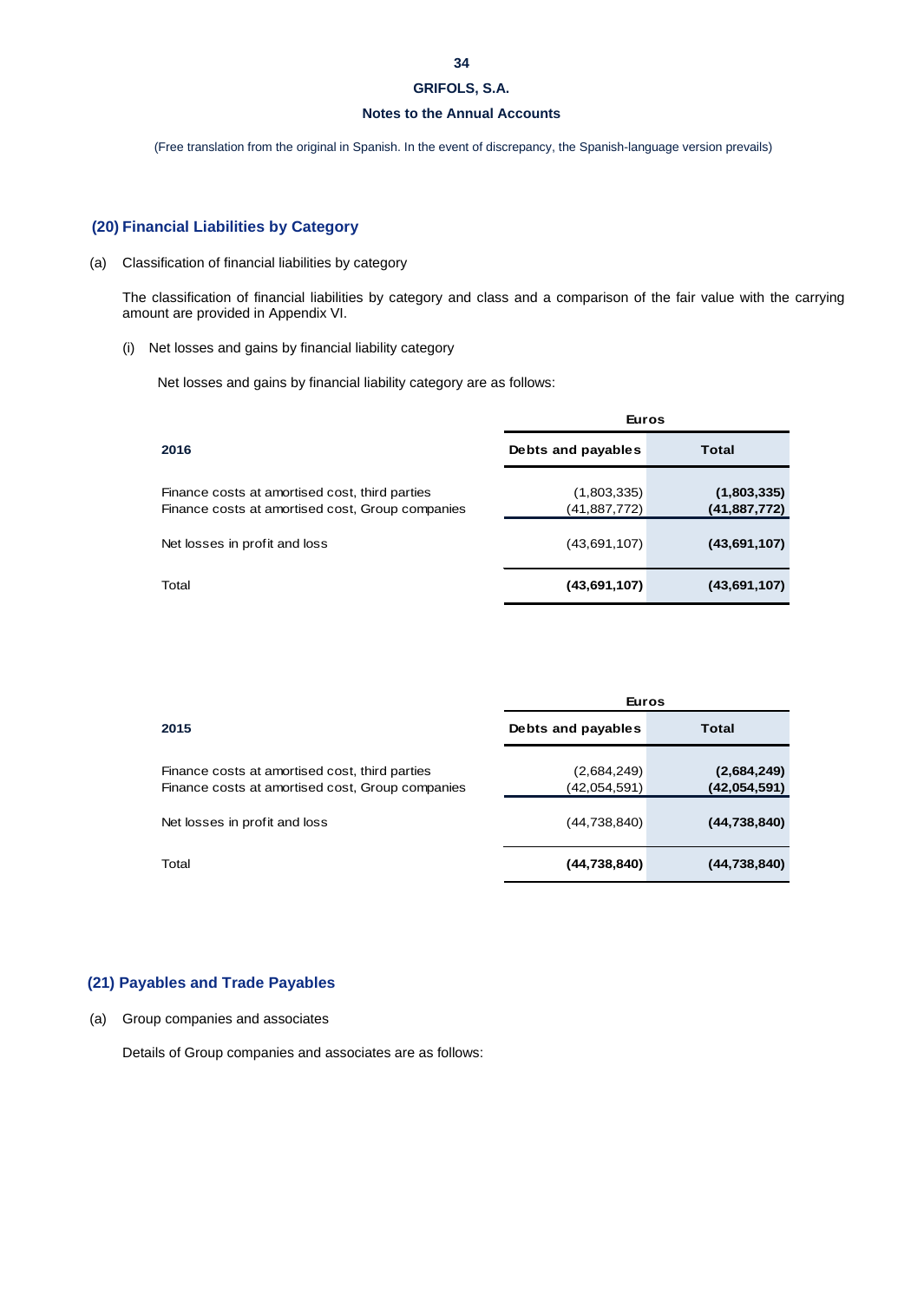## **Notes to the Annual Accounts**

(Free translation from the original in Spanish. In the event of discrepancy, the Spanish-language version prevails)

|                                | <b>Euros</b> |                |             |                |  |  |
|--------------------------------|--------------|----------------|-------------|----------------|--|--|
|                                | 2016         |                | 2015        |                |  |  |
|                                | Non-current  | <b>Current</b> | Non-current | <b>Current</b> |  |  |
|                                |              |                |             |                |  |  |
| Group                          |              |                |             |                |  |  |
| Payables                       | 456,552,495  | $- -$          | 887,717,317 |                |  |  |
| Loans received                 | --           | $- -$          | --          |                |  |  |
| Payables, tax effect (note 23) | $- -$        | 22,241,355     | --          | 16,947,755     |  |  |
| <b>Interest</b>                |              | $- -$          |             | 142,743        |  |  |
| Associates                     |              |                |             |                |  |  |
| Loans received                 | --           | $- -$          |             | 443,182        |  |  |
|                                |              |                |             |                |  |  |
| Total                          | 456,552,495  | 22,241,355     | 887,717,317 | 17,533,680     |  |  |

Details of payables to Group companies do not include trade payables to Group companies, details of which are provided in section d) of this note.

### (b) Payables

Details of payables are as follows:

|                                  | <b>Euros</b> |                |             |            |  |
|----------------------------------|--------------|----------------|-------------|------------|--|
|                                  | 2016         |                | 2015        |            |  |
|                                  | Non-current  | <b>Current</b> | Non-current | Current    |  |
|                                  |              |                |             |            |  |
| Unrelated parties                |              |                |             |            |  |
| Loans and borrow ings            | 12,165,690   | 4,226,509      | 16,379,638  | 4,666,321  |  |
| <b>Interest</b>                  |              | 31,687         |             | 47,181     |  |
| Finance lease payables (note 9)  | 2,097,796    | 1,031,446      | 1,897,590   | 825.319    |  |
| Payables                         | 7,565,444    | 1,962,543      | 6,115,726   | 26,006,531 |  |
| Guarantees and deposits received |              | 7,099          |             | 23,107     |  |
|                                  |              |                |             |            |  |
|                                  |              |                |             |            |  |
| Total                            | 21,828,930   | 7.259.284      | 24.392.954  | 31,568,459 |  |

At 31 December 2015 current payables included Euros 25 million, reflecting a put and call option granted by the Company and the shareholders of Progenika. On 3 March, 2016 the Company announced the acquisition of a further 32.93% stake in Progenika for Euros 25 million following the exercise of call and put options agreed in February 2013. Grifols has paid 50% of this investment in Grifols B shares (876,777 shares) (see note 18(c)) and the remaining 50% in cash. The Company granted to the selling shareholders the option to resell the Class B shares during the first five days following the acquisition date. At 31 December 2016, "other financial liabilities" include an amount of Euros 5 million related to the remaining put and call option pending execution.

### (c) Other information on payables

(i) Main characteristics of payables

The terms and conditions of loans and payables are provided in Appendix VIII.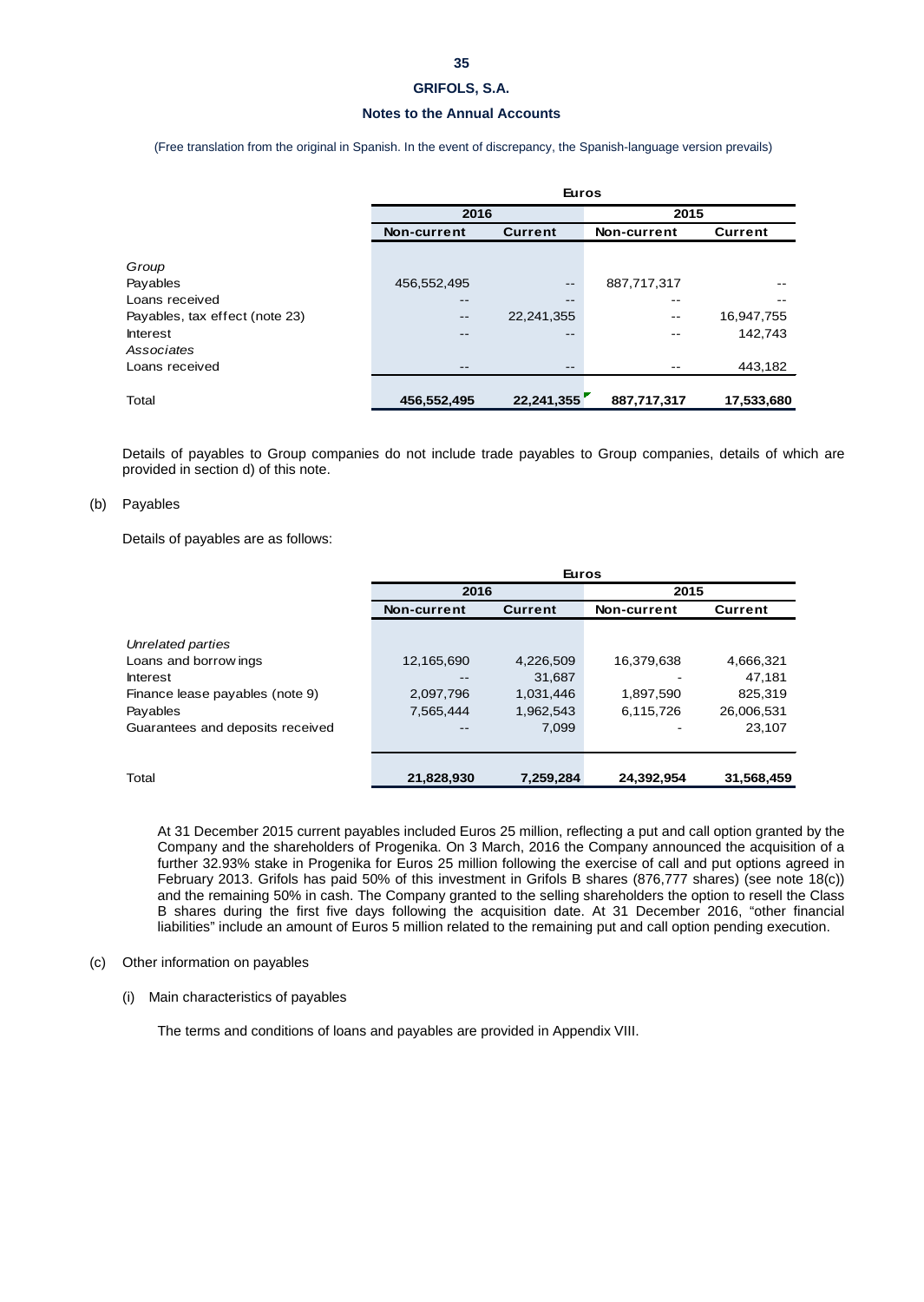### **Notes to the Annual Accounts**

(Free translation from the original in Spanish. In the event of discrepancy, the Spanish-language version prevails)

Non-current and current loans and borrowings are presented net of loan arrangement costs, which at 31 December 2016 amount to Euros 22,5 thousand for current debt (Euros 22.5 thousand at 31 December 2015).

The Company has extended guarantees to banks on behalf of Group companies for Euros 5,690 thousand at 31 December 2016 (Euros 11,504 thousand at 31 December 2015).

On 5 March 2014, Grifols Worldwide Operations Limited, a 100% subsidiary of Grifols, S.A., issued US Dollars 1,000 million of senior unsecured notes that will mature in 2022 and will bear annual interest at a rate of 5.25%. These notes replaced the senior unsecured notes issued in 2011 amounting to US Dollars 1,100 million, falling due in 2018 and at interest rate of 8.25%. On 29 May 2014 the notes were admitted to listing on the Irish Stock Exchange.

Both the senior term loans and the revolving loans of the Grifols Group are secured by the Company and certain significant Group companies which, in conjunction with Grifols, S.A. represent, in the aggregate, at least 80% of the consolidated assets and consolidated EBITDA of the Group.

The notes have been issued by Grifols Worldwide Operations Limited and are guaranteed on a senior unsecured basis by Grifols, S.A. and the subsidiaries of Grifols, S.A. that are guarantors and co-borrower under the New Credit Facilities. The guarantors are Grifols, S.A., Biomat USA, Inc., Grifols Biologicals Inc., Grifols Shared Services North America, Inc., Grifols Diagnostic Solutions Inc., Grifols Therapeutics, Inc., Instituto Grifols, S.A. and Grifols Worldwide Operations USA, Inc.

#### (d) Trade and other payables

Details of trade and other payables are as follows:

| 2016<br>2015<br><b>Current</b><br><b>Current</b><br>9,573,066<br>3,538,981 |  |
|----------------------------------------------------------------------------|--|
|                                                                            |  |
| Group<br>Suppliers (note 25)                                               |  |
|                                                                            |  |
|                                                                            |  |
|                                                                            |  |
|                                                                            |  |
| <b>Related parties</b><br>--                                               |  |
| 8,282,893<br>9,121,638<br>Suppliers (note 25)                              |  |
| Unrelated parties                                                          |  |
| <b>Suppliers</b><br>19,232,394<br>28,454,008                               |  |
| 9,875,621<br>Personnel<br>9,941,501                                        |  |
| Taxation authorities, income tax (note<br>3,255,440                        |  |
| 23)                                                                        |  |
| Public entities, other (note 23)<br>20,623,957<br>20,139,008               |  |
|                                                                            |  |
| Total<br>64,875,166<br>77,163,341                                          |  |

#### (e) Classification by maturity.

The classification of financial liabilities by maturity is included in Appendix VII.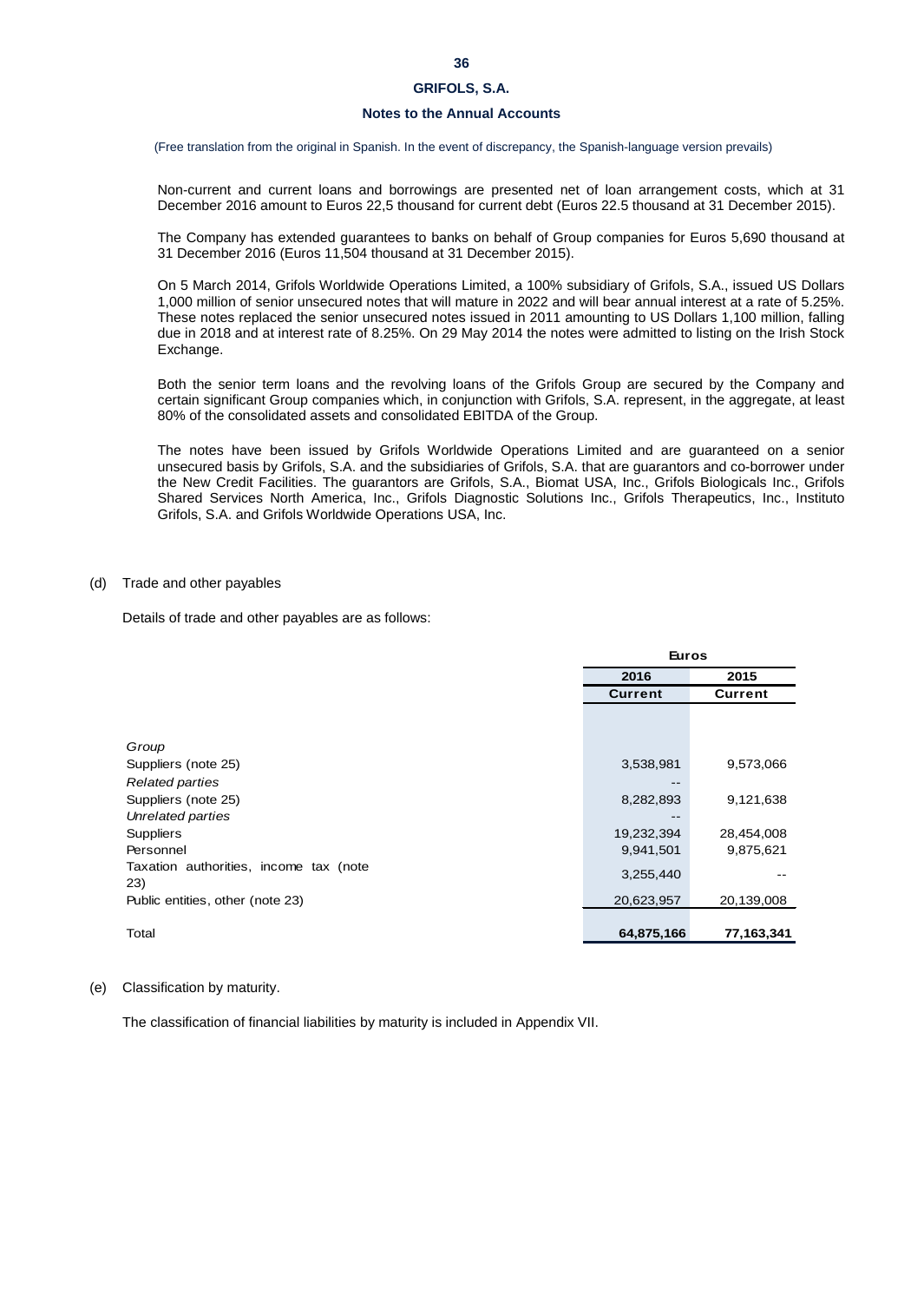# **37**

# **GRIFOLS, S.A.**

# **Notes to the Annual Accounts**

(Free translation from the original in Spanish. In the event of discrepancy, the Spanish-language version prevails)

# (f) Amounts denominated in foreign currencies

The Euro value of monetary financial liabilities denominated in foreign currencies is as follows:

|                                    | <b>Euros</b>     |                   |                          |                     |              |  |  |
|------------------------------------|------------------|-------------------|--------------------------|---------------------|--------------|--|--|
| 2016                               | <b>US Dollar</b> | Argentine<br>Peso | <b>Brazilian</b><br>Real | Other<br>currencies | <b>Total</b> |  |  |
| Trade and other payables           |                  |                   |                          |                     |              |  |  |
| <b>Suppliers</b>                   | 1,239,712        | 4,602             |                          | (1,860)             | 1,242,454    |  |  |
| Suppliers, Group companies         | 189,355          | 93.278            | 186.825                  | 1.352               | 470,810      |  |  |
| Other financial liabilities        | (1,860)          |                   |                          | --                  | (1,860)      |  |  |
| Total current liabilities          | 1,427,207        | 97.880            | 186.825                  | (508)               | 1,711,404    |  |  |
| <b>Total financial liabilities</b> | 1,427,207        | 97,880            | 186,825                  | (508)               | 1,711,404    |  |  |

|                                                                            |                      |                          | <b>Euros</b>                       |                                   |                      |
|----------------------------------------------------------------------------|----------------------|--------------------------|------------------------------------|-----------------------------------|----------------------|
| 2015                                                                       | <b>US Dollar</b>     | <b>Argentine</b><br>Peso | <b>Swiss</b><br><b>Franc</b>       | Other<br>currencies               | <b>Total</b>         |
| Trade and other payables<br><b>Suppliers</b><br>Suppliers, Group companies | 2,220,396<br>238,814 | -<br>58,073              | $\overline{\phantom{a}}$<br>43,077 | $\overline{\phantom{a}}$<br>7,053 | 2,220,396<br>347,017 |
| <b>Total current liabilities</b>                                           | 2,459,210            | 58,073                   | 43,077                             | 7,053                             | 2,567,413            |
| <b>Total financial liabilities</b>                                         | 2,459,210            | 58,073                   | 43,077                             | 7,053                             | 2,567,413            |

Details of exchange differences recognised in profit or loss on financial instruments, distinguishing between settled and outstanding transactions, are as follows: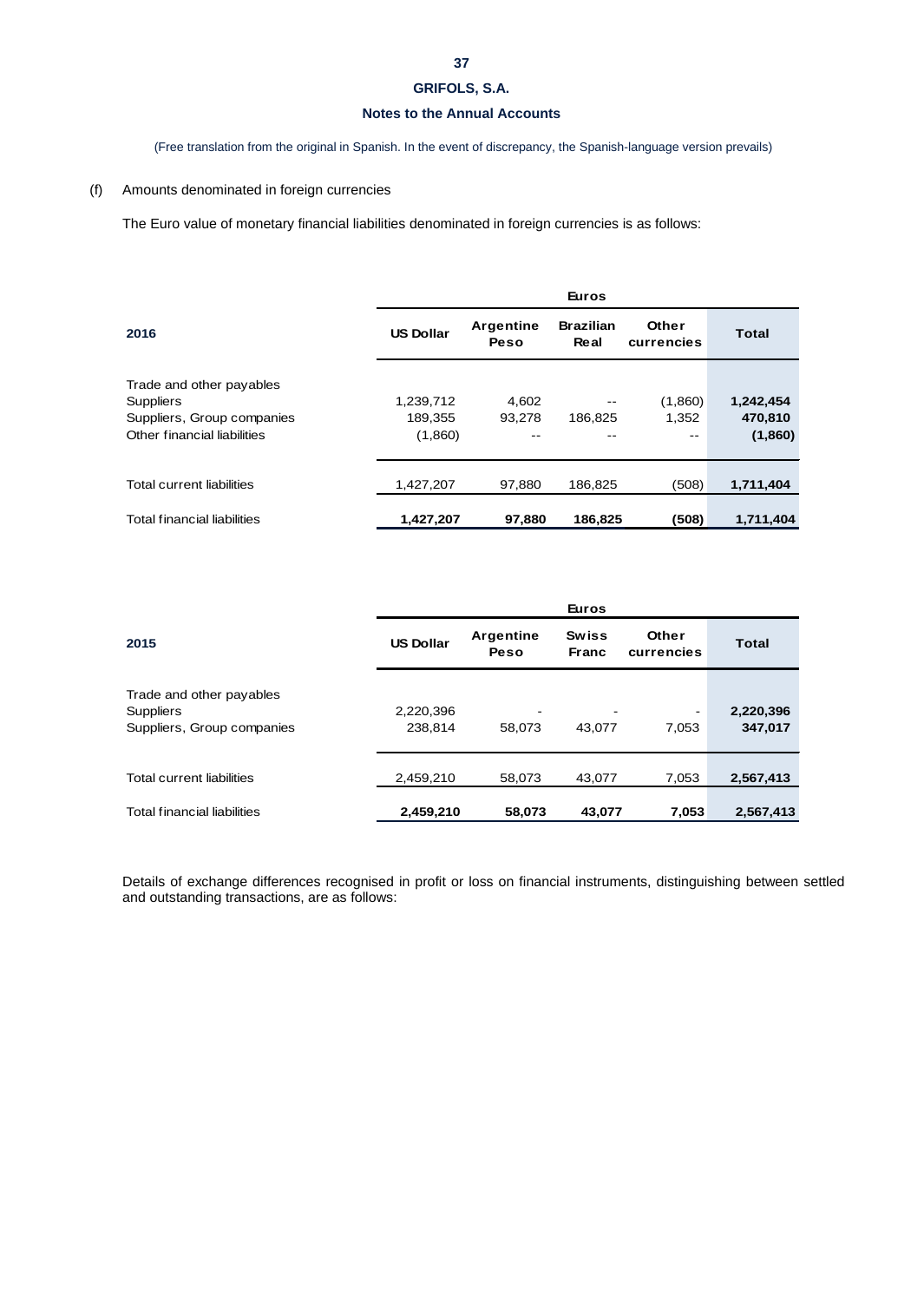## **Notes to the Annual Accounts**

(Free translation from the original in Spanish. In the event of discrepancy, the Spanish-language version prevails)

|                                    | <b>Euros</b>   |             |                |             |  |
|------------------------------------|----------------|-------------|----------------|-------------|--|
|                                    |                | 2016        | 2015           |             |  |
|                                    | <b>Settled</b> | Outstanding | <b>Settled</b> | Outstanding |  |
|                                    |                |             |                |             |  |
|                                    |                |             |                |             |  |
| Current payables                   |                |             |                |             |  |
| Loans and borrow ings              | 449,356        | (403, 327)  | (25,252,524)   | 5,292,924   |  |
| <b>Suppliers</b>                   | 268,372        | (76, 413)   | (276, 210)     | 78,371      |  |
| Group companies                    |                |             |                |             |  |
| Suppliers, Group companies         | 12,665         | 28,641      | 3,135          | 22,705      |  |
|                                    |                |             |                |             |  |
| Total current liabilities          | 730,393        | (451,099)   | (25, 525, 599) | 5,394,000   |  |
|                                    |                |             |                |             |  |
| <b>Total financial liabilities</b> | 730,393        | (451,099)   | (25, 525, 599) | 5,394,000   |  |

# **(22) Late Payments to Suppliers. "Reporting Requirement". Second Additional Provision of Law 31/2014 of 4 December 2014**

The average payment period to suppliers for fiscal year 2016 is 61 days (59 days for fiscal year 2015). The total average is obtained by dividing the resulting amount of weighting the number of days between the payment date and the issuance date of each invoice with the total amount of each of the invoices, among total amount of invoices.

During 2016 the Company has made payments of Euros 138,148 thousand (116,647 thousand at 2015). Outstanding payments at 31 December 2016 total Euros 9,025 thousand (11,918 thousand for fiscal year 2015). In 2016 the ratio of paid operations stands at 62 days and the ratio of operations payable stands at 50 days (59 days and 61 days respectively at 2015).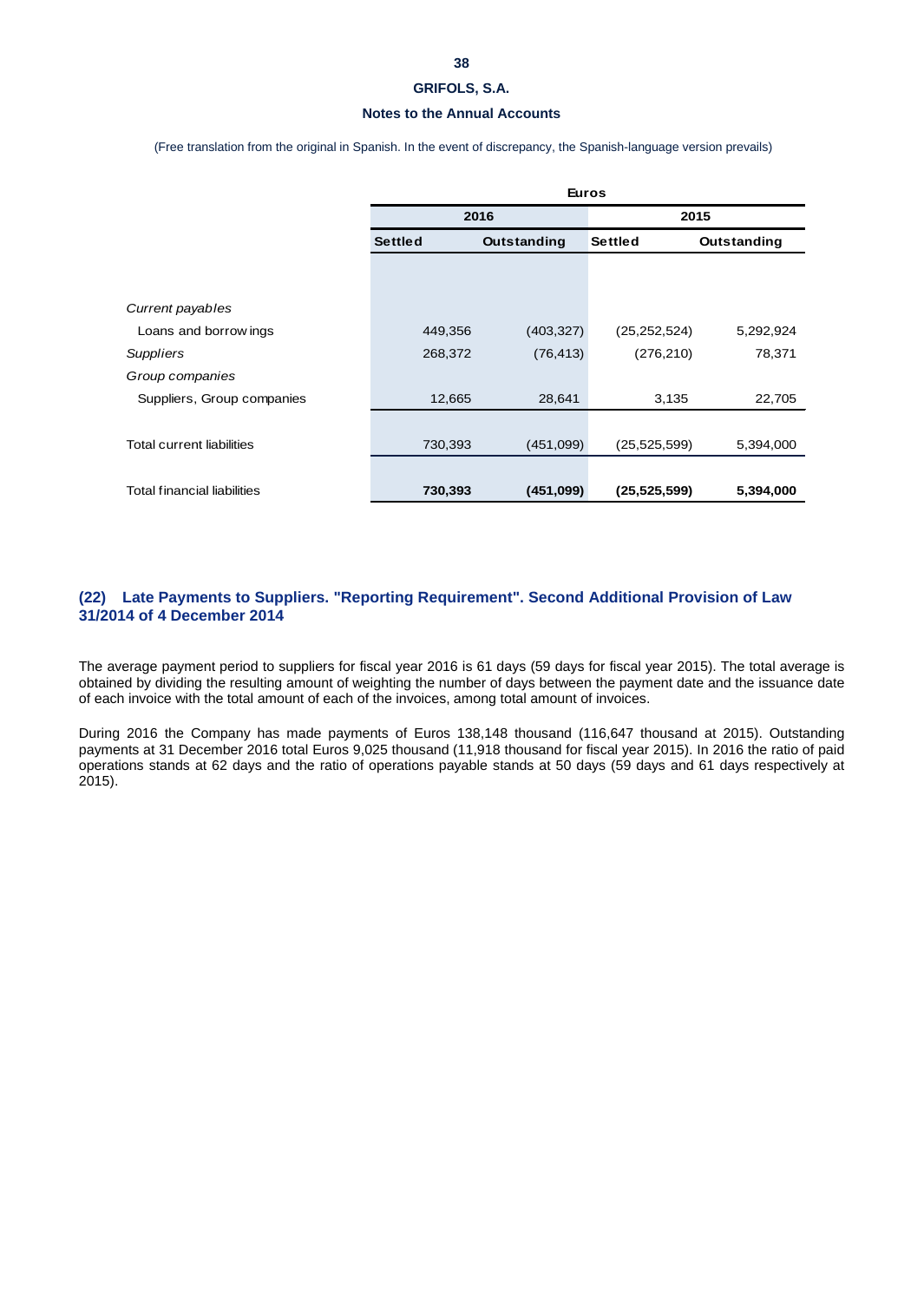# **39**

# **GRIFOLS, S.A.**

# **Notes to the Annual Accounts**

(Free translation from the original in Spanish. In the event of discrepancy, the Spanish-language version prevails)

### **(23) Taxation**

Details of balances with public entities are as follows:

|                                   | <b>Euros</b>      |                |             |                |  |
|-----------------------------------|-------------------|----------------|-------------|----------------|--|
|                                   | 2016              |                | 2015        |                |  |
|                                   | Non-<br>current   | <b>Current</b> | Non-current | <b>Current</b> |  |
| Assets                            |                   |                |             |                |  |
| Deferred tax assets               | 5,766,817         |                | 8,063,912   |                |  |
| Current tax assets                | --                | 55,924,688     |             | 18,032,195     |  |
| Value added tax and similar taxes | --                | 6,787,797      |             | 9,574,339      |  |
|                                   |                   |                |             |                |  |
| Total                             | 5,766,817         | 62,712,485     | 8,063,912   | 27,606,534     |  |
| Liabilities                       |                   |                |             |                |  |
| <b>Current tax liabilities</b>    |                   | 3,255,440      |             |                |  |
| Deferred tax liabilities          | 4,972,943         |                | 3,759,018   |                |  |
| <b>Social Security</b>            |                   | 687,733        |             | 646,478        |  |
| Withholdings                      | $\qquad \qquad -$ | 19,936,224     |             | 19,492,530     |  |
| Total                             | 4,972,943         | 23,879,397     | 3,759,018   | 20,139,008     |  |

At 31 December 2016 the Company has recognised current Tax liabilities of Euros 3,255, 440 in respect of tax payables arising from the 2010 to 2012 Tax inspection closed during 2016.

At 31 December 2015 the Company recognised deferred tax assets of Euros 2,228,921 in respect of tax credits for tax loss carry forwards.

Details by company of intercompany receivables and payables resulting from the tax effect of filing consolidated tax returns are as follows:

|                                         | <b>Euros</b>   |            |
|-----------------------------------------|----------------|------------|
|                                         | 2016           | 2015       |
|                                         | <b>Current</b> | Current    |
|                                         |                |            |
| Receivables (note 15)                   |                |            |
| Instituto Grifols, S.A.                 | 29,082,958     | 18,903,684 |
| Grifols Worldwide Operations Spain S.A. | 73,180         | 815,086    |
| Biomat, S.A.                            | 163,107        | 94,469     |
| Grifols International, S.A.             | 4,298,575      | 4,518,013  |
| Grifols Movaco, S.A.                    | 4,832,596      | 1,722,320  |
| Grifols Viajes, S.A.                    | 125,491        | 192,791    |
| Grifols Engineering, S.A.               | 565,106        | 780,369    |
| Diagnostic Grifols S.A.                 | 2,177,754      | 2,494,293  |
| Gripdan Invest, S.L.                    | 245,449        |            |
|                                         |                |            |
|                                         | 41,564,216     | 29,521,025 |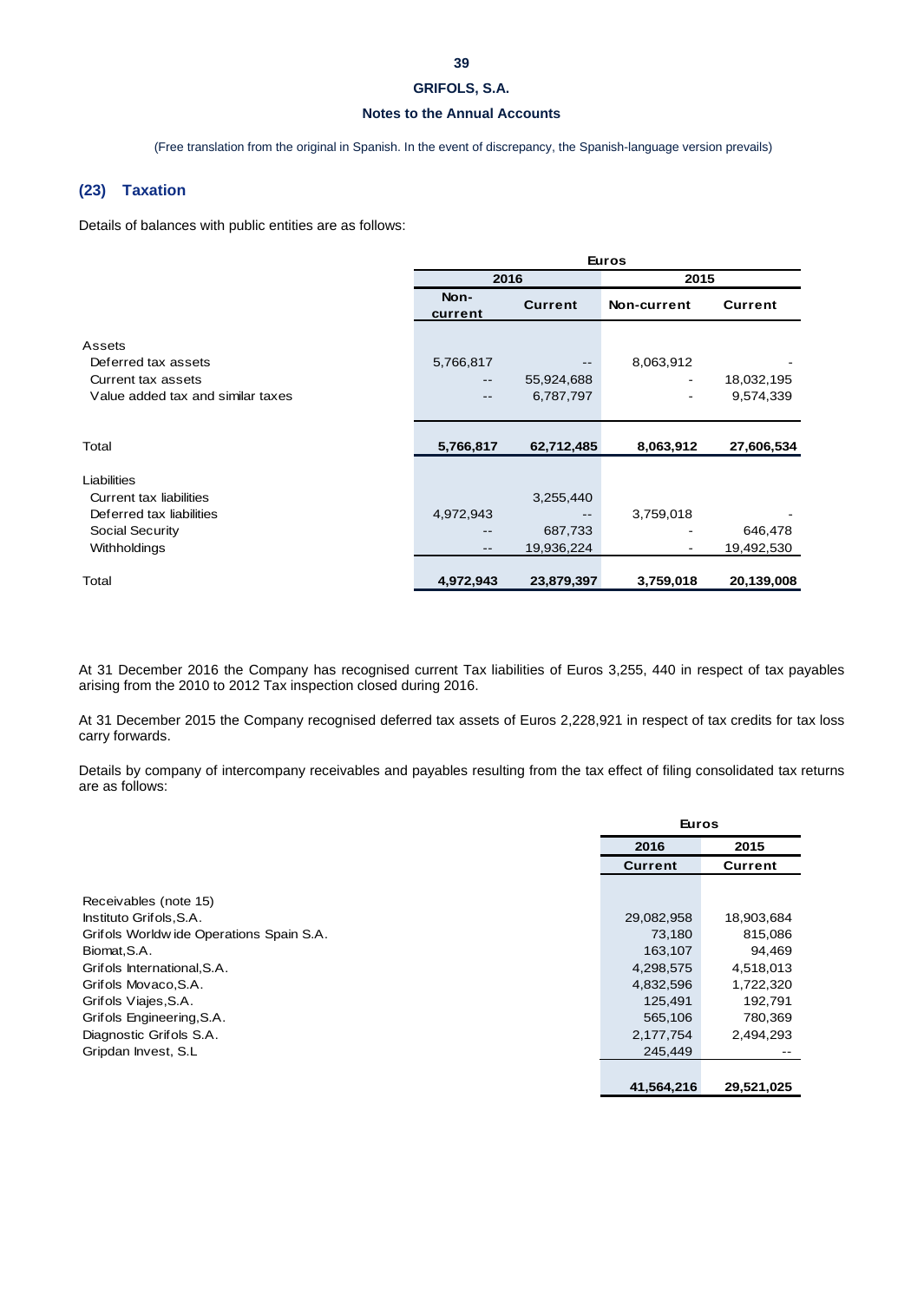# **Notes to the Annual Accounts**

(Free translation from the original in Spanish. In the event of discrepancy, the Spanish-language version prevails)

| 182,093<br>2,854,091 | --<br>530,668 |
|----------------------|---------------|
|                      |               |
|                      |               |
|                      |               |
|                      |               |
| --                   | 490,283       |
| 569,782              | 718,240       |
| 607.447              | 366,539       |
| 6,185,503            | 4,231,218     |
| 6,420,954            | 4,610,126     |
| 5,295,365            | 5,479,516     |
| --                   | 424.905       |
| 126,120              | 96,260        |
|                      |               |
|                      |               |

Balances receivable and payable at 31 December 2016 and 2015 comprise accrued income tax and value added tax.

The Company has the following main applicable taxes open to inspection by the Spanish taxation authorities:

| <b>Tax</b>                 | Years open<br>to inspection |
|----------------------------|-----------------------------|
|                            |                             |
| Income tax                 | 2013-2016                   |
| Value added tax            | 2013-2016                   |
| Personal income tax        | 2013-2016                   |
| Capital gains tax          | 2013-2016                   |
| Tax on Economic Activities | 2013-2016                   |
| Social Security            | 2013-2016                   |
| Non-residents              | 2013-2016                   |
| Customs duties             | 2013-2016                   |

Tax inspections on income tax, withholdings and VAT for 2010, 2011 and 2012 were opened in Instituto Grifols, S.A and Grifols Movaco, S.A in July 2014.

In October 2015, an inspection of income tax for 2010, 2011 and 2012 was initiated at Biomat, S.A. as part of the income tax inspection of the aforementioned companies.

At December 2016 the aforementioned Tax inspections has been closed. As a result, Euros 838 thousand has been recognised as a loss in the Company's statement of profit and loss, and additional liabilities of Euros 3, 255,440 arise.

(a) Income tax

The Company files consolidated tax returns with Instituto Grifols, S.A., Laboratorios Grifols, S.A., Diagnostic Grifols, S.A., Grifols Movaco, S.A., Biomat, S.A., Grifols Worldwide Operations Spain S.A., Grifols International, S.A., Grifols Engineering, S.A., Grifols Viajes, S.A, Gripdant Invest, S.L. and Gri-Cel, S.A.

A reconciliation of net income and expenses for the year with the taxable income is provided in Appendix IX.

The relationship between the tax income and accounting profit for the year is shown in Appendix X.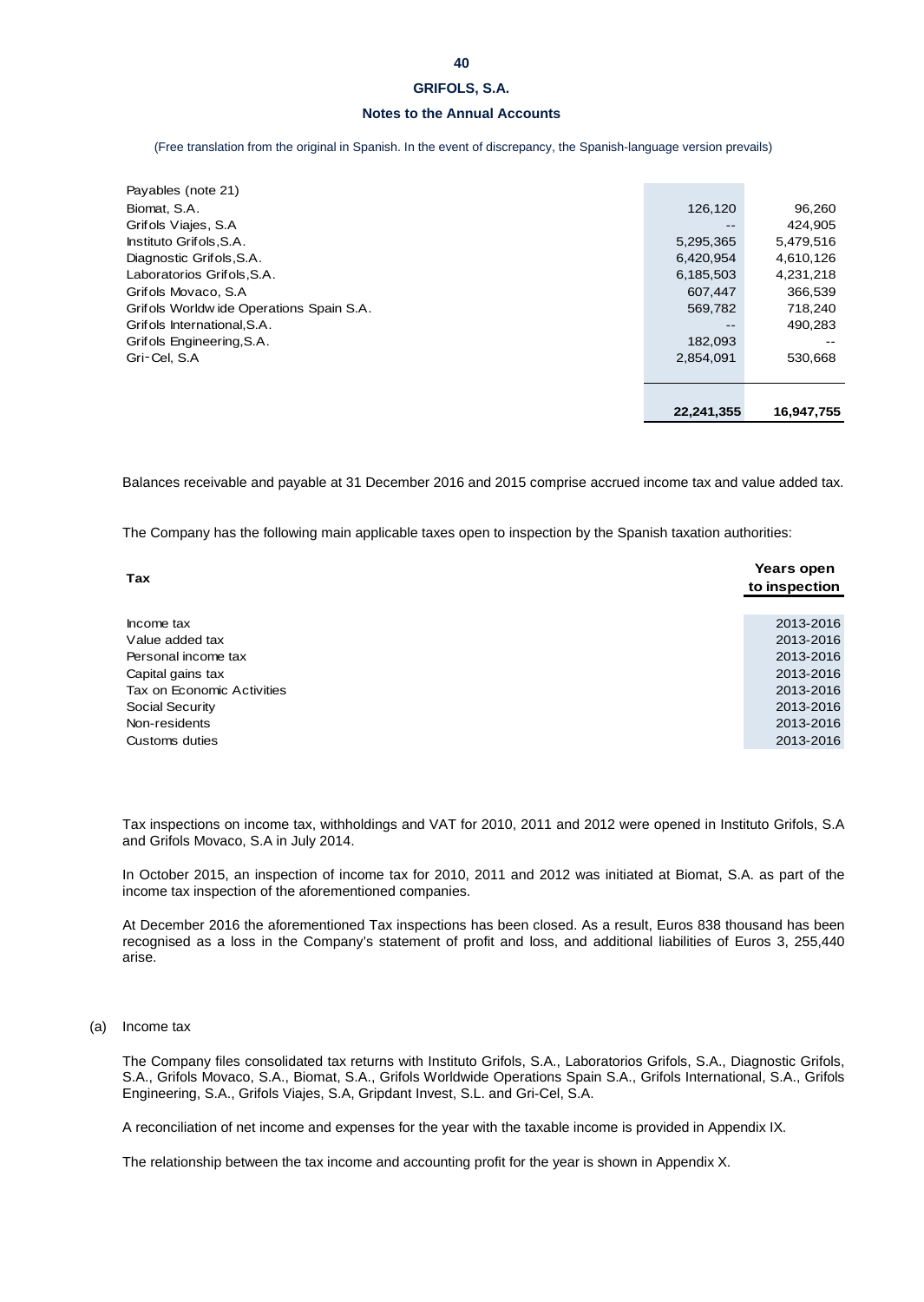# **Notes to the Annual Accounts**

(Free translation from the original in Spanish. In the event of discrepancy, the Spanish-language version prevails)

Details of the tax income recognised in the income statement are as follows:

|                                                                   | <b>Euros</b>   |              |
|-------------------------------------------------------------------|----------------|--------------|
|                                                                   | 2016           | 2015         |
| <b>Current tax</b><br>Present year                                | (24, 547, 939) | (29,618,420) |
|                                                                   | (24, 547, 939) | (29,618,420) |
| Deferred tax                                                      |                |              |
| Source and reversal of temporary differences                      |                |              |
| Property, plant and equipment                                     | (232, 182)     | (288, 207)   |
| <b>Investments</b>                                                | (954, 306)     | (472, 216)   |
| Cost of reducing deferred tax assets recognised in<br>prior years | (213, 117)     | (100, 758)   |
| Tax rate adjustment                                               |                | 331,275      |
| Deductions generated                                              | (2,635,448)    | (2,393,074)  |
| Deductions applied                                                | 3,512,367      | 1,767,431    |
| Adjustment of deductions in prior years                           |                | (24, 897)    |
| Adjustment of deferred tax assets and liabilities                 | 1,674,145      | 2,808,987    |
| Tax provisions                                                    | (198, 531)     |              |
|                                                                   |                |              |
|                                                                   | (23, 595, 011) | (27,989,879) |

Details of deferred tax assets and liabilities by type of asset and liability are as follows:

|                                                        |           |                                     | <b>Euros</b> |               |                   |             |
|--------------------------------------------------------|-----------|-------------------------------------|--------------|---------------|-------------------|-------------|
|                                                        |           | <b>Liabilities</b><br><b>Assets</b> |              | <b>Net</b>    |                   |             |
|                                                        | 2016      | 2015                                | 2016         | 2015          | 2016              | 2015        |
| Property, plant and equipment                          | 237,754   | 351,124                             | (2,279,795)  | (2,583,711)   | (2,042,041)       | (2,232,587) |
| Grants                                                 |           |                                     | (44,660)     | (57, 432)     | (44,660)          | (57, 432)   |
| Restricted share<br>unit retention                     |           |                                     |              |               |                   |             |
| plan                                                   | 1,273,775 | 563,767                             | (2,648,488)  | (1, 117, 875) | (1,374,713)       | (554, 108)  |
| credits<br>Tax<br>for<br>loss<br>tax<br>carryforw ards | $- -$     | 2,288,919                           | --           |               | $\qquad \qquad -$ | 2,288,919   |
| Group Financial Investments                            | 954,306   |                                     | $- -$        |               | 954,306           |             |
| deductions and<br>Rights<br>to<br>tax<br>credits       | 3,300,982 | 4,860,102                           |              | --            | 3,300,982         | 4,860,102   |
| Total assets/liabilities                               | 5,766,817 | 8,063,912                           | (4,972,943)  | (3,759,018)   | 793,874           | 4,304,894   |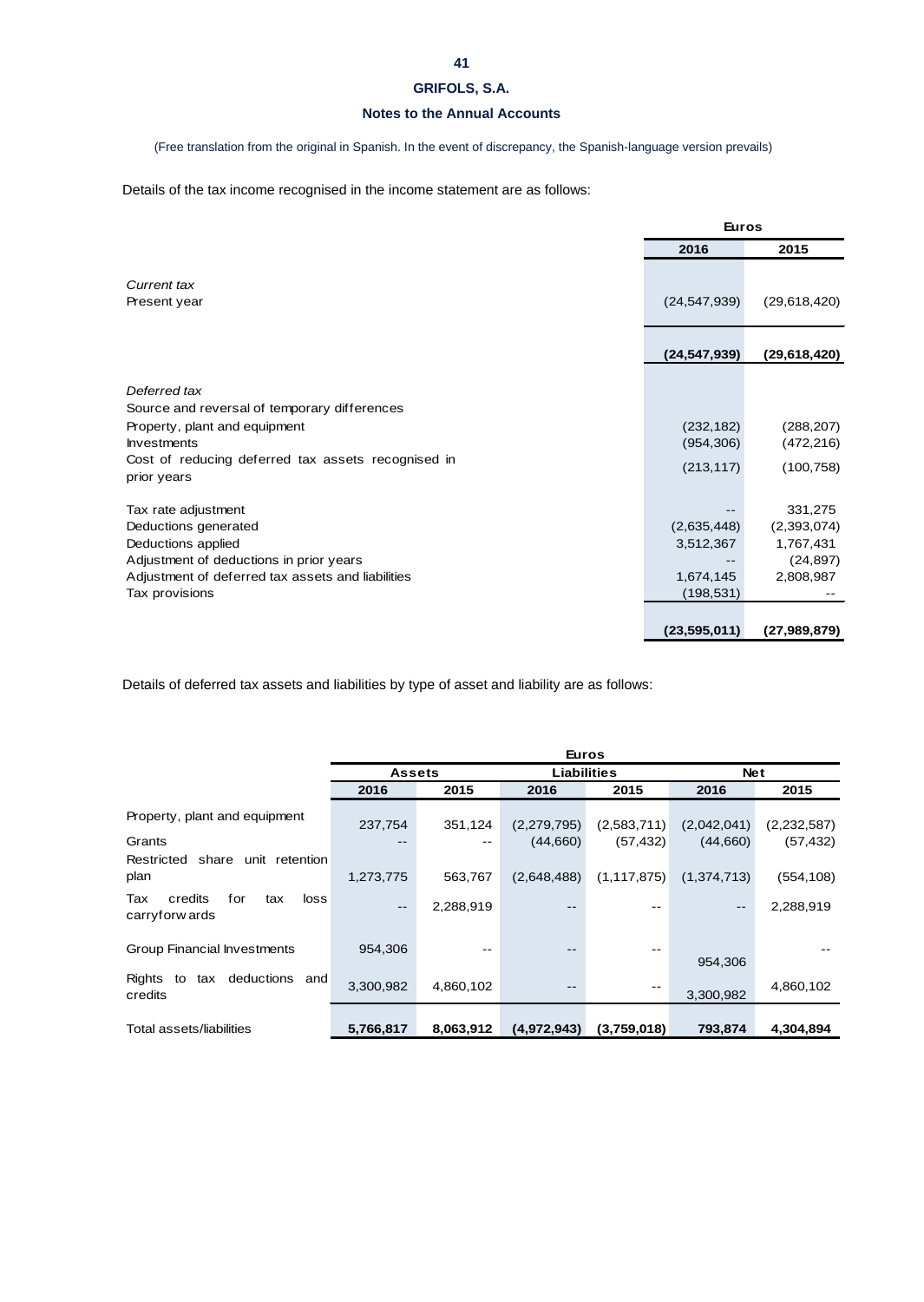# **Notes to the Annual Accounts**

#### (Free translation from the original in Spanish. In the event of discrepancy, the Spanish-language version prevails)

In accordance with prevailing tax legislation in Spain, share-based payments to employees are income tax deductible for the intrinsic amount of the share options when they are exercised, thus giving rise to a deductible temporary difference for the difference between the amount the taxation authorities will admit as a future deduction and the zero carrying amounts of the share-based payments. At the close of the reporting period, the Company estimates the future tax deduction based on the price of the shares at that time. The amount of the tax deduction is recognised as current or deferred income tax with a balancing entry in the income statement, and any excess is taken to equity. At 31 December 2016 the Company recognised net deferred tax of Euros (1,060,658) (Euros (569,230) at 31 December 2015).

Details of deferred tax assets and liabilities that are expected to be realised or reversed in periods exceeding 12 months are as follows:

|                                                       | <b>Euros</b> |             |
|-------------------------------------------------------|--------------|-------------|
|                                                       | 2016         | 2015        |
|                                                       |              |             |
| Deferred tax assets relating to temporary differences | 718,291      | 797,969     |
|                                                       |              |             |
| Total assets                                          | 718,291      | 797,969     |
|                                                       |              |             |
| Deferred tax liabilities                              | 3,306,889    | 2,306,826   |
|                                                       |              |             |
| <b>Net</b>                                            | (2,588,598)  | (1,508,857) |

The commitments from the reversal of deferred tax related to provisions of investments in subsidiaries are not significant.

#### (b) Value added tax

Since 1 January 2008 the Company has filed consolidated tax returns with Instituto Grifols, S.A., Laboratorios Grifols, S.A., Diagnostic Grifols, S.A., Grifols Movaco, S.A., Biomat, S.A., Grifols Worldwide Operations Spain S.A., Grifols International, S.A., Grifols Engineering, S.A., Grifols Viajes, S.A., Gri-Cel, S.A. (since 1 January 2009) and Gripdant Invest, S.L ( since 1 January 2016).

### **(24) Environmental Information**

Details at 31 December of property, plant and equipment used to minimise the Company's impact on the environment are as follows:

|                    |           | <b>Euros</b>                       |            |
|--------------------|-----------|------------------------------------|------------|
|                    |           | 2016                               |            |
| <b>Description</b> | Cost      | <b>Accumulated</b><br>depreciation | <b>Net</b> |
| Sew age treatment  | 141,724   | (64, 318)                          | 77,406     |
| Water saving       | 311,021   | (221, 420)                         | 89,601     |
| Electricity saving | 2,053,054 | (664, 018)                         | 1,389,036  |
| Waste management   | 243,427   | (236,025)                          | 7,402      |
|                    | 2,749,226 | (1, 185, 781)                      | 1,563,445  |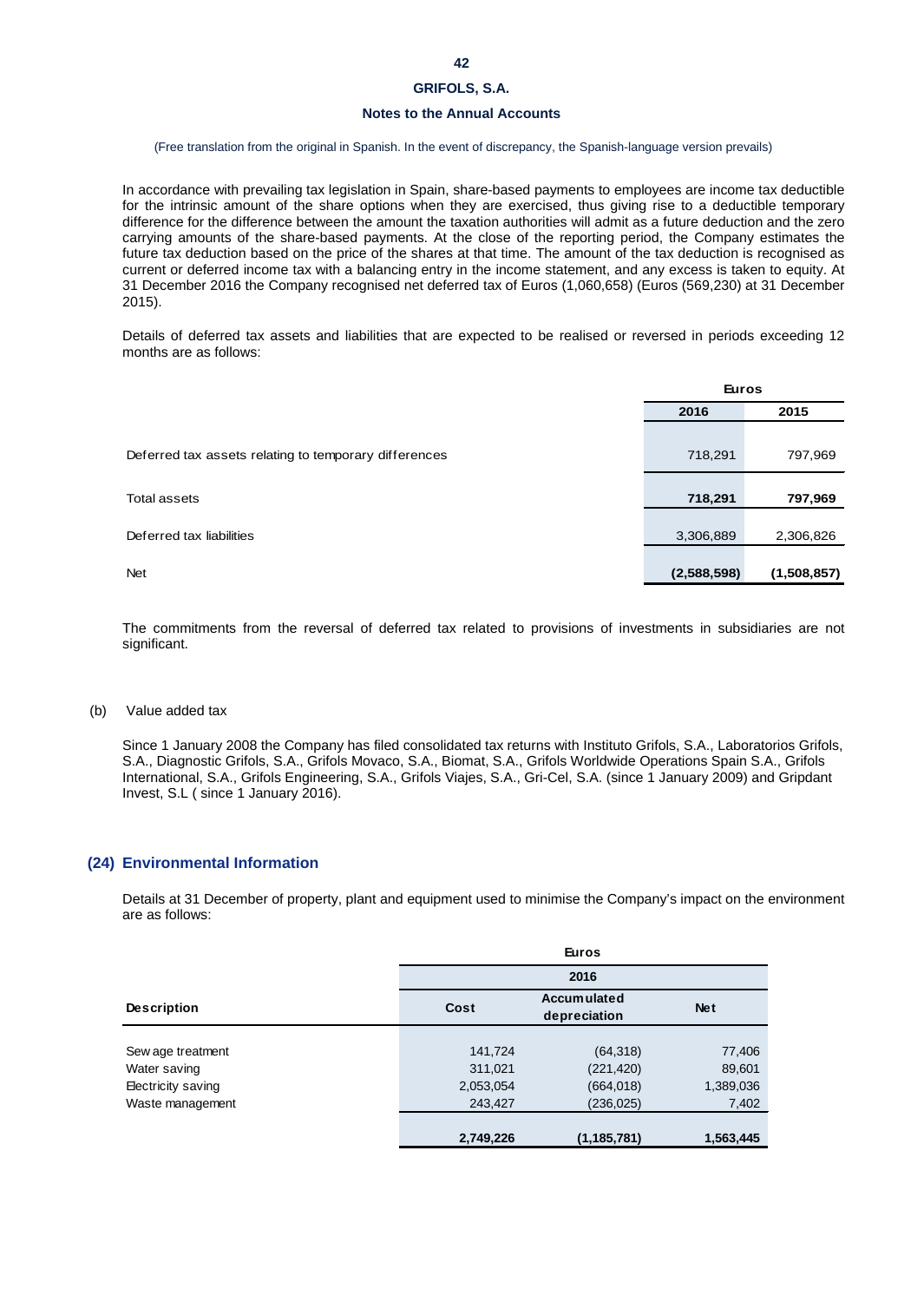#### **Notes to the Annual Accounts**

(Free translation from the original in Spanish. In the event of discrepancy, the Spanish-language version prevails)

| <b>Description</b> |           | <b>Euros</b><br>2015               |            |  |  |  |
|--------------------|-----------|------------------------------------|------------|--|--|--|
|                    |           |                                    |            |  |  |  |
|                    | Cost      | <b>Accumulated</b><br>depreciation | <b>Net</b> |  |  |  |
| Sew age treatment  | 141,724   | (50, 664)                          | 91,060     |  |  |  |
| Water saving       | 243,427   | (243, 125)                         | 302        |  |  |  |
| Electricity saving | 1,366,973 | (517,922)                          | 849,051    |  |  |  |
| Waste management   | 311,022   | (194,540)                          | 116,482    |  |  |  |
|                    | 2,063,146 | (1,006,251)                        | 1,056,895  |  |  |  |

Environmental expenses amounts to Euros 162,280 in 2016 (Euros 85,145 in 2015).

### **(25) Related Party Balances and Transactions**

#### (a) Related party balances

Details of balances receivable from and payable to Group companies and related parties and the main characteristics are disclosed in notes 15 and 21.

Details of balances by category are provided in Appendix XI.

(b) Related party transactions

Details of the Company's transactions with related parties are provided in Appendix XII.

Services are normally negotiated with Group companies to include a mark-up of between 5% and 10%.

The Company contributes 0.7% of pre-tax consolidated profits for each year to a non-profit organisation.

Transactions with other related parties are conducted at arm's length.

(c) Information on the Company's directors and senior management personnel

In 2016 the independent members of the Company's board of director's accrued Euros 925 thousand in their capacity as such (Euros 863 thousand in 2015). Directors representing shareholders' interests received remuneration of Euros 50 thousand in 2015. The members of the Company's board of directors who have a labour relationship with the Company and senior management personnel received total remuneration of Euros 2,743 thousand and Euros 5,047 thousand, respectively (Euros 2,530 thousand and Euros 5,023 thousand in 2015). Members of the board of directors have not received any loans or advances nor has the Company extended any guarantees on their behalf. The Company has no pension or life insurance obligations with its former or current directors or senior management personnel. In addition, termination benefit commitments are in place for certain Company directors and senior management personnel (see note 19).

(d) Conflicts of interest concerning the directors

The directors of the Company and their related parties have had no conflicts of interest requiring disclosure in accordance with article 229 of the Revised Spanish Companies Act.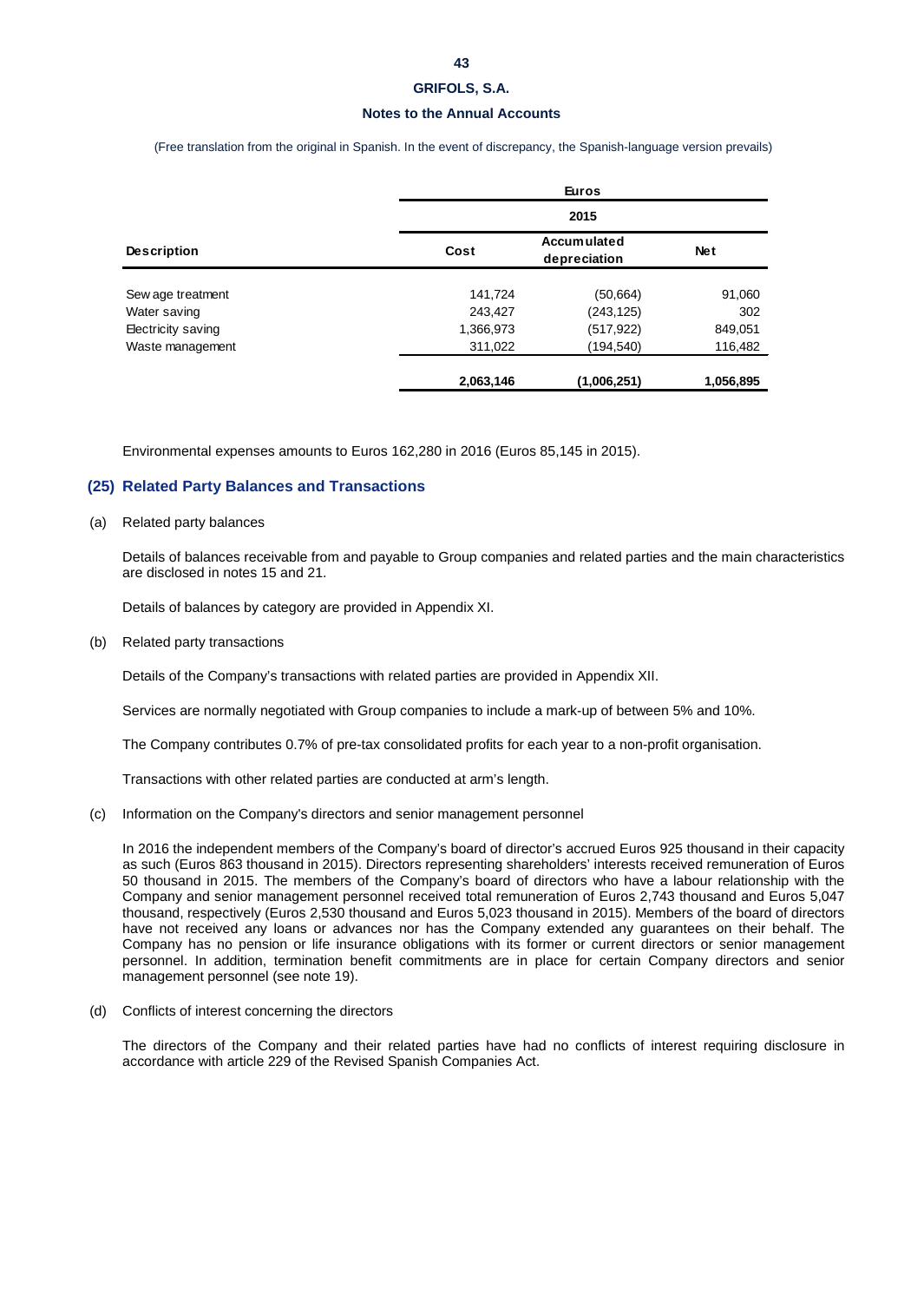# **Notes to the Annual Accounts**

(Free translation from the original in Spanish. In the event of discrepancy, the Spanish-language version prevails)

# **(26) Income and Expenses**

(a) Revenues

Details of revenues by category of activity and geographical market are shown in Appendix XIII.

(b) Supplies

Details of other supplies used are as follows:

|                                                                          | <b>Euros</b>            |                         |  |
|--------------------------------------------------------------------------|-------------------------|-------------------------|--|
|                                                                          | 2016                    | 2015                    |  |
| Other supplies used<br>Purchases of spare parts<br>Change in inventories | 2,853,682<br>(462, 395) | 2,842,546<br>(989, 136) |  |
|                                                                          | 2,391,287               | 1,853,410               |  |

### (c) Employee benefits expense and provisions

Details of employee benefits expense are as follows:

|                                         | <b>Euros</b> |           |  |
|-----------------------------------------|--------------|-----------|--|
|                                         | 2016         | 2015      |  |
|                                         |              |           |  |
| Employee benefits expense               |              |           |  |
| Social Security payable by the Company  | 7,195,003    | 6,337,270 |  |
| Defined contribution plan contributions | 110,807      | 98,585    |  |
| Other employee benefits expenses        | 1,776,868    | 1,654,917 |  |
|                                         |              |           |  |
| Annual contributions                    | 14,288       | 13.210    |  |
|                                         | 9,096,966    | 8,103,982 |  |

# **(27) Employee Information**

The average headcount of the Company, distributed by department, is as follows:

|                          | <b>Number</b> |      |  |
|--------------------------|---------------|------|--|
|                          | 2016          | 2015 |  |
| Technical area           | 69            | 64   |  |
| Administration and other | 413           | 383  |  |
| General management       | 54            | 41   |  |
| Marketing                | O             | 6    |  |
|                          |               |      |  |
|                          | 536           | 494  |  |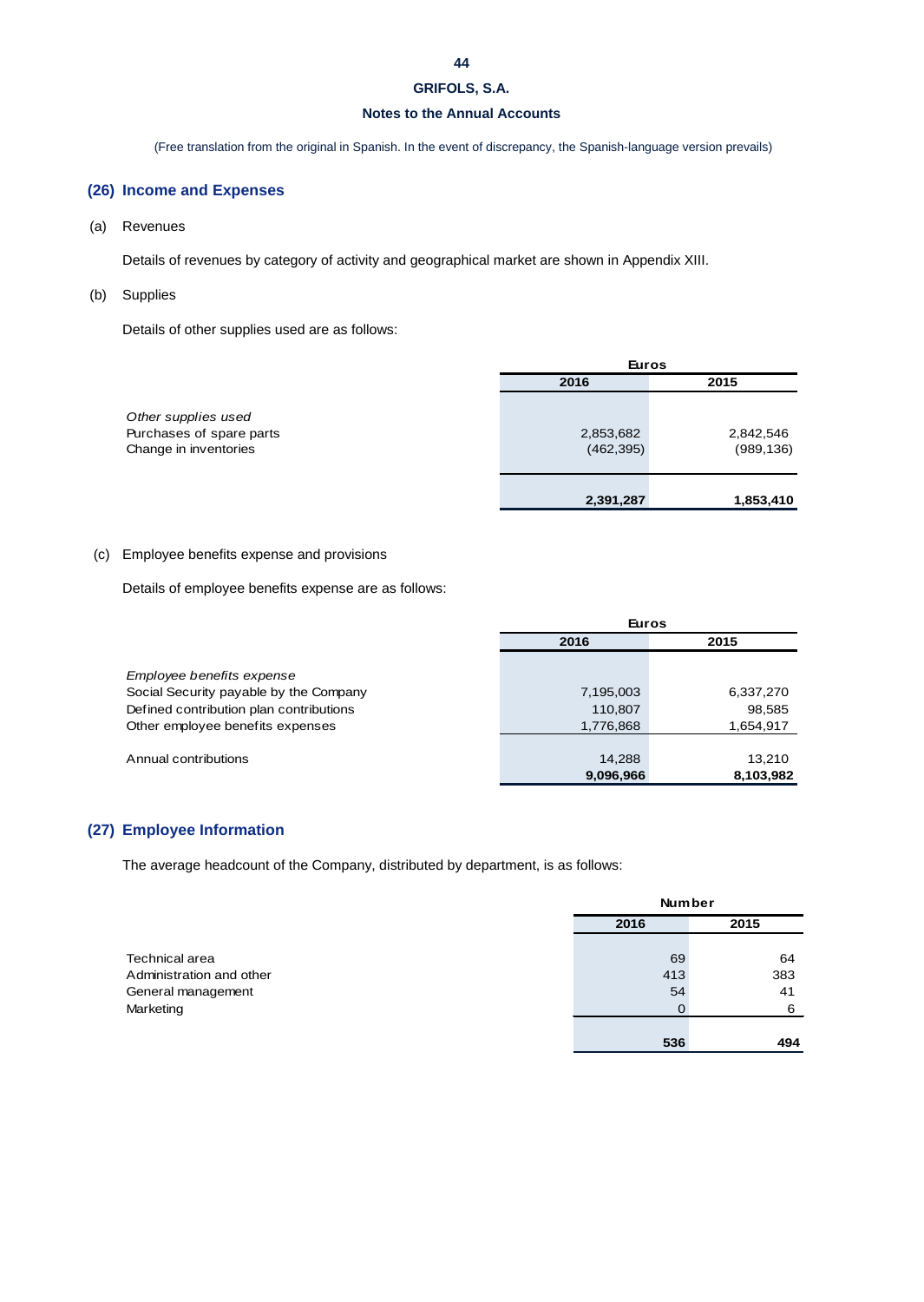#### **Notes to the Annual Accounts**

(Free translation from the original in Spanish. In the event of discrepancy, the Spanish-language version prevails)

At 31 December 2016 and 2015 the distribution by gender of Company personnel and the members of the board of directors is as follows:

|                          | <b>Number</b> |      |        |      |  |
|--------------------------|---------------|------|--------|------|--|
|                          | 2016          |      | 2015   |      |  |
|                          | Female        | Male | Female | Male |  |
|                          |               |      |        |      |  |
| Technical area           | 68            | 9    | 63     |      |  |
| Administration and other | 149           | 287  | 151    | 253  |  |
| General management       | 30            | 26   | 27     | 23   |  |
| Marketing                | 0             | 0    |        | 2    |  |
| <b>Directors</b>         | 4             | 9    | 4      | 8    |  |
|                          |               |      |        |      |  |
|                          | 251           | 331  | 245    | 293  |  |

### **(28) Audit Fees**

KPMG Auditores, S.L., the auditors of the Company's annual accounts, have invoiced the Company the following fees and expenses for professional services during the years ended 31 December 2016 and 2015:

|                                                   | <b>Euros</b>         |                     |  |  |
|---------------------------------------------------|----------------------|---------------------|--|--|
|                                                   | 2016                 | 2015                |  |  |
| Annual audit services<br>Other assurance services | 1,664,700<br>109,068 | 1,811,700<br>95,000 |  |  |
|                                                   | 1,773,768            | 1,906,700           |  |  |

The amounts in the above table include the total fees for services rendered in 2016 and 2015, irrespective of the date of invoice. "Audit services" include the audit under PCAOB of the consolidated financial statements prepared in accordance with IFRS-IASB and limited review services for the interim consolidated financial statements prepared in accordance with IFRS-IASB. They also include audit services subject to Spanish Audit Law, amounting to Euros 259,200 thousand in 2016 (Euros 265,200 in 2015).

### **(29) Events after the Reporting Period**

#### **• Refinancing process**

On 10 January 2017, Grifols started the refinancing process of part of its financial debt for an amount of US Dollar 6,300 million. There is a Term Loan A ("TLA") and Term Loan B ("TLB"); the latter includes the financing of US Dollar 1,700 million for the acquisition of Hologic's donor screening unit. The refinancing is fully underwritten by the following four entities: Nomura, Bank of America Merrill Lynch, Goldman Sachs and HSBC.

On 31 January 2017 the transaction has already been closed.

#### **• Capital Contribution**

On 31 January 2017, the Company has made a capital contribution to Grifols Diagnostic Solutions Inc. amounting US dollars 500 million as part of the financing process for the acquisition of Hologic's donor screening unit.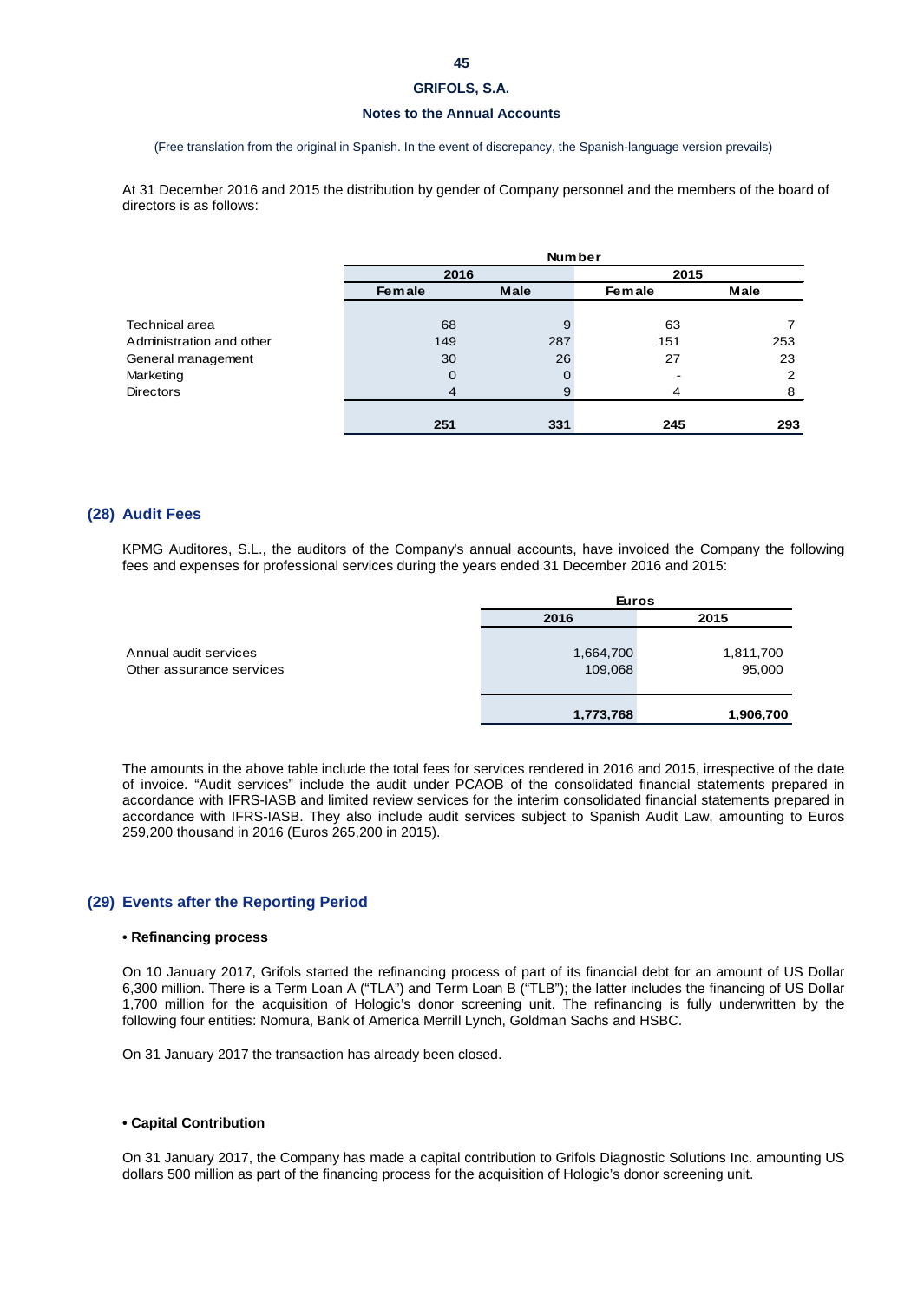# **GRIFOLS, S.A. Details of intangible assets and movement for the year ended 31 December 2016 (Expressed in Euros)**

(Free translation from the original in Spanish. In the event of discrepancy, the Spanish-language version prevails.)

|                                              | Computer<br>software | Emission<br>allowances | Total          |
|----------------------------------------------|----------------------|------------------------|----------------|
| Cost at 1 January 2016                       | 36,417,165           | 139,655                | 36,556,820     |
| Additions                                    | 4,349,176            | 780                    | 4,349,956      |
| <b>Disposals</b>                             |                      | (106, 836)             | (106, 836)     |
| <b>Transfers</b>                             | 71,390               |                        | 71,390         |
| Irreversible impairment losses               | ٠                    | (33,599)               | (33, 599)      |
| Cost at 31 December 2016                     | 40,837,731           | 0                      | 40,837,731     |
| Accumulated amortisation at 1 January 2016   | (25, 471, 444)       |                        | (25, 471, 444) |
| Additions                                    | (5,009,468)          |                        | (5,009,468)    |
| <b>Disposals</b>                             |                      |                        | $\Omega$       |
| Accumulated amortisation at 31 December 2016 | (30, 480, 912)       | 0                      | (30, 480, 912) |
| Carrying amount at 31 December 2016          | 10,356,819           | 0                      | 10,356,819     |

This appendix forms an integral part of note 6 to the annual accounts, in conjunction with which it should be read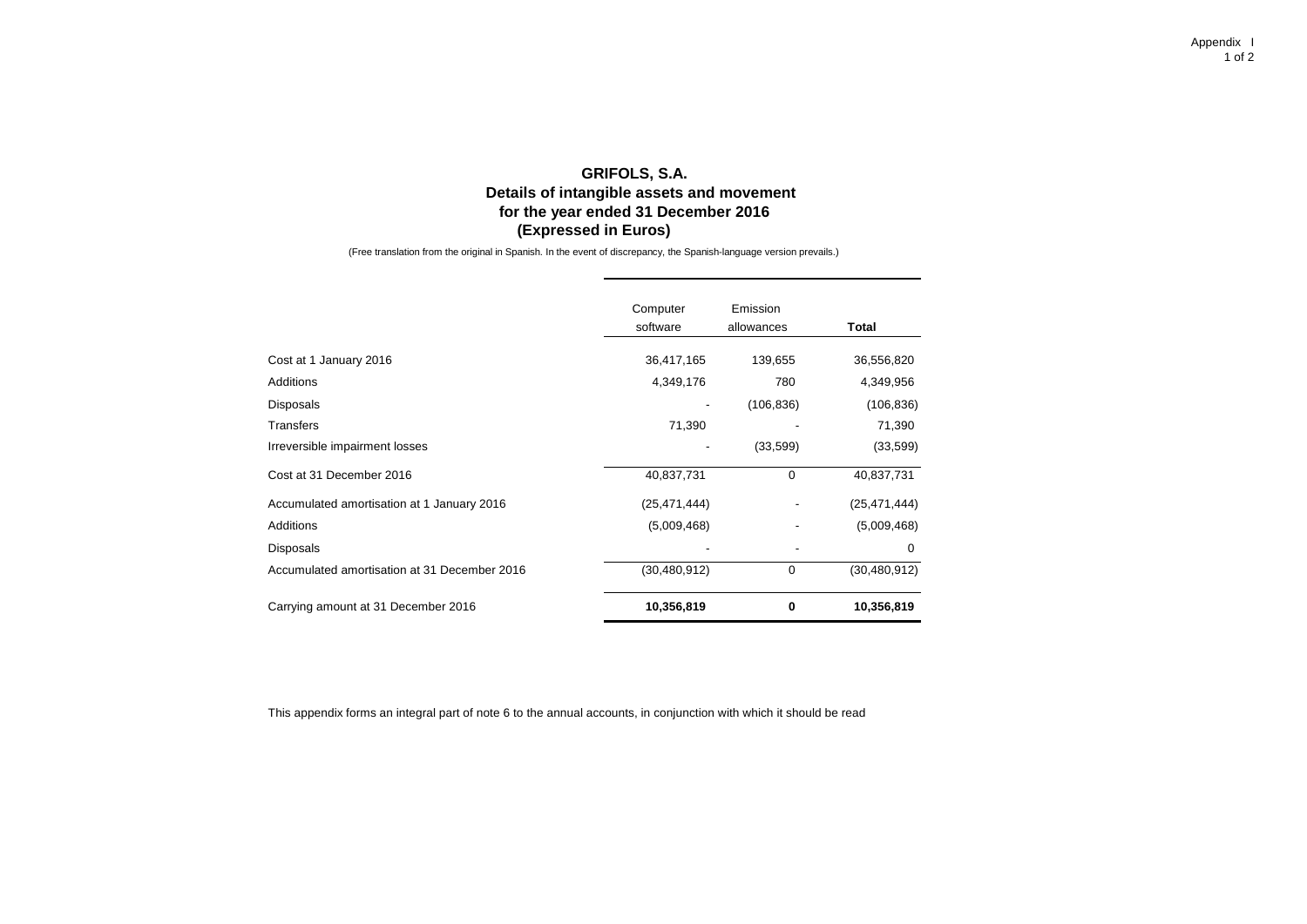# **GRIFOLS, S.A. Details of intangible assets and movement (Expressed in Euros) for the year ended 31 December 2015**

(Free translation from the original in Spanish. In the event of discrepancy, the Spanish-language version prevails.)

|                                              | Computer<br>software | Emission<br>allowances | Advances    | Total          |
|----------------------------------------------|----------------------|------------------------|-------------|----------------|
| Cost at 1 January 2015                       | 28,514,552           | 122,856                | 2,619,946   | 31,257,354     |
| Additions                                    | 7,990,531            |                        |             | 7,990,531      |
| Disposals                                    | (87, 918)            |                        | (2,619,946) | (2,707,864)    |
| Irreversible impairment losses               |                      | 16,799                 |             | 16,799         |
| Cost at 31 December 2015                     | 36,417,165           | 139,655                | $\mathbf 0$ | 36,556,820     |
| Accumulated amortisation at 1 January 2015   | (22, 351, 436)       |                        |             | (22, 351, 436) |
| Additions                                    | (3, 120, 008)        |                        |             | (3, 120, 008)  |
| Disposals                                    |                      |                        |             | 0              |
| Accumulated amortisation at 31 December 2015 | (25, 471, 444)       | $\mathbf 0$            | $\mathbf 0$ | (25, 471, 444) |
| Carrying amount at 31 December 2015          | 10,945,721           | 139,655                | 0           | 11,085,376     |

This appendix forms an integral part of note 6 to the annual accounts, in conjunction with which it should be read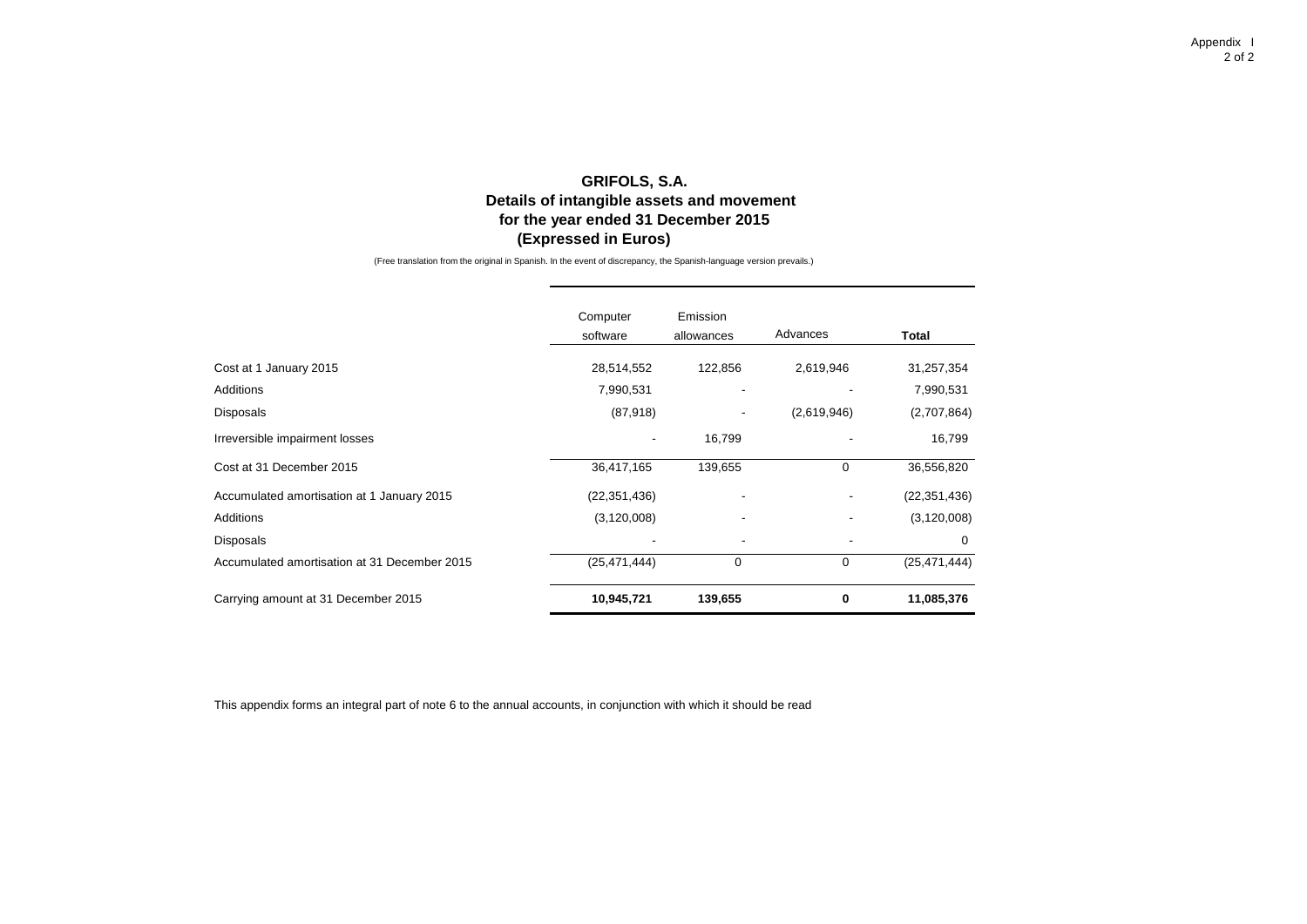## **Details of Property, Plant and Equipment and Movement for the year ended 31 December 2016 (Expressed in euros)**

(Free translation from the original in Spanish. In the event of discrepancy, the Spanish-language version prevails.)

|                                              | Euros                                       |                                                       |                                       |                          |                |
|----------------------------------------------|---------------------------------------------|-------------------------------------------------------|---------------------------------------|--------------------------|----------------|
|                                              | Technical<br>installations<br>and machinery | Other<br>installations,<br>equipment and<br>furniture | Under construction<br>and<br>advances | Other items              | Total          |
| Cost at 1 January 2016                       | 7,936,384                                   | 15,133,912                                            | 5,866,739                             | 13,363,182               | 42,300,217     |
| Additions                                    | 1,104                                       | 372,097                                               | 1,648,958                             | 2,297,701                | 4,319,860      |
| Disposals                                    | (2,626)                                     | (5,800)                                               | $\overline{\phantom{a}}$              | (7,005)                  | (15, 431)      |
| Transfers                                    | 88,836                                      | 964,499                                               | (5,660,426)                           | 90,853                   | (4,516,238)    |
| Cost at 31 December 2016                     | 8,023,698                                   | 16,464,708                                            | 1,855,271                             | 15,744,731               | 42,088,408     |
| Accumulated depreciation at 1 January 2016   | (5,708,443)                                 | (9,216,954)                                           | --                                    | (8,692,294)              | (23,617,690)   |
| Additions                                    | (619, 492)                                  | (1,259,199)                                           | $\overline{\phantom{a}}$              | (1,983,527)              | (3,862,218)    |
| Disposals                                    | 1,948                                       | 5,800                                                 | --                                    | 7,005.000                | 14,753         |
| Transfers                                    | --                                          | (410, 220)                                            | --                                    | $\overline{\phantom{a}}$ | (410, 220)     |
| Accumulated depreciation at 31 December 2016 | (6,325,987)                                 | (10,880,573)                                          | --                                    | (10,668,816)             | (27, 875, 375) |
| Carrying amount at 31 December 2016          | 1,697,712                                   | 5,584,135                                             | 1,855,271                             | 5,075,915                | 14,213,033     |

This appendix forms an integral part of note 7 to the annual accounts, in conjunction with which it should be read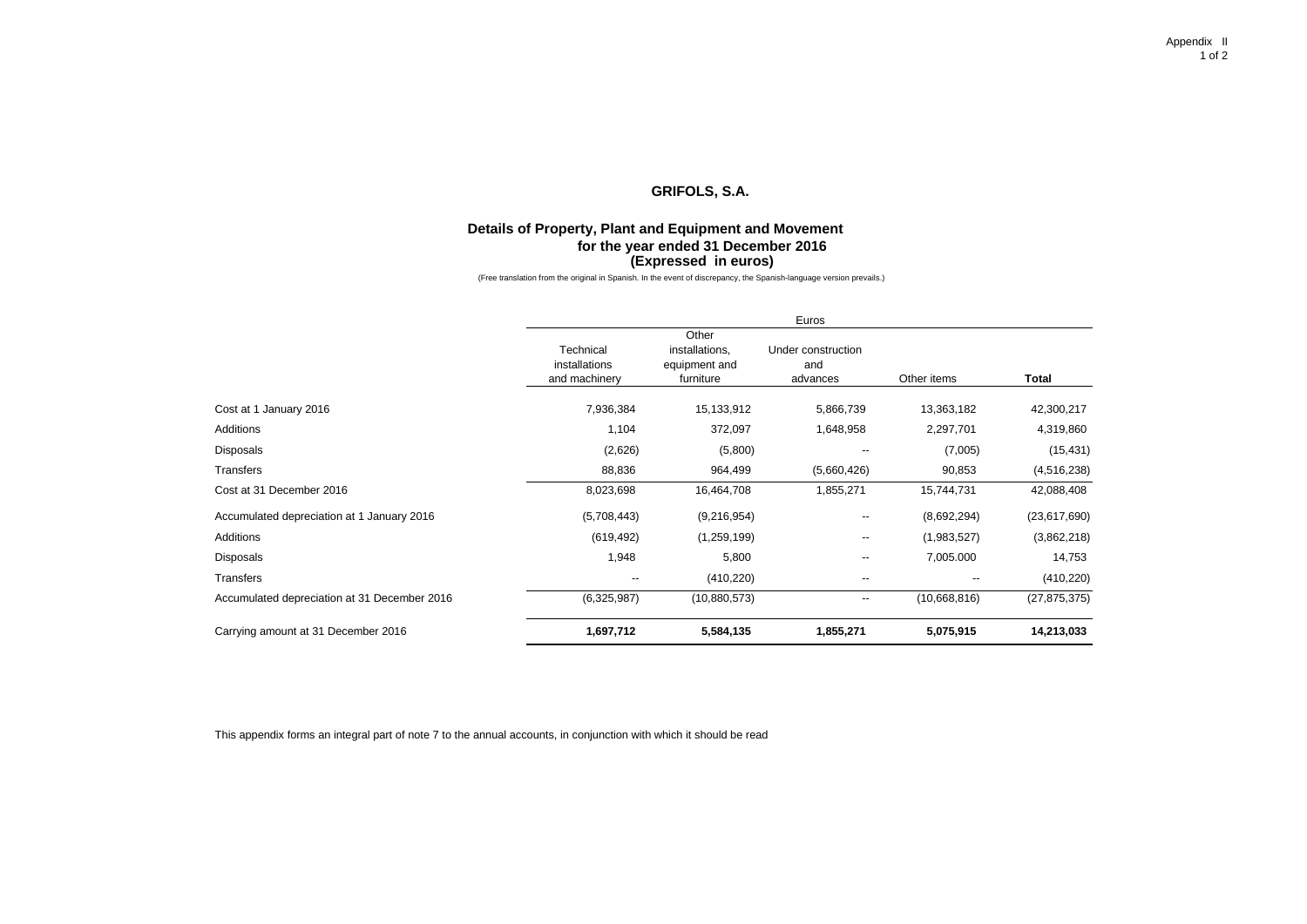### **Details of Property, Plant and Equipment and Movement for the year ended 31 December 2015 (Expressed in euros)**

(Free translation from the original in Spanish. In the event of discrepancy, the Spanish-language version prevails.)

|                                              | Euros                                       |                                                       |                                       |                          |                |
|----------------------------------------------|---------------------------------------------|-------------------------------------------------------|---------------------------------------|--------------------------|----------------|
|                                              | Technical<br>installations<br>and machinery | Other<br>installations,<br>equipment and<br>furniture | Under construction<br>and<br>advances | Other items              | Total          |
| Cost at 1 January 2015                       | 7,895,833                                   | 11,749,375                                            | 1,112,386                             | 10,726,403               | 31,483,997     |
| Additions                                    | 171                                         | 176,130                                               | 5,102,779                             | 1,825,631                | 7,104,711      |
| Disposals                                    |                                             | (2,784)                                               | --                                    | $\overline{\phantom{a}}$ | (2,784)        |
| Transfers                                    | 40,380                                      | 334,756                                               | (348, 425)                            | 10,773                   | 37,484         |
| Arrahona Optimus S.L merger (note 5)         | $\overline{\phantom{a}}$                    | 2,876,435                                             | --                                    | 800,375                  | 3,676,810      |
| Cost at 31 December 2015                     | 7,936,384                                   | 15,133,912                                            | 5,866,739                             | 13,363,182               | 42,300,217     |
| Accumulated depreciation at 1 January 2015   | (5,019,424)                                 | (7,360,293)                                           | --                                    | (6,463,463)              | (18, 843, 180) |
| Additions                                    | (689, 019)                                  | (1, 130, 352)                                         | --                                    | (1,910,526)              | (3,729,897)    |
| Disposals                                    |                                             | 1,388                                                 | $\overline{\phantom{a}}$              |                          | 1,388          |
| Transfers                                    |                                             | --                                                    | --                                    |                          |                |
| Arrahona Optimus S.L merger (note 5)         | --                                          | (727, 696)                                            | --                                    | (318, 305)               | (1,046,001)    |
| Accumulated depreciation at 31 December 2015 | (5,708,443)                                 | (9,216,954)                                           | --                                    | (8,692,294)              | (23,617,690)   |
| Carrying amount at 31 December 2015          | 2,227,942                                   | 5,916,958                                             | 5,866,739                             | 4,670,888                | 18,682,527     |

This appendix forms an integral part of note 7 to the annual accounts, in conjunction with which it should be read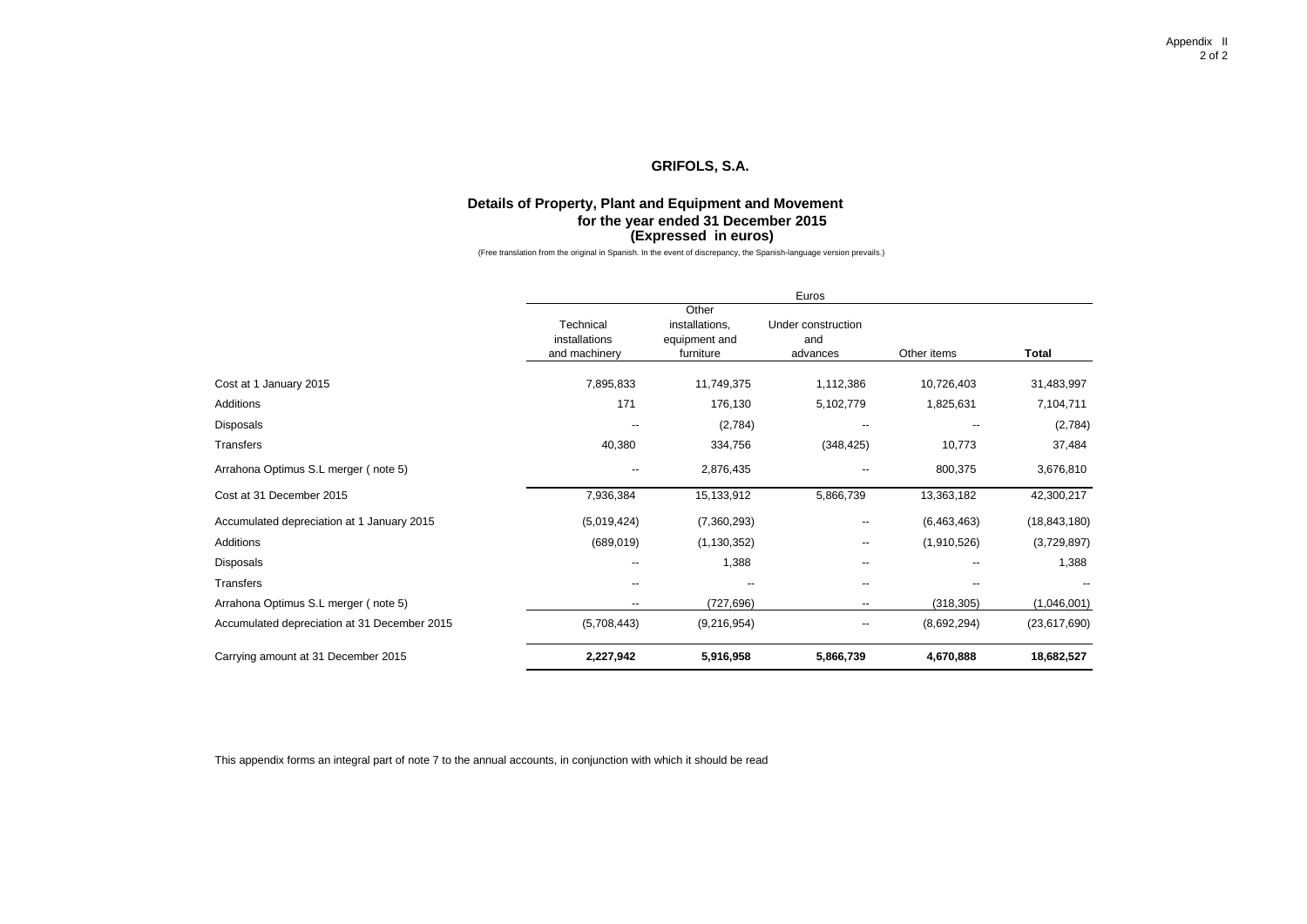# **Details of Investment Property and Movement for the year ended 31 December 2016**

(Free translation from the original in Spanish. In the event of discrepancy, the Spanish-language version prevails.)

|                                              | Euros     |                                         |                                              |                |  |  |
|----------------------------------------------|-----------|-----------------------------------------|----------------------------------------------|----------------|--|--|
|                                              | Land      | Buildings and<br>other<br>installations | Investments in<br>adaptation and<br>advances | Total          |  |  |
| Cost at 1 January 2016                       | 5,296,480 | 60,938,463                              | 8,101,421                                    | 74,336,364     |  |  |
| Additions                                    | --        | 427,116                                 | 7,572,014                                    | 7,999,130      |  |  |
| Disposals                                    | --        |                                         | --                                           | --             |  |  |
| Transfers                                    | --        | 7,047,836                               | (2, 192, 768)                                | 4,855,068      |  |  |
| Cost at 31 December 2016                     | 5,296,480 | 68,413,415                              | 13,480,667                                   | 87,190,562     |  |  |
| Accumulated depreciation at 1 January 2016   | --        | (29, 141, 528)                          | --                                           | (29, 141, 528) |  |  |
| Additions                                    | --        | (3,081,861)                             | $\overline{\phantom{a}}$                     | (3,081,861)    |  |  |
| Disposals                                    | --        |                                         |                                              | --             |  |  |
| Transfers                                    | $- -$     | --                                      | $\overline{\phantom{a}}$                     | --             |  |  |
| Accumulated depreciation at 31 December 2016 | 0         | (32, 223, 389)                          | $\mathbf 0$                                  | (32, 223, 389) |  |  |
| Carrying amount at 31 December 2016          | 5,296,480 | 36,190,026                              | 13,480,667                                   | 54,967,173     |  |  |

This appendix forms an integral part of note 8 to the annual accounts, in conjunction with which it should be read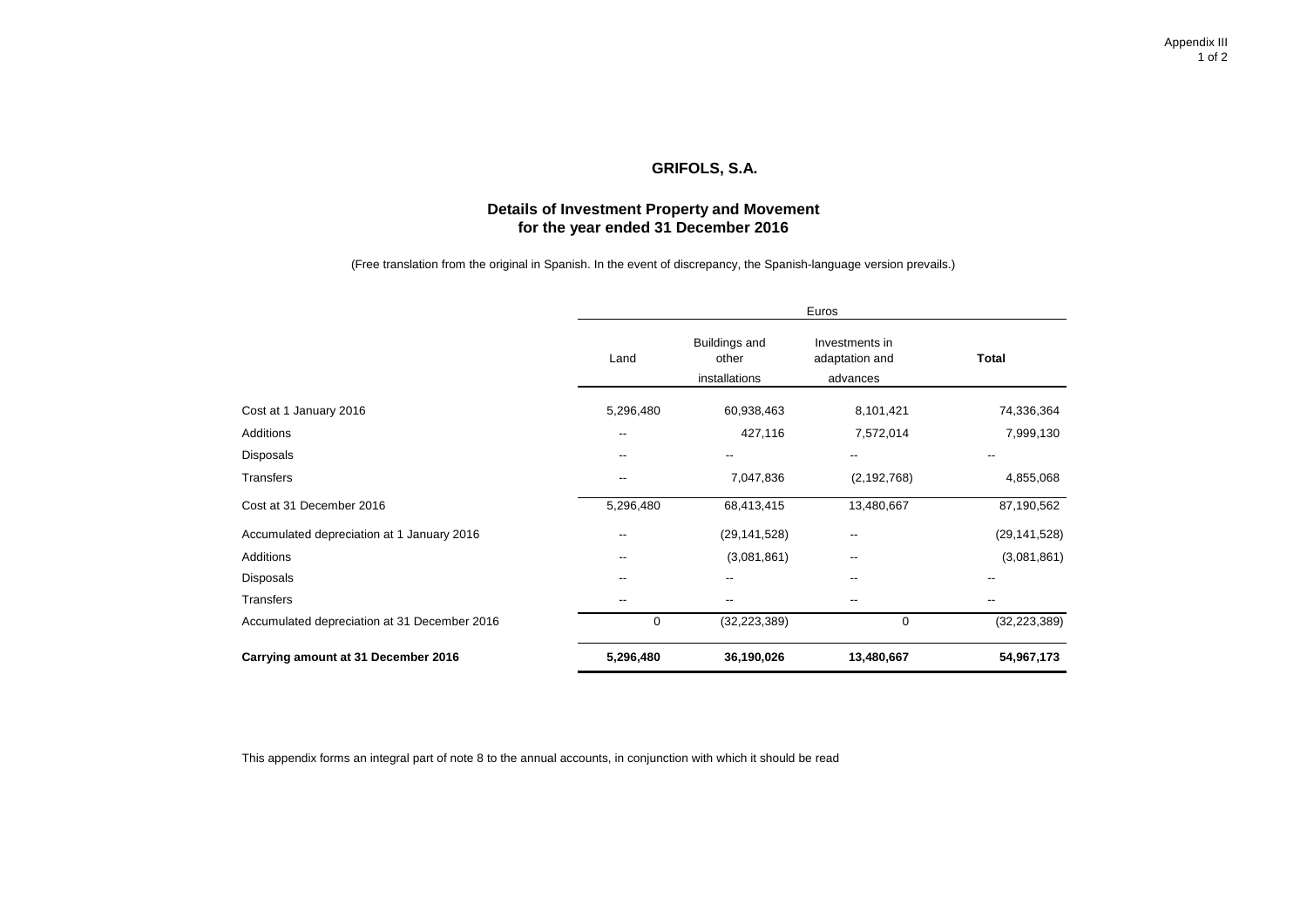# **Details of Investment Property and Movement for the year ended 31 December 2015**

(Free translation from the original in Spanish. In the event of discrepancy, the Spanish-language version prevails.)

|                                              | Euros                    |                                         |                                              |                |  |  |
|----------------------------------------------|--------------------------|-----------------------------------------|----------------------------------------------|----------------|--|--|
|                                              | Land                     | Buildings and<br>other<br>installations | Investments in<br>adaptation and<br>advances | <b>Total</b>   |  |  |
| Cost at 1 January 2015                       | 12,509,791               | 52,767,268                              | 3,725,871                                    | 69,002,930     |  |  |
| Additions                                    | 350,000                  | 309,654                                 | 7,234,888                                    | 7,894,542      |  |  |
| Disposals                                    | (7, 563, 311)            | (4,787,156)                             | --                                           | (12, 350, 467) |  |  |
| Transfers                                    | --                       | 2,821,855                               | (2,859,338)                                  | (37, 484)      |  |  |
| Arrahona Optimus S.L merger (note 5)         | $\overline{\phantom{a}}$ | 9,826,843                               | --                                           | 9,826,843      |  |  |
| Cost at 31 December 2015                     | 5,296,480                | 60,938,463                              | 8,101,421                                    | 74,336,364     |  |  |
| Accumulated depreciation at 1 January 2015   | $\overline{\phantom{a}}$ | (23,668,184)                            | --                                           | (23,668,184)   |  |  |
| Additions                                    | $\overline{\phantom{a}}$ | (3,006,804)                             | --                                           | (3,006,804)    |  |  |
| Disposals                                    | --                       | 84,782                                  | --                                           | 84,782         |  |  |
| Transfers                                    |                          |                                         | --                                           | --             |  |  |
| Arrahona Optimus S.L merger (note 5)         | --                       | (2,551,322)                             | --                                           | (2,551,322)    |  |  |
| Accumulated depreciation at 31 December 2015 | $\overline{\phantom{a}}$ | (29, 141, 528)                          | --                                           | (29, 141, 528) |  |  |
| Carrying amount at 31 December 2015          | 5,296,480                | 31,796,935                              | 8,101,421                                    | 45,194,836     |  |  |

This appendix forms an integral part of note 8 to the annual accounts, in conjunction with which it should be read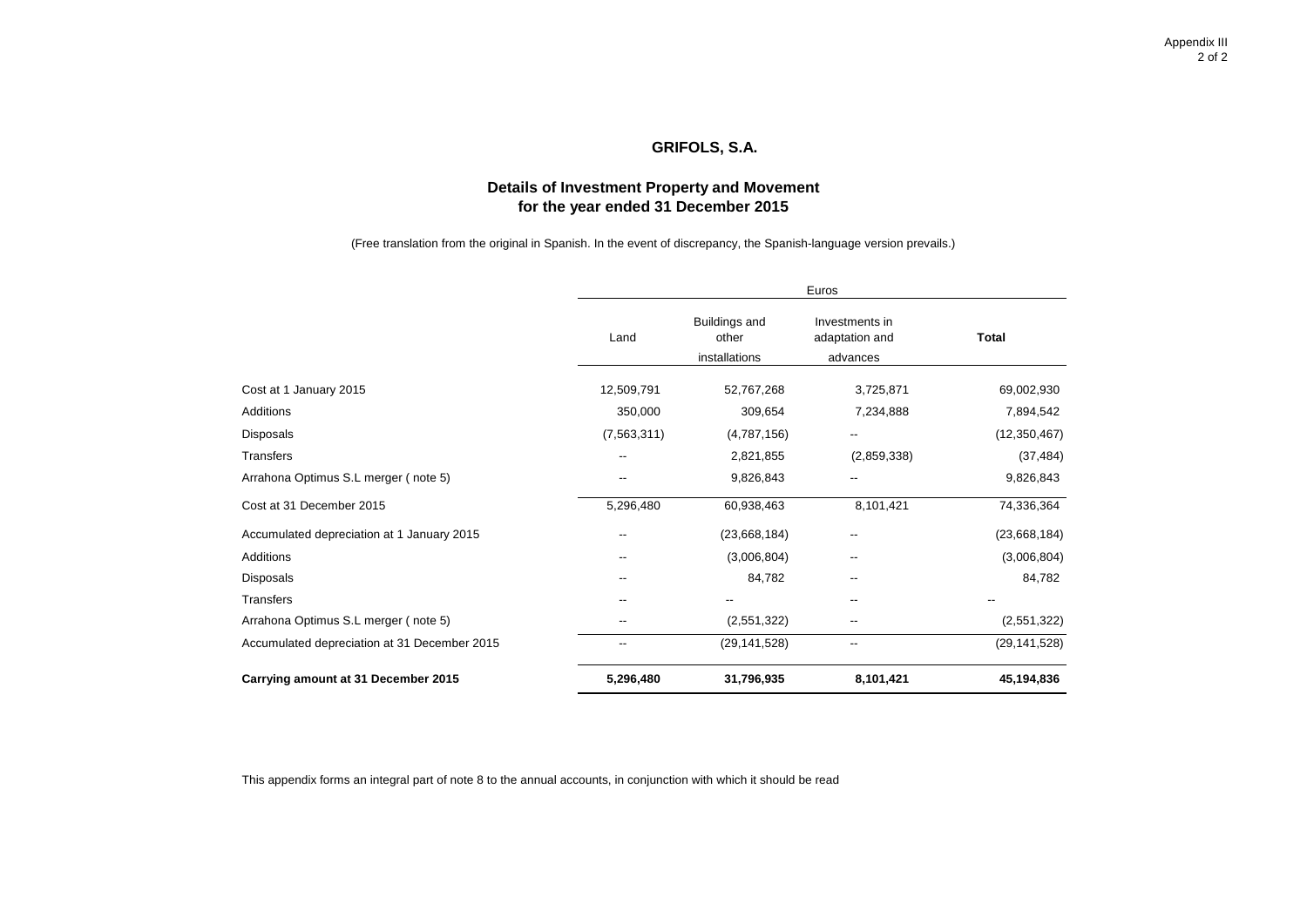Appendix IV 1 of 2

# **GRIFOLS, S.A.**

# **Classification of Financial Assets by Category for the year ended 31 December 2016 (Expressed in Euros)**

(Free translation from the original in Spanish. In the event of discrepancy, the Spanish-language version prevails.)

|                               |                           | Non-current |                          | Current                   |            |            |  |
|-------------------------------|---------------------------|-------------|--------------------------|---------------------------|------------|------------|--|
|                               | At amortised cost or cost |             |                          | At amortised cost or cost |            |            |  |
|                               | Carrying amount           | Fair value  | <b>Total</b>             | Carrying amount           | Fair value | Total      |  |
| Loans and receivables         |                           |             |                          |                           |            |            |  |
| Fixed rate                    | 23,642,992                | 23,642,992  | 23,642,992               | 2,199,056                 | 2,199,056  | 2,199,056  |  |
| Variable rate                 |                           |             | $- -$                    |                           |            | $\Omega$   |  |
| Tax effect                    |                           |             | $- -$                    | 41,564,215                | 41,564,215 | 41,564,215 |  |
| Deposits and guarantees       | 1,600,105                 | 1,600,105   | 1,600,105                | 15,883                    | 15,883     | 15,883     |  |
| Other Trade receivables       | $- -$                     |             | $- -$                    | 152,569                   | 152,569    | 152,569    |  |
| Trade receivables             | $- -$                     | $- -$       | $\overline{\phantom{a}}$ | 15,519,814                | 15,519,814 | 15,519,814 |  |
| Other receivables             | $- -$                     | $- -$       | $\overline{\phantom{m}}$ | 94,216                    | 94,216     | 94,216     |  |
| Total                         | 25,243,097                | 25,243,097  | 25,243,097               | 59,545,753                | 59,545,753 | 59,545,753 |  |
| <b>Total financial assets</b> | 25,243,097                | 25,243,097  | 25,243,097               | 59,545,753                | 59,545,753 | 59,545,753 |  |

This appendix forms an integral part of note 14 to the annual accounts, in conjunction with which it should be read.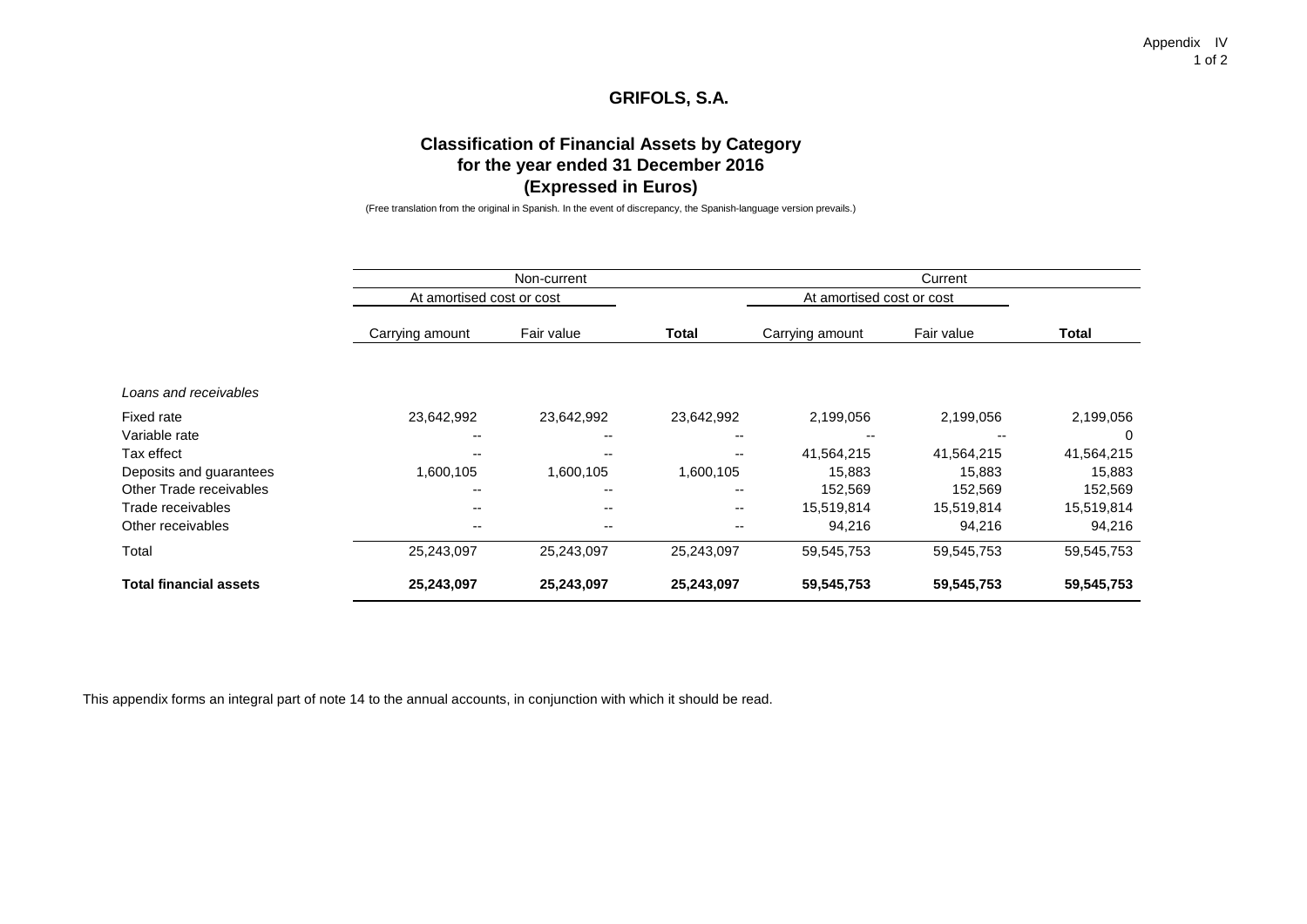Appendix IV 2 of 2

# **GRIFOLS, S.A.**

# **Classification of Financial Assets by Category for the year ended 31 December 2015 (Expressed in Euros)**

(Free translation from the original in Spanish. In the event of discrepancy, the Spanish-language version prevails.)

|                               |                           | Non-current              |                          | Current                   |            |            |  |
|-------------------------------|---------------------------|--------------------------|--------------------------|---------------------------|------------|------------|--|
|                               | At amortised cost or cost |                          |                          | At amortised cost or cost |            |            |  |
|                               | Carrying amount           | Fair value               | <b>Total</b>             | Carrying amount           | Fair value | Total      |  |
| Loans and receivables         |                           |                          |                          |                           |            |            |  |
| Fixed rate                    | 461,364,762               | 461,364,762              | 461,364,762              | 15,156,772                | 15,156,772 | 15,156,772 |  |
| Variable rate                 |                           |                          | $\overline{\phantom{m}}$ |                           |            | $\Omega$   |  |
| Tax effect                    |                           |                          | $\sim$                   | 29,521,025                | 29,521,025 | 29,521,025 |  |
| Deposits and guarantees       | 1,595,148                 | 1,595,148                | 1,595,148                | 87,648                    | 87,648     | 87,648     |  |
| Other Trade receivables       | $- -$                     |                          | $\overline{\phantom{a}}$ | 204,944                   | 204,944    | 204,944    |  |
| Trade receivables             | --                        | $\overline{\phantom{a}}$ | $\sim$                   | 46,014,615                | 46,014,615 | 46,014,615 |  |
| Other receivables             | --                        | $-$                      |                          | 12,197                    | 12,197     | 12,197     |  |
| Total                         | 462,959,910               | 462,959,910              | 462,959,910              | 90,997,201                | 90,997,201 | 90,997,201 |  |
| <b>Total financial assets</b> | 462,959,910               | 462,959,910              | 462,959,910              | 90,997,201                | 90,997,201 | 90,997,201 |  |

This appendix forms an integral part of note 14 to the annual accounts, in conjunction with which it should be read.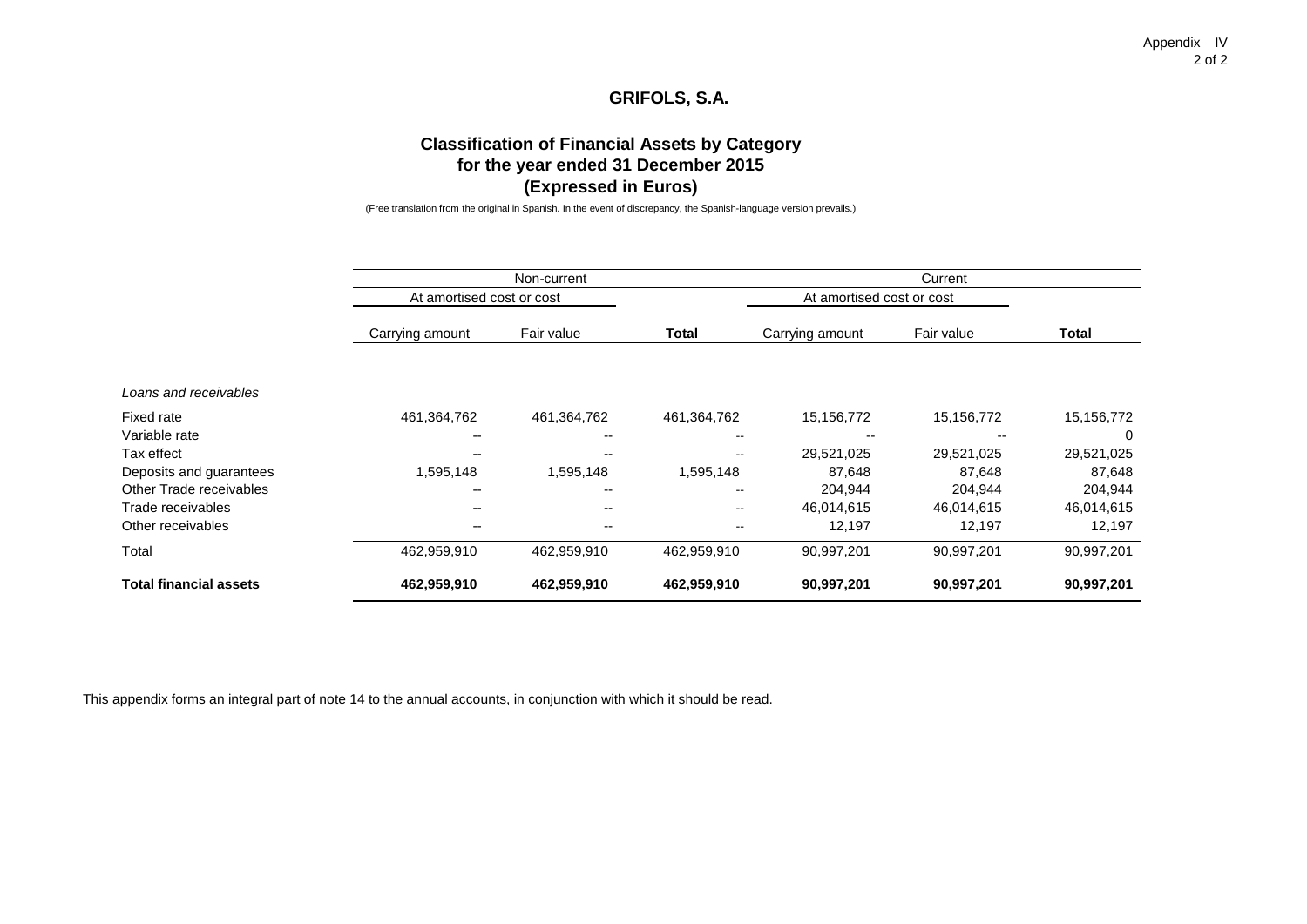Appendix V 1 of 2

# **GRIFOLS, S.A.**

# **Details of Reserves and Results and movement for the year ended 31 December 2016 (Expressed in Euros)**

(Free translation from the original in Spanish. In the event of discrepancy, the Spanish-language version prevails.)

|                                                                | <b>Euros</b>                       |                                                                                                              |                                                                                                |                                                                    |                                                  |  |  |  |
|----------------------------------------------------------------|------------------------------------|--------------------------------------------------------------------------------------------------------------|------------------------------------------------------------------------------------------------|--------------------------------------------------------------------|--------------------------------------------------|--|--|--|
|                                                                | Legal and<br>statutory<br>reserves | Differences on<br>translation of<br>capital to Euros                                                         | Voluntary<br>reserves                                                                          | Profit for the<br>year                                             | <b>Total</b>                                     |  |  |  |
| Balance at 1 January 2016                                      | 23,920,741                         | 3,020                                                                                                        | 199,434,879                                                                                    | 241,755,884                                                        | 465,114,524                                      |  |  |  |
| Recognised income and expense                                  | --                                 | $\overline{\phantom{a}}$                                                                                     | $\overline{\phantom{a}}$                                                                       | 321,792,932                                                        | 321,792,932                                      |  |  |  |
| Movement of treasury stock<br>Other movements                  | --<br>--                           | $\overline{\phantom{a}}$<br>$\overline{\phantom{a}}$                                                         | (181, 625)<br>26,804,403                                                                       | --<br>$\overline{\phantom{a}}$                                     | (181, 625)<br>26,804,403                         |  |  |  |
| Distribution of profit for 2015                                |                                    |                                                                                                              |                                                                                                |                                                                    |                                                  |  |  |  |
| Reserves<br>Preferred dividend<br>Interim dividend<br>Dividend | --<br>--<br>--<br>$- -$            | $\overline{\phantom{a}}$<br>$\overline{\phantom{a}}$<br>$\overline{\phantom{a}}$<br>$\overline{\phantom{a}}$ | 28,897,926<br>$\overline{\phantom{a}}$<br>$\overline{\phantom{a}}$<br>$\overline{\phantom{a}}$ | (28, 897, 926)<br>(1,307,126)<br>(119, 615, 359)<br>(91, 935, 473) | (1,307,126)<br>(119, 615, 359)<br>(91, 935, 473) |  |  |  |
| Balance at 31 December 2016                                    | 23,920,741                         | 3,020                                                                                                        | 254,955,583                                                                                    | 321,792,932                                                        | 600,672,276                                      |  |  |  |

This appendix forms an integral part of note 18 to the annual accounts, in conjunction with which it should be read.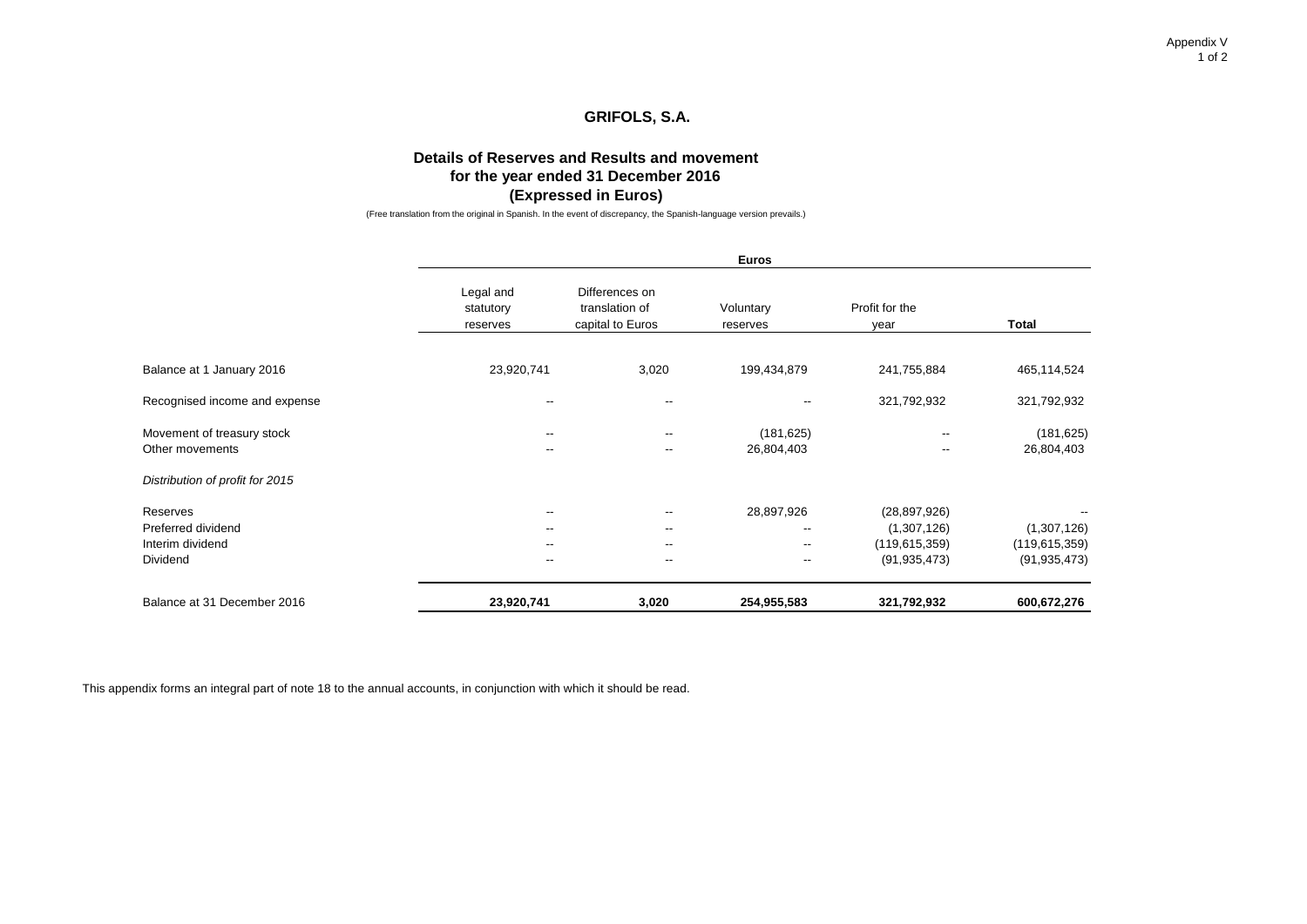Appendix V 2 of 2

# **GRIFOLS, S.A.**

# **Details of Reserves and Results and movement for the year ended 31 December 2015 (Expressed in Euros)**

(Free translation from the original in Spanish. In the event of discrepancy, the Spanish-language version prevails.)

|                                                                |                                    |                                                                                                              | <b>Euros</b>                                                                                   |                                                                  |                                                  |
|----------------------------------------------------------------|------------------------------------|--------------------------------------------------------------------------------------------------------------|------------------------------------------------------------------------------------------------|------------------------------------------------------------------|--------------------------------------------------|
|                                                                | Legal and<br>statutory<br>reserves | Differences on<br>translation of<br>capital to Euros                                                         | Voluntary<br>reserves                                                                          | Profit for the<br>year                                           | <b>Total</b>                                     |
| Balance at 1 January 2015                                      | 23,920,741                         | 3,020                                                                                                        | 180,122,849                                                                                    | 205, 197, 369                                                    | 409,243,979                                      |
| Recognised income and expense                                  | --                                 | $\overline{\phantom{a}}$                                                                                     | $\overline{\phantom{a}}$                                                                       | 241,755,884                                                      | 241,755,884                                      |
| Movement of treasury stock<br>Other movements                  | --<br>--                           | $\overline{\phantom{a}}$<br>$\overline{\phantom{a}}$                                                         | 2,017,637<br>198,185                                                                           | $\overline{\phantom{a}}$<br>$\overline{\phantom{a}}$             | 2,017,637<br>198,185                             |
| Distribution of profit for 2014                                |                                    |                                                                                                              |                                                                                                |                                                                  |                                                  |
| Reserves<br>Preferred dividend<br>Interim dividend<br>Dividend | --<br>--<br>--<br>$- -$            | $\overline{\phantom{a}}$<br>$\overline{\phantom{a}}$<br>$\overline{\phantom{a}}$<br>$\overline{\phantom{a}}$ | 17,096,208<br>$\overline{\phantom{a}}$<br>$\overline{\phantom{a}}$<br>$\overline{\phantom{a}}$ | (17,096,208)<br>(1,307,126)<br>(85, 944, 364)<br>(100, 849, 671) | (1,307,126)<br>(85, 944, 364)<br>(100, 849, 671) |
| Balance at 31 December 2015                                    | 23,920,741                         | 3,020                                                                                                        | 199,434,879                                                                                    | 241,755,884                                                      | 465,114,524                                      |

This appendix forms an integral part of note 18 to the annual accounts, in conjunction with which it should be read.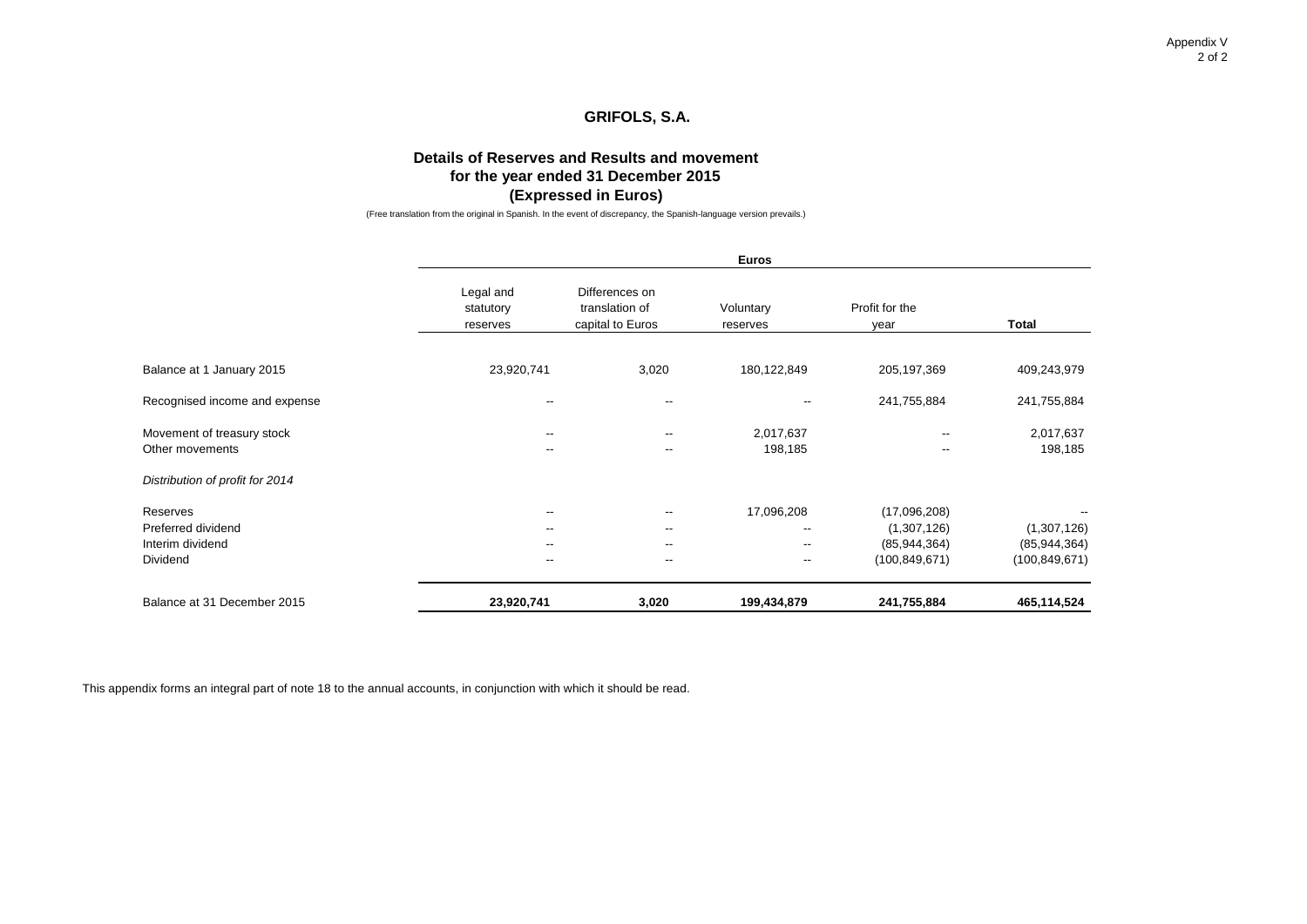#### Appendix VI 1 of 2

### **GRIFOLS, S.A.**

#### **(Expressed in Euros) Details of Financial Liabilities by Category for the year ended 31 December 2016**

(Free translation from the original in Spanish. In the event of discrepancy, the Spanish-language version prevails.)

|                                    |                           | Non-current |                          |             |                           | Current                  |            |  |
|------------------------------------|---------------------------|-------------|--------------------------|-------------|---------------------------|--------------------------|------------|--|
|                                    | At amortised cost or cost |             |                          |             | At amortised cost or cost |                          |            |  |
|                                    | Carrying amount           | Fair value  | At fair value            | Total       | Carrying amount           | Fair value               | Total      |  |
| Debts and payables                 |                           |             |                          |             |                           |                          |            |  |
| Loans, Group companies             | 456,552,495               | 456,552,495 | $\sim$                   | 456,552,495 | --                        | $\overline{\phantom{a}}$ | $\sim$     |  |
| Variable rate loans and borrowings | 12,165,690                | 12,165,690  | $\sim$                   | 12,165,690  | 4,258,196                 | 4,258,196                | 4,258,196  |  |
| Finance lease payables             | 2,097,796                 | 2,097,796   | $\sim$                   | 2,097,796   | 1,031,446                 | 1,031,446                | 1,031,446  |  |
| Other financial liabilities        | 7,565,444                 | 7,565,444   | $\sim$                   | 7,565,444   | 1,969,642                 | 1,969,642                | 1,969,642  |  |
| Trade and other payables           |                           |             |                          |             |                           |                          |            |  |
| <b>Suppliers</b>                   | $\overline{\phantom{a}}$  | $-$         | $\overline{\phantom{a}}$ | --          | 27,515,287                | 27,515,287               | 27,515,287 |  |
| Suppliers, Group companies         | $\sim$                    | $\sim$      | $\sim$                   | $- -$       | 3,538,981                 | 3,538,981                | 3,538,981  |  |
| Other payables                     | $\sim$                    | $\sim$      | $\overline{\phantom{a}}$ | --          | 9,941,501                 | 9,941,501                | 9,941,501  |  |
| Total                              | 478,381,425               | 478,381,425 | $\sim$                   | 478,381,425 | 48,255,053                | 48,255,053               | 48,255,053 |  |
| <b>Total financial liabilities</b> | 478,381,425               | 478,381,425 | $\sim$                   | 478,381,425 | 48,255,053                | 48,255,053               | 48,255,053 |  |

This appendix forms an integral part of note 20 to the annual accounts, in conjunction with which it should be read.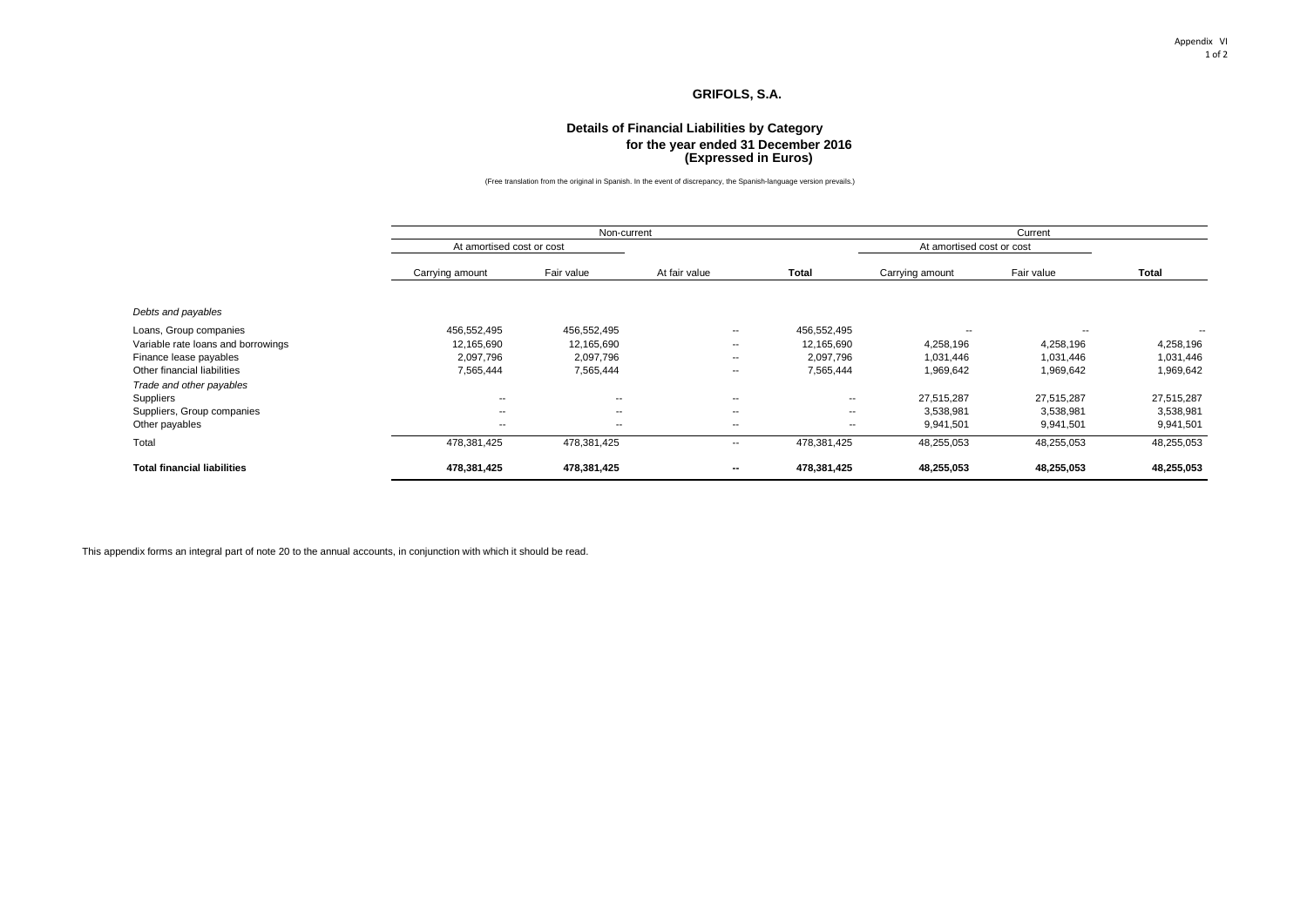#### Appendix VI 2 of 2

#### **GRIFOLS, S.A.**

#### **(Expressed in Euros) Details of Financial Liabilities by Category for the year ended 31 December 2015**

(Free translation from the original in Spanish. In the event of discrepancy, the Spanish-language version prevails.)

|                                    |                           | Non-current              |                          |                          | Current                   |            |            |  |
|------------------------------------|---------------------------|--------------------------|--------------------------|--------------------------|---------------------------|------------|------------|--|
|                                    | At amortised cost or cost |                          |                          |                          | At amortised cost or cost |            |            |  |
|                                    | Carrying amount           | Fair value               | At fair value            | Total                    | Carrying amount           | Fair value | Total      |  |
| Debts and payables                 |                           |                          |                          |                          |                           |            |            |  |
| Loans, Group companies             | 887,717,317               | 887,717,317              | $\overline{\phantom{a}}$ | 887,717,317              | $- -$                     | --         | --         |  |
| Variable rate loans and borrowings | 16,379,638                | 16,379,638               | $\overline{\phantom{a}}$ | 16,379,638               | 4,713,502                 | 4,713,502  | 4,713,502  |  |
| Finance lease payables             | 1,897,590                 | 1,897,590                | $- -$                    | 1,897,590                | 825,319                   | 825,319    | 825,319    |  |
| Other financial liabilities        | 6,115,726                 | 6,115,726                | $\overline{\phantom{a}}$ | 6,115,726                | 26,029,638                | 26,029,638 | 26,029,638 |  |
| Trade and other payables           |                           |                          |                          |                          |                           |            |            |  |
| <b>Suppliers</b>                   | $\sim$                    | $\sim$                   | $\sim$                   | $\sim$                   | 37,575,646                | 37,575,646 | 37,575,646 |  |
| Suppliers, Group companies         | $\overline{\phantom{a}}$  | $\overline{\phantom{a}}$ | $\sim$                   | $\sim$                   | 9,573,066                 | 9,573,066  | 9,573,066  |  |
| Other payables                     | $\sim$                    | $\sim$                   | $\sim$                   | $\overline{\phantom{a}}$ | 9,875,621                 | 9,875,621  | 9,875,621  |  |
| Total                              | 912,110,271               | 912,110,271              | $\overline{\phantom{a}}$ | 912,110,271              | 88,592,792                | 88,592,792 | 88,592,792 |  |
| <b>Total financial liabilities</b> | 912,110,271               | 912,110,271              | $\sim$                   | 912,110,271              | 88,592,792                | 88,592,792 | 88,592,792 |  |

This appendix forms an integral part of note 20 to the annual accounts, in conjunction with which it should be read.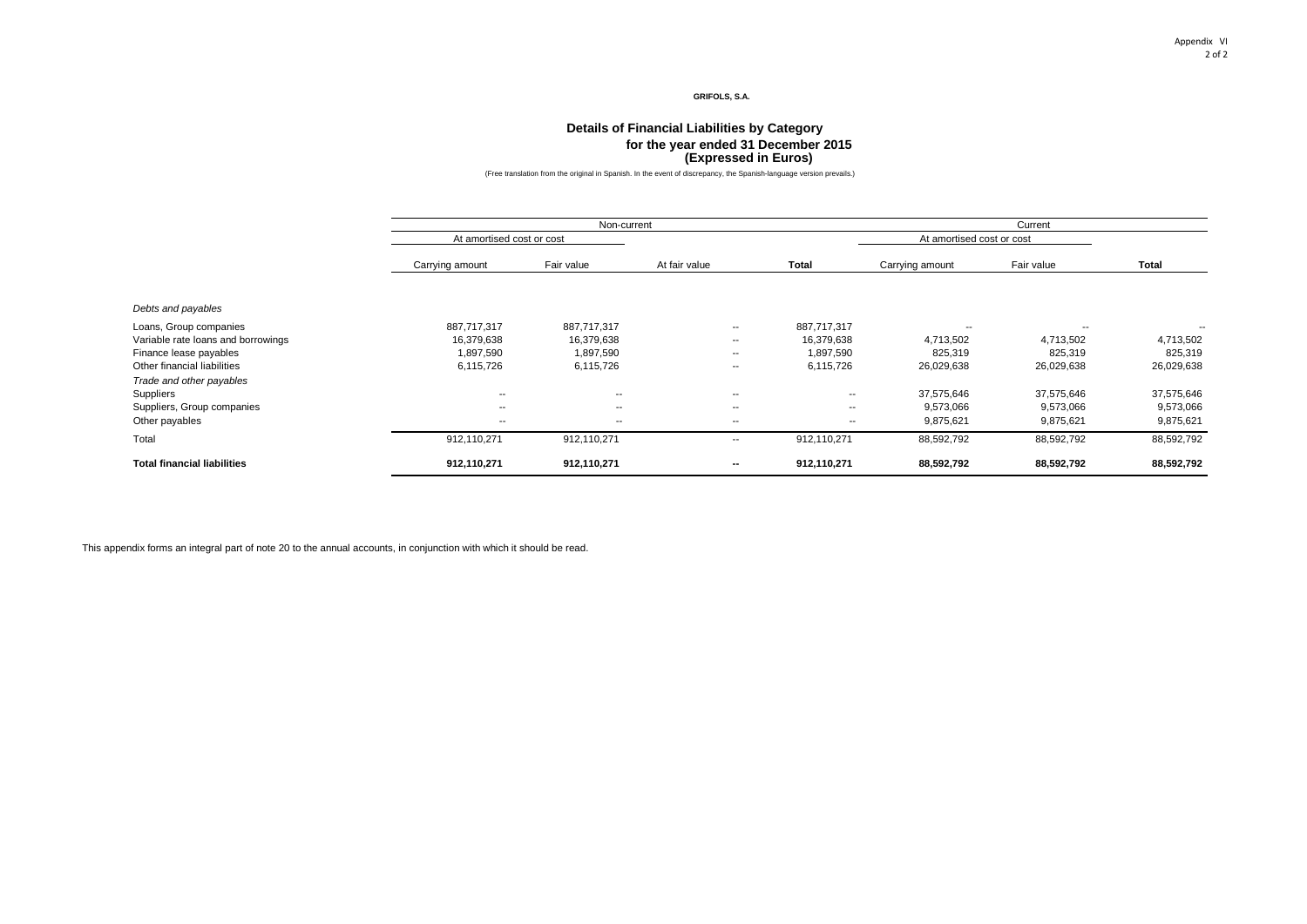### **Classification of Financial Liabilities by Maturity for the year ended 31 December 2016 (Expressed in Euros)**

(Free translation from the original in Spanish. In the event of discrepancy, the Spanish-language version prevails.)

|                                    |            |            | 2016          |           |                  |                      |               |
|------------------------------------|------------|------------|---------------|-----------|------------------|----------------------|---------------|
|                                    | 2017       | 2018       | 2019          | 2020      | Subsequent years | Less current portion | <b>Total</b>  |
|                                    |            |            |               |           |                  |                      |               |
| Payables                           |            |            |               |           |                  |                      |               |
| Loans and borrowings               | 4,258,196  | 3,889,507  | 2,645,544     | 1,428,926 | 4,201,713        | (4,258,196)          | 12,165,690    |
| Finance lease payables             | 1,031,446  | 881,343    | 559,710       | 321,207   | 335,536          | (1,031,446)          | 2,097,796     |
| Other financial liabilities        | 1,969,642  | 6,047,611  | 857,138       | 660,695   | $\sim$           | (1,969,642)          | 7,565,444     |
| Trade and other payables           |            |            |               |           |                  |                      |               |
| Suppliers                          | 19,232,394 | $\sim$     | $\sim$        | $\sim$    | $\sim$           | (19, 232, 394)       | $\sim$        |
| Suppliers, Group companies         | 3,538,981  | $\sim$     | $\sim$        | $\sim$    | $- -$            | (3,538,981)          | $\sim$ $\sim$ |
| Suppliers, related parties         | 8,282,893  | $\sim$     | $\sim$ $\sim$ | $\sim$    | $\sim$           | (8, 282, 893)        | $\sim$        |
| Personnel                          | 9,941,501  | $\sim$     | $\sim$        | $\sim$    | $\sim$           | (9,941,501)          | $\sim$        |
| <b>Total financial liabilities</b> | 48,255,053 | 10,818,461 | 4,062,392     | 2,410,828 | 4,537,249        | (48, 255, 053)       | 21,828,930    |

This appendix forms an integral part of note 21 to the annual accounts, in conjunction with which it should be read.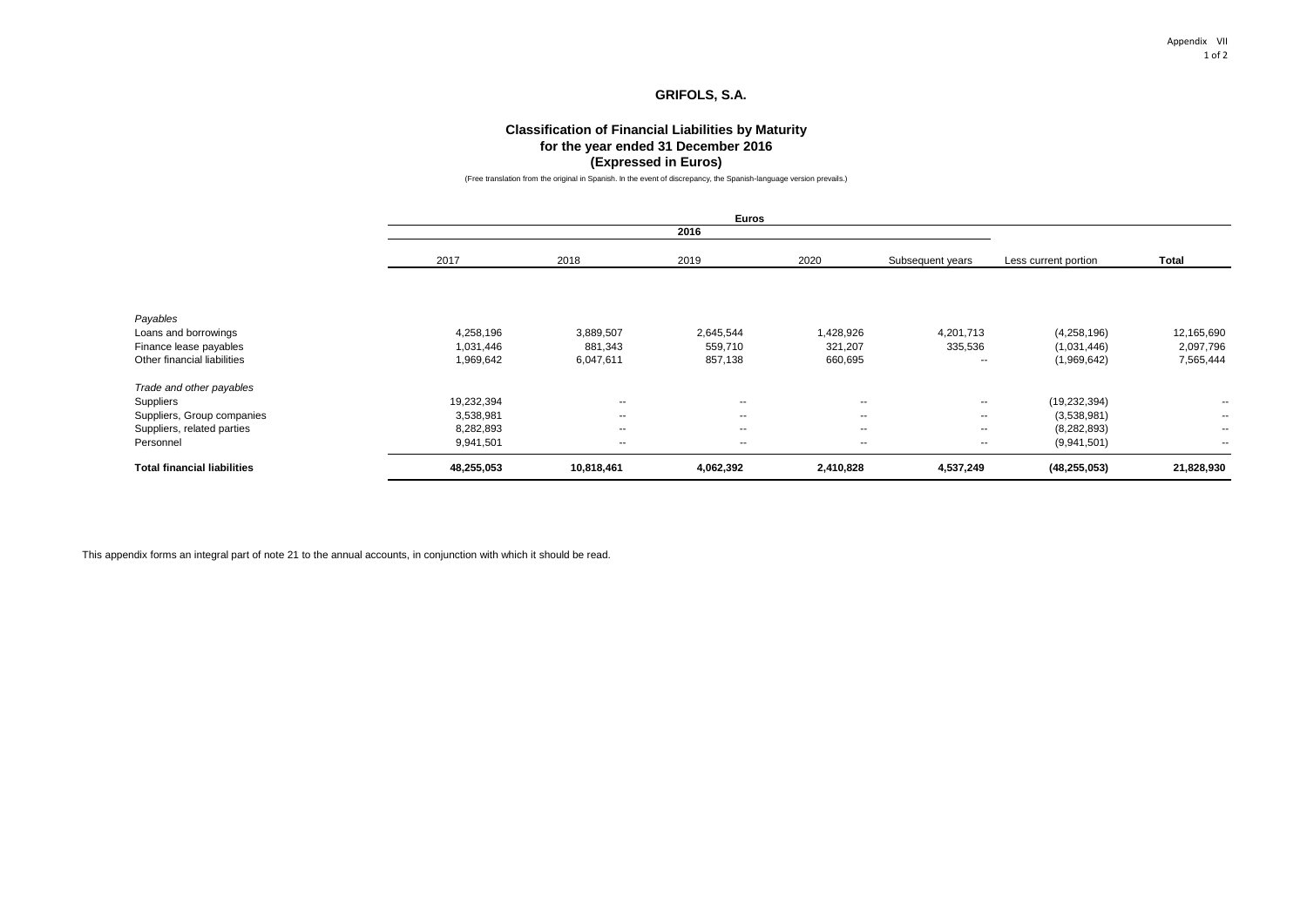# **Classification of Financial Liabilities by Maturity for the year ended 31 December 2015 (Expressed in Euros)**

(Free translation from the original in Spanish. In the event of discrepancy, the Spanish-language version prevails.)

|                                    | 2016       | 2017                     | 2018      | 2019                     | Subsequent years | Less current portion | <b>Total</b>             |
|------------------------------------|------------|--------------------------|-----------|--------------------------|------------------|----------------------|--------------------------|
|                                    |            |                          |           |                          |                  |                      |                          |
| Payables                           |            |                          |           |                          |                  |                      |                          |
| Loans and borrowings               | 4,713,502  | 4,209,942                | 3,891,475 | 2,646,962                | 5,631,260        | (4,713,502)          | 16,379,638               |
| Finance lease payables             | 825,319    | 787,756                  | 633,630   | 308,015                  | 168,189          | (825, 319)           | 1,897,590                |
| Other financial liabilities        | 26,029,638 | 747,323                  | 5,293,653 | 74,751                   |                  | (26,029,638)         | 6,115,726                |
| Trade and other payables           |            |                          |           |                          |                  |                      |                          |
| Suppliers                          | 28,454,008 | $\overline{\phantom{a}}$ | $\sim$    | $\sim$                   | $- -$            | (28, 454, 008)       | --                       |
| Suppliers, Group companies         | 9,573,066  | $\overline{\phantom{a}}$ | $\sim$    | $\overline{\phantom{a}}$ | $- -$            | (9,573,066)          | $\overline{\phantom{a}}$ |
| Suppliers, related parties         | 9,121,638  | $\overline{\phantom{a}}$ | $\sim$    | $\overline{\phantom{a}}$ | $- -$            | (9, 121, 638)        | $\sim$                   |
| Personnel                          | 9,875,621  | $\sim$                   | $- -$     | $\overline{\phantom{a}}$ | $- -$            | (9,875,621)          | $\sim$                   |
| <b>Total financial liabilities</b> | 88,592,792 | 5,745,021                | 9,818,758 | 3,029,728                | 5,799,449        | (88, 592, 792)       | 24,392,954               |

This appendix forms an integral part of note 21 to the annual accounts, in conjunction with which it should be read.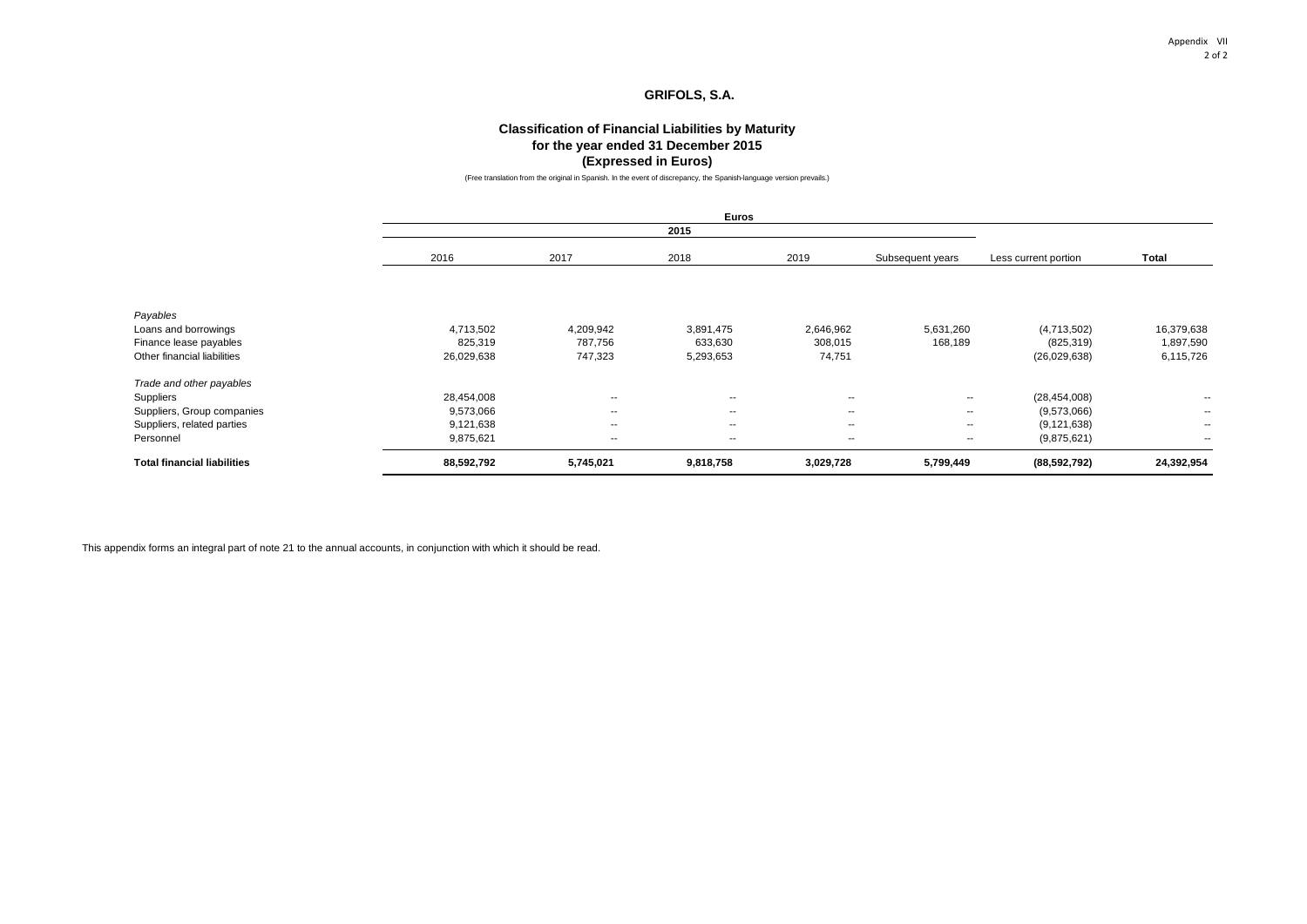### **Main characteristics of payables for the year ended 31 December 2016 (Expressed in Euros)**

(Free translation from the original in Spanish. In the event of discrepancy, the Spanish-language version prevails.)

|                          |            |                                                      |            |            |                          | Euros       |                            |                          |
|--------------------------|------------|------------------------------------------------------|------------|------------|--------------------------|-------------|----------------------------|--------------------------|
| Loan                     | Currency   | Interest rate                                        | Grant date | Maturity   | Amount extended          | Total value | Carrying amount<br>Current | Non-current              |
| Group                    |            |                                                      |            |            |                          |             |                            |                          |
| Cash pooling (note 21)   | <b>EUR</b> | 4,9251% (Group Senior debt<br>interest rate $+0.75%$ |            | 2024       | $\overline{\phantom{a}}$ | 456,552,495 | $\overline{\phantom{a}}$   | 456,552,495              |
| <b>Unrelated parties</b> |            |                                                      |            |            |                          |             |                            |                          |
| Banca March              | <b>EUR</b> | Euribor + 4%                                         | 10/07/2013 | 01/08/2018 | 6,500,000                | 2,975,203   | 1,676,241                  | 1,298,962                |
| Bankinter                | <b>EUR</b> | 2,25% (to 2018)                                      | 21/11/2014 | 30/09/2024 | 10,000,000               | 8,104,190   | 942,602                    | 7,161,588                |
| Banco Popular            | <b>EUR</b> | Euribor $+2,3%$                                      | 03/03/2015 | 04/03/2020 | 8,000,000                | 5,299,232   | 1,594,092                  | 3,705,140                |
| <b>Credit Facilities</b> | <b>EUR</b> | 1,25% - 2,8%                                         |            | 2017       | 43,050,000               | 13,575      | 13,575                     | $\overline{\phantom{a}}$ |
|                          |            |                                                      |            |            | 67,550,000               | 16,392,200  | 4,226,510                  | 12,165,690               |
|                          |            |                                                      |            |            | 67,550,000               | 472,944,695 | 4,226,510                  | 468,718,185              |

This appendix forms an integral part of note 21 to the annual accounts, in conjunction with which it should be read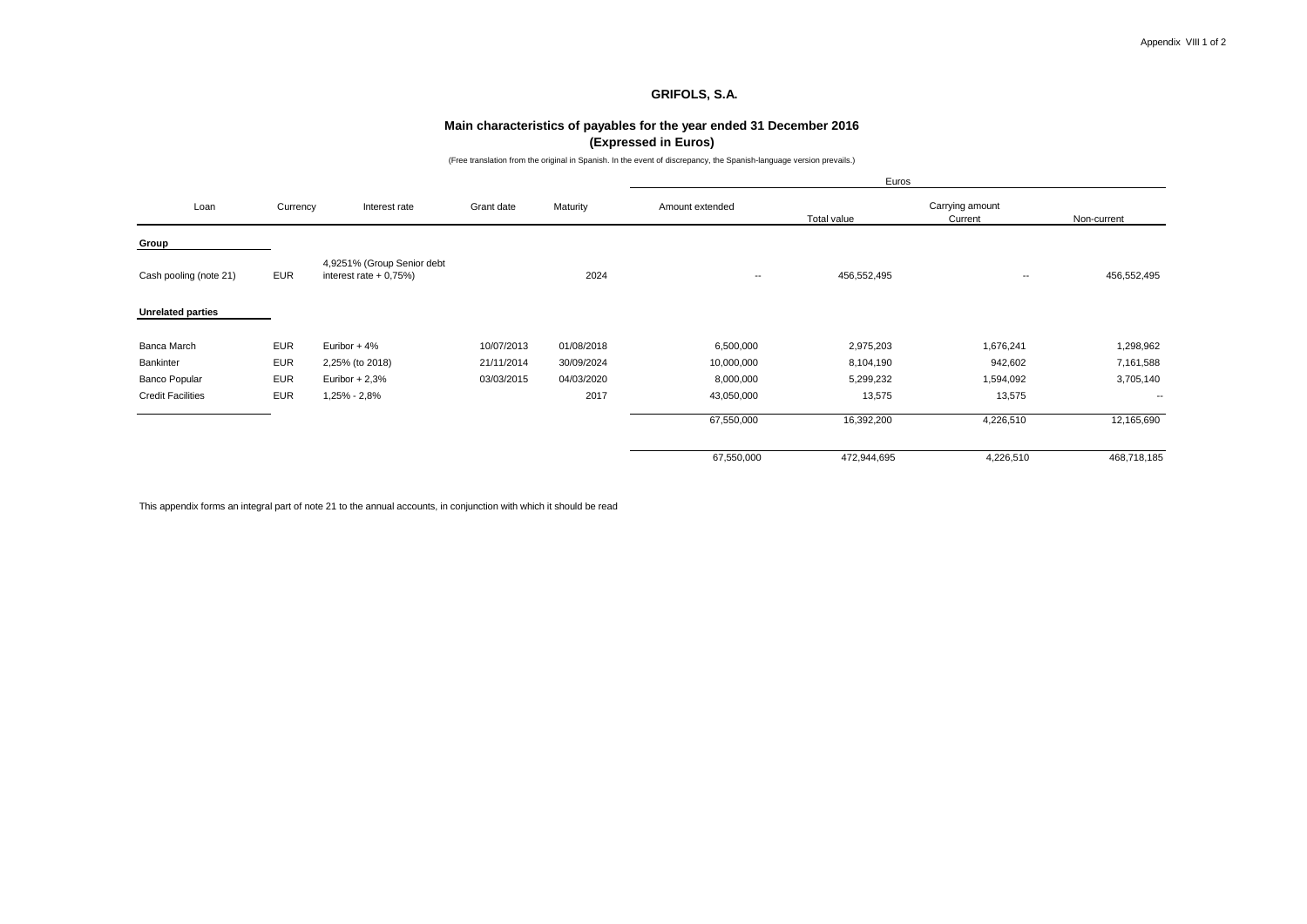### **Main characteristics of payables for the year ended 31 December 2015 (Expressed in Euros)**

(Free translation from the original in Spanish. In the event of discrepancy, the Spanish-language version prevails.)

|                          |            |                                                      |            |            |                          | Euros       |                          |                          |  |
|--------------------------|------------|------------------------------------------------------|------------|------------|--------------------------|-------------|--------------------------|--------------------------|--|
| Loan                     | Currency   | Interest rate                                        | Grant date | Maturity   | Amount extended          |             | Carrying amount          |                          |  |
|                          |            |                                                      |            |            |                          | Total value | Current                  | Non-current              |  |
| Group                    |            |                                                      |            |            |                          |             |                          |                          |  |
| Cash pooling (note 21)   | <b>EUR</b> | 5,1904% (Group Senior debt<br>interest rate $+0,75%$ |            | 2024       | $\overline{\phantom{a}}$ | 887,717,318 | $\overline{\phantom{a}}$ | 887,717,318              |  |
| <b>Associates</b>        |            |                                                      |            |            |                          |             |                          |                          |  |
| Cash pooling (note 21)   | <b>EUR</b> | 5,1904% (Group Senior debt<br>interest rate $+0,75%$ |            | 2016       |                          | 443,182     | 443,182                  | --                       |  |
| <b>Unrelated parties</b> |            |                                                      |            |            |                          |             |                          |                          |  |
| Banca March              | <b>EUR</b> | Euribor + 4%                                         | 10/07/2013 | 01/08/2018 | 6,500,000                | 4,584,945   | 1,608,730                | 2,976,216                |  |
| Bankinter                | <b>EUR</b> | 2,25% (to 2018)                                      | 21/11/2014 | 30/09/2024 | 10,000,000               | 9,025,000   | 920,810                  | 8,104,190                |  |
| <b>Banco Popular</b>     | <b>EUR</b> | Euribor $+2.3%$                                      | 03/03/2015 | 04/03/2020 | 8,000,000                | 6,858,512   | 1,559,280                | 5,299,232                |  |
| <b>Credit Facilities</b> | <b>EUR</b> | 2,14% - 2,63%                                        |            | 2016       | 49,050,000               | 577,501     | 577,501                  | $\overline{\phantom{a}}$ |  |
|                          |            |                                                      |            |            | 73,550,000               | 21,045,958  | 4,666,321                | 16,379,638               |  |
|                          |            |                                                      |            |            | 73,550,000               | 909,206,458 | 5,109,503                | 904,096,956              |  |

This appendix forms an integral part of note 21 to the annual accounts, in conjunction with which it should be read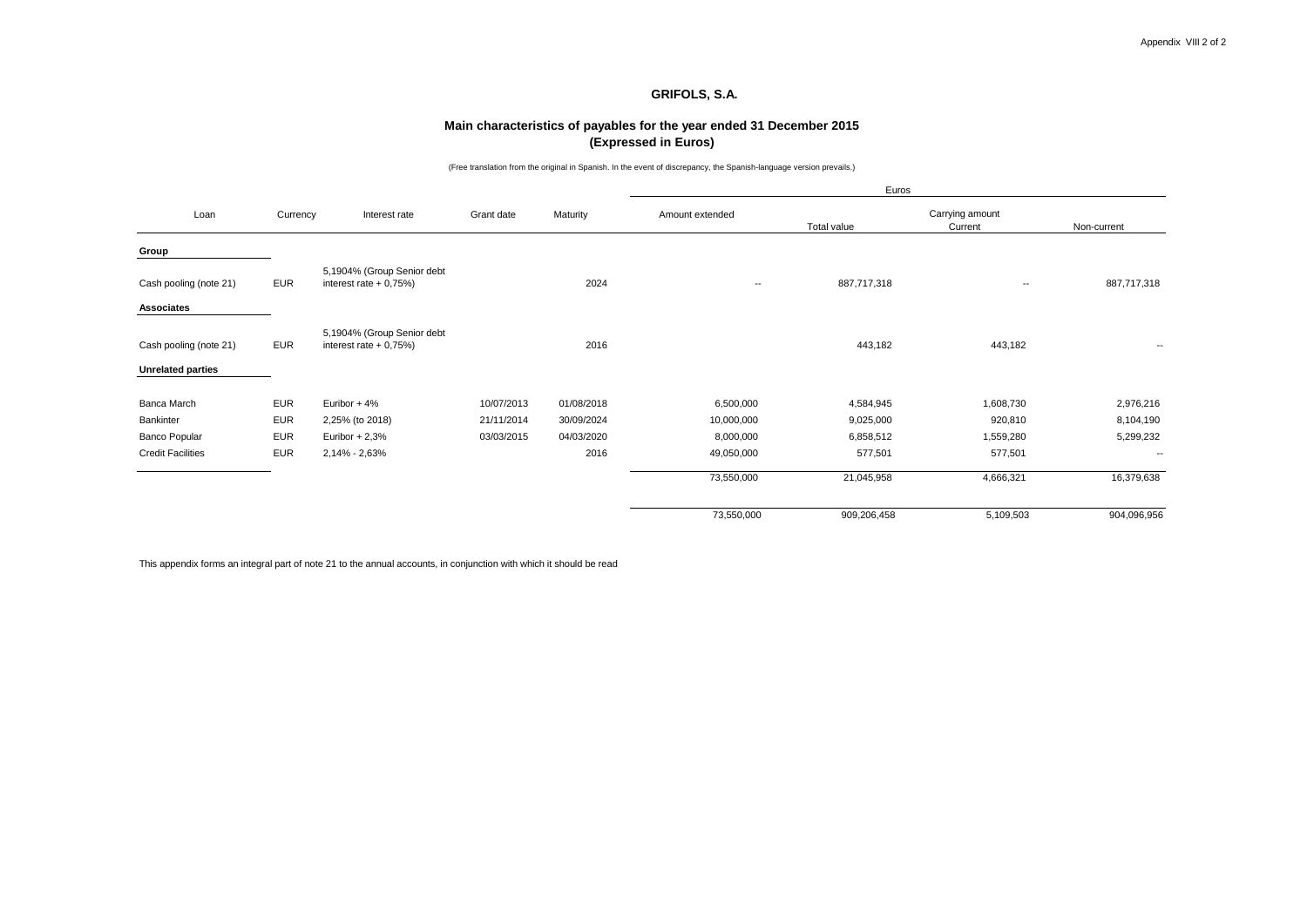### **Reconciliation between net income and expense for the year and the tax loss for the year ended 31 December 2016 (Expressed in Euros)**

(Free translation from the original in Spanish. In the event of discrepancy, the Spanish-language version prevails.)

|                                                     |                 | Income statement                        |                              | Income and expense recognised in equity |            |                          |                              |  |
|-----------------------------------------------------|-----------------|-----------------------------------------|------------------------------|-----------------------------------------|------------|--------------------------|------------------------------|--|
|                                                     | Increases       | Decreases                               | Net                          | Increases                               | Decreases  | Net                      | Total                        |  |
| Income and expenses for the period                  |                 |                                         | 31,792,932                   | 14,289                                  | ۰.         | 14,289                   | 31,807,221                   |  |
| Income tax<br>Income tax, prior years               |                 |                                         | (23, 386, 246)<br>(208, 765) | (9,360)                                 | --         | (9,360)                  | (23, 395, 606)<br>(208, 765) |  |
| Profit before income tax<br>Permanent differences   |                 |                                         | 298,197,921                  | 4,929                                   |            | 4,929                    | 298,202,850                  |  |
| Individual company<br>Tax consolidation adjustments | 7,464,329<br>-- | 388,706,374<br>$\overline{\phantom{a}}$ | (381, 242, 045)<br>--        | $\sim$ $\sim$<br>$\sim$                 | $-$<br>$-$ | $\sim$<br>$\sim$         | (381, 242, 045)<br>$\sim$    |  |
| Temporary differences<br>Individual company         |                 |                                         |                              |                                         |            |                          |                              |  |
| Deferred tax assets not recognised                  | $\sim$          | $\overline{\phantom{a}}$                | --                           |                                         |            |                          |                              |  |
| originating in current year                         | 4,646,426       | $\overline{\phantom{a}}$                | 4,646,426                    | (4,929)                                 | ۰.         | (4,929)                  | 4,641,497                    |  |
| originating in prior years                          | 951,991         | $\sim$                                  | 951,991                      | $\overline{\phantom{a}}$                | ۰.         | $\overline{\phantom{a}}$ | 951,991                      |  |
| <b>Tax loss</b>                                     |                 |                                         | (77, 445, 707)               |                                         |            | $\sim$                   | (77, 445, 707)               |  |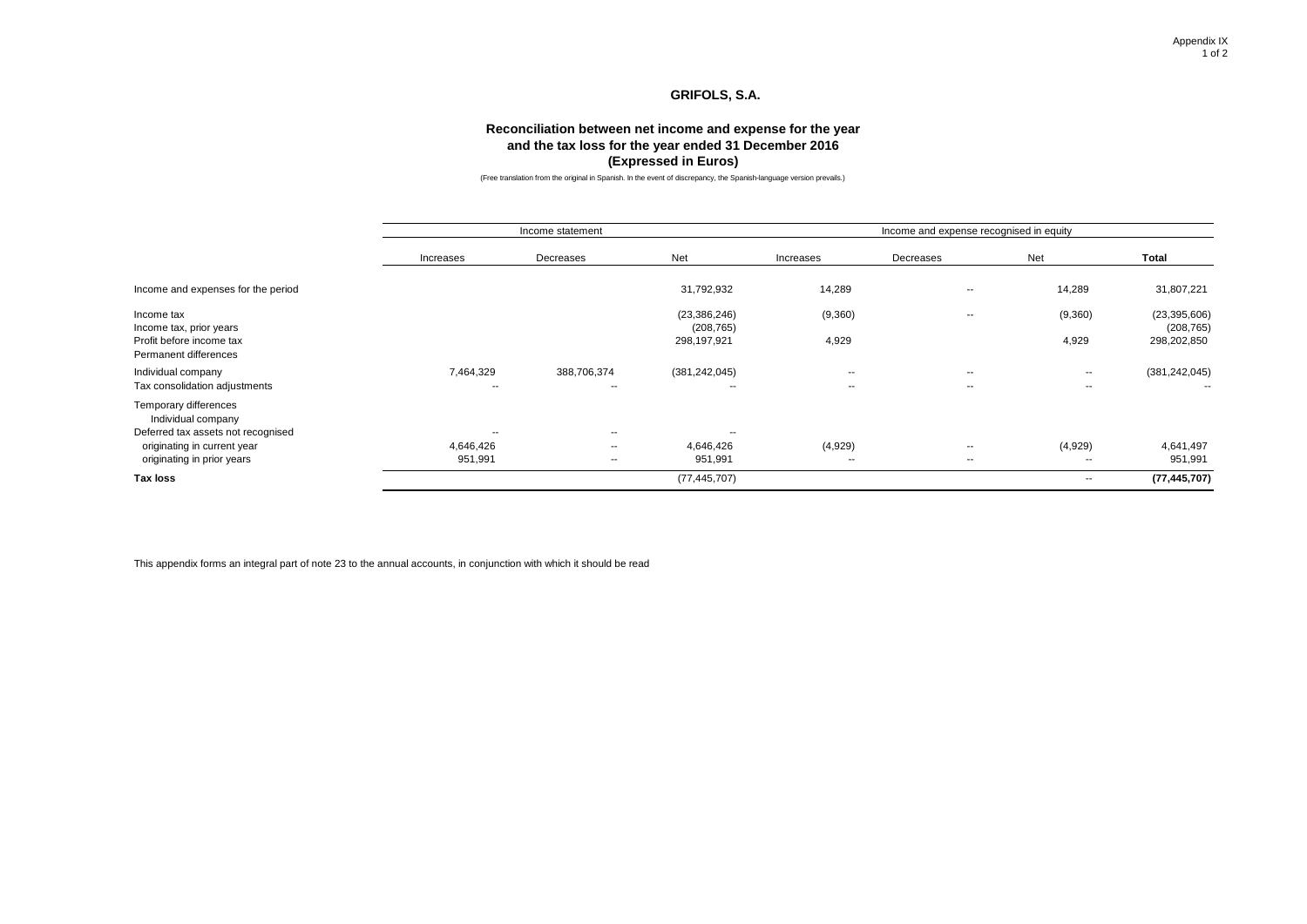### **Reconciliation between net income and expense for the year and the tax loss for the year ended 31 December 2015 (Expressed in Euros)**

(Free translation from the original in Spanish. In the event of discrepancy, the Spanish-language version prevails.)

|                                                   |                          | Income statement         |                           | Income and expense recognised in equity |            |                          |                             |  |
|---------------------------------------------------|--------------------------|--------------------------|---------------------------|-----------------------------------------|------------|--------------------------|-----------------------------|--|
|                                                   | Increases                | Decreases                | Net                       | Increases                               | Decreases  | Net                      | Total                       |  |
| Income and expenses for the period                |                          |                          | 241,755,884               | 14,289                                  | (101, 164) | (86, 875)                | 241,669,009                 |  |
| Income tax<br>Income tax, prior years             |                          |                          | (27,964,982)<br>(24, 897) | (4,001)                                 | 31,507     | 27,506                   | (27, 937, 476)<br>(24, 897) |  |
| Profit before income tax<br>Permanent differences |                          |                          | 213,766,005               | 10,288                                  | (69, 657)  | (59, 369)                | 213,706,636                 |  |
| Individual company                                | 6,883,660                | 313,161,032              | (306, 277, 372)           | $- -$                                   | --         | $-$                      | (306, 277, 372)             |  |
| Tax consolidation adjustments                     | $\overline{\phantom{a}}$ | $\overline{\phantom{a}}$ | --                        | $\sim$                                  | $-$        | $\sim$                   | $\sim$                      |  |
| Temporary differences<br>Individual company       |                          |                          |                           |                                         |            |                          |                             |  |
| Deferred tax assets not recognised                | --                       | $\sim$ $\sim$            | --                        |                                         |            |                          |                             |  |
| originating in current year                       | 1,585,805                | $-$                      | 1,585,805                 | (10, 288)                               | 69,657     | 59,369                   | 1,645,174                   |  |
| originating in prior years                        | 1,489,841                | $\sim$                   | 1,489,841                 | $\overline{\phantom{a}}$                | ۰.         | $\sim$                   | 1,489,841                   |  |
| <b>Tax loss</b>                                   |                          |                          | (89, 435, 721)            |                                         |            | $\overline{\phantom{a}}$ | (89, 435, 721)              |  |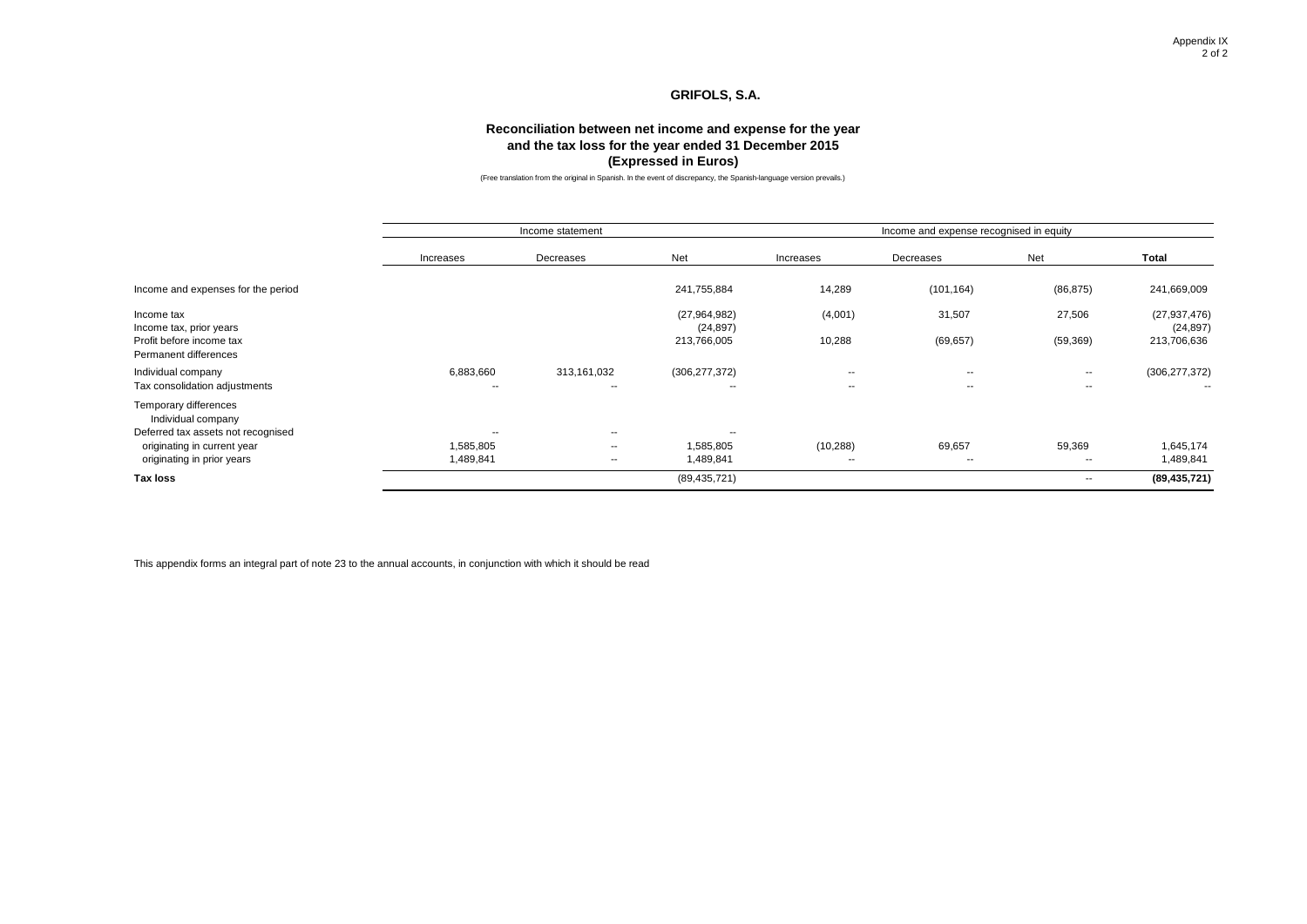# **Details of income tax expenses/(tax income) related to profit/(loss) for the year ended 31 December 2016 (Expressed in Euros)**

(Free translation from the original in Spanish. In the event of discrepancy, the Spanish-language version prevails.)

|                                               |                 | <b>Euros</b> |                |  |
|-----------------------------------------------|-----------------|--------------|----------------|--|
|                                               | Profit and loss | Equity       | Total          |  |
|                                               |                 |              |                |  |
| Income and expenses for the period before tax | 298,197,920     | 4,929        | 298,202,849    |  |
| Tax at 25%                                    | 74,549,480      | 1,232        | 74,550,712     |  |
| Non-deductible Incomes                        |                 |              |                |  |
| Dividends from group companies                | (31, 948, 762)  | $- -$        | (31, 948, 762) |  |
| Dividends double taxation (exemption)         | (65, 227, 832)  |              | (65, 227, 832) |  |
| Non-deductible expenses                       |                 |              |                |  |
| <b>Donations</b>                              | 1,864,937       | $- -$        | 1,864,937      |  |
| Penalties and fines                           | 1,146           |              | 1,146          |  |
| Tax deductible expenses                       |                 |              |                |  |
| Deductions and credits for the current year   | (2,635,449)     | $- -$        | (2,635,449)    |  |
| Adjustment for prior years                    | (198, 531)      | $- -$        | (198, 531)     |  |
| Taxable income/(tax loss)                     | (23, 595, 011)  | 1,232        | (23,593,779)   |  |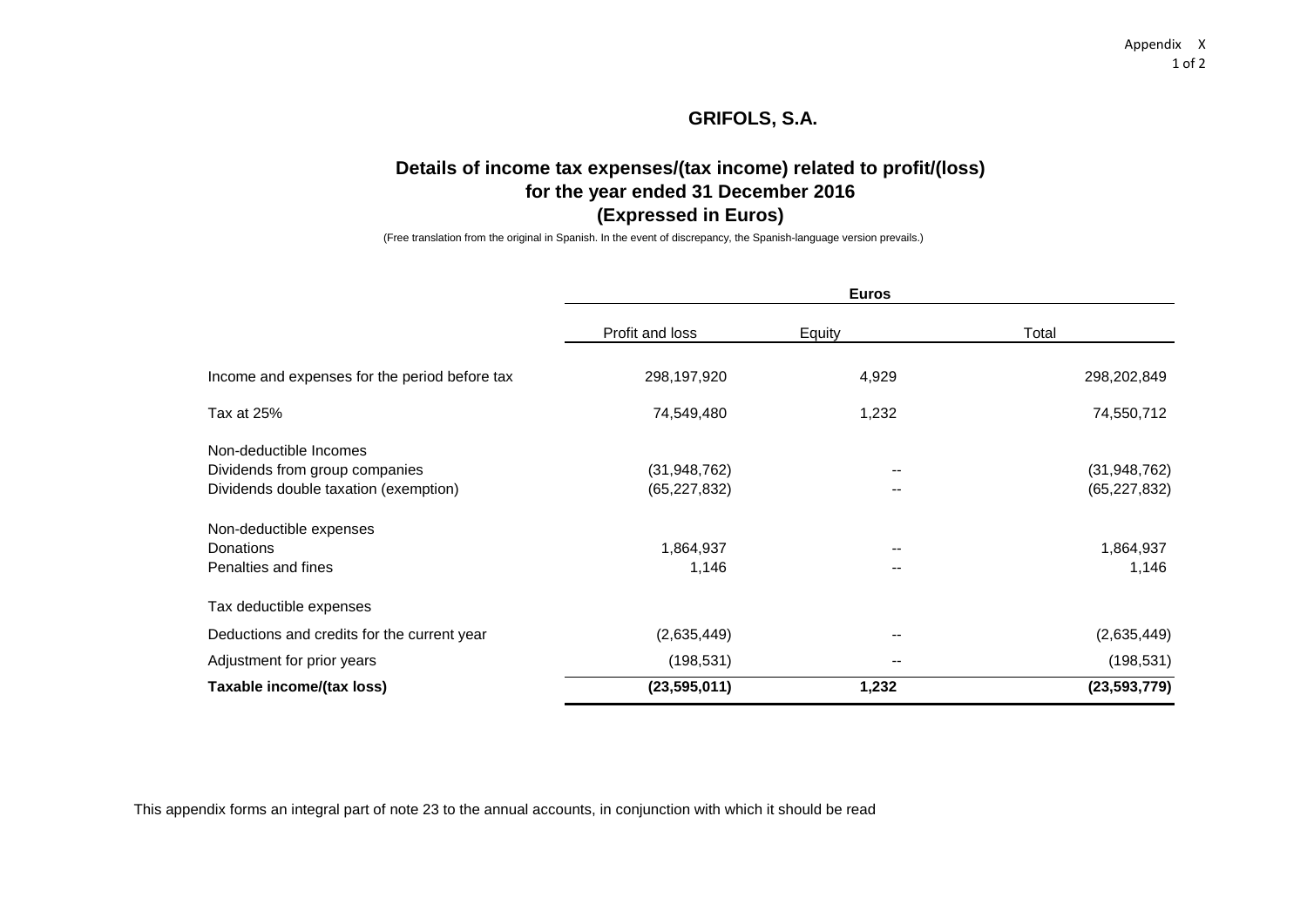# **Details of income tax expenses/(tax income) related to profit/(loss) for the year ended 31 December 2015 (Expressed in Euros)**

(Free translation from the original in Spanish. In the event of discrepancy, the Spanish-language version prevails.)

|                                               |                 | <b>Euros</b>             |                |
|-----------------------------------------------|-----------------|--------------------------|----------------|
|                                               | Profit and loss | Equity                   | Total          |
| Income and expenses for the period before tax | 213,766,005     | (3,458,358)              | 210,307,647    |
| Tax at 28%                                    | 59,854,481      | (1, 160, 504)            | 58,693,978     |
| Dividends double taxation (exemption)         | (87,665,557)    |                          | (87,665,557)   |
| Non-deductible expenses                       |                 |                          |                |
| <b>Donations</b>                              | 1,895,690       |                          | 1,895,690      |
| Charge to the provision for investments       | (19, 533)       |                          | (19, 533)      |
| Penalties and fines                           | 31,735          | --                       | 31,735         |
| Tax deductible expenses                       |                 |                          |                |
| Deductions and credits for the current year   | (2,393,074)     | $\overline{\phantom{a}}$ | (2,393,074)    |
| Adjustment for prior years                    | (24, 897)       | $- -$                    | (24, 897)      |
| Adjustment for tax rate                       | 331,274         |                          | 331,274        |
| Taxable income/(tax loss)                     | (27, 989, 879)  | (1, 160, 504)            | (29, 150, 383) |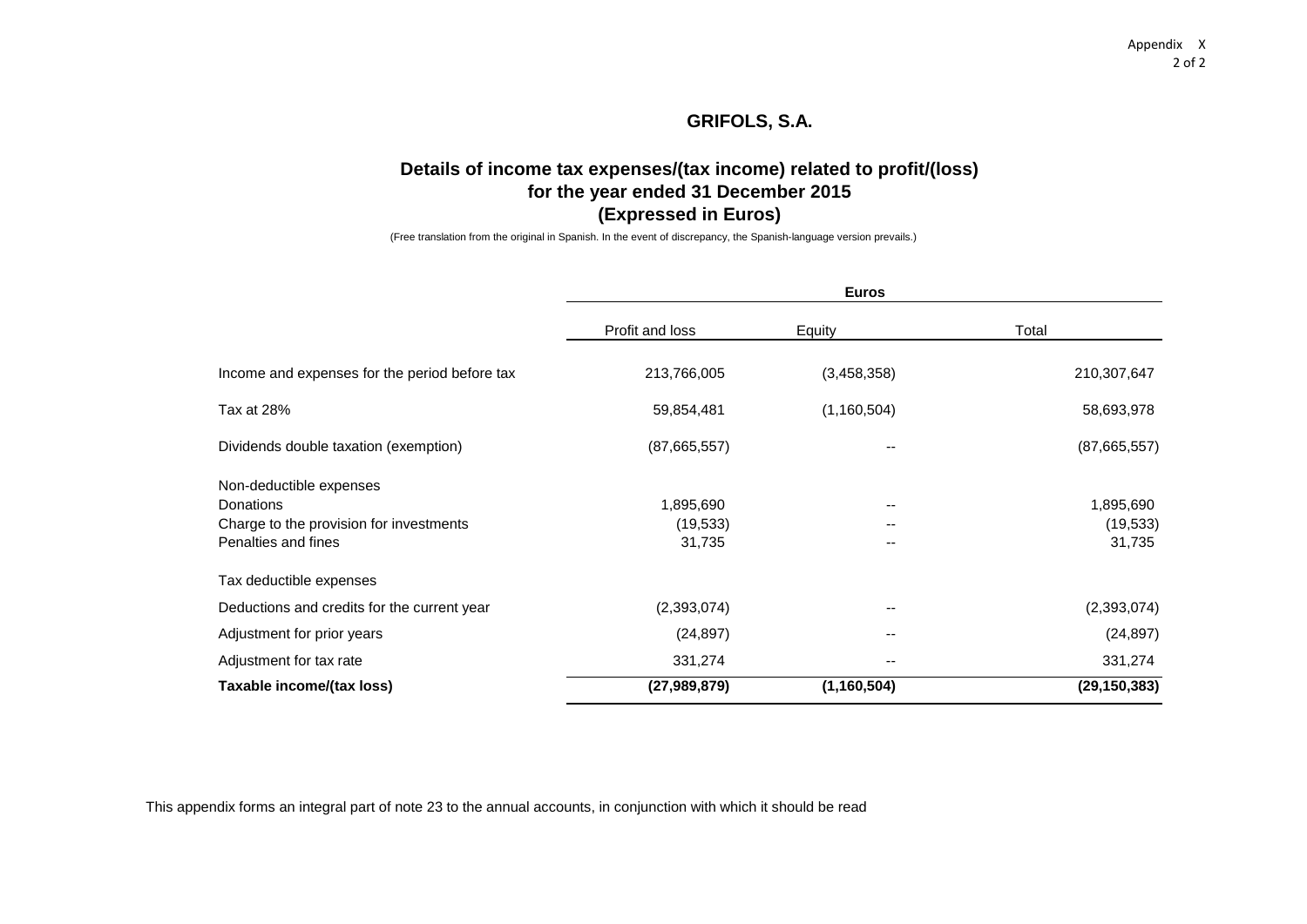### **GRIFOLS, S.A. Related Party Transactions for the year ended 31 December 2016 (Expressed in Euros)**

(Free translation from the original in Spanish, In the event of discrepancy, the Spanish-language version prevails,)

|                                            |                    | <b>Euros</b>             |                          |               |
|--------------------------------------------|--------------------|--------------------------|--------------------------|---------------|
|                                            | Group<br>companies | Associates<br>companies  | Other related<br>parties | <b>Total</b>  |
|                                            |                    |                          |                          |               |
| Non-current investments in Group companies |                    |                          |                          |               |
| Equity instruments (note 13)               | 1,769,306,094      |                          |                          | 1,769,306,094 |
| Loans to companies                         | 23,642,992         |                          |                          | 23,642,992    |
| Deposits and guarantees                    | 614,313            |                          | 831,966                  | 1,446,279     |
| Total non-current assets                   | 1,793,563,399      |                          | 831,966                  | 1,794,395,365 |
| Trade and other receivables                |                    |                          |                          |               |
| Trade receivables - current                | 14,775,638         |                          |                          | 14,775,638    |
| Current investments in Group companies     |                    |                          |                          |               |
| Loans to companies                         | 43,259,129         | 504,142                  |                          | 43,763,271    |
| Total current assets                       | 58,034,767         | 504,142                  |                          | 58,538,909    |
| <b>Total assets</b>                        | 1,851,598,166      | 504,142                  | 831,966                  | 1,852,934,274 |
| Non-current payables to Group companies    | 456,552,495        | --                       |                          | 456,552,495   |
|                                            |                    |                          |                          |               |
| Total non-current liabilities              | 456,552,495        | $\overline{\phantom{a}}$ | --                       | 456,552,495   |
| Current payables to Group companies        | 22,241,355         | --                       |                          | 22,241,355    |
| Trade and other payables (note 21)         |                    |                          |                          |               |
| <b>Suppliers</b>                           |                    |                          | 8,282,893                | 8,282,893     |
| Suppliers, Group companies and associates  | 3,538,981          | $-$                      |                          | 3,538,981     |
| <b>Total current liabilities</b>           | 25,780,336         | 0                        | 8,282,893                | 34,063,229    |
| <b>Total liabilities</b>                   | 482,332,831        | 0                        | 8,282,893                | 490,615,724   |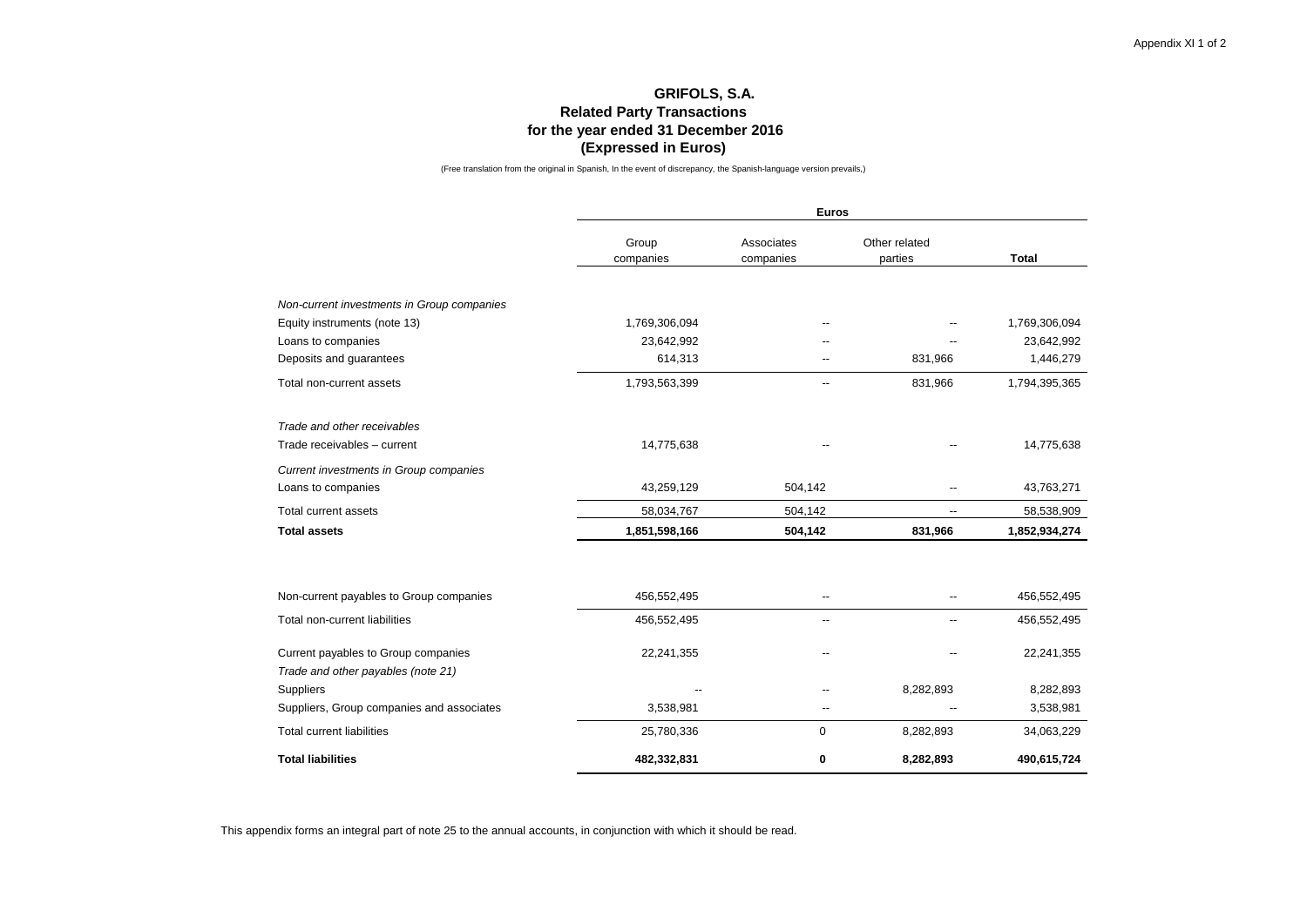### **GRIFOLS, S.A. Related Party Transactions for the year ended 31 December 2015 (Expressed in Euros)**

(Free translation from the original in Spanish, In the event of discrepancy, the Spanish-language version prevails,)

|                                            |                    | <b>Euros</b>             |                          |               |  |  |  |  |  |  |
|--------------------------------------------|--------------------|--------------------------|--------------------------|---------------|--|--|--|--|--|--|
|                                            | Group<br>companies | <b>Directors</b>         | Other related<br>parties | <b>Total</b>  |  |  |  |  |  |  |
|                                            |                    |                          |                          |               |  |  |  |  |  |  |
| Non-current investments in Group companies |                    |                          |                          |               |  |  |  |  |  |  |
| Equity instruments (note 13)               | 1,686,413,422      |                          |                          | 1,686,413,422 |  |  |  |  |  |  |
| Loans to companies                         | 461,364,762        |                          |                          | 461,364,762   |  |  |  |  |  |  |
| Deposits and guarantees                    | 614,313            |                          | 831,968                  | 1,446,281     |  |  |  |  |  |  |
| Total non-current assets                   | 2,148,392,497      |                          | 831,968                  | 2,149,224,465 |  |  |  |  |  |  |
| Trade and other receivables                |                    |                          |                          |               |  |  |  |  |  |  |
| Trade receivables - current                | 45,577,423         |                          |                          | 45,577,423    |  |  |  |  |  |  |
| Current investments in Group companies     |                    |                          |                          |               |  |  |  |  |  |  |
| Loans to companies                         | 44,677,797         |                          |                          | 44,677,797    |  |  |  |  |  |  |
| <b>Total current assets</b>                | 90,255,220         | --                       |                          | 90,255,220    |  |  |  |  |  |  |
| <b>Total assets</b>                        | 2,238,647,717      | $\overline{\phantom{a}}$ | 831,968                  | 2,239,479,685 |  |  |  |  |  |  |
|                                            |                    |                          |                          |               |  |  |  |  |  |  |
| Non-current payables to Group companies    | 887,717,317        |                          |                          | 887,717,317   |  |  |  |  |  |  |
| Total non-current liabilities              | 887,717,317        | --                       |                          | 887,717,317   |  |  |  |  |  |  |
| Current payables to Group companies        | 17,533,680         |                          |                          | 17,533,680    |  |  |  |  |  |  |
| Trade and other payables (note 21)         |                    |                          |                          |               |  |  |  |  |  |  |
| Suppliers                                  |                    | 475,000                  | 9,121,638                | 9,596,638     |  |  |  |  |  |  |
| Suppliers, Group companies and associates  | 9,573,066          |                          |                          | 9,573,066     |  |  |  |  |  |  |
| <b>Total current liabilities</b>           | 27,106,746         | 475,000                  | 9,121,638                | 36,703,384    |  |  |  |  |  |  |
| <b>Total liabilities</b>                   | 914,824,063        | 475,000                  | 9,121,638                | 924,420,701   |  |  |  |  |  |  |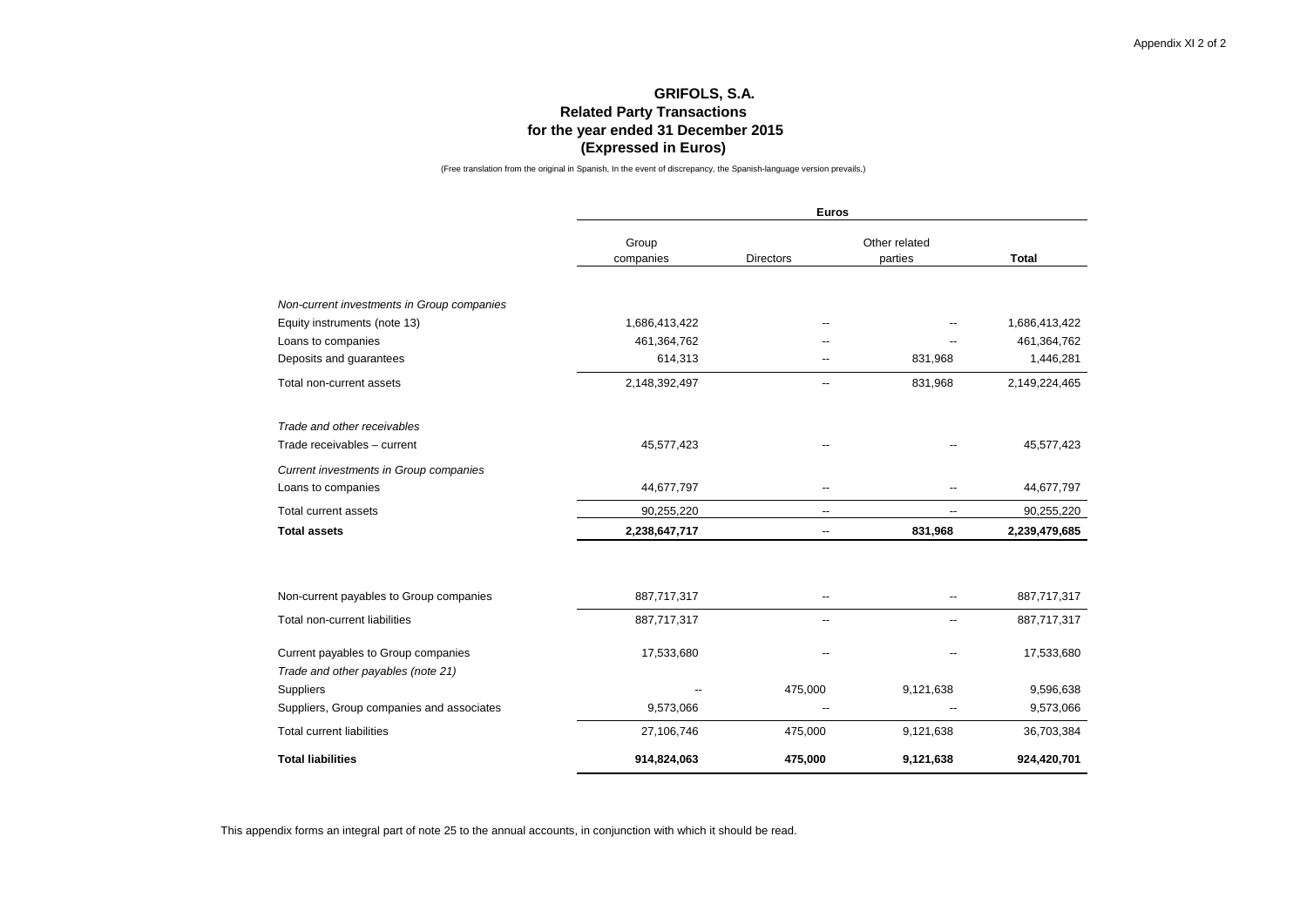### **Related Party Transactions for the year ended 31 December 2016 (Expressed in Euros)**

(Free translation from the original in Spanish. In the event of discrepancy, the Spanish-language version prevails.)

|                                        |                    |                             | <b>Euros</b>             |                          |              |  |  |  |
|----------------------------------------|--------------------|-----------------------------|--------------------------|--------------------------|--------------|--|--|--|
|                                        | Group<br>companies | Key management<br>personnel | <b>Directors</b>         | Other related<br>parties | <b>Total</b> |  |  |  |
| Income                                 |                    |                             |                          |                          |              |  |  |  |
| Revenue from the rendering of services | 15,067,748         |                             |                          |                          | 15,067,748   |  |  |  |
| Other services rendered                | 93,749,674         |                             |                          |                          | 93,749,674   |  |  |  |
| Finance income                         | 20,737,322         |                             |                          |                          | 20,737,322   |  |  |  |
| <b>Dividends</b>                       | 388,706,375        | --                          | --                       | --                       | 388,706,375  |  |  |  |
| Total income                           | 518,261,119        | --                          | $\overline{\phantom{a}}$ | --                       | 518,261,119  |  |  |  |
| Expenses                               |                    |                             |                          |                          |              |  |  |  |
| Operating lease expenses               | 3,736,805          |                             |                          | 5,281,104                | 9,017,909    |  |  |  |
| Contributions to foundations           |                    |                             |                          | 5,324,750                | 5,324,750    |  |  |  |
| Other services received                | 14,455,705         |                             | 925,000                  | 905,018                  | 16,285,723   |  |  |  |
| Personnel expenses (note 25)           |                    | 5,046,830                   | 2,743,243                |                          | 7,790,073    |  |  |  |
| Finance costs                          | 41,887,772         |                             |                          |                          | 41,887,772   |  |  |  |
| Total expenses                         | 60,080,282         | 5,046,830                   | 3,668,243                | 11,510,872               | 80,306,227   |  |  |  |
| Investments<br>Cost of assets acquired |                    |                             |                          |                          |              |  |  |  |
| Buildings and other installations      | 466,460            |                             |                          |                          | 466,460      |  |  |  |
| Total investments                      | 466,460            | $\overline{\phantom{a}}$    | $\overline{\phantom{a}}$ | --                       | 466,460      |  |  |  |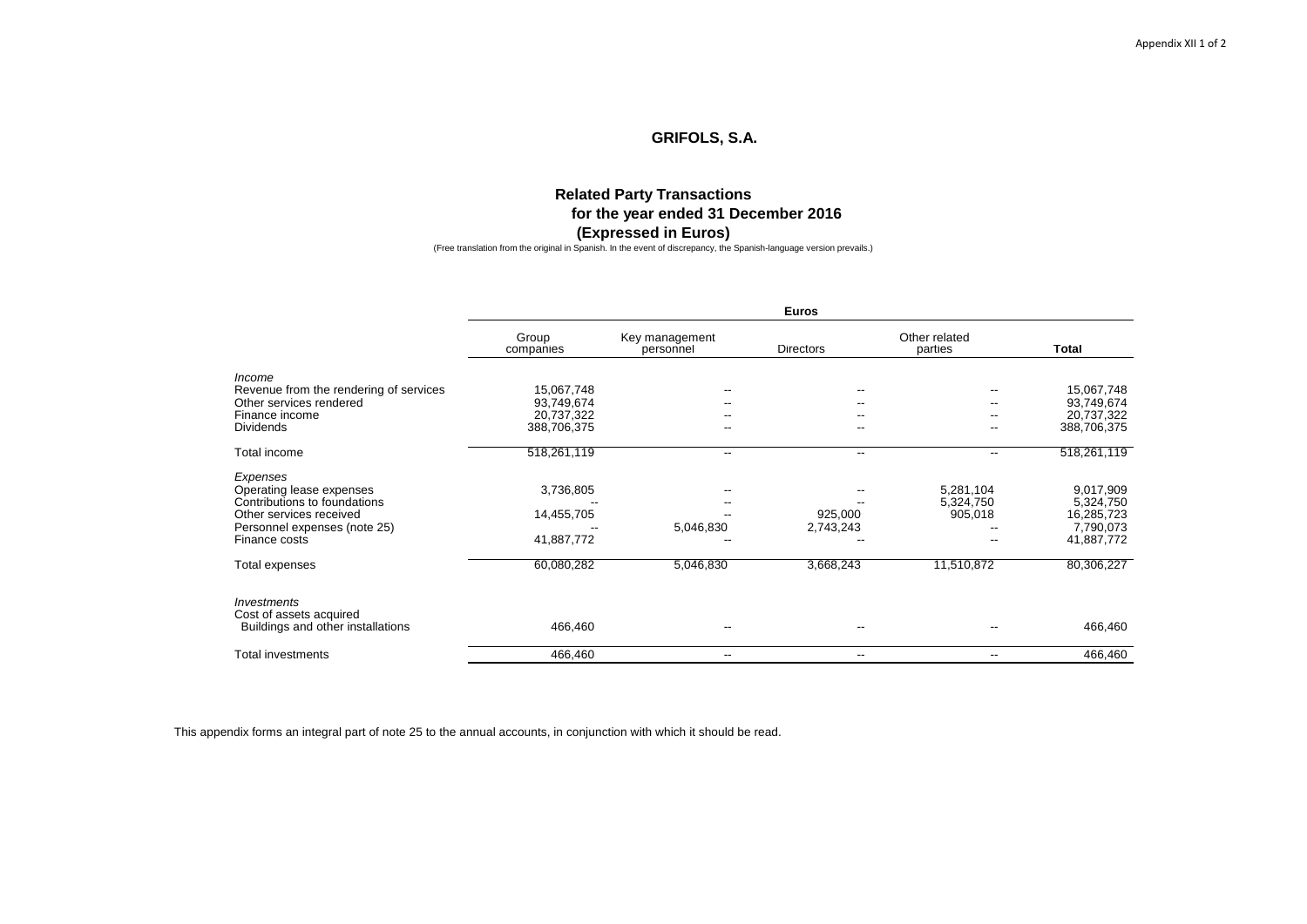### **Related Party Transactions for the year ended 31 December 2015 (Expressed in Euros)**

(Free translation from the original in Spanish. In the event of discrepancy, the Spanish-language version prevails.)

|                                               |                    |                             | Euros                    |                          |                         |  |  |
|-----------------------------------------------|--------------------|-----------------------------|--------------------------|--------------------------|-------------------------|--|--|
|                                               | Group<br>companies | Key management<br>personnel | <b>Directors</b>         | Other related<br>parties | <b>Total</b>            |  |  |
| Income                                        |                    |                             |                          |                          |                         |  |  |
| Operating lease income                        | 15,055,151         |                             |                          |                          | 15,055,151              |  |  |
| Other services rendered                       | 79,333,562         |                             | ٠.                       | --                       | 79,333,562<br>$\Omega$  |  |  |
| Royalties<br>Finance income                   | 16,548,205         |                             |                          |                          | 16,548,205              |  |  |
| <b>Dividends</b>                              | 313,091,723        |                             |                          |                          | 313,091,723             |  |  |
| Disposal of fixed assets                      |                    |                             |                          | 12,000,000               | 12,000,000              |  |  |
| Total income                                  | 424,028,641        | $\overline{\phantom{a}}$    | $\overline{\phantom{a}}$ | 12,000,000               | 424,028,641             |  |  |
| Expenses                                      |                    |                             |                          |                          |                         |  |  |
| Operating lease expenses                      | 3,405,479          |                             |                          | 3,986,638                | 7,392,117               |  |  |
| Contributions to foundations                  |                    |                             |                          | 5,223,760                | 5,223,760               |  |  |
| Expenses for licences                         |                    |                             |                          | 1,713,583                | 1,713,583               |  |  |
| Other services received                       | 10,763,860         |                             | 912,500                  | 844,916                  | 12,521,276              |  |  |
| Personnel expenses (note 25)<br>Finance costs | 42,054,591         | 5,023,287                   | 2,530,641                |                          | 7,553,928<br>42,054,591 |  |  |
| Total expenses                                | 56,223,930         | 5,023,287                   | 3,443,141                | 11,768,897               | 76,459,255              |  |  |
|                                               |                    |                             |                          |                          |                         |  |  |
| Investments<br>Cost of assets acquired        |                    |                             |                          |                          |                         |  |  |
| Buildings and other installations             | 4,555,226          | $\overline{\phantom{a}}$    | --                       | --                       | 4,555,226               |  |  |
| <b>Total investments</b>                      | 4,555,226          | $-$                         | --                       | --                       | 4,555,226               |  |  |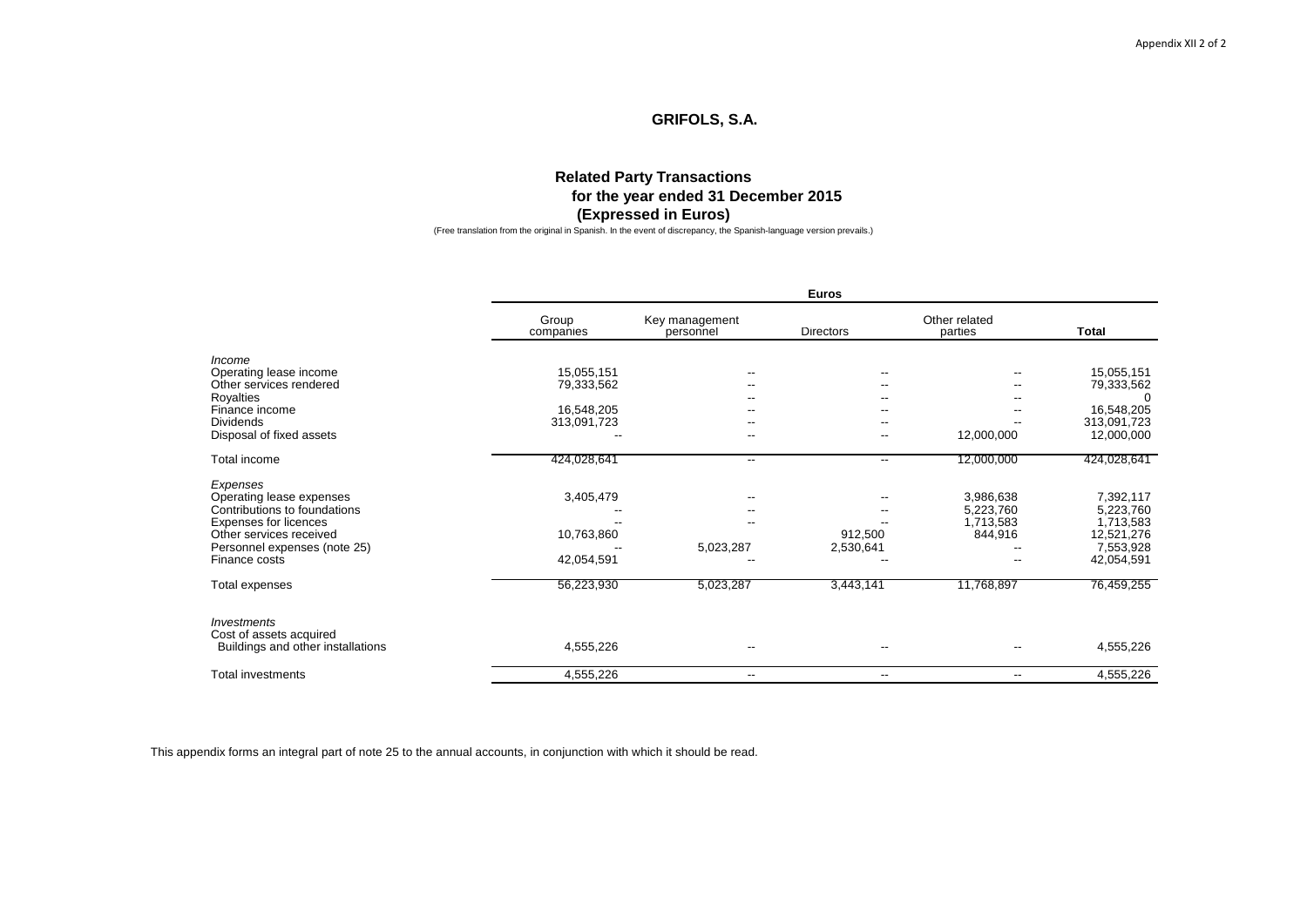### 31 December 2016 and 2015<br>**(Expressed in Euros)**<br>Free translation from the original in Spanish. In the event of discrepancy, the Spanish-language version prevails.) **Details of Revenues by Category of Activity and Geographical Market for the years ended**

|                                        |             | Euros      |                        |             |                      |            |                   |           |             |             |
|----------------------------------------|-------------|------------|------------------------|-------------|----------------------|------------|-------------------|-----------|-------------|-------------|
|                                        | Domestic    |            | Rest of European Union |             | <b>United States</b> |            | Rest of the world |           | Total       |             |
|                                        | 2016        | 2015       | 2016                   | 2015        | 2016                 | 2015       | 2016              | 2015      | 2016        | 2015        |
| Revenue from the rendering of services | 43,495,642  | 43,345,001 | 22,096,415             | 19,848,628  | 25,997,309           | 22,718,155 | 2,611,407         | 1,973,415 | 94,200,773  | 87,885,199  |
| Lease income                           | 15,067,748  | 15,055,151 | $\sim$                 | $\sim$      | $\sim$               | $\sim$     |                   | $\sim$    | 15,067,748  | 15,055,151  |
| Finance income                         | 20.707.923  | 16,487,909 | $-$                    | --          | --                   | $\sim$     | 29.399            | 60,296    | 20,737,322  | 16,548,205  |
| Dividends                              | 127.795.046 | --         | 256.493.977            | 313,091,273 | --                   | $\sim$     | 4.417.352         | $\sim$    | 388,706,375 | 313,091,273 |
|                                        | 207,066,359 | 74,888,061 | 278,590,392            | 332,939,901 | 25,997,309           | 22,718,155 | 7,058,158         | 2,033,711 | 518,712,218 | 432,579,828 |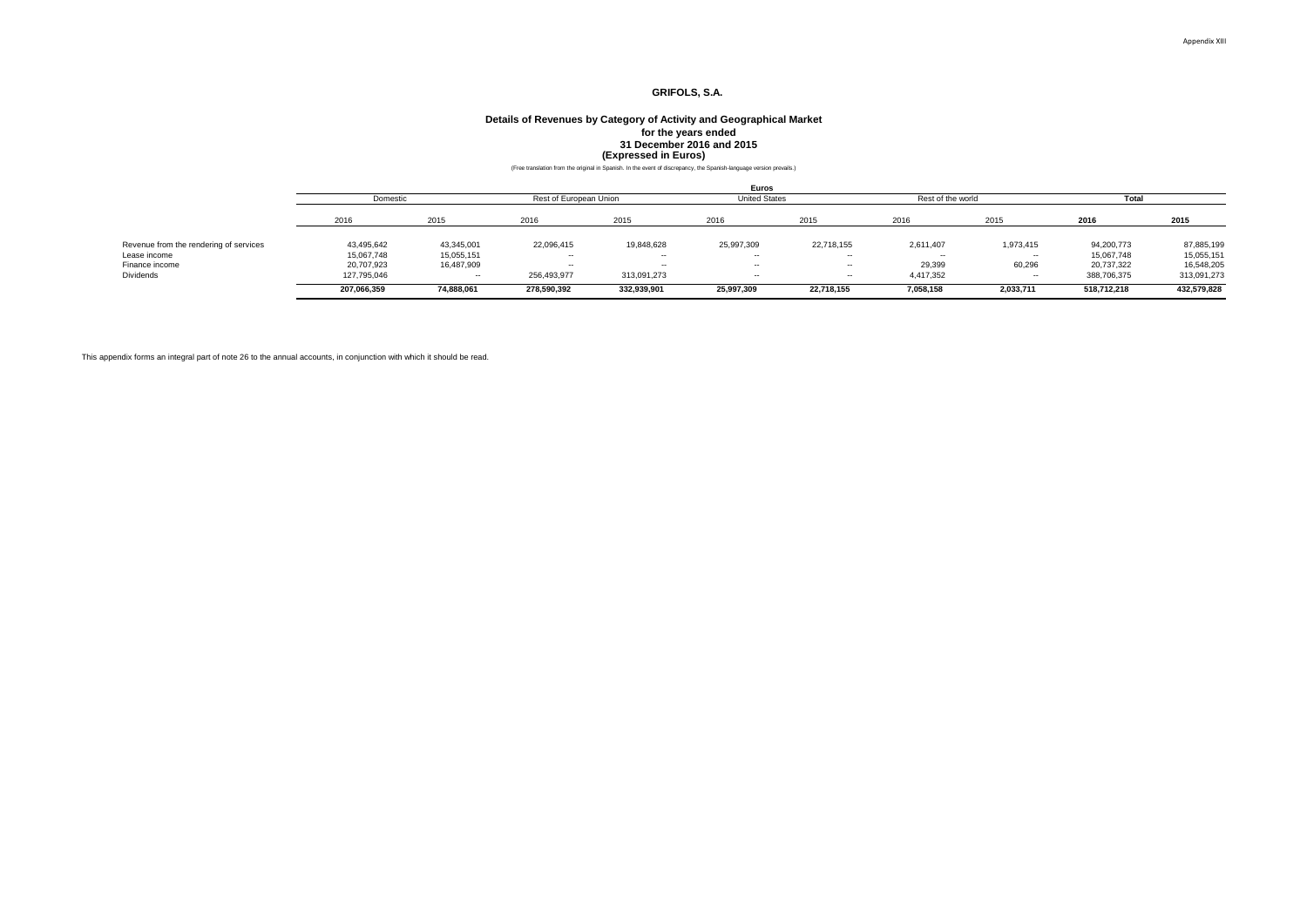Appendix XIV 1 of 2

#### **GRIFOLS, S.A. Statement of Liquidity for Distribution of Interim Dividend 2016 (Expressed in Euros)**

(Free translation from the original in Spanish. In the event of discrepancy, the Spanish-language version prevails.)

| Forecast profits distributable for 2016:                         |               |
|------------------------------------------------------------------|---------------|
|                                                                  |               |
| Projected profits net of taxes until 31/12/2016                  | 319,133,000   |
| Less, charge required to legal reserve                           |               |
| Estimated profits distributable for 2016                         | 319,133,000   |
| Interim dividend distributed                                     | 122,908,351   |
| Forecast cash for the period 7 December 2016 to 7 december 2017: |               |
| Cash balances at 7 December 2016                                 | 5,521,000     |
| Projected amounts collected                                      | 497,058,000   |
| Projected payments, including interim dividend                   | (471,686,000) |
| Projected cash balances at 7 December 2017                       | 30,893,000    |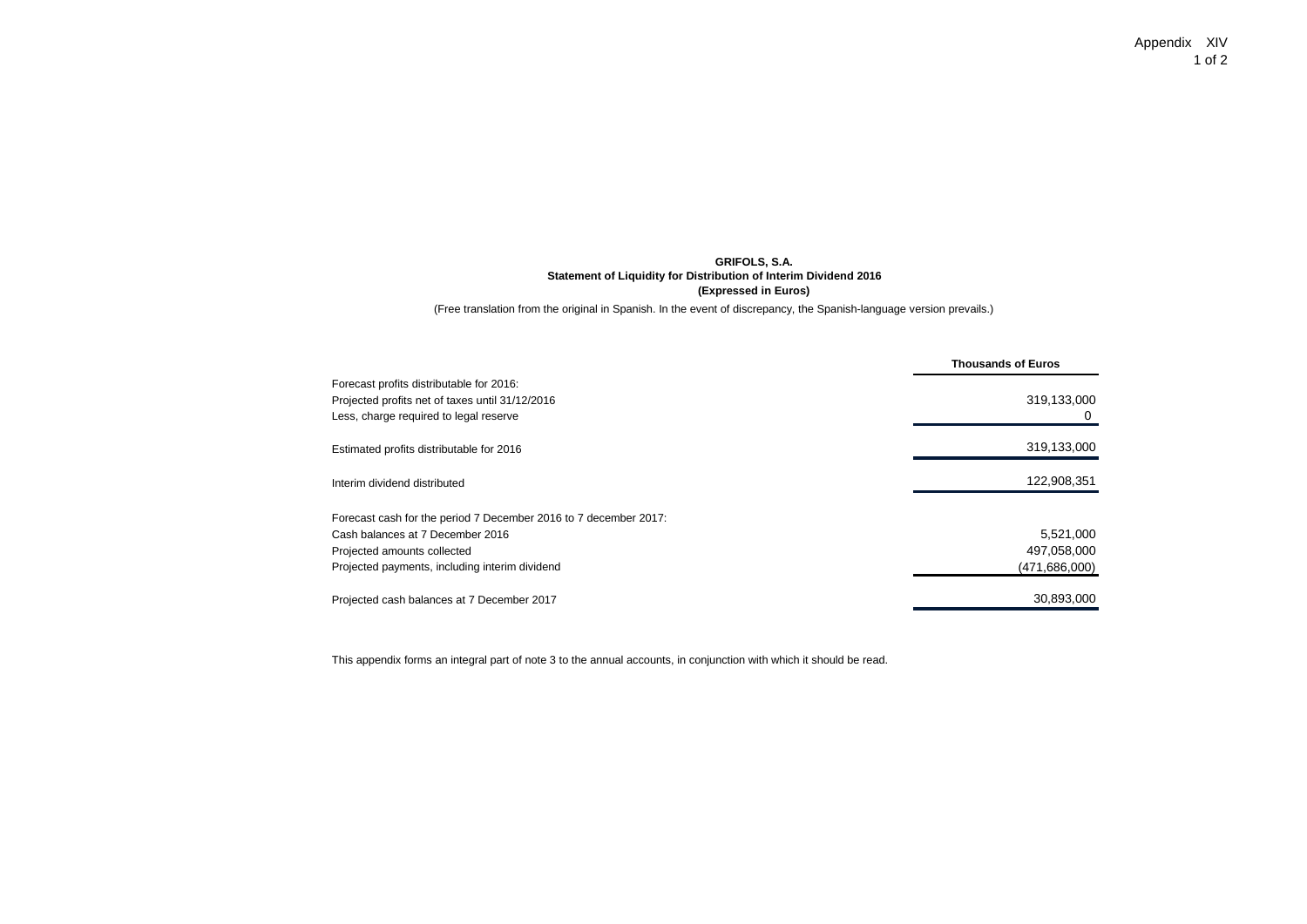Appendix XIV 2 of 2

#### **GRIFOLS, S.A. Statement of Liquidity for Distribution of Interim Dividend 2015 (Expressed in Euros)**

(Free translation from the original in Spanish. In the event of discrepancy, the Spanish-language version prevails.)

|                                                                  | <b>Thousands of Euros</b> |
|------------------------------------------------------------------|---------------------------|
| Forecast profits distributable for 2015:                         |                           |
| Projected profits net of taxes until 31/12/2015                  | 250,687,000               |
| Less, charge required to legal reserve                           |                           |
| Estimated profits distributable for 2015                         | 250,687,000               |
| Interim dividend distributed                                     | 119,615,359               |
| Forecast cash for the period 23 October 2015 to 23 October 2016: |                           |
| Cash balances at 23 October 2015                                 | 5,748,000                 |
| Projected amounts collected                                      | 418,467,000               |
| Projected payments, including interim dividend                   | (368,821,000)             |
| Projected cash balances at 23 October 2016                       | 55,394,000                |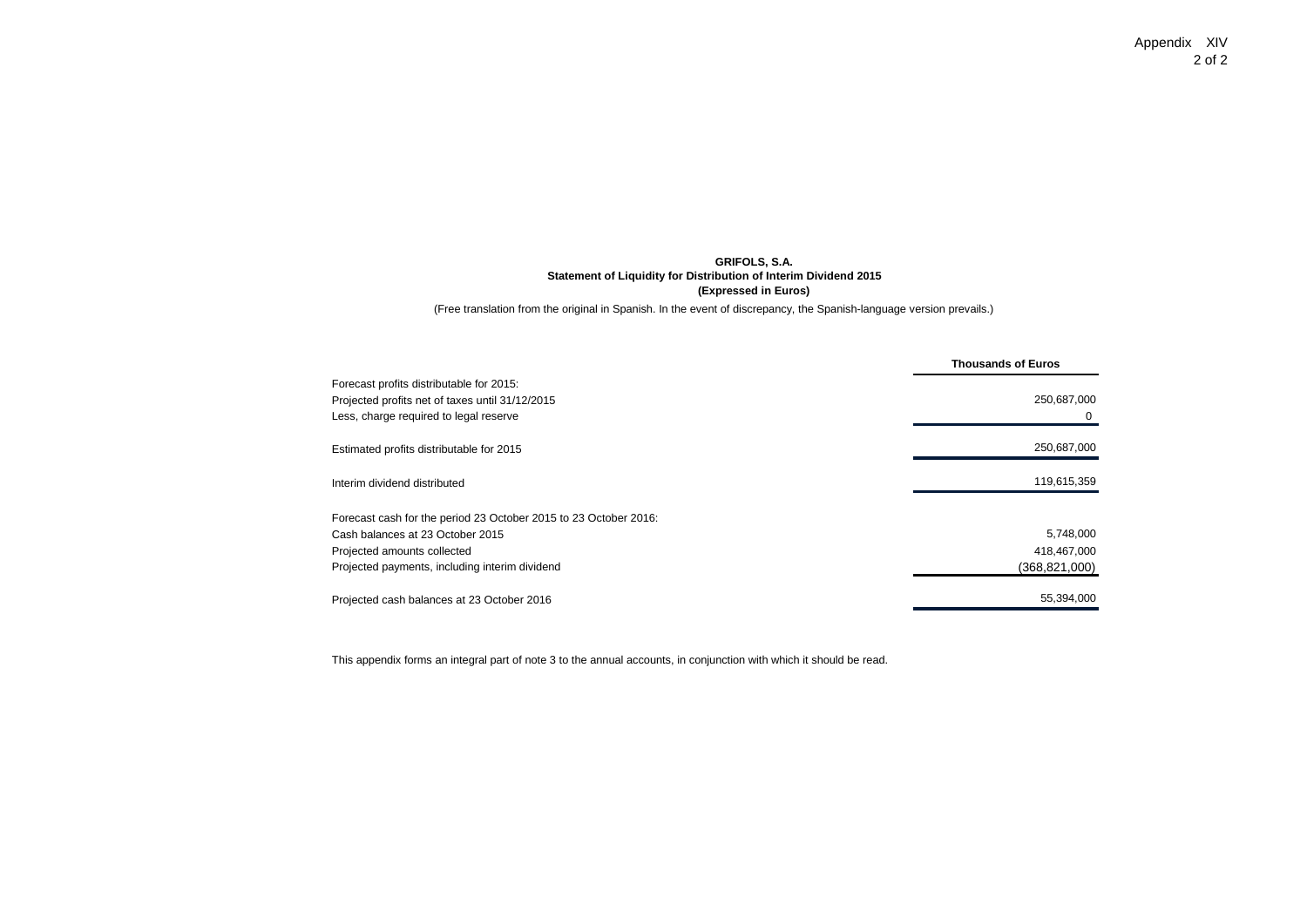### (Free translation from the original in Spanish. In the event of discrepancy, the Spanish-language version prevails.) **GRIFOLS, S.A. Information on Group Companies, Associates and others 31 December 2016 (Expressed in Euros)**

|                                                                     | Registered                                   |                             | % ownership                                  |                      | Dir                |                        |                         |                                               |                            | Profit/(loss) for the  |                            | Carrying amount of       | Dividends        |
|---------------------------------------------------------------------|----------------------------------------------|-----------------------------|----------------------------------------------|----------------------|--------------------|------------------------|-------------------------|-----------------------------------------------|----------------------------|------------------------|----------------------------|--------------------------|------------------|
| Name<br>Alkahest, Inc.                                              | offices<br><b>United States</b>              | <b>Activity</b><br>Research | Ind<br>$\sim$                                | Total<br>47,580      | 47,580             | Share capital<br>2.846 | Reserves<br>20.037.947  | Other equity items Interim dividend<br>$\sim$ |                            | vear<br>(179, 300)     | Total equity<br>19.861.493 | investment               | received in 2016 |
| TiGenix N.V. (reclassified to assets                                |                                              |                             |                                              |                      |                    |                        |                         |                                               |                            |                        |                            |                          |                  |
| available for sale)                                                 | Belgium                                      | Research                    | $\ddot{\phantom{0}}$                         | 16.130               | 16.130             |                        |                         |                                               |                            |                        |                            |                          |                  |
| Aradigm Corporation                                                 | <b>United States</b>                         | Research                    | $\ddot{\phantom{a}}$                         | 35.130               | 35.130             | 416,855,137            | (384, 670, 335)         | $\ddot{\phantom{a}}$                          | à.                         | $-31,208,614$          | 976,188                    |                          |                  |
| Nanotherapix, S.L.                                                  | Spain                                        | Research                    | $\ddot{\phantom{a}}$                         |                      |                    |                        |                         |                                               |                            |                        |                            |                          |                  |
| VCN Biosciences, S.L.                                               | Spain                                        | Research                    |                                              | 81.340               | 81.340             | 152,421                | 4,638,871               |                                               |                            | (1,074,918)            | 3,716,375                  |                          |                  |
| Kiro Grifols S.L.                                                   | Spain                                        |                             |                                              |                      |                    | 4,000,000              | 5,380,859               | 74,136                                        | ä,                         | (3,441,151)            | 6,013,844                  | 17,153,050               |                  |
| (formerly Kiro Robotics S.L)                                        | <b>United States</b>                         | Research                    | 50,000                                       |                      | 50,000             | 758                    | 805.807                 | (901.017)                                     |                            | 66.793                 | (27.658)                   |                          |                  |
| Progenika Inc<br>Progenika Latina ,S.A. de CV                       | México                                       | Industrial<br>Industrial    | $\ddot{\phantom{a}}$                         | 89.250<br>89.250     | 89.250<br>89.250   | 4,324,871              | (4, 337, 518)           | 134,260                                       | ä.                         | (121, 020)             | 593                        |                          |                  |
| Brainco Biopharma, S.L.                                             |                                              |                             |                                              |                      |                    |                        |                         |                                               |                            |                        |                            |                          |                  |
| (merged with Progenika Biopharma,                                   | Spain                                        |                             |                                              |                      |                    |                        |                         |                                               |                            |                        |                            |                          |                  |
| S.A in 2016)                                                        |                                              | Industrial                  |                                              |                      |                    |                        |                         |                                               |                            |                        |                            |                          |                  |
| Abyntek Biopharma, S.L.                                             | Spain                                        | Industrial                  | $\ddotsc$                                    | 71.730               | 71.730             | 3,002                  | (431.853)               | $\sim$                                        |                            | 102.180                | (326.671)                  |                          |                  |
| Progenika Biopharma, S.L.                                           | Spain                                        | Industrial                  | $\ddot{\phantom{a}}$                         | 89.250               | 89.250             | 615,374                | 10,115,364              | $\sim$                                        | ٠.                         | 6.050.577              | 16.781.314                 |                          |                  |
| Asociación I+D Progenika                                            | Spain                                        | Industrial                  |                                              | 89.250               | 89,250             | 166,000                | 9.415                   |                                               | ÷.                         | 40.915                 | 216,330                    |                          |                  |
| Instituto Grifols, S.A.                                             | Spain                                        | Industrial                  | 99.998                                       | 0.002                | 100,000            | 1,537,989              | 142,322,131             | 405.298                                       | $\ddot{\phantom{a}}$       | 143.954.940            | 288.220.358                | 1,943,288                | 125.195.582      |
| Diagnostic Grifols, s.A<br>Grifols Movaco, S.A.                     | Spain                                        | Industrial<br>Commercial    | 99.999                                       | 100.000<br>0.001     | 100.000<br>100,000 | 336,560                | 28,011,653              | 28,005<br>80.926                              |                            | 6,087,765              | 34,463,984                 |                          |                  |
| Grifols Worldwide Operations                                        | Spain                                        |                             |                                              |                      |                    | 2,404,601              | 3,288,031               |                                               |                            | (1, 446, 144)          | 4,327,414                  | 3,985,546                |                  |
| Snain, S.A.<br><i>(formerly</i>                                     | Spain                                        |                             |                                              |                      |                    | 105.325                | 1,015,080               | $\sim$                                        | à.                         | 888.595                | 2,009,000                  |                          |                  |
| Logister, S.A.)                                                     |                                              | Services                    |                                              | 100,000              | 100,000            |                        |                         |                                               |                            |                        |                            |                          |                  |
| Laboratorios Grifols, S.A.                                          | Spain                                        | Industrial                  | 99.999                                       | 0.001                | 100.000            | 21.798.360             | 8.183.022               | 137.901                                       | ÷.                         | (10.293.139)           | 19.826.144                 | 64.936.267               |                  |
| Gripdan, S.L.                                                       | Spain                                        | Services                    | 100,000                                      |                      | 100.000            | 3.006.000              | 29.195.592              |                                               | ٠.                         | 2.152.076              | 34,353,668                 | 46,677,094               |                  |
| Biomat.S.A.                                                         | Spain                                        | Industrial                  | 99,900                                       | 0.100                | 100,000            | 60.110                 | 1,640,405               | 83.533                                        |                            | 591.810                | 2,375,858                  | 143,574                  |                  |
| Grifols International, S.A.                                         | Spain                                        | Commercial                  | 99.998                                       | 0.002                | 100.000            | 2,860,154              | 6,390,436               | 652,926                                       |                            | 12,171,999             | 22,075,514                 | 3,513,020                |                  |
| Grifols Engineering, S.A.                                           | Spain                                        | Industrial                  | 99.950                                       | 0.050                | 100,000            | 60.120                 | 2.810.273               | 26,209                                        |                            | 941.193                | 3.837.795                  | 86,299                   | 2,599,464        |
| Grifols Viaies S.A.                                                 | Spain                                        | Services                    | 99.900                                       | 0.100                | 100,000            | 60.110<br>15.060.102   | 766.094                 | 11.693.502                                    | ÷.                         | 16,276                 | 842.480<br>26, 495, 384    | 60,041                   |                  |
| Gri-Cel S.A.<br>Araclon Biotech, S.L.                               | Spain<br>Spain                               | Research<br>Research        | 0.001                                        | 99.999<br>73.220     | 100,000<br>73.220  |                        | (3.550.030)             |                                               | ÷.<br>$\ddot{\phantom{a}}$ | 3.291.810              |                            | $\mathbf{1}$             |                  |
| Grifols Worldwide Operations USA                                    |                                              |                             |                                              |                      |                    | 11,215                 | 7,305,021               |                                               |                            | (6,791,998)            | 524,238                    |                          |                  |
| Inc.                                                                | <b>United States</b>                         | Industrial                  |                                              | 100.000              |                    | $\overline{1}$         | 2,322,877               | (762, 129)                                    | ۰.                         | (73.864)               | 1.486.885                  |                          |                  |
| Grifols Chile, S.A.                                                 | Chile                                        | Commercial                  | 99,000                                       |                      | 99.000             | 385,453                | 19,123,105              | 613,702                                       |                            | 1,857,847              | 21,980,107                 | 385,454                  |                  |
| Grifols Argentina, S.A.                                             | Argentina                                    | Commercial                  | 95.010                                       | 4.990                | 100,000            | 955,675                | 19,524,936              | (11, 776, 754)                                |                            | 2.043.669              | 10.747.527                 | 6,563,003                |                  |
| Logística Grifols.S.A. de CV                                        | México                                       | Commercial                  | 99.990                                       | 0.010                | 100,000            | 92.279                 | 2.859.188               | (403.938)                                     | ÷.                         | 277.352                | 2.824.881                  | 235,258                  |                  |
| <b>Grifols Portugal Productos</b>                                   |                                              |                             |                                              |                      |                    | 511,806                | 6.098.886               |                                               | à.                         | 496,940                | 7,107,632                  |                          |                  |
| Farmacéutions e Hospitalares I da.                                  | Portugal                                     | Commercial                  | 0.010                                        | 99.990               | 100,000            |                        |                         |                                               |                            |                        |                            |                          |                  |
| Grifols, s.r.o.                                                     | Czech Republic                               | Commercial                  | 100.000                                      |                      | 100,000            | 51.597                 | 11.645.766              | (102.976)                                     | ٠.                         | 538,079                | 12.132.466                 | 51,600                   |                  |
| Grifols USA, LLC                                                    | <b>United States</b>                         | Commercial                  |                                              | 100,000              | 100.000            | 561.686                | 144,779,381             | 28.822.178                                    | ÷.<br>$\ddot{\phantom{a}}$ | 78,845,388             | 253,008,633                |                          |                  |
| Grifols UK.Ltd.<br>Grifols Italia, S.p.A.                           | <b>United Kingdom</b><br>Italia              | Commercial<br>Commercial    | 100.000<br>100.000                           | $\ddot{\phantom{a}}$ | 100,000<br>100,000 | 4.285<br>2,496,000     | 5,872,276<br>6,268,961  | (528, 608)                                    |                            | 1,034,889<br>2,927,110 | 6.382.843<br>11,692,071    | 21.167.620<br>12,862,540 | 7.669.692        |
| Grifols Brasil.Ltda.                                                | Brasil                                       | Commercial                  | 100,000                                      |                      | 100.000            | 30.112.198             | (2,523,811)             | 703,931                                       |                            | (324, 584)             | 27,967,734                 | 26,663,759               |                  |
| Grifols France, S.A.R.L.                                            | France                                       | Commercial                  | 99.990                                       | 0.010                | 100.000            | 657,734                | 616,189                 |                                               |                            | 1.575.141              | 2.849.064                  | 657,657                  |                  |
| Squadron Reinsurance Designated                                     |                                              |                             |                                              |                      |                    |                        |                         |                                               |                            |                        |                            |                          |                  |
| <b>Activity Company</b>                                             |                                              |                             |                                              |                      |                    | $\mathbf 0$            |                         |                                               |                            |                        |                            |                          |                  |
| (formerly Squadron Reinsurance                                      |                                              |                             |                                              |                      |                    |                        | 251,427,791             | 41,652,457                                    |                            | 57,238,132             | 350,318,380                |                          |                  |
| Ltd.)                                                               | <b>United States</b>                         | Industrial                  |                                              | 100,000              | 100.000            |                        |                         |                                               |                            |                        |                            |                          |                  |
| Biomat USA, Inc.                                                    | Ireland                                      | Services                    |                                              | 100,000              | 100,000            | 635,001                | 44,010,549              |                                               |                            | 6,104,579              | 50,750,129                 |                          |                  |
| Grifols Biologicals, Inc.                                           | <b>United States</b>                         | Industrial                  |                                              | 100,000              | 100.000            | $\overline{1}$         | 290,077,553             | 70,320,281                                    |                            | 11,956,930             | 372, 354, 765              |                          |                  |
| Grifols Shared Services North                                       |                                              |                             |                                              |                      |                    |                        |                         |                                               |                            |                        |                            |                          |                  |
| America, Inc.<br>(formerly Grifols Inc.)                            | <b>United States</b>                         | Services                    | 100.000                                      | $\sim$               | 100,000            | $\ddotsc$              | 381.111.370             | 202.161.790                                   | ÷.                         | (50, 476, 854)         | 532,796,305                | 1.029.141.297            |                  |
| Grifols Asia Pacific Pte. Ltd.                                      | Singapore                                    | Commercial                  | 100.000                                      |                      | 100.000            | 362.387                | 9,651,868               | 2.396.294                                     | à.                         | 3.666.819              | 16.077.368                 | 714,769                  | 4,417,351        |
| Grifols (Thailand), Ltd.                                            | Thailand                                     | Commercial                  |                                              | 48.000               | 48.000             | 61,198                 | 4,208,779               | 684,456                                       |                            | 1,496,473              | 6,450,906                  |                          |                  |
| Grifols Malaysia Sdn Bhd                                            | Malaysia                                     | Commercial                  |                                              | 30,000               | 30,000             | 30.283                 | 1.553.880               | (114, 904)                                    |                            | 205,060                | 1.674.320                  |                          |                  |
| Grifols Polska, Sp.z.o.o.                                           | Polska                                       | Commercial                  | 100.000                                      |                      | 100,000            | 10,714                 | 2,353,463               | 82.923                                        | $\ddot{\phantom{a}}$       | 122.029                | 2.569.129                  | 10,714                   |                  |
| Grifols México S.A. de CV                                           | México                                       | Commercial                  | 99.980                                       | 0.020                | 100,000            | 461.397                | 11.727.109              | (2.612.230)                                   | ÷.                         | 4.079.964              | 13.656.240                 | 461.224                  |                  |
| Grifols Australia Ptv Ltd                                           | Australia                                    | Industrial                  | 100,000                                      | $\sim$               | 100,000            | 1.695.072              | 5.195.690               | (1.169.874)                                   |                            | 1.409.155              | 7.130.043                  | 34,974,212               |                  |
| Medion Diagnostic Grifols AG                                        | Switzerland                                  | Industrial                  | 100.000                                      |                      | 100.000            | 2.487.150              | 2.552.455               | (436, 921)                                    | ÷.                         | (1,592,463)            | 3.010.221                  | <b>Service</b>           |                  |
| Medion Diagnostic GmbH                                              | Germany                                      | Commercial                  | 99,000                                       | 100,000              | 100,000            | 1.500.000              | (1,005,873)             |                                               |                            | 52.150                 | 494,127                    |                          |                  |
| Grifols Colombia, Ltda.<br>Grifols Nordic AB                        | Colombia<br>Sweden                           | Commercial<br>Commercial    | 100,000                                      | 1.000                | 100.000<br>100,000 | 822,563<br>10.392      | (581, 514)              | (130, 501)                                    |                            |                        | 162,699<br>1.852.286       | 141,303                  |                  |
| GRI-CEI, S/A Produtos para                                          |                                              |                             |                                              |                      |                    |                        | 824,558                 | (67, 155)                                     |                            | 1,084,491              |                            | 1,675,013                |                  |
| transfusao                                                          |                                              |                             |                                              |                      |                    |                        |                         |                                               |                            |                        |                            |                          |                  |
| (merged with Grifols Brasil, Ltda. in                               |                                              |                             |                                              |                      |                    |                        |                         | (68, 183)                                     |                            | 222,087                | 153,904                    |                          |                  |
| 2016)                                                               | Brasil                                       | Industrial                  |                                              |                      |                    |                        |                         |                                               |                            |                        |                            |                          |                  |
| Grifols Deutschland, GmbH                                           | Germany                                      | Commercial                  | 100.000                                      |                      | 100.000            | 25,000                 | 10,202,980              | (596, 222)                                    | ÷.                         | 8,014,247              | 17,646,005                 | 12,710,731               | 7,780,561        |
| Grifols Therapeutic Inc.                                            | <b>United States</b>                         | Industrial                  |                                              | 100.000              | 100,000            | 12,686.461             | 2,051,883,805           | 610,085,388                                   | $\ddot{\phantom{a}}$       | 161, 198, 153          | 2,835,853,808              |                          |                  |
| Talecris Plasma Resources Inc.                                      | <b>United States</b>                         | Industrial                  | $\ddot{\phantom{0}}$                         | 100.000              | 100.000            | $\overline{7}$         | (17, 631, 745)          | 8,306,159                                     |                            | (537,046)              | (9,862,625)                | ۰.                       |                  |
| Grifols Canadá, Ltd.                                                | Canada                                       | Industrial                  |                                              | 100,000              | 100,000            | 6                      | 16,738,481              | (488, 739)                                    |                            | 3,492,081              | 19,741,829                 |                          |                  |
| Grifols Worldwide Operations<br>I imited                            | Ireland                                      | Industrial                  | 100,000                                      | ٠.                   | 100.000            | $\mathbf{1}$           | 85,316,655              | 62,228,440                                    | (241, 043, 724)            | 182,347,963            | 88,849,335                 | 74,937,037               | 241,043,724      |
|                                                                     |                                              |                             |                                              |                      |                    |                        |                         |                                               |                            |                        |                            |                          |                  |
| <b>Grifols Pharmaceutical Technology</b>                            |                                              |                             |                                              |                      |                    |                        |                         |                                               |                            |                        |                            |                          |                  |
| (Shanghai) Co., Ltd. (formerly<br>Grifols Pharmaceutical Consulting |                                              |                             |                                              |                      |                    | 1,000,000              | 1.384.718               | 52,282                                        |                            | 1.609.978              | 4,046,978                  | 1,000,000                |                  |
| (Shanghai) Co., Ltd.)                                               | China                                        | Commercial                  | 100,000                                      | ٠.                   | 100.000            |                        |                         |                                               |                            |                        |                            |                          |                  |
| Grifols Switzerland, AG                                             | Switzerland                                  | Commercial                  | 100,000                                      | $\ddot{\phantom{a}}$ | 100,000            | 81,189                 | (326, 129)              | 351.692                                       | ÷.                         | 85.613                 | 192,364                    | 198,093                  |                  |
| Grifols Diagnostics Solutions Inc.                                  |                                              |                             |                                              |                      |                    |                        |                         |                                               |                            |                        |                            |                          |                  |
| (formerly G-C Diagnostics Corp.)                                    | <b>United States</b>                         | Industrial                  | 100.000                                      |                      | 100,000            | 37                     | 428,273,978             | 99,350,594                                    |                            | 21,084,048             | 548,708,658                | 405,365,453              |                  |
| Grifols (H.K.), Limited                                             | Hong Kong                                    | Commercial                  |                                              | 100.000              | 100.000            | 37,899,374             | 4,440,125               | 11,400,435                                    | à.                         | 9.374.927              | 63.114.861                 |                          |                  |
| Grifols Japan KK                                                    | Japan                                        | Commercial                  | 100.000                                      |                      | 100.000            | 354,409                | 425,945                 | 113,558                                       |                            | 74,467                 | 968,379                    | 708,818                  |                  |
| Grifols India Healthcare Private Ltd                                | India                                        | Commercial                  | 99,990                                       | 0.010                | 100,000            | 1,300                  | 45,762                  | (13, 695)                                     |                            | 6.748                  | 40.115                     | 1,300                    |                  |
| Grifols Diagnostics Equipment Taiwan Limited                        | Taiwan                                       | Commercial                  | 100.000                                      |                      | 100,000            | 181,343                |                         | 38,772                                        |                            | 170.253                | 390.368                    | 181.060                  |                  |
| Grifols Innovation and New Technologies Limited                     | Ireland                                      | Research                    | $\sim$                                       | 100.000              | 100,000            |                        | 150,337,588             | 10,339,525                                    |                            | (16, 551, 790)         | 144, 125, 324              |                          |                  |
| PBS Acquisition Corp.<br>Interstate Blood Bank, Inc.                | <b>United States</b><br><b>United States</b> | Industrial<br>Industrial    | $\ddot{\phantom{a}}$<br>$\ddot{\phantom{a}}$ | 100,000<br>49.190    | 100,000<br>49.190  | (196, 179)<br>91.120   | 26.435.246<br>6.960.453 | 1.936.628<br>(1.473.337)                      | $\mathbf{r}$               | 1.645.061              | 28.175.695<br>7.223.298    |                          |                  |
| Bio Blood Components Inc.                                           | <b>United States</b>                         | Industrial                  | $\ddot{\phantom{a}}$                         | 48.972               | 48.972             | 13.092                 | 9,527,753               | (745, 855)                                    | ٠.                         | (1,047,267)            | 7,747,722                  |                          |                  |
| Plasma Biological Services, LLC                                     | <b>United States</b>                         | Industrial                  |                                              | 48,900               | 48,900             | 8.538                  |                         | (7.346.881)                                   |                            | 611.611                | (6.726.732)                |                          |                  |
| AlbaJuna Therapeutics, S.L.                                         | Spain                                        | Research                    |                                              | 30,000               | 30.000             | 7,143                  | 3.824.357               |                                               |                            | (618, 476)             | 3,213,024                  |                          |                  |
| Singulex, Inc.                                                      | <b>United States</b>                         | Research                    |                                              | 20,000               | 20,000             | 4.743                  | (156, 441, 514)         |                                               |                            | (30, 988, 521)         | (187, 425, 292)            |                          |                  |
|                                                                     |                                              |                             |                                              |                      |                    |                        |                         |                                               |                            |                        |                            |                          |                  |
|                                                                     |                                              |                             |                                              |                      |                    |                        |                         |                                               |                            |                        |                            | 1,769,306,094            | 388,706,374      |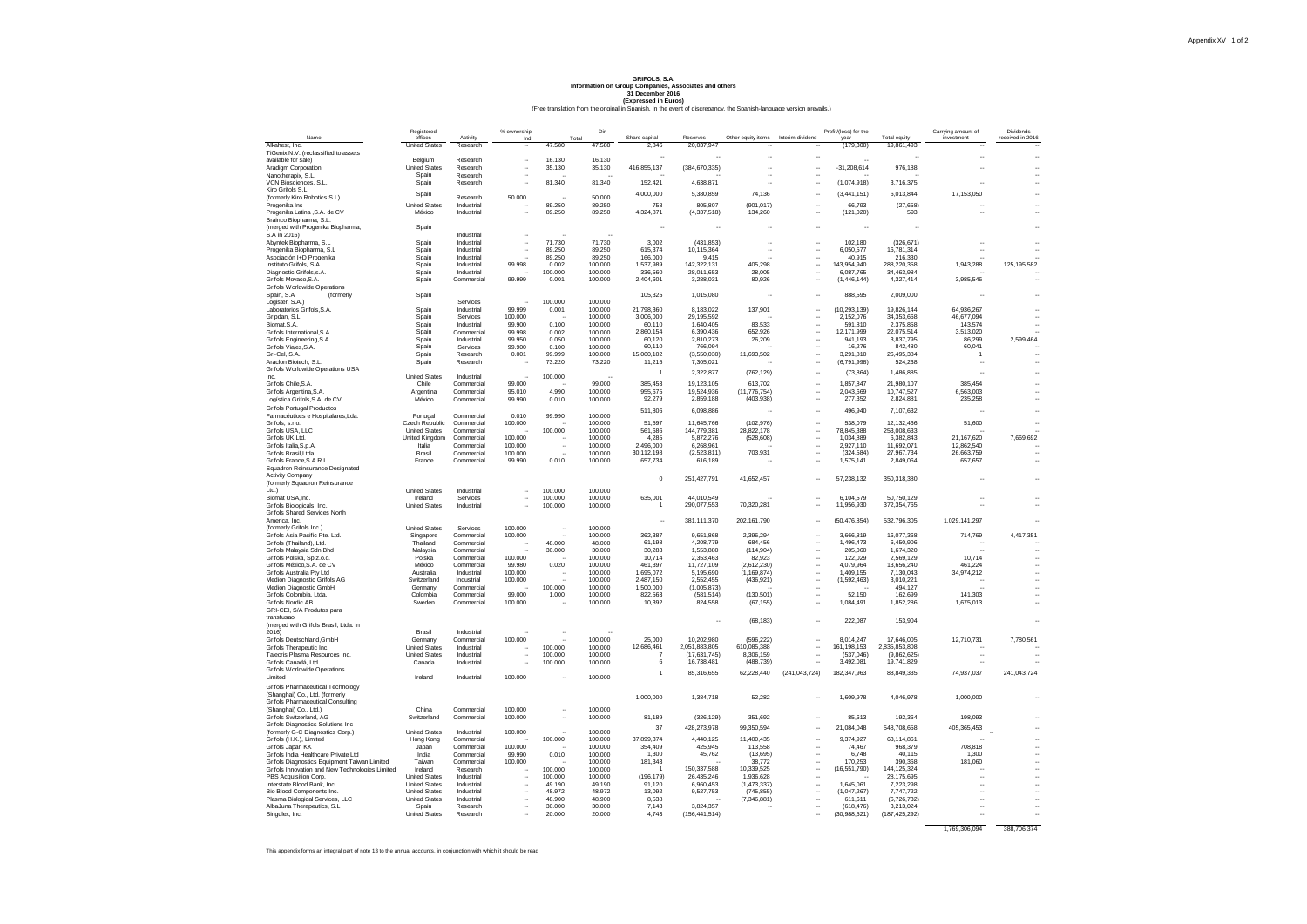### (Free translation from the original in Spanish. In the event of discrepancy, the Spanish-language version prevails.) **GRIFOLS, S.A. Information on Group Companies, Associates and others 31 December 2015 (Expressed in Euros)**

|                                                               |                                              |                          |                   |                                |                    |                    |                          |                                     |                             |                               |                              |                                  | Dividends           |
|---------------------------------------------------------------|----------------------------------------------|--------------------------|-------------------|--------------------------------|--------------------|--------------------|--------------------------|-------------------------------------|-----------------------------|-------------------------------|------------------------------|----------------------------------|---------------------|
| Name                                                          | Registered<br>offices                        | Activity                 | Dir               | % ownership<br>Ind             | Total              | Share capital      | Reserves                 | Other equity items Interim dividend |                             | Profit/(loss) for<br>the year | Total equity                 | Carrying amount of<br>investment | received in<br>2015 |
| Alkahest, Inc.                                                | <b>United States</b>                         | Research                 |                   | 47.580                         | 47.580             |                    | 17,780,880               | 485,662                             | $\mathbf 0$                 | (382, 522)                    | 17,884,021                   |                                  |                     |
| TiGenix N.V.                                                  | Belaium                                      | Research                 |                   | 19.280                         | 19.280             | 16,048,000         | 13,077,000               | 4,992,000                           | $\Omega$                    | (10, 565, 000)                | 23,552,000                   |                                  |                     |
| Aradigm Corporation                                           | <b>United States</b>                         | Research                 | 35.000            |                                | 35.000             |                    | 33,328,477               | 3,646,566                           | $\Omega$                    | (16, 135, 510)                | 20,839,533                   | 20,635,872                       |                     |
| Nanotherapix, S.L.                                            | Spain                                        | Research                 |                   | 51.000                         | 51.000             | 6,139              | 2,551,879                |                                     | $\mathbf 0$                 | (1,721,463)                   | 836,555                      |                                  |                     |
| VCN Biosciences, S.L.                                         | Spain                                        | Research                 |                   | 68.010                         | 68.010             | 88,912             | 1,109,658                |                                     | $\mathbf 0$                 | (1,625,537)                   | (426, 967)                   |                                  |                     |
| Kiro Robotics S.L.                                            | Spain                                        | Research                 | 50.000            |                                | 50.000             | 4,000,000          | 8,183,761                |                                     | $\Omega$                    | (2,802,902)                   | 9,380,859                    | 17,153,050                       |                     |
| Progenika Inc.                                                | <b>United States</b>                         | Industrial               |                   | 56.150                         | 56.150             | 758                | (2.204.489)              | (525, 489)                          | $\mathbf 0$                 | 646.620                       | (2,082,600)                  |                                  |                     |
| Progenika Latina , S.A. de CV                                 | México                                       | Industrial               |                   | 56.150                         | 56.150             | 3,813,302          | (4, 107, 408)            | 67,017                              | $\mathbf 0$                 | (230, 110)                    | (457, 199)                   |                                  |                     |
| Brainco Biopharma, S.L.                                       | Snain                                        | Industrial               | ÷.                | 28.423                         | 28.423             | 3.000              | (705.749)                |                                     | $\mathbf 0$                 | (79.362)                      | (782, 111)                   |                                  |                     |
| Abvntek Biopharma, S.L                                        | Spain                                        | Industrial               |                   | 45.129                         | 45.129             | 3.002              | (392, 339)               |                                     | $\mathbf 0$                 | (39, 217)                     | (428, 554)                   |                                  |                     |
| Proteomika, S.I.U                                             |                                              |                          |                   |                                |                    |                    |                          |                                     |                             |                               |                              |                                  |                     |
| (merged with Progenika Biopharma,                             | Spain                                        |                          |                   |                                |                    |                    |                          |                                     |                             |                               |                              |                                  |                     |
| S.A. in 2015)                                                 |                                              | Industrial               |                   |                                |                    |                    |                          |                                     | $\Omega$                    |                               |                              |                                  |                     |
| Progenika Biopharma, S.L.<br>Asociación I+D Progenika         | Spain<br>Spain                               | Industrial<br>Industrial | 56.150            | $\ddot{\phantom{a}}$<br>55.336 | 56.150<br>55.336   | 615,374<br>136,000 | 7,563,460<br>(11, 732)   |                                     | $\mathbf 0$<br>$\Omega$     | 2,637,418<br>21,147           | 10,816,252<br>145.415        | 65,353,850                       |                     |
| Instituto Grifols, S.A.                                       | Spain                                        | Industrial               | 99.998            | 0.002                          | 100.000            | 1,537,989          | 142,836,307              | 233,535                             |                             | 124,683,851                   | 269,291,683                  | 1,771,525                        |                     |
| Diagnostic Grifols, s.A.                                      | Spain                                        | Industrial               | 99.998            | 0.002                          | 100.000            | 336,560            | 21,978,700               | 28,005                              | $\Omega$                    | 6,032,953                     | 28,376,218                   | 364,566                          |                     |
| Grifols Movaco, S.A.                                          | Spain                                        | Commercial               | 99.999            | 0.001                          | 100.000            | 2,404,601          | 620,049                  | 35,677                              | $\mathbf 0$                 | 2,667,982                     | 5,728,309                    | 3,940,296                        |                     |
| Grifols Worldwide Operations Spain                            |                                              |                          |                   |                                |                    |                    |                          |                                     |                             |                               |                              |                                  |                     |
| S.A<br>(formerly Logister,                                    | Spain                                        |                          |                   |                                |                    | 105,325            | 880,471                  |                                     |                             | 134,608                       |                              |                                  |                     |
| S.A.                                                          |                                              | Services                 |                   | 100.000                        | 100.000            |                    |                          |                                     | $\mathbf 0$                 |                               | 1,120,405                    |                                  |                     |
| Laboratorios Grifols, S.A.                                    | Snain                                        | Industrial               | 99.999            | 0.001                          | 100.000            | 21.798.360         | (1, 249, 313)            | 60,992                              | $\Omega$                    | (8,567,665)                   | 12.042.373                   | 46.859.358                       |                     |
| Gripdan, S.L.                                                 | Spain                                        | Services                 | 100.000           |                                | 100.000            | 3,006,000          | 27,406,421               |                                     |                             | 1.346.036                     | 31,758,457                   | 46.677.094                       |                     |
| Biomat.S.A.                                                   | Spain                                        | Industrial               | 99.900            | 0.100                          | 100,000            | 60.110             | 1,186,667                | 36.149                              | $\mathbf 0$                 | 453.738                       | 1.736.664                    | 96.190                           |                     |
| Grifols International, S.A.                                   | Spain                                        | Commercia                |                   | 100.000                        | 100.000            | 2,860,154          | (2,466,918)              | 278,887                             | $\mathbf 0$                 | 8,857,353                     | 9,529,476                    | 3,138,981                        |                     |
| Grifols Engineering S.A.                                      | Spain                                        | Industrial               | 99.950            | 0.050                          | 100.000            | 60,120             | 2,809,766                | 11,846                              | $\Omega$                    | 2,601,271                     | 5.483.003                    | 71.935                           |                     |
| Grifols Viajes, S.A.                                          | Spain                                        | Services                 | 99.900            | 0.100                          | 100.000            | 60,110             | 662,010                  |                                     | $\mathbf 0$                 | 104,084                       | 826,204                      | 60,041                           |                     |
|                                                               |                                              |                          |                   |                                |                    |                    |                          |                                     |                             |                               |                              |                                  |                     |
| Arrahona Optimus, S.L. (fusionada                             | Spain                                        |                          |                   |                                |                    | ÷.                 | $\ddot{\phantom{a}}$     |                                     |                             |                               |                              |                                  |                     |
| con Grifols, S.A en el ejercicio 2015)                        |                                              | Services                 |                   |                                |                    |                    |                          |                                     | $\circ$                     |                               |                              |                                  |                     |
| Gri-Cel, S.A.                                                 | Spain                                        | Research                 | 0.001             | 99.999                         | 100,000            | 15,060,102         | 175,990                  |                                     | $\mathbf 0$                 | (3,726,020)                   | 11,510,072                   | $\mathbf{1}$                     | ä,                  |
| Araclon Biotech, S.L.                                         | Spain                                        | Research                 |                   | 70.830                         | 70.830             | 10,296             | 6,371,230                |                                     | $\mathbf{0}$                | (5,755,763)                   | 625.764                      |                                  |                     |
| Grifols Worldwide Operations USA                              |                                              |                          |                   |                                |                    | -1                 | 678,635                  | (822, 827)                          |                             | 1.644.242                     |                              |                                  |                     |
| Inc.                                                          | <b>United States</b>                         | Industrial               |                   | 100.000                        |                    |                    |                          |                                     |                             |                               | 1,500,051                    |                                  |                     |
| Grifols Chile, S.A.                                           | Chile                                        | Commercial               | 99,000            |                                | 99.000             | 385,453            | 17,849,047               | (1, 258, 579)                       | $\mathbf 0$                 | 1,274,059                     | 18,249,980                   | 385.454                          |                     |
| Grifols Argentina, S.A.                                       | Argentina                                    | Commercial               | 95.010            | 4.990                          | 100.000            | 955,675            | 15,164,425               | (10,090,090)                        | $\mathbf{0}$                | 4,360,509                     | 10,390,518                   | 6,563,003                        |                     |
| Logística Grifols, S.A. de CV                                 | México                                       | Commercial               | 99.990            | 0.010                          | 100,000            | 92.279             | 2,530,418                | 2.944                               | $\mathbf{0}$                | 328,653                       | 2,954,294                    | 235,258                          |                     |
| <b>Grifols Portugal Productos</b>                             |                                              |                          |                   |                                |                    | 511,806            | 3,174,122                |                                     |                             | 2,924,764                     |                              |                                  |                     |
| Farmacéutiocs e Hospitalares,Lda.                             | Portugal                                     | Commercial               | 0.010             | 99.990                         | 100.000            |                    |                          |                                     | $\mathbf{0}$                |                               | 6,610,692                    |                                  |                     |
| Grifols, s.r.o.                                               | Czech Republic                               | Commercial               | 100.000           |                                | 100.000            | 51,597             | 10,903,995               | (105, 409)                          | $\mathbf 0$                 | 741.771                       | 11,591,954                   | 51,600                           | ÷.                  |
| Grifols USA, LLC<br>Grifols UK.Ltd.                           | <b>United States</b>                         | Commercial<br>Commercial | 100,000           | 100.000<br>×,                  | 100.000<br>100,000 | 561,686<br>4.285   | 61,032,381               | 17,575,407                          | $\mathbf 0$<br>$\Omega$     | 83,746,994<br>2.027.897       | 162,916,469<br>14.511.236    | 21.167.620                       |                     |
| Grifols Italia, S.p.A.                                        | United Kingdom<br>Italia                     | Commercial               | 100,000           | à,                             | 100,000            | 2.496.000          | 11,550,520               | 928,534                             | $\mathbf 0$                 |                               |                              | 12.862.540                       |                     |
| Grifols Brasil I tda                                          | Brasil                                       | Commercial               | 100,000           |                                | 100,000            | 8.279.020          | 4,531,571<br>(1,453,562) | (1,417,566)                         | $\Omega$                    | 1,737,390<br>(700.933)        | 8,764,961<br>4.706.958       | 4,383,965                        |                     |
|                                                               |                                              | Commercial               | 99.990            | 0.010                          | 100,000            | 657,734            | (483, 269)               |                                     | $\mathbf 0$                 | 1,099,458                     | 1.273.923                    | 657,657                          |                     |
| Grifols France, S.A.R.L.<br>Squadron Reinsurance Ltd.         | France<br><b>United States</b>               | Industrial               |                   | 100,000                        | 100.000            |                    | 194.652.883              | 28,601,300                          | $\Omega$                    | 56,774,923                    | 280.029.107                  |                                  |                     |
| Biomat USA.Inc                                                | Ireland                                      | Services                 |                   | 100.000                        | 100.000            | 635,001            | 33,952,236               |                                     |                             | 10,058,313                    | 44,645,550                   |                                  |                     |
| Grifols Biologicals, Inc.                                     | <b>United States</b>                         | Industrial               |                   | 100.000                        | 100.000            |                    | 281,955,193              | 58,018,603                          | $\mathbf{0}$                | 8,122,361                     | 348,096,157                  |                                  |                     |
| Grifols Shared Services North                                 |                                              |                          |                   |                                |                    |                    |                          |                                     |                             |                               |                              |                                  |                     |
| (formerly<br>America, Inc.                                    |                                              |                          |                   |                                |                    |                    | 440,856,253              | 189,303,120                         |                             | (59,744,884)                  |                              |                                  |                     |
| Grifols Inc.)                                                 | <b>United States</b>                         | Services                 | 100.000           | ł,                             | 100.000            |                    |                          |                                     | $\mathbf 0$                 |                               | 570,414,490                  | 1,027,351,258                    |                     |
| Grifols Asia Pacific Pte. Ltd.                                | Singapore                                    | Commercial               | 100.000           |                                | 100.000            | 362,387            | 11,697,341               | 1,994,591                           | $\mathbf{0}$                | 2,371,877                     | 16,426,197                   | 714,769                          |                     |
| Grifols (Thailand), Ltd.                                      | Thailand                                     | Commercial               |                   | 48.000                         | 48.000             | 61,198             | 3,156,628                | 438,635                             | $\mathbf 0$                 | 1,466,595                     | 5,123,055                    |                                  |                     |
| Grifols Malaysia Sdn Bhd                                      | Malaysia                                     | Commercial               |                   | 30.000                         | 30.000             | 30,283             | 1,220,321                | (98, 192)                           | $\mathbf 0$                 | 333,559                       | 1,485,971                    |                                  |                     |
| Grifols Polska, Sp.z.o.o.                                     | Polska                                       | Commercial               | 100.000           | ÷.                             | 100,000            | 10.714             | 2,181,299                | 159,759                             | $\Omega$                    | 172,165                       | 2,523,937                    | 10,714                           | ä.                  |
| PlasmaCare, Inc.                                              |                                              |                          |                   |                                |                    |                    |                          |                                     |                             |                               |                              |                                  |                     |
| (merged with Biomat USA, Inc in                               |                                              |                          |                   |                                |                    | $\sim$             | ٠.                       |                                     |                             |                               |                              |                                  |                     |
| 2015                                                          | <b>United States</b>                         | Industrial               |                   |                                |                    |                    |                          |                                     | $\mathbf{0}$                |                               |                              |                                  |                     |
| Grifols México.S.A. de CV                                     | México                                       | Commercial               | 99.980            | 0.020                          | 100.000            | 461,397            | 9,621,483                | (907, 187)                          | $^{\circ}$                  | 2,105,625                     | 11,281,318                   | 461.224                          |                     |
| Grifols Australia Pty Ltd                                     | Australia                                    | Industrial               | 100,000           |                                | 100.000            | 1,695,072          | 5,877,964                | (1,355,458)                         | $\mathbf 0$                 | (682, 398)                    | 5,535,179                    | 34,974,212                       |                     |
| Medion Diagnostic Grifols AG                                  | Switzerland                                  | Industrial               | 80,000            |                                | 80.000             | 2,487,150          | (4,862,235)              | (500, 058)                          | $\Omega$                    | 846,821                       | (2,028,322)                  | 1,989,720                        |                     |
| Medion Diagnostic GmbH                                        | Germany                                      | Commercial               |                   | 80.000                         | 80.000             | 1,500,000          | (1,005,873)              |                                     | $\mathbf 0$                 |                               | 494,127                      |                                  |                     |
| Grifols Colombia, Ltda.                                       | Colombia                                     | Commercial               | 99.000            | 1.000                          | 100.000            | 822,563            | (355, 346)               | (118, 404)                          | $\mathbf{0}$                | (226.168)                     | 122,645                      | 141,303                          |                     |
| Grifols Nordic AB                                             | Sweden                                       | Commercial               | 100.000           |                                | 100.000            | 10,392             | 958,140                  | (18, 209)                           | $\mathbf 0$                 | (133, 582)                    | 816,741                      |                                  |                     |
| GRI-CEI, S.A.- Productos para                                 |                                              |                          |                   |                                |                    | 5,565,901          | (115, 627)               | (2, 173, 160)                       |                             | (411, 894)                    |                              |                                  |                     |
| transfusao<br>Grifols Deutschland.GmbH                        | Brasil                                       | Industrial<br>Commercial | 60,000<br>100,000 | ÷.                             | 60,000<br>100,000  | 25,000             | 10,216,730               | (341.321)                           | $\mathbf{0}$<br>$\mathbf 0$ | 7,766,812                     | 2,865,221                    | 3,339,638<br>12,687,671          | 22,000,000          |
|                                                               | Germany                                      |                          |                   |                                | 100.000            | 12.686.461         | 1.969.616.618            | 513.870.955                         | $\Omega$                    | 82.267.184                    | 17,667,220                   |                                  |                     |
| Grifols Therapeutic Inc.<br>Talecris Plasma Resources Inc.    | <b>United States</b><br><b>United States</b> | Industrial<br>Industrial |                   | 100.000<br>100.000             | 100,000            | $\overline{7}$     | (15,864,278)             | 8,636,024                           | $\mathbf 0$                 | (1,767,466)                   | 2.578.441.218<br>(8,995,713) |                                  |                     |
| Grifols Canadá, Ltd.                                          | Canada                                       | Industrial               | ×.                | 100.000                        | 100,000            | 6                  | 5,064,108                | (1, 106, 635)                       | $^{\circ}$                  | 11.679.701                    | 15,637,180                   |                                  |                     |
| <b>Grifols Worldwide Operations</b>                           |                                              |                          |                   |                                |                    |                    |                          |                                     |                             |                               |                              |                                  |                     |
| Limited                                                       | Ireland                                      | Industrial               | 100.000           | ÷.                             | 100.000            | $\overline{1}$     | 83,866,704               | 63,276,884                          | $-291,091,273$              | 258,644,090                   | 114,696,405                  | 56,505,381                       | 291,091,273         |
|                                                               |                                              |                          |                   |                                |                    |                    |                          |                                     |                             |                               |                              |                                  |                     |
| Grifols Pharmaceutical Technology                             |                                              |                          |                   |                                |                    |                    |                          |                                     |                             |                               |                              |                                  |                     |
| (Shanghai) Co., Ltd. (formerly                                |                                              |                          |                   |                                |                    | 1,000,000          | 254,772                  | 152.465                             |                             | 1.129.947                     |                              |                                  |                     |
| Grifols Pharmaceutical Consulting<br>(Shanghai) Co., Ltd.)    | China                                        | Commercial               | 100,000           |                                | 100,000            |                    |                          |                                     | $\Omega$                    |                               | 2.537.183                    | 1.000.000                        |                     |
|                                                               | Switzerland                                  | Commercial               | 100.000           |                                | 100,000            | 81,189             | 7,174,000                | 314,485                             | $\mathbf{0}$                | (11, 434, 252)                |                              |                                  |                     |
| Grifols Switzerland, AG<br>Grifols Diagnostics Solutions Inc. |                                              |                          |                   |                                |                    |                    |                          |                                     |                             |                               | (3,864,579)                  | 81,189                           |                     |
| (formerly G-C Diagnostics Corp.)                              | <b>United States</b>                         | Industrial               | 100.000           |                                | 100.000            | 37                 | 317,798,306              | 80,873,499                          | $\mathbf{0}$                | 29,140,509                    | 427,812,350                  | 294,016,369                      |                     |
| Grifols (H.K.), Limited                                       | Hong Kong                                    | Commercial               |                   | 100.000                        | 100,000            | 37,899,376         | (1,304,439)              | 9,266,044                           | $^{\circ}$                  | 5,744,565                     | 51.605.546                   |                                  |                     |
| Grifols Japan KK                                              | Japan                                        | Commercial               | 100.000           |                                | 100.000            | 354,409            | 380.469                  | 60,106                              | $\mathbf 0$                 | 45.476                        | 840,460                      | 708,818                          |                     |
| Grifols Beijing                                               | China                                        | Commercial               |                   | 100.000                        | 100.000            |                    | (187, 830)               | (10, 179)                           | $\mathbf{0}$                | (936, 661)                    | (1, 134, 669)                |                                  |                     |
| Grifols India Healthcare Private Ltd                          | India                                        | Commercial               | 99.990            | 0.010                          | 100,000            | 1.300              |                          | (14, 337)                           | $\Omega$                    | 45,762                        | 32,725                       | 1.299                            |                     |
|                                                               |                                              |                          |                   |                                |                    |                    |                          |                                     |                             |                               |                              |                                  |                     |

1,686,413,421 313,091,273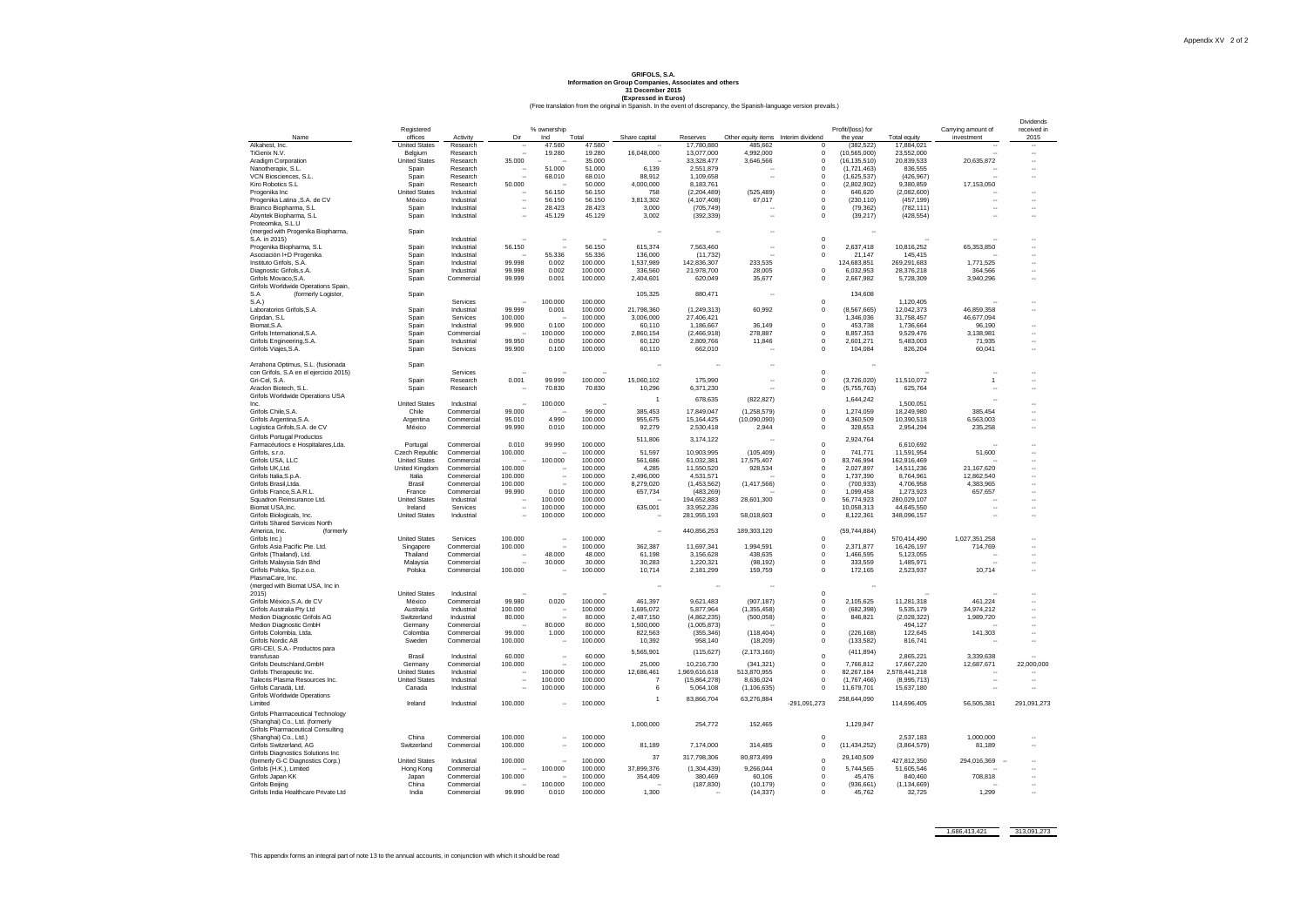#### **Directors' Report**

### **2016**

(Free translation from the original in Spanish. In the event of discrepancy, the Spanish-language version prevails)

To the shareholders:

#### 1. Business performance and position of the Company

Grifols, S.A. is a Spanish holding company specialising in the pharmaceutical-clinical sector. It is the Parent of the Grifols Group and its principal activities are as follows:

- Defining action plans and general procedures for the entire Group.
- Planning future investments by entering new markets or through product diversification.

Providing support to the various functional areas in each Group company (products division, technical division, marketing/sales division, scientific division, financial division and planning and control division).

Leasing buildings to Group companies.

Rendering services to subsidiaries such as personnel recruitment and management, communications and corporate image, IT services and maintenance.

The Company obtains its income from leasing its buildings and rendering services, and through dividends from its subsidiaries.

2. Forecast

The Company's profits could be affected by events relating to the activities of its subsidiaries, such as a lack of raw materials for product manufacturing, the arrival of competitor products on the market or regulatory changes in the markets in which it operates.

At the date of authorisation for issue of these annual accounts, the Company has taken the measures it considers appropriate to mitigate any possible effects arising from the aforementioned events.

3. Treasury stock

At 31 December 2016, the Company has treasury stock of Euros 68,710,268, as described in note 18 to the accompanying annual accounts. Transactions involving treasury stock in 2016 are described in note 18 to the accompanying annual accounts.

4. Research and development

The Company does not conduct any research and development activities.

5. Management of financial risks

The Company's financial risk management policy is detailed in note 12 to the accompanying annual accounts.

6. Deferred payments to suppliers

As indicated in note 22 to these annual accounts, and as the average payment period is greater than the maximum period established in late payment legislation, the Company is studying best practices to reduce the average number of days.